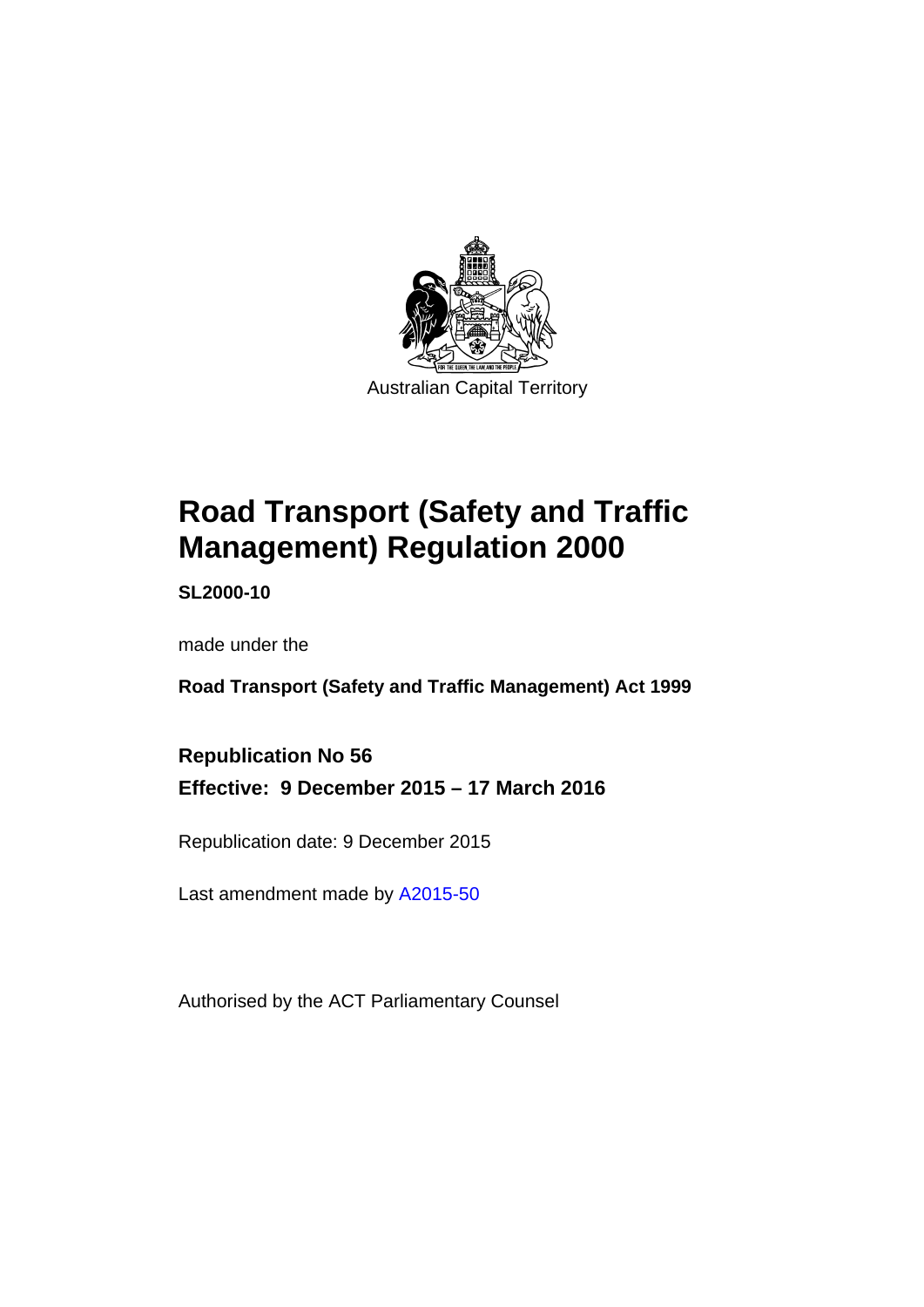#### **About this republication**

#### **The republished law**

This is a republication of the *Road Transport (Safety and Traffic Management) Regulation 2000*, made under the *Road Transport (Safety and Traffic Management) Act 1999* (including any amendment made under the *[Legislation Act 2001](http://www.legislation.act.gov.au/a/2001-14)*, part 11.3 (Editorial changes)) as in force on 9 December 2015*.* It also includes any commencement, amendment, repeal or expiry affecting this republished law to 9 December 2015.

The legislation history and amendment history of the republished law are set out in endnotes 3 and 4.

#### **Kinds of republications**

The Parliamentary Counsel's Office prepares 2 kinds of republications of ACT laws (see the ACT legislation register at [www.legislation.act.gov.au](http://www.legislation.act.gov.au/)):

- authorised republications to which the *[Legislation Act 2001](http://www.legislation.act.gov.au/a/2001-14)* applies
- unauthorised republications.

The status of this republication appears on the bottom of each page.

#### **Editorial changes**

The *[Legislation Act 2001](http://www.legislation.act.gov.au/a/2001-14)*, part 11.3 authorises the Parliamentary Counsel to make editorial amendments and other changes of a formal nature when preparing a law for republication. Editorial changes do not change the effect of the law, but have effect as if they had been made by an Act commencing on the republication date (see *[Legislation Act 2001](http://www.legislation.act.gov.au/a/2001-14)*, s 115 and s 117). The changes are made if the Parliamentary Counsel considers they are desirable to bring the law into line, or more closely into line, with current legislative drafting practice.

This republication does not include amendments made under part 11.3 (see endnote 1).

#### **Uncommenced provisions and amendments**

If a provision of the republished law has not commenced, the symbol  $\mathbf{U}$  appears immediately before the provision heading. Any uncommenced amendments that affect this republished law are accessible on the ACT legislation register [\(www.legislation.act.gov.au](http://www.legislation.act.gov.au/)). For more information, see the home page for this law on the register.

#### **Modifications**

If a provision of the republished law is affected by a current modification, the symbol  $\mathbf{M}$ appears immediately before the provision heading. The text of the modifying provision appears in the endnotes. For the legal status of modifications, see the *[Legislation Act 2001](http://www.legislation.act.gov.au/a/2001-14)*, section 95.

#### **Penalties**

At the republication date, the value of a penalty unit for an offence against this law is \$150 for an individual and \$750 for a corporation (see *[Legislation Act 2001](http://www.legislation.act.gov.au/a/2001-14)*, s 133).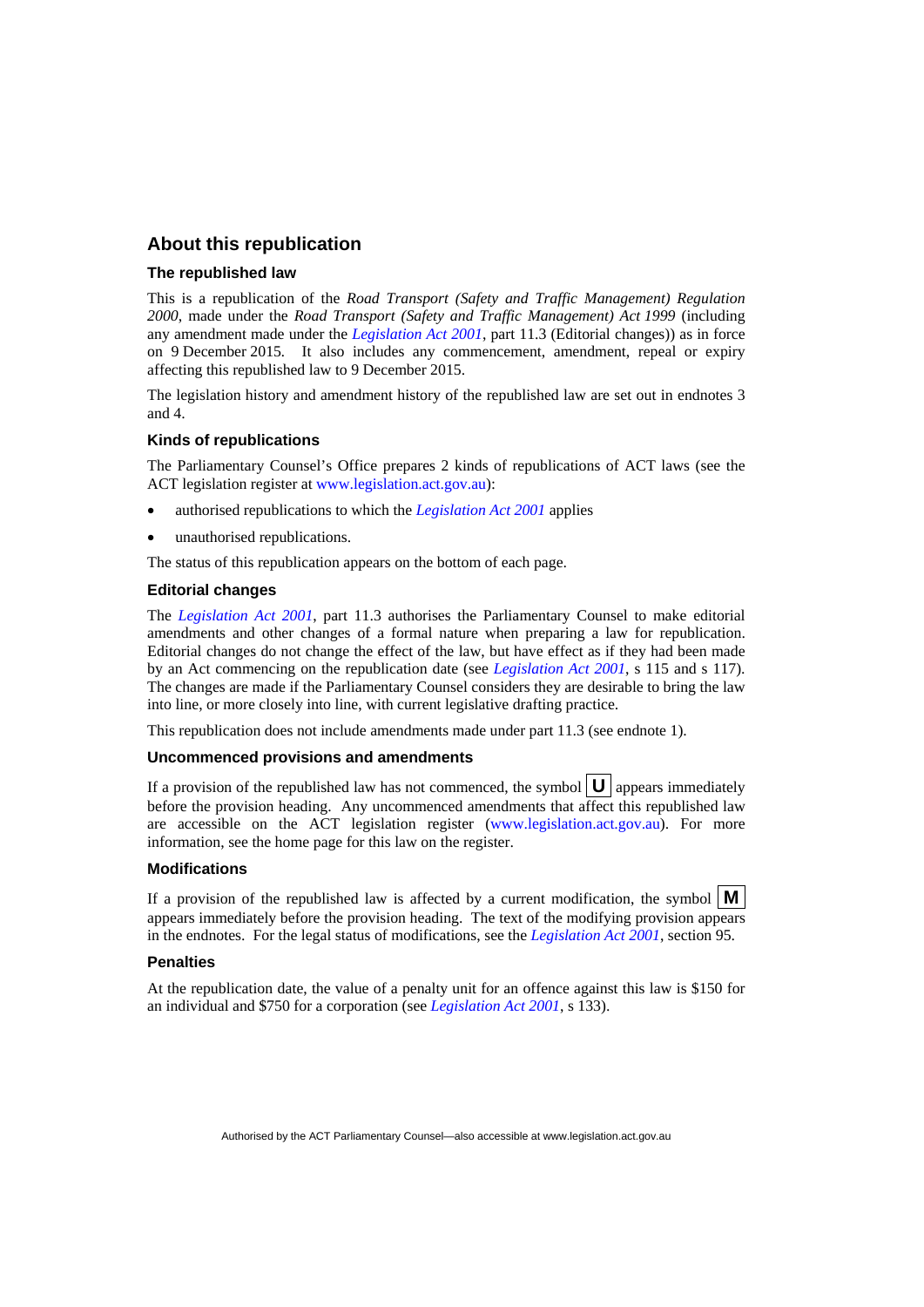

# **Road Transport (Safety and Traffic Management) Regulation 2000**

made under the

**Road Transport (Safety and Traffic Management) Act 1999** 

### **Contents**

Page

| <b>Chapter 1</b>            | <b>Preliminary</b>                                                |            |
|-----------------------------|-------------------------------------------------------------------|------------|
|                             | Name of regulation                                                | 2          |
| 2                           | Dictionary                                                        | 2          |
| 3                           | Dictionary—application to Australian Road Rules                   | 2          |
| 3A                          | Road includes road related area                                   | 2          |
| 3B                          | Meaning of <i>park</i> and <i>stop</i>                            | 3          |
| 4                           | <b>Notes</b>                                                      | 3          |
| 4A                          | Offences against regulation-application of Criminal Code etc      | 3          |
| 4B                          | Offences against regulation are strict liability offences         | 4          |
| R <sub>56</sub><br>09/12/15 | Road Transport (Safety and Traffic Management)<br>Regulation 2000 | contents 1 |
|                             | Effective: 09/12/15-17/03/16                                      |            |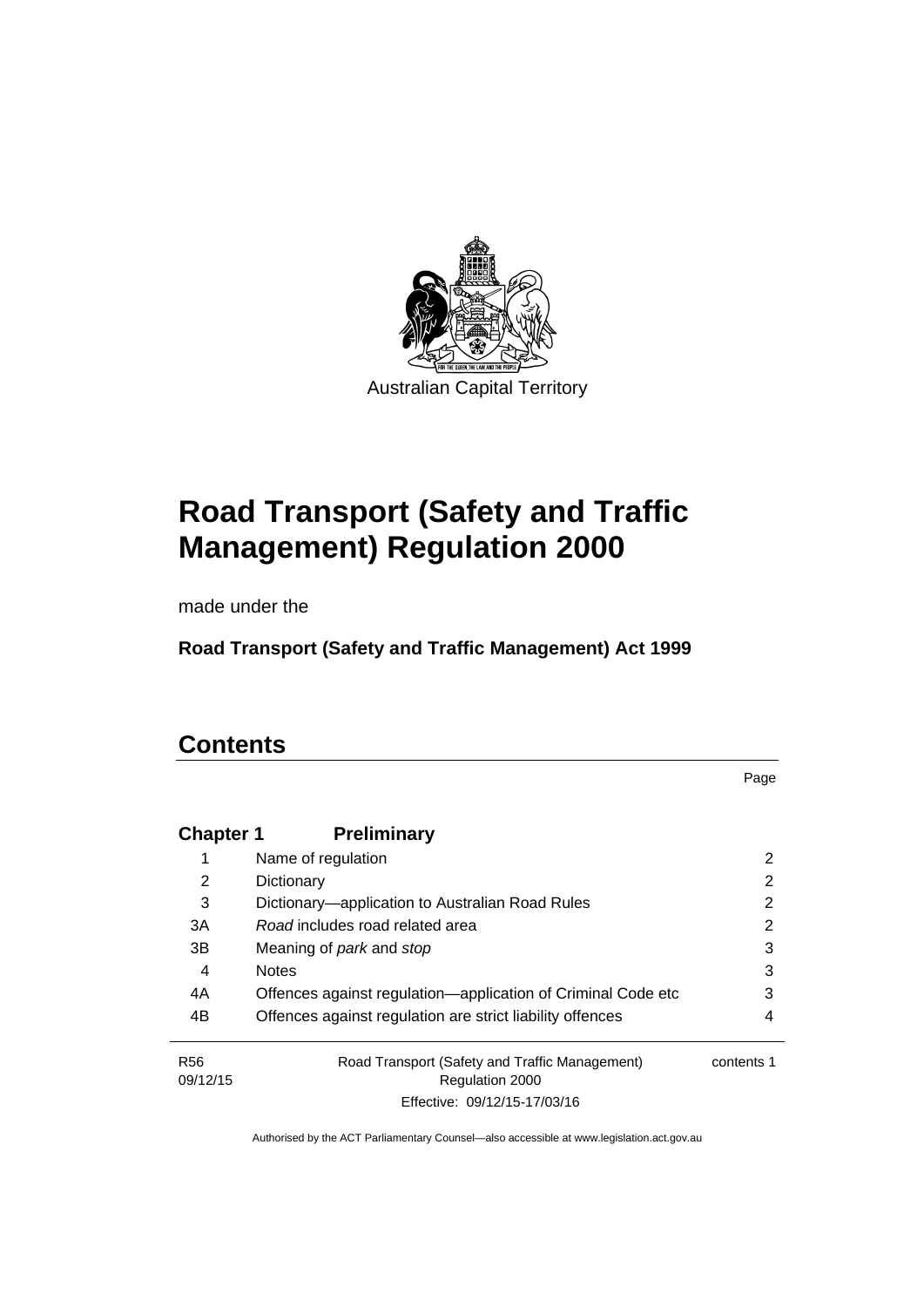| 4C               | General defence of accident or reasonable effort                                     | Page<br>4              |
|------------------|--------------------------------------------------------------------------------------|------------------------|
| <b>Chapter 2</b> | <b>Australian Road Rules</b>                                                         |                        |
| <b>Part 2.1</b>  | <b>Incorporation into ACT law</b>                                                    |                        |
| 5                | Meaning of Australian Road Rules                                                     | 5                      |
| 6                | Incorporation of Australian Road Rules into ACT law                                  | 5                      |
| <b>Part 2.2</b>  | <b>How the Australian Road Rules are</b><br>incorporated                             |                        |
| Division 2.2.1   | General                                                                              |                        |
| 7                | References to another law of this jurisdiction etc                                   | $\overline{2}$         |
| Division 2.2.2   | Other provisions for the Australian Road Rules                                       |                        |
| 8                | ARR r 10 (2)-penalties for offences                                                  | 2                      |
| 9                | ARR r 95—emergency stopping lane only signs                                          | 3                      |
| 10               | ARR r 104-no truck signs                                                             | 3                      |
| 11               | ARR r 151 (3) (b)—riding a motorbike or bicycle alongside more than<br>1 other rider | 3                      |
| 12               | ARR r 158 (2) (c)—other vehicles permitted to travel in bus lanes                    | 3                      |
| 13               | ARR r 179 (1) (c)—stopping in a loading zone—goods and permit<br>vehicles            | 4                      |
| 13A              | ARR r 179 (1) (c) and (2) (c)-stopping in loading zone-taxis                         | 4                      |
| 13B              | ARR r 183-stopping in a bus zone                                                     | 5                      |
| 13C              | ARR r 195—stopping at or near a bus stop                                             | 6                      |
| 14               | ARR r 199 (2)-stopping near postbox                                                  | 6                      |
| 15               | ARR r 206 (2) (b), (c)—time extension for people with disabilities                   |                        |
|                  | permit                                                                               | 6                      |
| 16               | ARR r 207 (2) (a)-fees for parking in pay parking spaces                             | 7                      |
| 16A              | ARR r 213 (5)—making a motor vehicle secure—exception                                | 7                      |
| 17               | ARR r 215 (4)-lights required to be fitted to a vehicle                              | 7                      |
| 18               | ARR r 216 (3)-towing a vehicle at night or in hazardous weather<br>conditions        | 8                      |
| 19               | ARR r 220 (3)—using lights on vehicles that are stopped                              | 8                      |
| 20               | ARR r 221 (f)—using hazard warning lights on buses carrying children                 | 8                      |
|                  |                                                                                      |                        |
| contents 2       | Road Transport (Safety and Traffic Management)<br>Regulation 2000                    | <b>R56</b><br>09/12/15 |

Effective: 09/12/15-17/03/16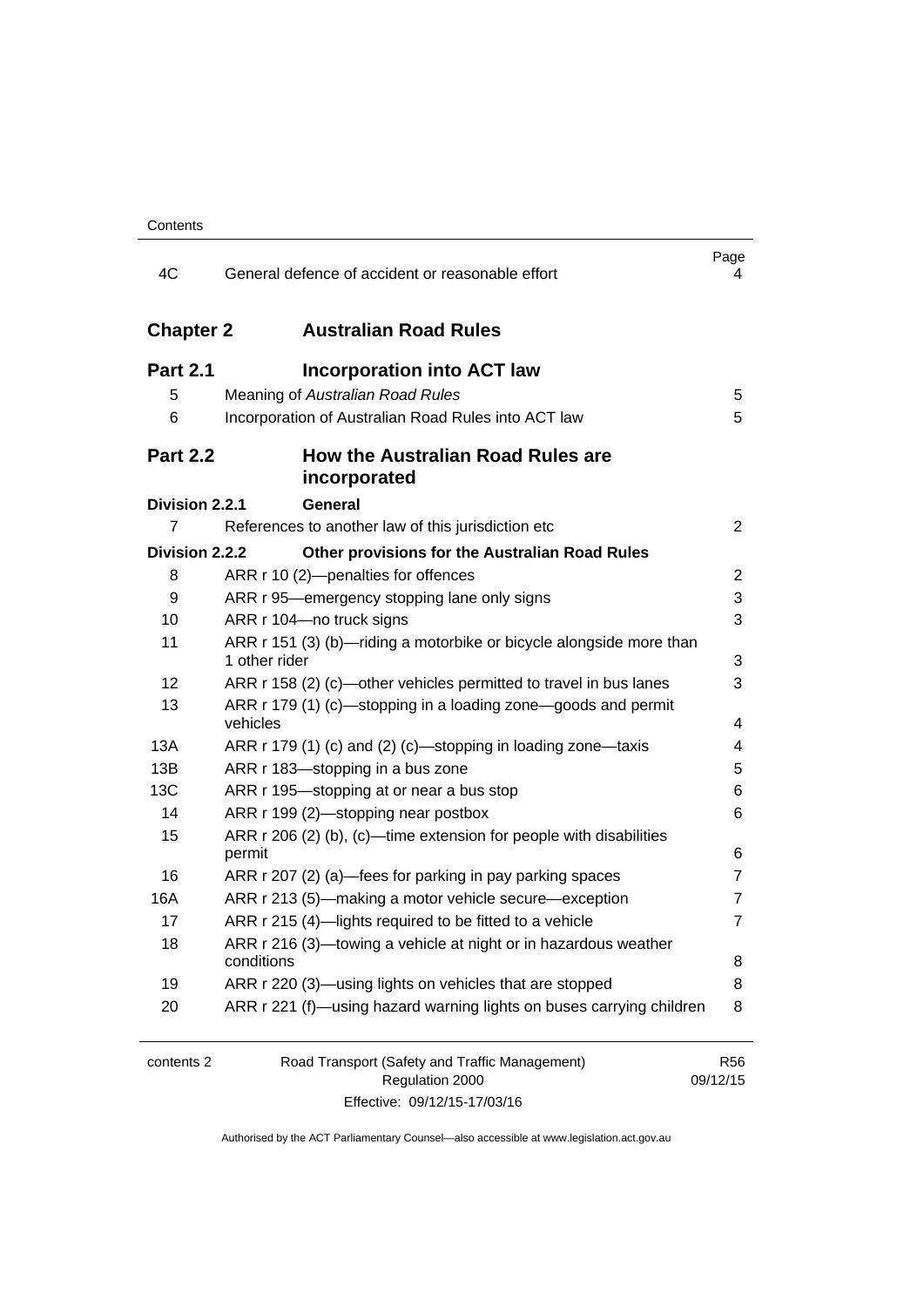| Contents |
|----------|
|----------|

|                 |                                                                        | Page |
|-----------------|------------------------------------------------------------------------|------|
| 21              | ARR r 222—using warning lights on buses carrying children              | 8    |
| 22              | ARR r 225-use of radar detectors                                       | 9    |
| 22A             | ARR r 236 (6)-hitchhiking, roadside commerce etc permitted             | 9    |
| 23              | ARR r 244C-motorised scooters not to be used                           | 10   |
| 24              | ARR r 266 (7)—wearing of seatbelts by passengers under 16 years<br>old | 10   |
| 26              | ARR r 270 (3)—wearing motorbike helmets                                | 10   |
| 27              | ARR r 271 (6)-riding on motorbikes                                     | 11   |
| 27A             | ARR r 280 (2) (a)—other vehicles to which B light rules apply          | 11   |
| 28              | ARR r 287 (3), (4)-duties of participants in crashes                   | 11   |
| 29              | ARR r 289 (1) (g)-driving on nature strip                              | 12   |
| 30              | ARR r 298-driving with a person in or on trailer                       | 13   |
| 30A             | ARR r 299-television receivers and visual display units in motor       |      |
|                 | vehicles                                                               | 14   |
| 30B             | ARR r 300 (1) (c)-use of mobile phone                                  | 15   |
| 31              | ARR r 310 (3), (4)-exemption for road workers etc                      | 15   |
| 32              | ARR r 313-postal workers                                               | 16   |
| 33              | ARR dict-definitions for dictionary                                    | 16   |
|                 |                                                                        |      |
| <b>Part 2.3</b> | <b>Additional ACT road rules</b>                                       |      |
| Division 2.3.1  | Noise and other nuisances                                              |      |
| 37              | Making unnecessary engine noise                                        | 20   |
| 38              | Emission of waste oil or grease                                        | 20   |
| Division 2.3.1A | <b>Bicycle riders</b>                                                  |      |
| 38A             | Keeping safe lateral distance when passing bicycle rider               | 21   |
| 38B             | Exceptions for passing bicycle rider                                   | 22   |
| 38C             | Riding across road on crossing                                         | 23   |
| 38D             | Application of ARRs to riders crossing road on crossing                | 24   |
| Division 2.3.2  | Driver and passenger safety                                            |      |
| 39              | Safety of persons on trailers                                          | 25   |
| 40              | Passengers in sidecars to be seated                                    | 26   |
| Division 2.3.3  | <b>Trailers and towing</b>                                             |      |
| 41              | Number of vehicles that may be drawn                                   | 27   |
| 42              | Towing by vehicles under 4.5t                                          | 28   |

Effective: 09/12/15-17/03/16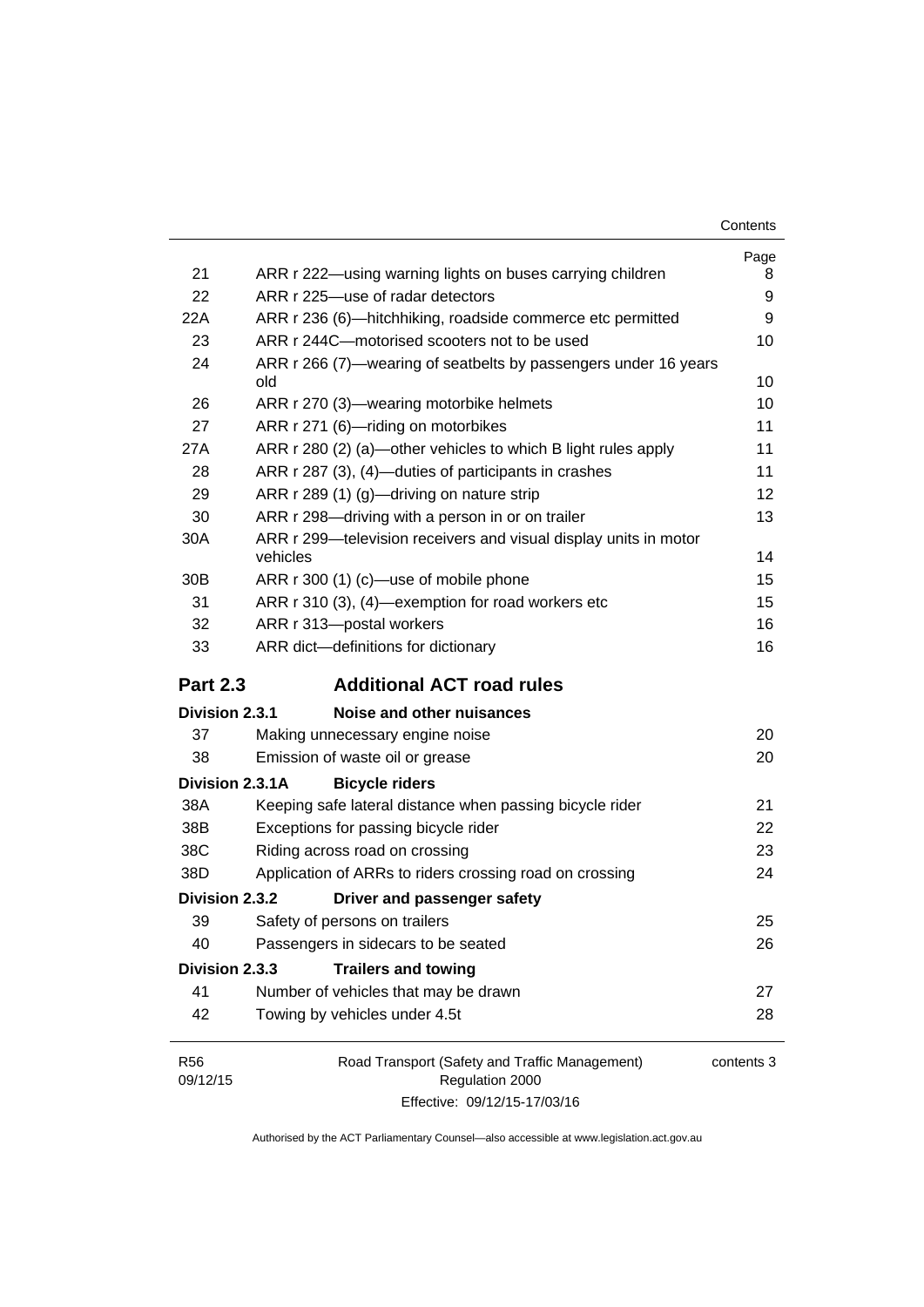#### Contents

| Division 2.3.4 | <b>Lights on vehicles</b>                                                      | Page |
|----------------|--------------------------------------------------------------------------------|------|
| 43             | Lights on motor vehicles generally                                             | 30   |
| Division 2.3.5 | <b>Metered parking</b>                                                         |      |
| 44             | Metered parking-parking in spaces                                              | 31   |
| 44A            | Metered parking-parking fees                                                   | 32   |
| 44B            | Metered parking-maximum length of stay                                         | 32   |
| 45             | Metered parking-exceptions to s 44A and s 44B                                  | 33   |
| 46             | Temporary closure of metered parking spaces                                    | 34   |
| 47             | Misuse of parking meters                                                       | 34   |
| 48             | Interfering with parking meters etc                                            | 35   |
| Division 2.3.6 | <b>Ticket parking</b>                                                          |      |
| 49             | Ticket parking-parking in spaces                                               | 35   |
| 49A            | Ticket parking-display of tickets                                              | 36   |
| 49AA           | Ticket parking-e-payment                                                       | 38   |
| 49B            | Ticket parking—maximum length of stay                                          | 38   |
| 50             | Ticket parking-exceptions to s 49A and s 49B                                   | 39   |
| 51             | Temporary closure of ticket parking spaces and areas                           | 40   |
| 52             | Use of false or damaged parking tickets etc                                    | 41   |
| 53             | Misuse of parking ticket machines                                              | 41   |
| 54             | Interfering with parking ticket machines etc                                   | 42   |
| 55             | Interfering with parking tickets                                               | 42   |
| Division 2.3.7 | Other ACT road rules about stopping and parking                                |      |
| 56             | Unauthorised use of parking permits and mobility parking scheme<br>authorities | 43   |
| 56A            | Interfering with parking permits and mobility parking scheme<br>authorities    | 44   |
| 57A            | Stopping public buses in bus zones and at bus stops                            | 44   |
| 58             | Stopping in an emergency etc or to comply with another law                     | 45   |
| Division 2.3.8 | <b>Other ACT road rules</b>                                                    |      |
| 60             | Interrupting funeral processions etc                                           | 46   |
| 61             | Driving on roads closed to traffic                                             | 47   |
| 62             | Use of wheeled recreational devices and wheeled toys on roads                  | 47   |

| contents 4 | Road Transport (Safety and Traffic Management) | R56.     |
|------------|------------------------------------------------|----------|
|            | Regulation 2000                                | 09/12/15 |
|            | Effective: 09/12/15-17/03/16                   |          |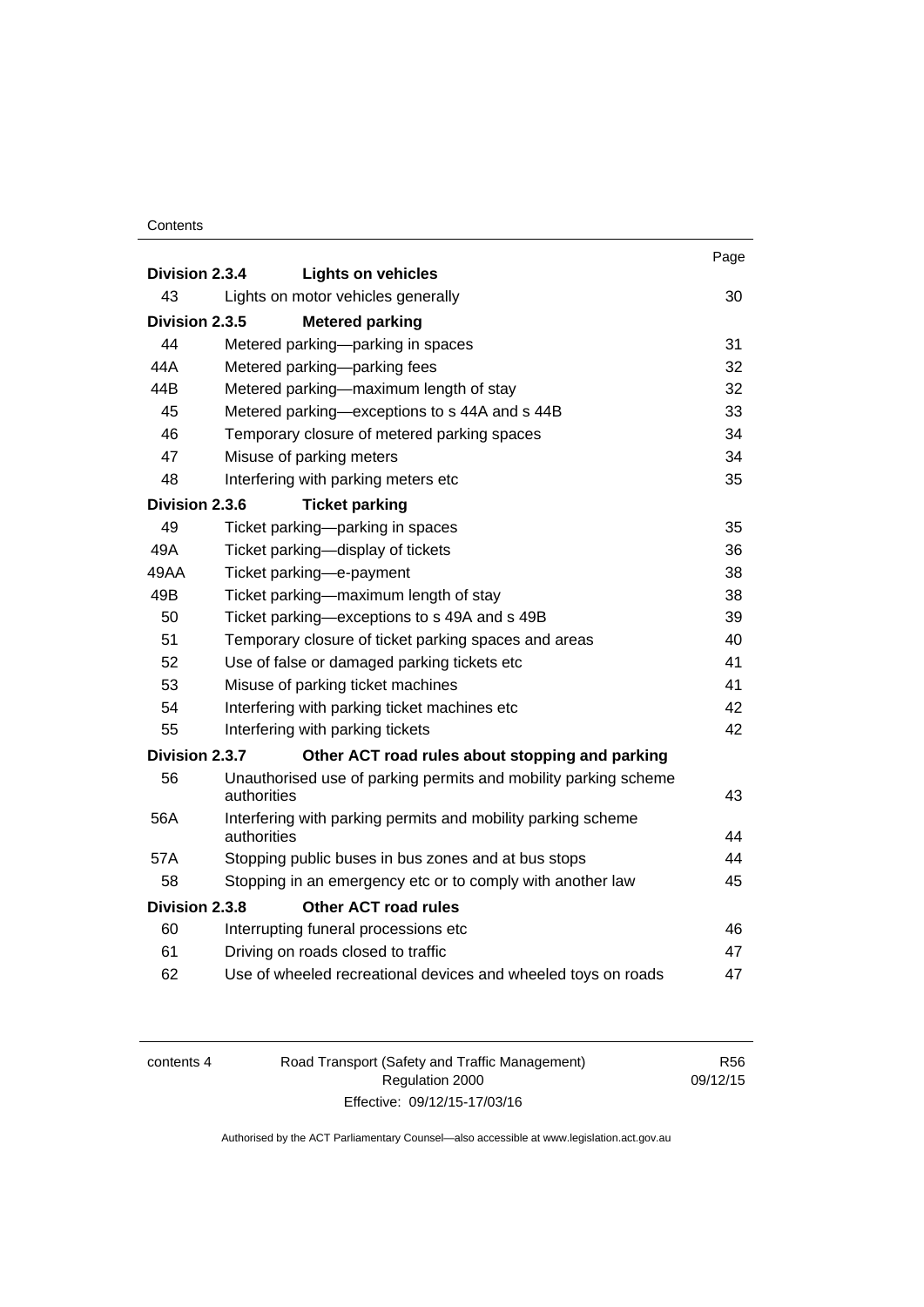| Contents |
|----------|
|----------|

|                 |                                                                                                         | Page |
|-----------------|---------------------------------------------------------------------------------------------------------|------|
| <b>Part 2.4</b> | <b>Other provisions</b>                                                                                 |      |
| 63              | Devices that are prescribed traffic control devices—Act, dict, def<br>prescribed traffic control device | 48   |
| 64              | Preventing prescribed traffic control devices being clearly visible                                     | 48   |
| 65              | Use of do not overtake turning vehicle sign                                                             | 49   |
| 66              | Approvals etc by road transport authority                                                               | 49   |
| 67              | Exemption from requirement about riding on motorbikes                                                   | 50   |
| 68              | Defence of complying with direction of police officer or authorised                                     |      |
|                 | person                                                                                                  | 50   |
| 69              | Exemption for driver of police vehicle—generally—Act, s 35                                              | 50   |
| 69A             | Exemption for driver of police vehicle-training and assessment                                          | 51   |
| 70              | Exemption for driver of emergency vehicles                                                              | 53   |
| 71              | Stopping and parking exemption for police and emergency vehicles<br>and authorised people               | 53   |

### **[Chapter 3](#page-71-0) Parking**

| <b>Part 3.1</b> | <b>Parking schemes</b>                          |    |
|-----------------|-------------------------------------------------|----|
| Division 3.1.1  | <b>Metered parking schemes</b>                  |    |
| 72              | Metered parking schemes                         | 55 |
| 73              | Metered parking areas                           | 55 |
| 74              | Parking meters                                  | 55 |
| 75              | Metered parking spaces                          | 56 |
| Division 3.1.2  | <b>Ticket parking schemes</b>                   |    |
| 75A             | Parking authorities                             | 56 |
| 75B             | Parking authority guidelines                    | 57 |
| 76              | Ticket parking schemes—road transport authority | 57 |
| 76AA            | Approval of e-payment method                    | 57 |
| 76A             | Ticket parking schemes—parking authorities      | 58 |
| 77              | Ticket parking areas                            | 59 |
| 78              | <b>Ticket parking spaces</b>                    | 59 |
| 79              | Ticket machines                                 | 59 |
| 80              | Parking tickets                                 | 59 |
|                 |                                                 |    |

Road Transport (Safety and Traffic Management) Regulation 2000 Effective: 09/12/15-17/03/16

contents 5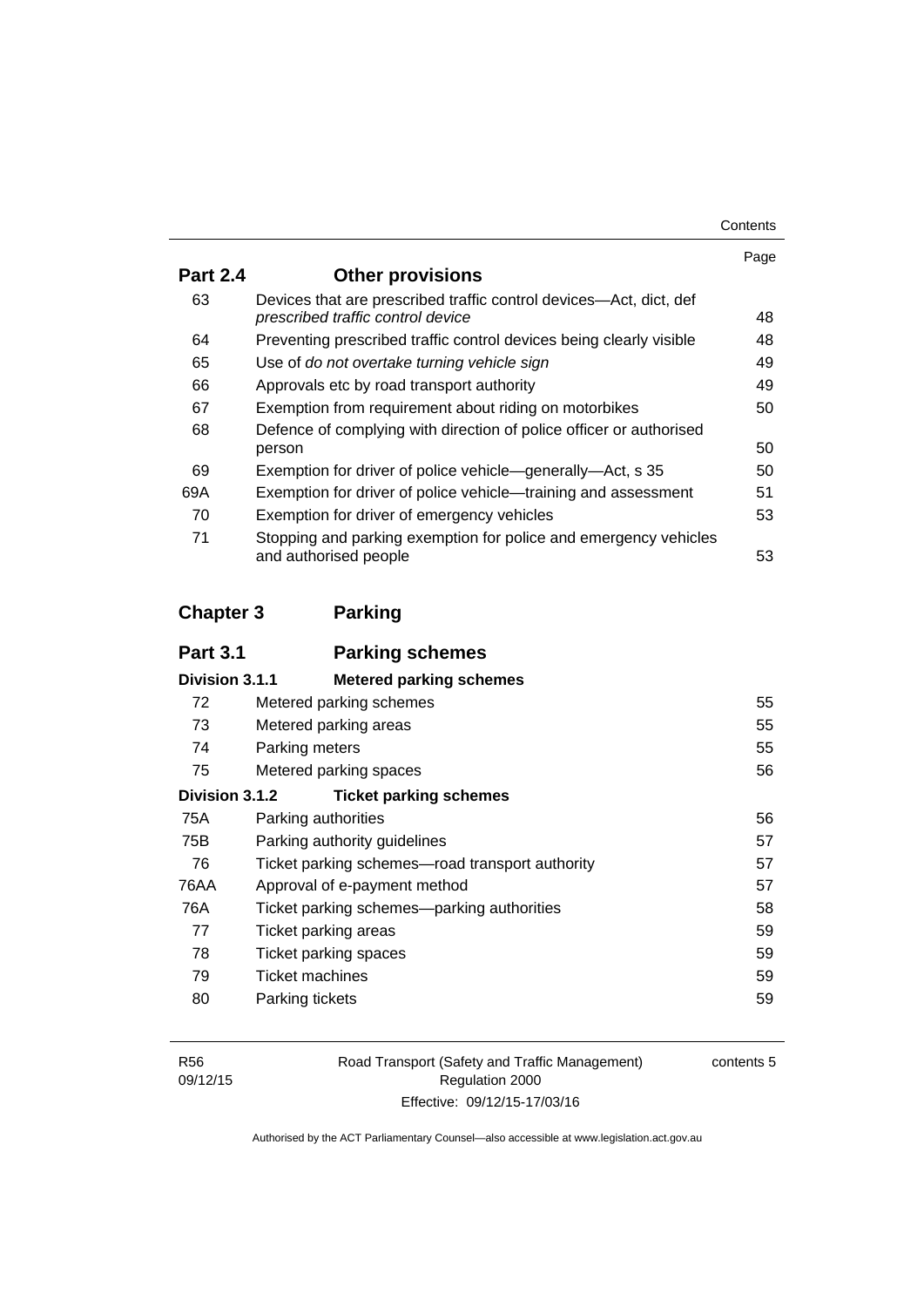#### **Contents**

| 81              | Duration of parking tickets and e-payment parking period                  | Page<br>60 |
|-----------------|---------------------------------------------------------------------------|------------|
| Division 3.1.3  | <b>Heavy vehicle parking</b>                                              |            |
| 82              | Definitions-div 3.1.3                                                     | 60         |
| 83              | References in div 3.1.3 to land adjoining residential land                | 61         |
| 84              | Vehicle parked partly on residential land                                 | 61         |
| 85              | Parking of certain vehicles on residential land prohibited                | 61         |
| 85A             | No more than 1 heavy vehicle on residential land                          | 62         |
| 85B             | Heavy vehicles to be parked away from residential land boundaries         | 62         |
| 86              | Parking of certain vehicles on land adjoining residential land prohibited | 63         |
| 87              | Parking of certain commercial vehicles on land with multi-unit housing    | 63         |
| 87A             | No offence if reasonable necessity etc                                    | 64         |
| 87B             | Heavy vehicle refrigeration units not to be operated on residential land  | 64         |
| 87C             | Prohibition on night operation of heavy vehicle                           | 65         |
| 88              | Daily infringement                                                        | 65         |
| Division 3.1.3A | Heavy vehicle parking-enforcement                                         |            |
| 89              | Meaning of occupier-div 3.1.3A                                            | 66         |
| 90              | Power to enter premises                                                   | 66         |
| 91              | Production of identity card                                               | 67         |
| 92              | Consent to entry                                                          | 67         |
| 93              | General powers on entry to premises                                       | 68         |
| 94              | Damage etc to be minimised                                                | 69         |
| 95              | Compensation for exercise of enforcement powers                           | 69         |
| Division 3.1.4  | <b>Miscellaneous</b>                                                      |            |
| 97A             | Other powers to provide pay parking                                       | 70         |
| 98              | Overlapping schemes                                                       | 70         |
| 98A             | Income from ticket parking scheme                                         | 70         |
| 98B             | Costs of ticket parking scheme                                            | 71         |
| 99              | Trailers not separately chargeable                                        | 71         |
| <b>Part 3.2</b> | Parking permits and mobility parking scheme<br>authorities                |            |
| 100             | Parking permits                                                           | 72         |
| 101             | Mobility parking scheme authorities                                       | 73         |

| contents 6 | Road Transport (Safety and Traffic Management) | R56      |
|------------|------------------------------------------------|----------|
|            | Regulation 2000                                | 09/12/15 |
|            | Effective: 09/12/15-17/03/16                   |          |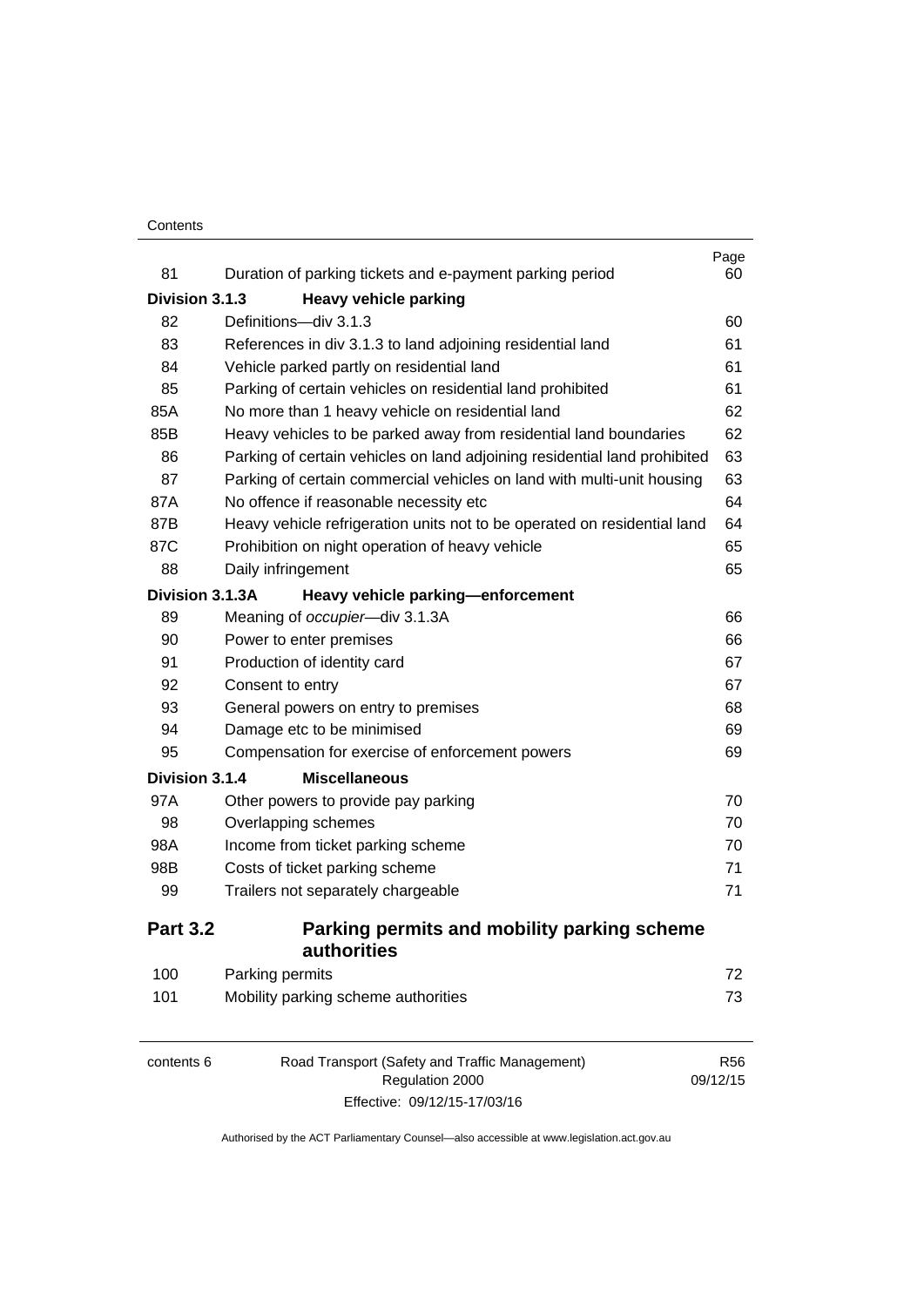|                  |                                                                                                                                         | Contents   |
|------------------|-----------------------------------------------------------------------------------------------------------------------------------------|------------|
| 101A             | Parking permits and mobility parking scheme authorities-cancellation                                                                    | Page<br>74 |
| 101B             | Parking permits and mobility parking scheme authorities-return when<br>cancelled                                                        | 75         |
| <b>Part 3.3</b>  | <b>Parking-other provisions</b>                                                                                                         |            |
| 101C             | Marking tyres by parking inspectors                                                                                                     | 76         |
| <b>Chapter 4</b> | <b>Traffic offence detection devices</b>                                                                                                |            |
| 102              | Definitions-ch 4                                                                                                                        | 77         |
| 103              | Approved traffic offence detection devices                                                                                              | 79         |
| 103A             | Approval of police vehicle speedometers                                                                                                 | 80         |
| 103B             | Average speed detection systems—Act, s 22AA, s 23B and s 24 (2)                                                                         | 80         |
| 104              | Major testing of laser speed measuring devices                                                                                          | 84         |
| 104A             | Major testing of other traffic offence detection devices                                                                                | 85         |
| 104B             | Certification and sealing of traffic offence detection devices                                                                          | 87         |
| 105              | Use of certain digital camera detection devices                                                                                         | 87         |
| 105A             | Use of certain laser speed measuring devices                                                                                            | 89         |
| 105B             | Use of certain radar speed measuring devices                                                                                            | 90         |
| 106              | Approved people-testing and sealing                                                                                                     | 91         |
| 107              | Approved people-use                                                                                                                     | 91         |
| 107A             | Recording of camera detection device image files—Act, s 23 (2) (c) (ii)                                                                 | 91         |
| 107B             | Verification of camera detection device image files-Act,<br>s 23 (2) (c) (iii)                                                          |            |
| 108              | Meaning of codes etc on image taken by approved camera detection<br>device or approved average speed detection system—Act, s 24 (2) (a) | 93         |
| <b>Chapter 5</b> | <b>Miscellaneous</b>                                                                                                                    |            |
| 109              | Additional powers of police                                                                                                             | 97         |
| 110              | Prohibition on car minding                                                                                                              | 97         |
| 111              | Removal of unattended vehicles—Act, s 32 (1) (c)                                                                                        | 98         |
| 112              | Disposal of impounded vehicles-Act, s 10K                                                                                               | 98         |
| 112A             | Disposal of forfeited vehicles-Act, s 10K                                                                                               | 100        |
| 113              | Responsible person to inspect driver licence                                                                                            | 100        |
| R <sub>56</sub>  | Road Transport (Safety and Traffic Management)                                                                                          | contents 7 |

Authorised by the ACT Parliamentary Counsel—also accessible at www.legislation.act.gov.au

Regulation 2000 Effective: 09/12/15-17/03/16

09/12/15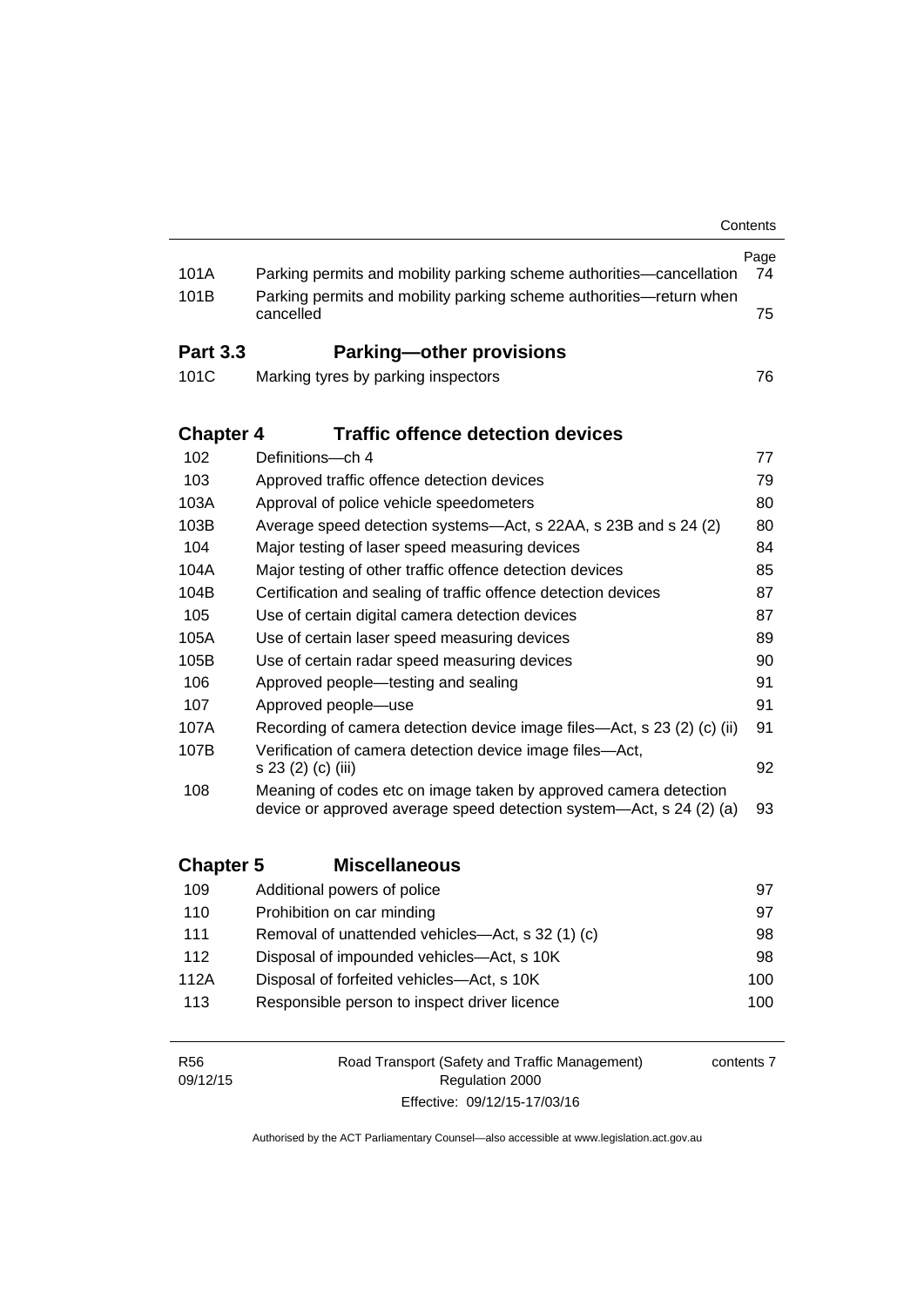| Contents |
|----------|
|----------|

| 114               | Responsible person's consent                       | Page<br>100 |
|-------------------|----------------------------------------------------|-------------|
| 115               | Standards for safe carriage of loads—Act, s 14 (2) | 101         |
| 116               | Tracked vehicle—Act, dict, def vehicle, par (b)    | 101         |
| 117               | Review of div 2.3.1A                               | 101         |
| <b>Dictionary</b> |                                                    | 102         |
| <b>Endnotes</b>   |                                                    |             |
| 1                 | About the endnotes                                 | 112         |
| 2                 | Abbreviation key                                   | 112         |
| 3                 | Legislation history                                | 113         |
| 4                 | Amendment history                                  | 122         |
| 5                 | Earlier republications                             | 141         |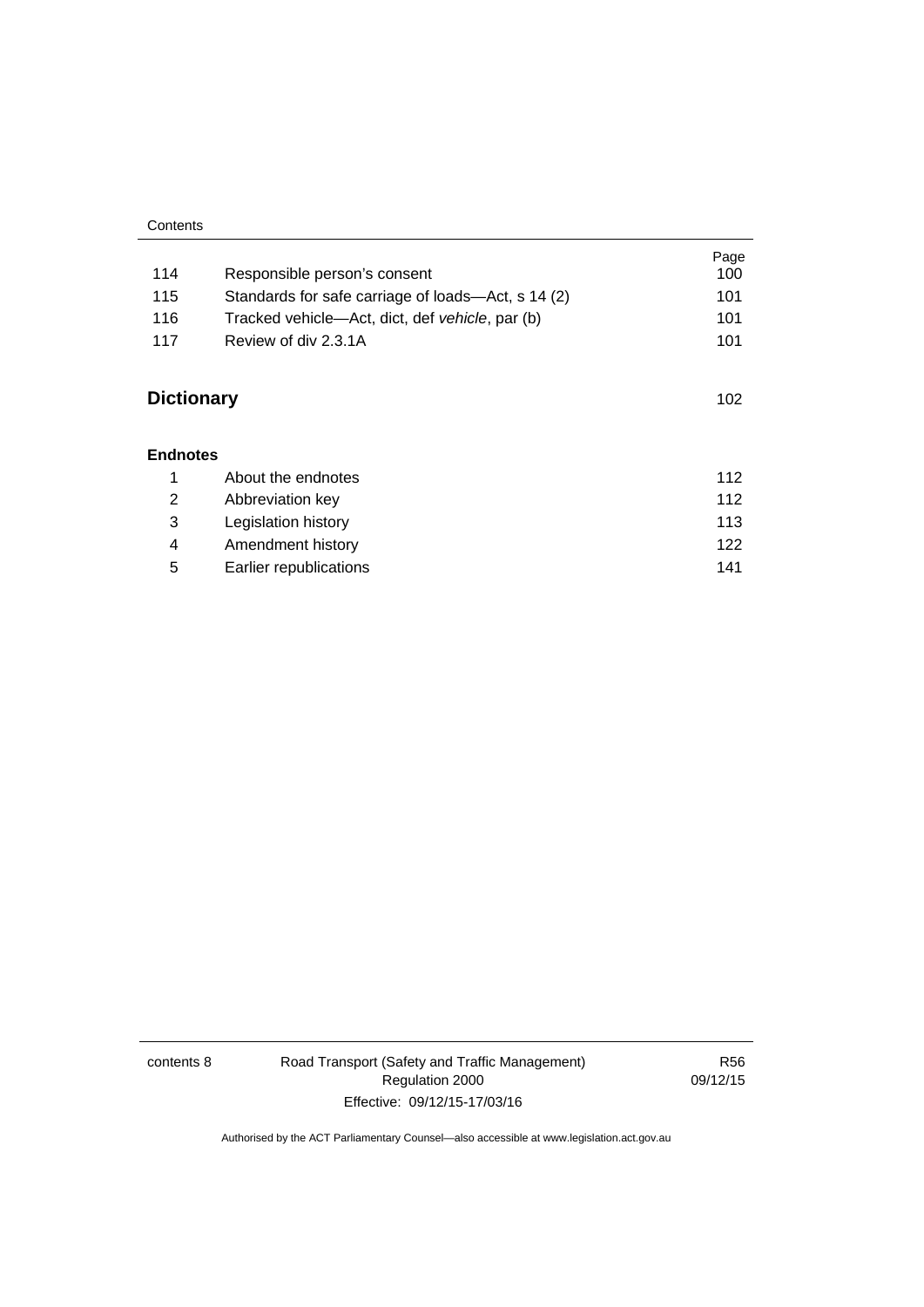

# **Road Transport (Safety and Traffic Management) Regulation 2000**

made under the

**[Road Transport \(Safety and Traffic Management\) Act 1999](http://www.legislation.act.gov.au/a/1999-80)**

R56 09/12/15

l

Road Transport (Safety and Traffic Management) Regulation 2000 Effective: 09/12/15-17/03/16

page 1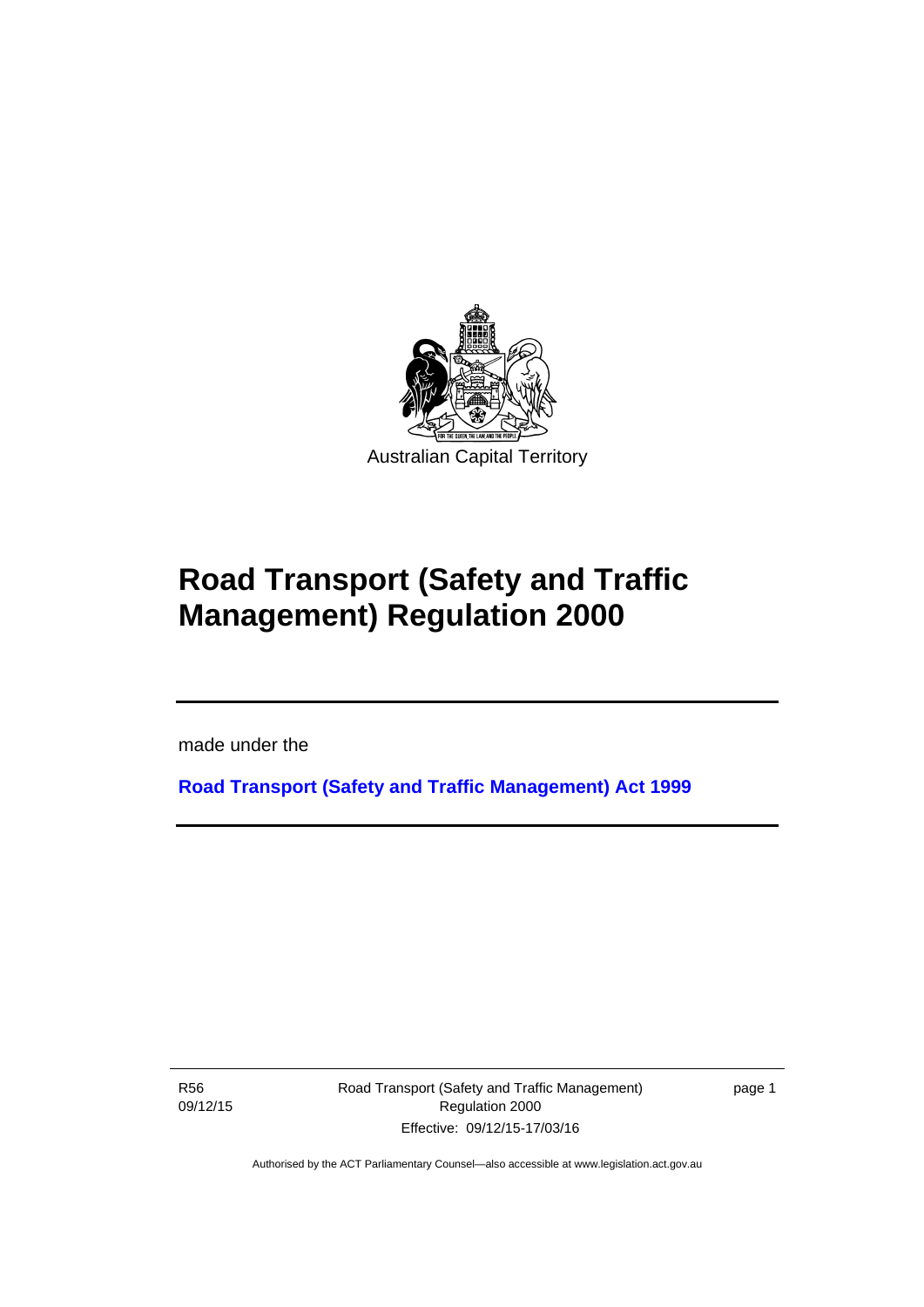## <span id="page-11-0"></span>**Chapter 1** Preliminary

#### <span id="page-11-1"></span>**1 Name of regulation**

This regulation is the *Road Transport (Safety and Traffic Management) Regulation 2000*.

#### <span id="page-11-2"></span>**2 Dictionary**

The dictionary at the end of this regulation is part of the regulation.

*Note 1* The dictionary at the end of this regulation defines certain terms used in this regulation, and includes references (*signpost definitions*) to other terms defined elsewhere.

> For example, the signpost definition '*semitrailer*—see the *[Road](http://www.legislation.act.gov.au/sl/2000-12)  [Transport \(Vehicle Registration\) Regulation 2000](http://www.legislation.act.gov.au/sl/2000-12)*, dictionary.' means that the term 'semitrailer' is defined in that dictionary and the definition applies to this regulation.

*Note 2* A definition in the dictionary (including a signpost definition) applies to the entire regulation unless the definition, or another provision of the regulation, provides otherwise or the contrary intention otherwise appears (see [Legislation Act,](http://www.legislation.act.gov.au/a/2001-14) s 155 and s 156 (1)).

#### <span id="page-11-3"></span>**3 Dictionary—application to Australian Road Rules**

The definitions in the dictionary do not apply to the Australian Road [Rules](http://www.legislation.act.gov.au//ni/db_37271/default.asp) unless this regulation provides otherwise.

*Note* See div 2.2.1, note 2 for the relevant provisions of this regulation.

#### <span id="page-11-4"></span>**3A** *Road* **includes road related area**

In this regulation:

*road* includes a road related area.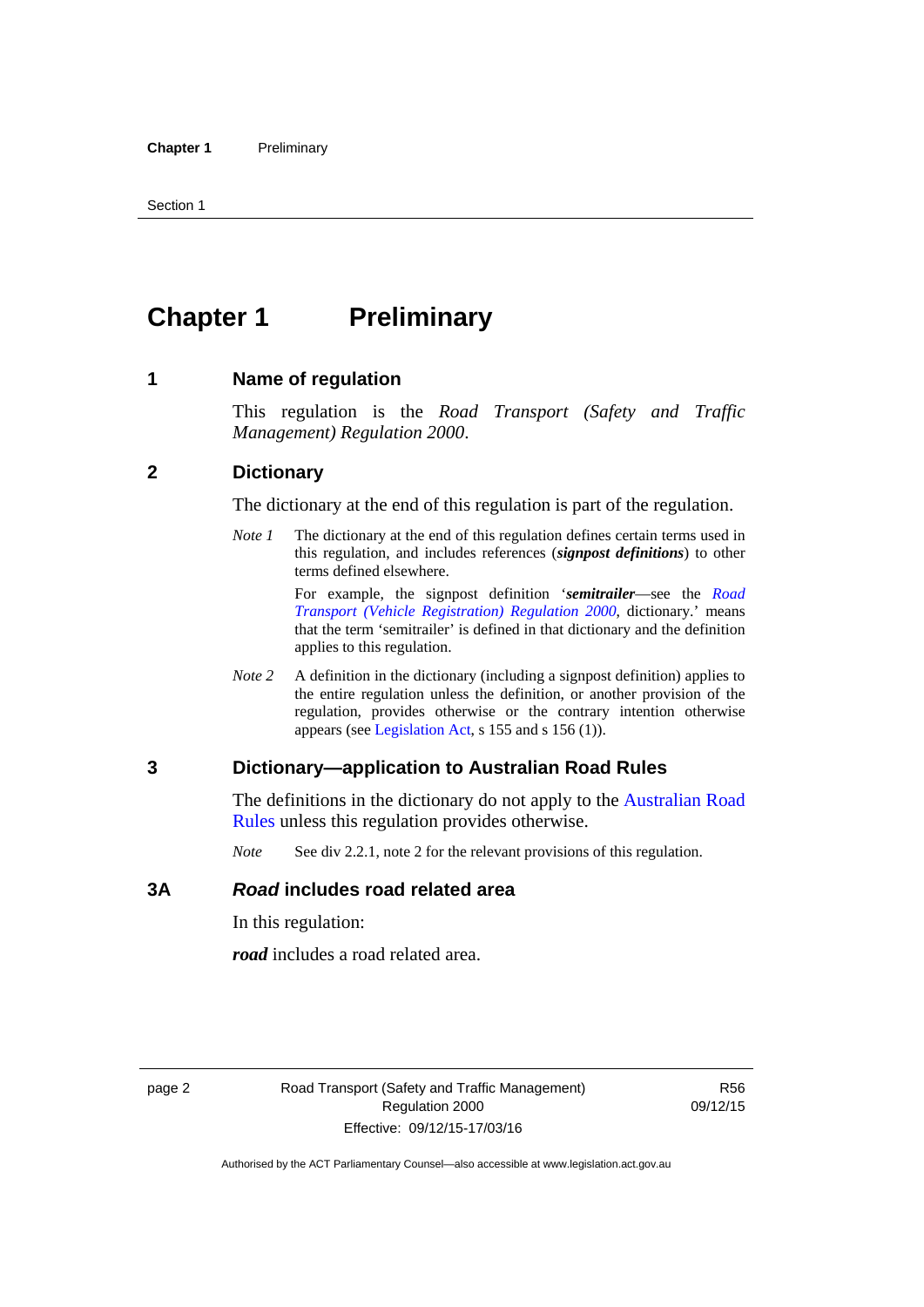#### <span id="page-12-0"></span>**3B Meaning of** *park* **and** *stop*

In this regulation:

*park*, in relation to a driver, includes stop and allow the driver's vehicle to stay (whether or not the driver leaves the vehicle).

*stop*, for a driver, includes park, but does not include stop to reverse the driver's vehicle into a parking bay or other parking space.

#### <span id="page-12-1"></span>**4 Notes**

A note in this regulation is explanatory and is not part of this regulation.

*Note* See the [Legislation Act,](http://www.legislation.act.gov.au/a/2001-14) s 127 (1), (4) and (5) for the legal status of notes.

#### <span id="page-12-2"></span>**4A Offences against regulation—application of Criminal Code etc**

Other legislation applies in relation to offences against this regulation (including the [Australian Road Rules](http://www.legislation.act.gov.au//ni/db_37271/default.asp)).

*Note 1 Criminal Code* The [Criminal Code,](http://www.legislation.act.gov.au/a/2002-51) ch 2 applies to an offence against this regulation (see Code, pt 2.1).

> The chapter sets out the general principles of criminal responsibility (including burdens of proof and general defences), and defines terms used for offences to which the Code applies (eg *conduct*, *intention*, *recklessness* and *strict liability*).

#### *Note 2 Penalty units*

The [Legislation Act](http://www.legislation.act.gov.au/a/2001-14), s 133 deals with the meaning of offence penalties that are expressed in penalty units.

*Note 3* The [Australian Road Rules](http://www.legislation.act.gov.au//ni/db_37271/default.asp) are to be read with, and as if they formed part of, this regulation (see s 6).

R56 09/12/15 page 3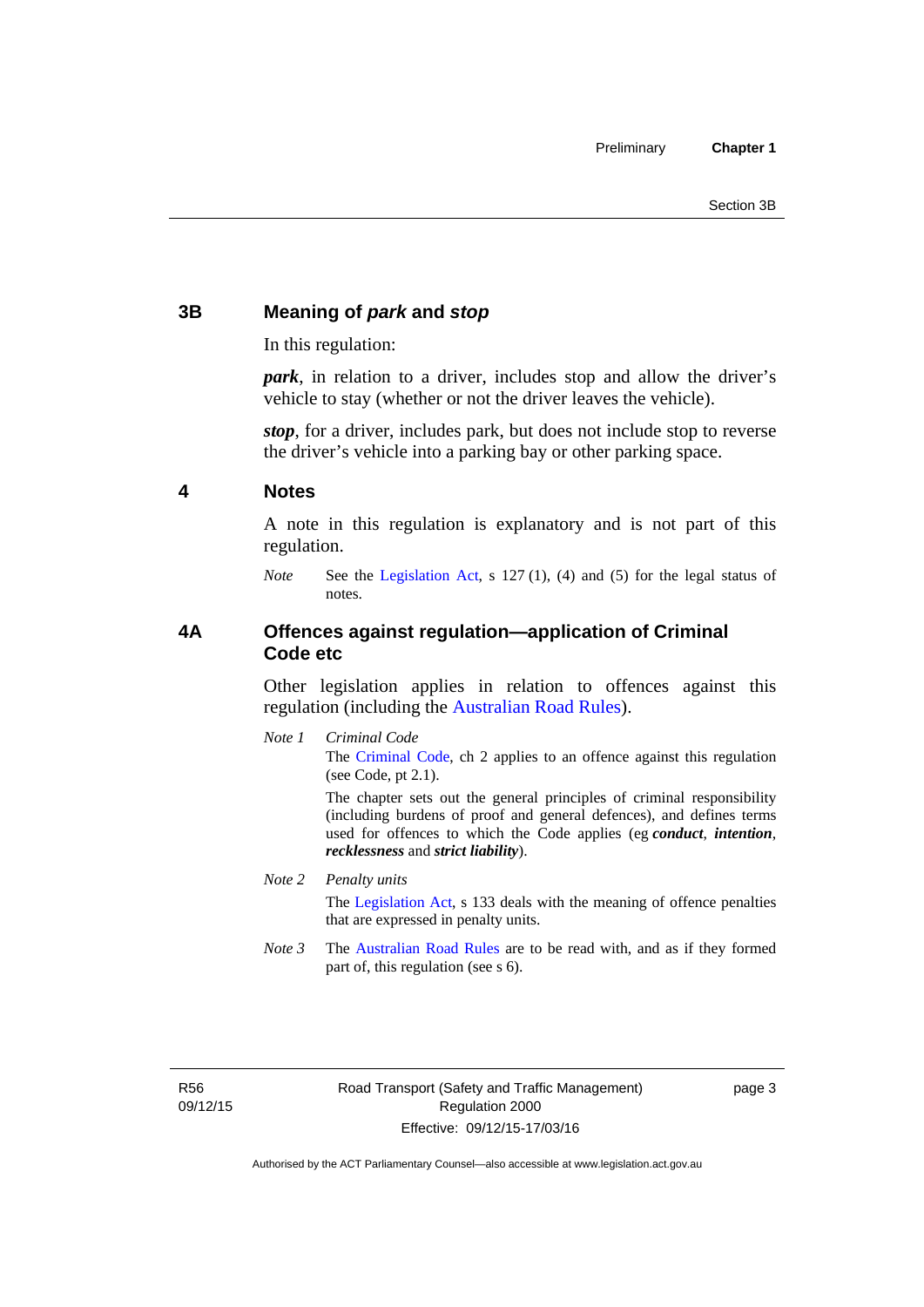#### **Chapter 1** Preliminary

Section 4B

#### <span id="page-13-0"></span>**4B Offences against regulation are strict liability offences**

An offence against this regulation (including the [Australian Road](http://www.legislation.act.gov.au//ni/db_37271/default.asp)  [Rules](http://www.legislation.act.gov.au//ni/db_37271/default.asp)) is a strict liability offence.

#### <span id="page-13-1"></span>**4C General defence of accident or reasonable effort**

Without limiting any other defence, it is a defence to an offence against this regulation (including the [Australian Road Rules\)](http://www.legislation.act.gov.au//ni/db_37271/default.asp) if the defendant proves that the offence—

- (a) was the result of an accident; or
- (b) could not have been avoided by any reasonable efforts by the defendant.

page 4 Road Transport (Safety and Traffic Management) Regulation 2000 Effective: 09/12/15-17/03/16

R56 09/12/15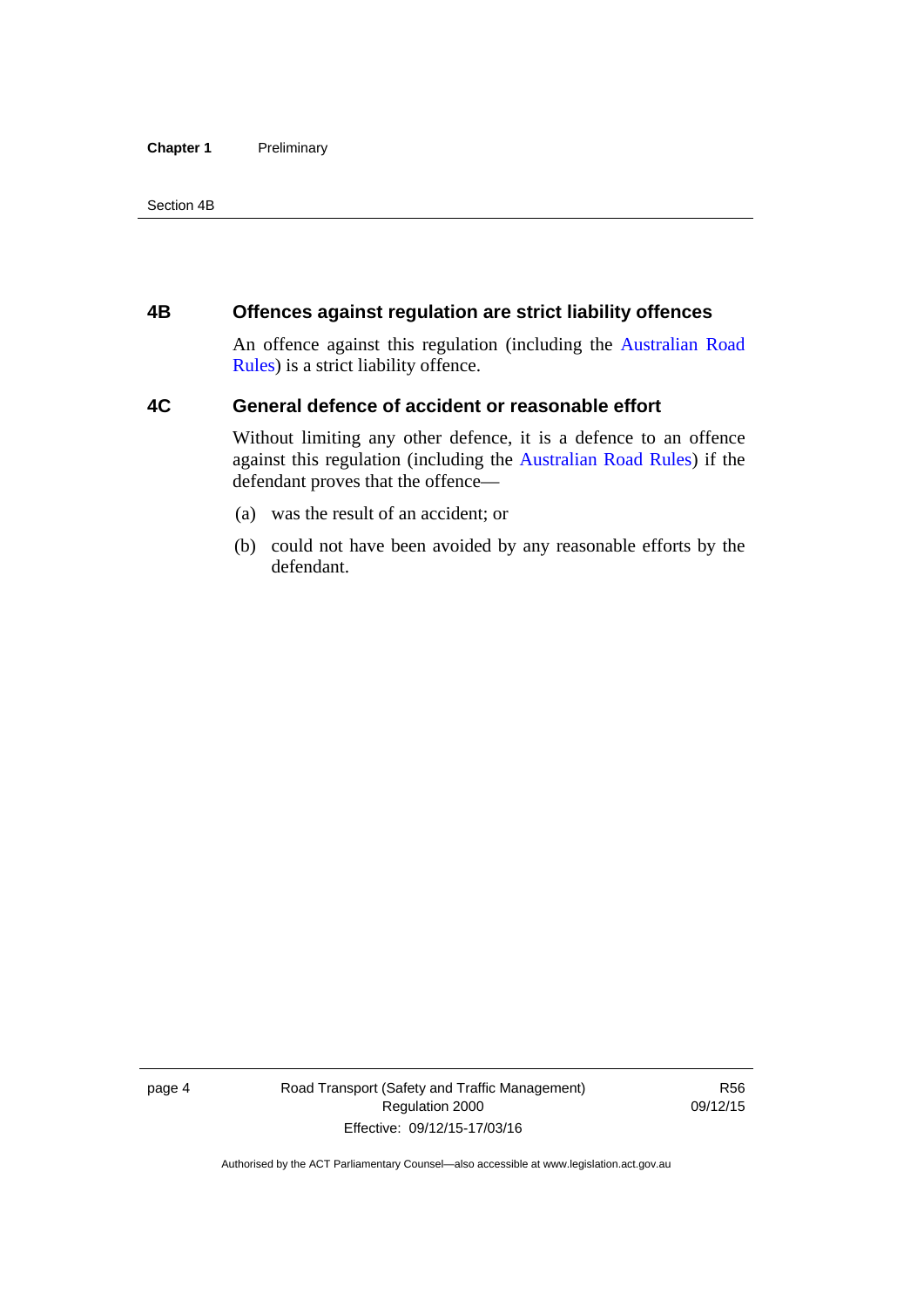## <span id="page-14-0"></span>**Chapter 2 Australian Road Rules**

### <span id="page-14-1"></span>**Part 2.1 Incorporation into ACT law**

#### <span id="page-14-2"></span>**5 Meaning of** *Australian Road Rules*

In this regulation:

*Australian Road Rules* means that part of the publication known as the [Australian Road Rules](http://www.legislation.act.gov.au//ni/db_37271/default.asp), ISBN 0 7240 8874 1 published by the National Transport Commission in February 2012 that consists of the rules approved by the Australian Transport Council under the *[National Transport Commission Act 2003](http://www.comlaw.gov.au/Series/C2004A01166)* (Cwlth).

*Note* The [Australian Road Rules](http://www.legislation.act.gov.au//ni/db_37271/default.asp) are accessible at [www.legislation.act.gov.au](http://www.legislation.act.gov.au/).

#### <span id="page-14-3"></span>**6 Incorporation of Australian Road Rules into ACT law**

- (1) The [Australian Road Rules](http://www.legislation.act.gov.au//ni/db_37271/default.asp) (other than rule 2) are to be read with, and as if they formed part of, this regulation.
- (2) Subsection (1) has effect subject to this regulation.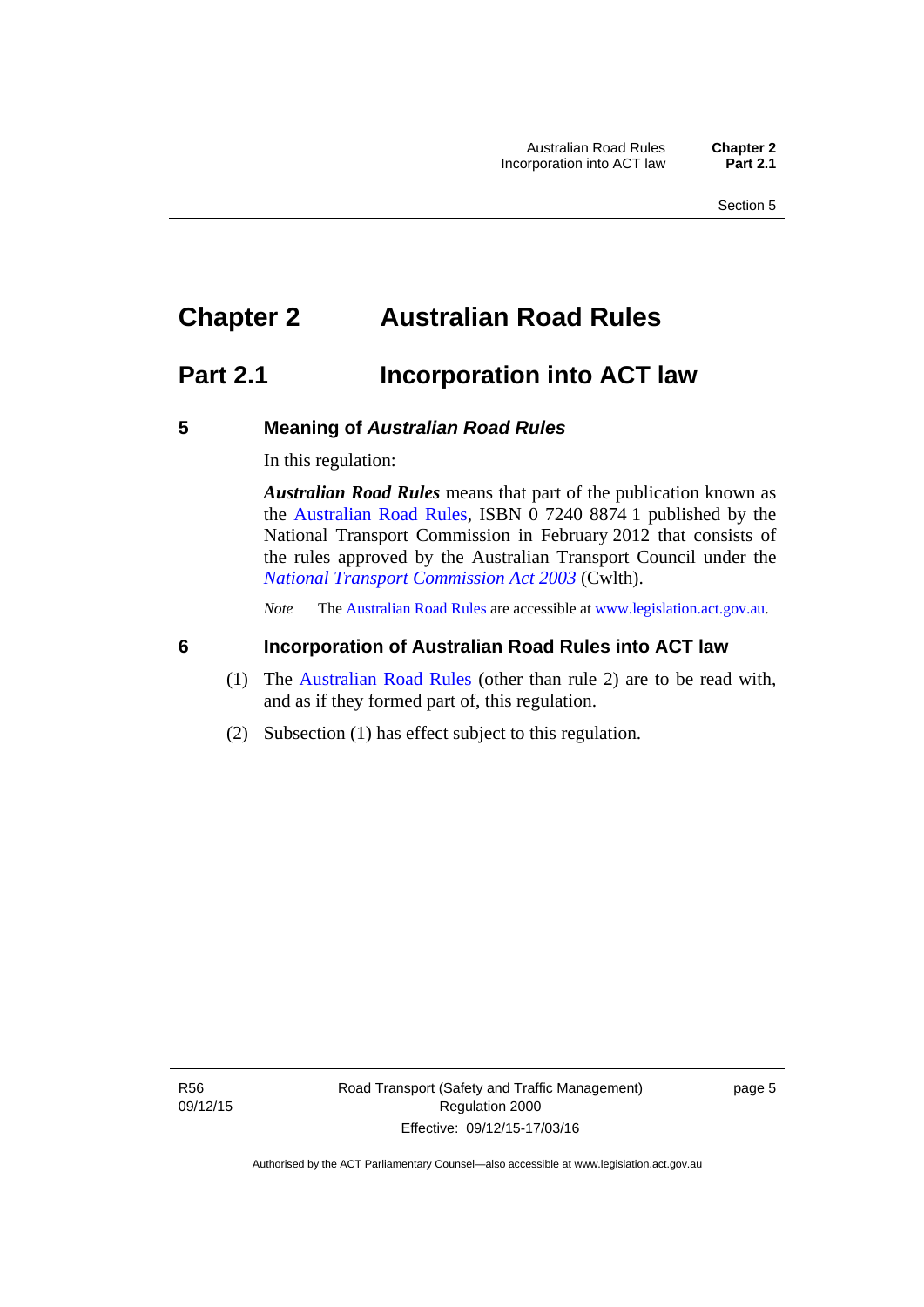## <span id="page-15-0"></span>**Part 2.2 How the Australian Road Rules are incorporated**

#### <span id="page-15-1"></span>**Division 2.2.1 General**

*Note 1* The [Australian Road Rules](http://www.legislation.act.gov.au//ni/db_37271/default.asp) are not completely self-contained and need to be read with associated laws of each jurisdiction. Many of the rules provide for 'another law of this jurisdiction' to define terms used in the [Australian Road Rules](http://www.legislation.act.gov.au//ni/db_37271/default.asp) for application of the [Australian Road Rules](http://www.legislation.act.gov.au//ni/db_37271/default.asp) in the ACT, to permit things to be done in the ACT otherwise prohibited by the [Australian Road Rules](http://www.legislation.act.gov.au//ni/db_37271/default.asp) or to exempt persons in the ACT from complying with the [Australian Road Rules.](http://www.legislation.act.gov.au//ni/db_37271/default.asp)

| column 1<br>item | column <sub>2</sub><br><b>ARR</b> provision | column 3<br>provision of this regulation |
|------------------|---------------------------------------------|------------------------------------------|
| 1                | 10(2)                                       | 8                                        |
| $\overline{2}$   | 95                                          | 9                                        |
| 3                | 104                                         | 10                                       |
| $\overline{4}$   | 151(3)(b)                                   | 11                                       |
| 5                | 158 $(2)(c)$                                | 12                                       |
| 6                | 179(1)(c)                                   | 13                                       |
| 7                | 179 $(1)$ $(c)$ and $(2)$ $(c)$             | 13A                                      |
| 8                | 183(1)                                      | 13B                                      |
| 9                | 195(1)                                      | 13C                                      |
| 10               | 199(2)                                      | 14                                       |
| 11               | $206(2)$ (b) and (c)                        | 15                                       |
| 12               | 207(2)(a)                                   | 16                                       |
| 13               | 213(5)                                      | 16A                                      |
| 14               | 215(4)                                      | 17                                       |

*Note 2* The following table sets out the provisions of the [Australian Road Rules](http://www.legislation.act.gov.au//ni/db_37271/default.asp) for which provision is made by this part:

page 6 Road Transport (Safety and Traffic Management) Regulation 2000 Effective: 09/12/15-17/03/16

R56 09/12/15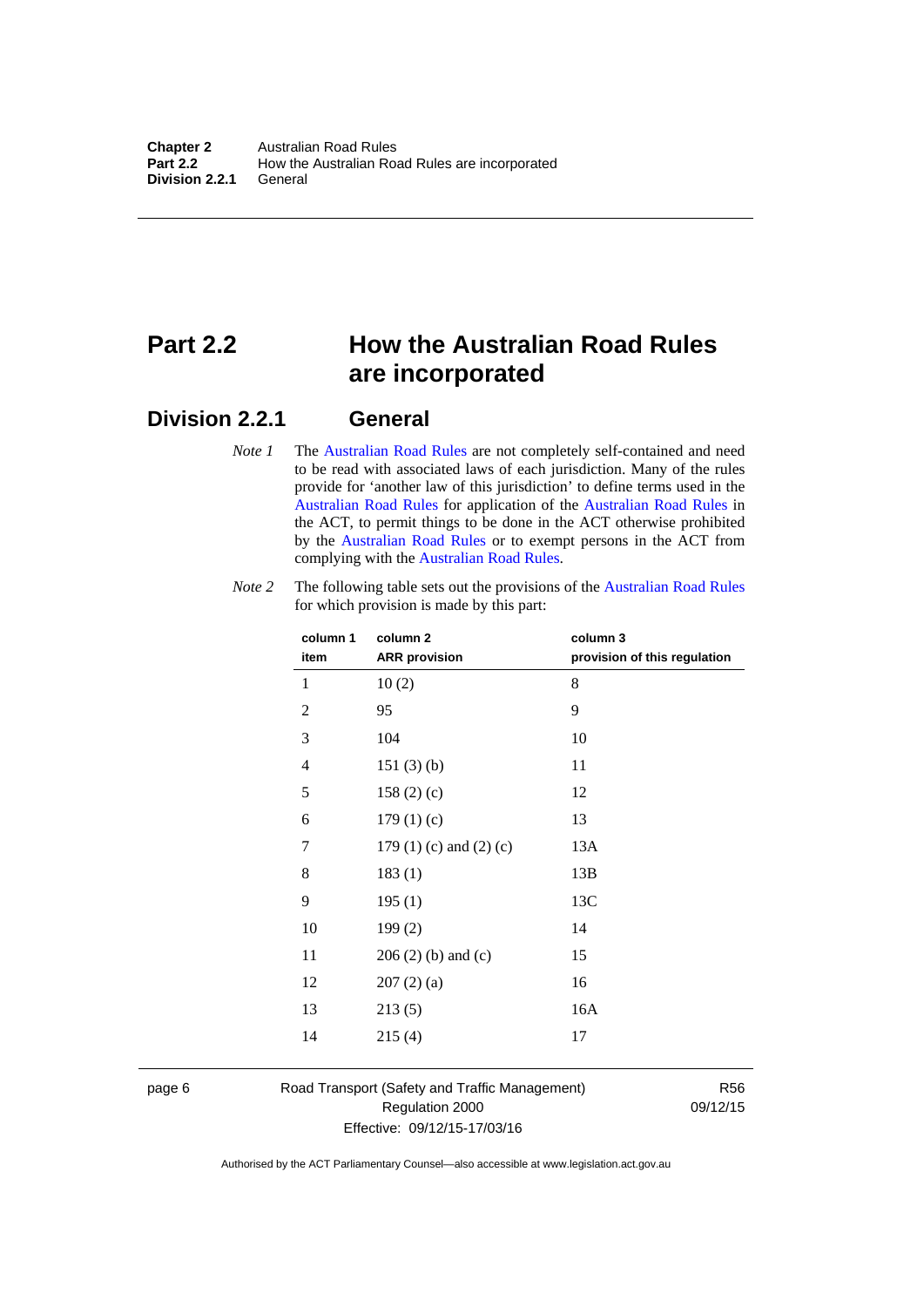| column 1<br>item | column <sub>2</sub><br><b>ARR</b> provision | column 3<br>provision of this regulation |
|------------------|---------------------------------------------|------------------------------------------|
| 15               | 216(3)                                      | 18                                       |
| 16               | 220(3)                                      | 19                                       |
| 17               | 221(f)                                      | 20                                       |
| 18               | 222                                         | 21                                       |
| 19               | 225                                         | 22                                       |
| 20               | 236(6)                                      | 22A                                      |
| 21               | 244C                                        | 23                                       |
| 22               | 266(7)                                      | 24                                       |
| 23               | 270(3)                                      | 26                                       |
| 24               | 271(6)                                      | 27                                       |
| 25               | 280(2)(a)                                   | 27A                                      |
| 26               | $287(3)$ (e) and (4)                        | 28                                       |
| 27               | 289(1)(g)                                   | 29                                       |
| 28               | 298                                         | 30                                       |
| 29               | 299                                         | 30A                                      |
| 30               | 300                                         | 30B                                      |
| 31               | $310(3)$ and $(4)$                          | 31                                       |
| 32               | 313                                         | 32                                       |
| 33               | dict, def approved bicycle<br>helmet        | 33(1)                                    |
| 34               | dict, def approved seatbelt                 | 33(1)                                    |
| 35               | dict, def <i>authorised</i> person          | 33(1)                                    |
| 36               | dict, def emergency worker                  | 33(1)                                    |
| 37               | dict, def GVM                               | 33(2)                                    |
| 38               | dict, def hazard warning<br>lights          | 33(3)                                    |

R56 09/12/15 Road Transport (Safety and Traffic Management) Regulation 2000 Effective: 09/12/15-17/03/16

page 7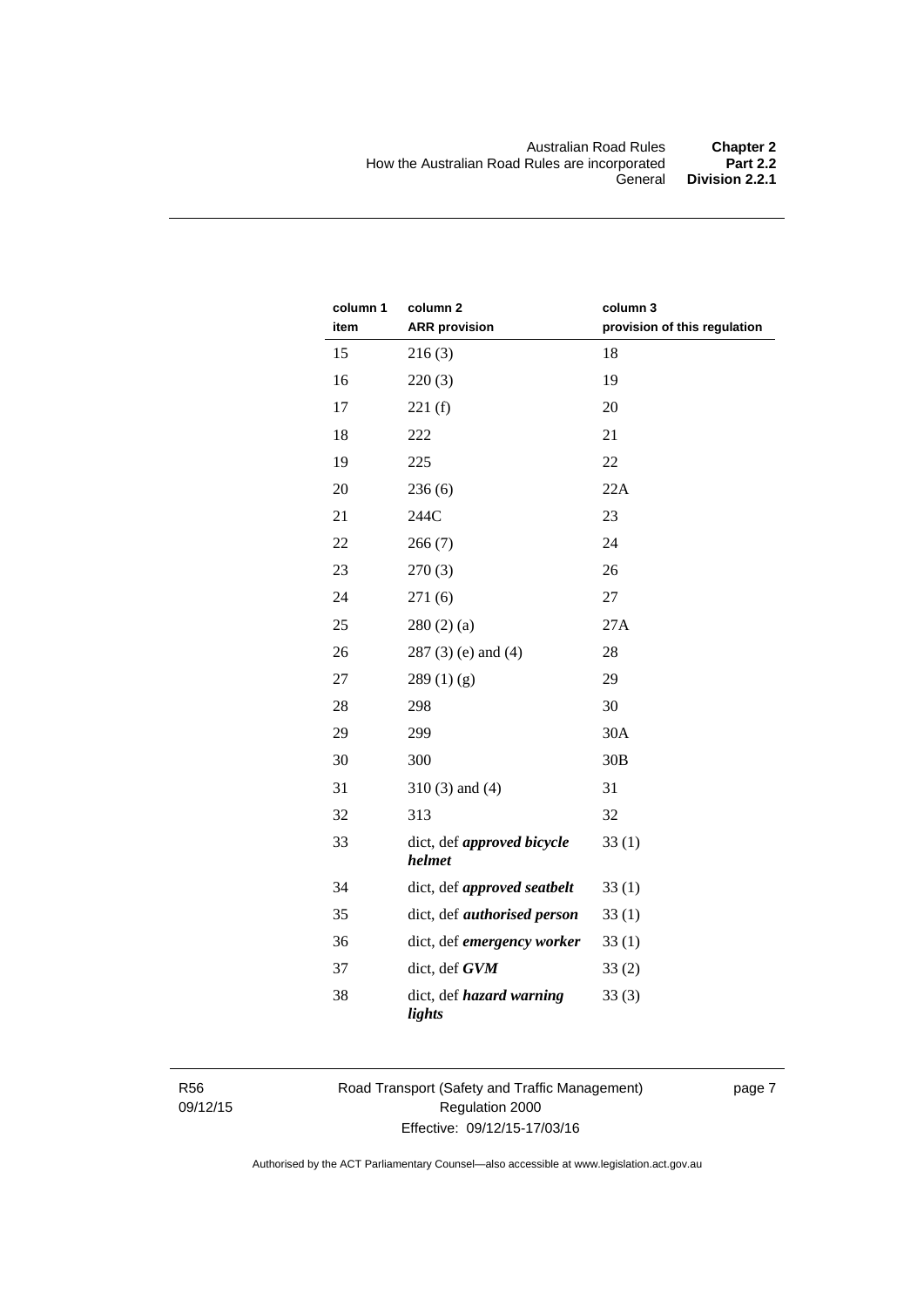| column 1<br>item | column 2<br><b>ARR</b> provision                 | column 3<br>provision of this regulation |
|------------------|--------------------------------------------------|------------------------------------------|
| 39               | dict. def <i>mechanical</i><br>signalling device | 33(1)                                    |
| 40               | dict, def oversize vehicle                       | 33(1)                                    |
| 41               | dict, def <i>police</i> officer                  | 33(1)                                    |
| 42               | dict, def <i>portable</i> warning<br>triangle    | 33(4)                                    |
| 43               | dict, def <i>postal</i> worker                   | 33(1)                                    |
| 44               | dict, def <i>public</i> bus                      | 33(1)                                    |
| 45               | dict, def taxi                                   | 33(1)                                    |

*Note 3* The following table sets out other provisions of the Australian Road [Rules](http://www.legislation.act.gov.au//ni/db_37271/default.asp) for which provision is made by other territory laws (including provisions in other parts of this regulation):

| column 1<br>item | column 2<br><b>ARR</b> provision | column 3<br>other law                                            |
|------------------|----------------------------------|------------------------------------------------------------------|
| 1                | 12(2)                            | Road Transport (General) Act 1999,<br>s 12                       |
| 2                | 13(2)                            | Road Transport (General) Act 1999,<br>s 12                       |
| 3                | $28(2)$ , n 3                    | this regulation, s 65                                            |
| $\overline{4}$   | $32(2)$ , n 3                    | this regulation, s 65                                            |
| 5                | 65                               | this regulation, $s$ 38D (1)                                     |
| 6                | 80                               | this regulation, $s$ 38D $(2)$                                   |
| 7                | 81                               | this regulation, $s$ 38D $(3)$                                   |
| 8                | 185(1)                           | this regulation, s 100                                           |
| 9                | 248                              | this regulation, $s$ 38D $(5)$                                   |
| 10               | 262                              | this regulation, $s$ 38D $(4)$                                   |
| 11               | $287(1)$ , n 2                   | Road Transport (Safety and Traffic<br>Management) Act 1999, s 16 |

page 8 Road Transport (Safety and Traffic Management) Regulation 2000 Effective: 09/12/15-17/03/16

R56 09/12/15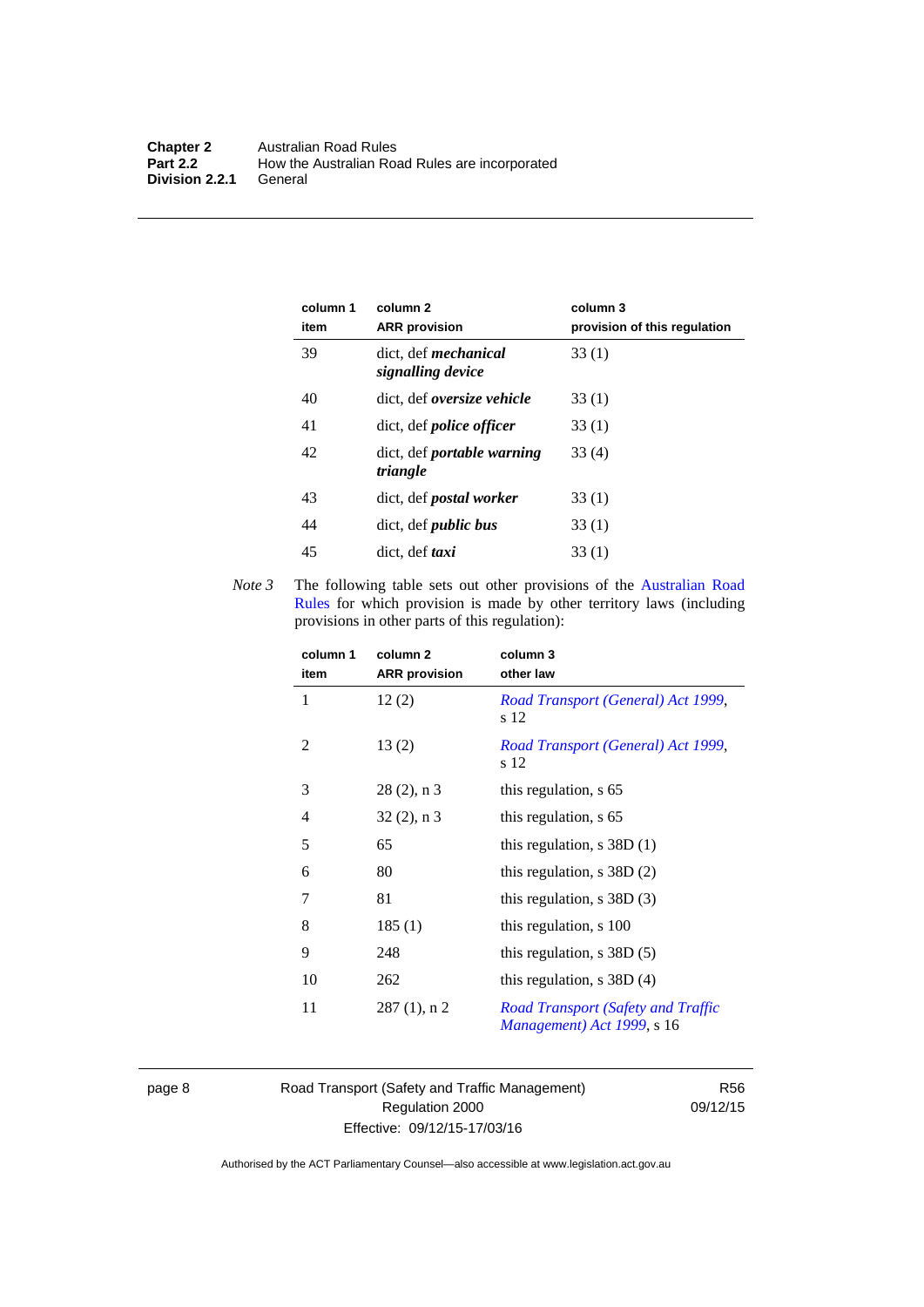| <b>Chapter 2</b> | <b>Australian Road Rules</b>                   |
|------------------|------------------------------------------------|
| <b>Part 2.2</b>  | How the Australian Road Rules are incorporated |
| Division 2.2.2   | Other provisions for the Australian Road Rules |

Section 7

| column 1<br>item | column <sub>2</sub><br><b>ARR</b> provision                           | column 3<br>other law                                                                    |
|------------------|-----------------------------------------------------------------------|------------------------------------------------------------------------------------------|
| 12               | 304                                                                   | Road Transport (General)<br>Regulation 2000, s 6 and s 7                                 |
| 13               | 311(1)(c)                                                             | <i>Heavy Vehicle National Law (ACT)</i>                                                  |
| 14               | 312(3)(c)                                                             | <b>Road Transport (Safety and Traffic</b><br><i>Management</i> ) Act 1999, s 31 and s 32 |
| 15               | dict, def <i>parking</i><br>permit for<br>people with<br>disabilities | this regulation, s 101                                                                   |
| 16               | dict, def <i>bicycle</i>                                              | Road Transport (General) Act 1999,<br>dict, def <i>bicycle</i>                           |

#### <span id="page-18-0"></span>**7 References to another law of this jurisdiction etc**

- (1) In the [Australian Road Rules,](http://www.legislation.act.gov.au//ni/db_37271/default.asp) a reference to *another law of this jurisdiction* includes a reference to the Act.
	- *Note* A reference to an Act includes a reference to the statutory instruments made or in force under the Act, including any regulation (see [Legislation Act,](http://www.legislation.act.gov.au/a/2001-14) s 104).
- (2) In the [Australian Road Rules](http://www.legislation.act.gov.au//ni/db_37271/default.asp):

*law of this jurisdiction* means a territory law or a law applying as a territory law.

*this jurisdiction* means the Australian Capital Territory.

#### <span id="page-18-1"></span>**Division 2.2.2 Other provisions for the Australian Road Rules**

#### <span id="page-18-2"></span>**8 ARR r 10 (2)—penalties for offences**

For the [Australian Road Rules,](http://www.legislation.act.gov.au//ni/db_37271/default.asp) rule 10 (2), the penalty for an offence against the [Australian Road Rules](http://www.legislation.act.gov.au//ni/db_37271/default.asp) is a maximum penalty of 20 penalty units.

|--|--|

Road Transport (Safety and Traffic Management) Regulation 2000 Effective: 09/12/15-17/03/16

R56 09/12/15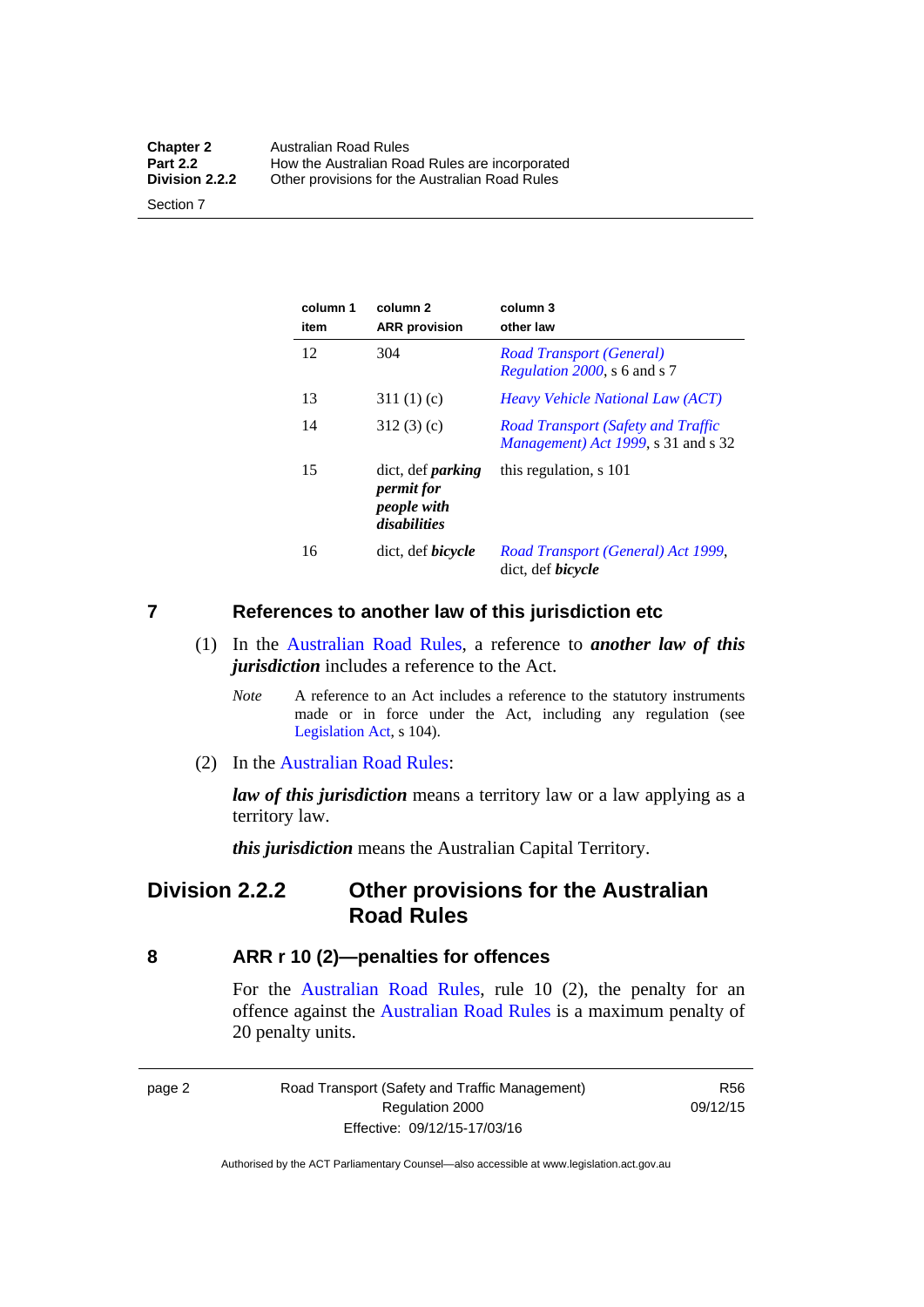#### <span id="page-19-0"></span>**9 ARR r 95—emergency stopping lane only signs**

For the [Australian Road Rules,](http://www.legislation.act.gov.au//ni/db_37271/default.asp) rule 95, the driver of a police vehicle or emergency vehicle is permitted to drive in an emergency stopping lane.

#### <span id="page-19-1"></span>**10 ARR r 104—no truck signs**

For the [Australian Road Rules,](http://www.legislation.act.gov.au//ni/db_37271/default.asp) rule 104, a driver is permitted to drive the vehicle on a road (or a bridge, causeway, ramp or similar structure forming part of a road) past a *no trucks sign* mentioned in rule 104 (1), (2) or (3) if the destination of the driver's vehicle is a place on or reached from the road (or structure) and there is no alternative route by which to reach the destination.

#### <span id="page-19-2"></span>**11 ARR r 151 (3) (b)—riding a motorbike or bicycle alongside more than 1 other rider**

For the [Australian Road Rules](http://www.legislation.act.gov.au//ni/db_37271/default.asp), rule 151 (3) (b), the rider of a motorbike or bicycle is permitted to ride alongside more than 1 rider if each of the riders is taking part in an event approved by the road transport authority for this section.

#### <span id="page-19-3"></span>**12 ARR r 158 (2) (c)—other vehicles permitted to travel in bus lanes**

The drivers of the following vehicles are permitted to drive in a bus lane:

- (a) taxis;
- (b) hire cars;
- (c) demand responsive service vehicles;
- (d) motorbikes.
- *Note* Section 27A applies the B light rules to drivers of taxis, hire cars, demand responsive service vehicles and motorbikes.

R56 09/12/15 page 3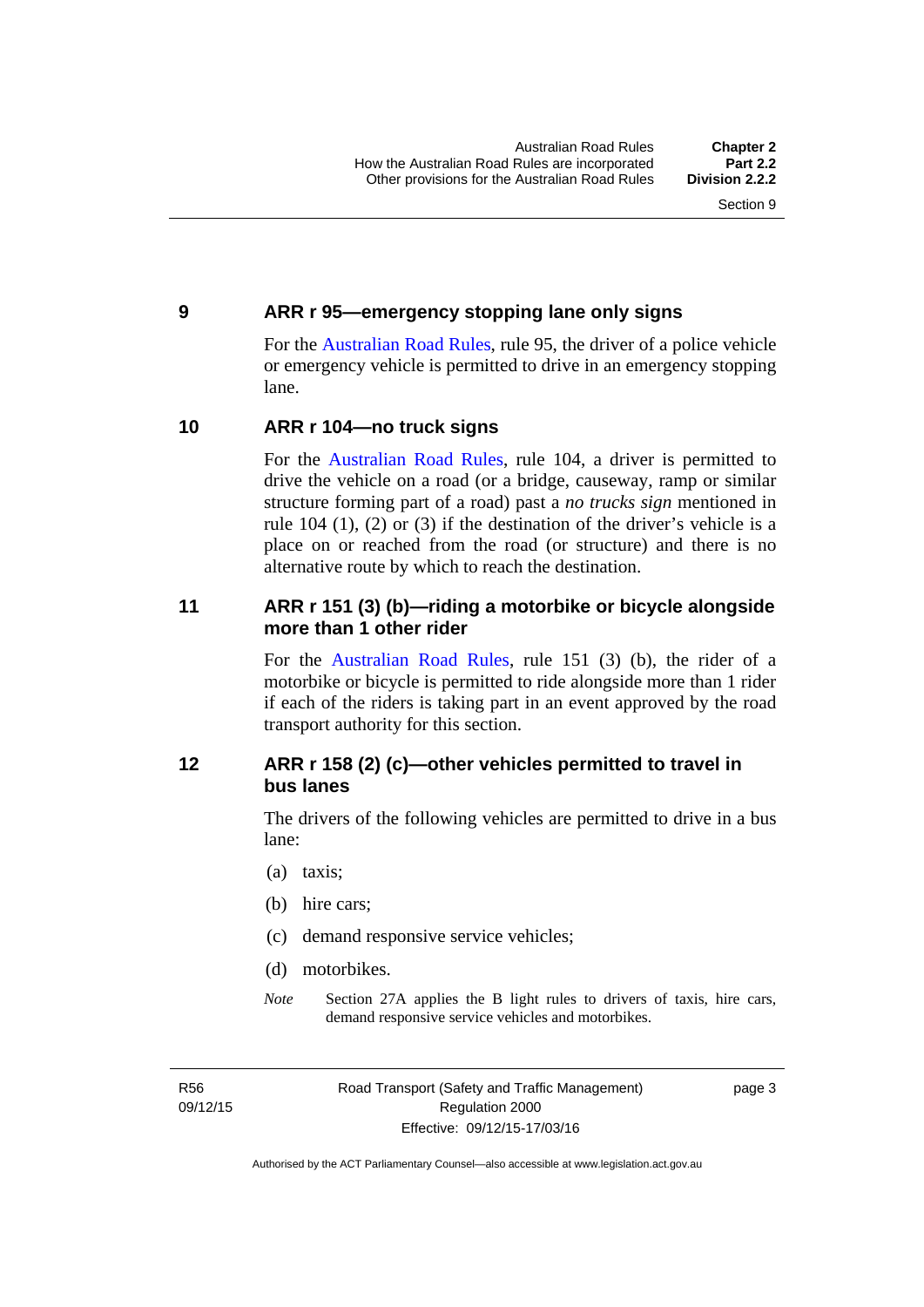### <span id="page-20-0"></span>**13 ARR r 179 (1) (c)—stopping in a loading zone—goods and permit vehicles**

- (1) For the [Australian Road Rules,](http://www.legislation.act.gov.au//ni/db_37271/default.asp) rule 179 (1) (c), the following vehicles are permitted to stop in a loading zone:
	- (a) a motor vehicle that is built mainly for the transport of goods if the vehicle is dropping off, or picking up, goods;
	- (b) a vehicle displaying a current loading zone permit if the vehicle is complying with the conditions of the permit.
- (2) In this section:

Section 13

*loading zone permit* means a loading zone permit issued under section 100.

#### <span id="page-20-1"></span>**13A ARR r 179 (1) (c) and (2) (c)—stopping in loading zone taxis**

- (1) For the [Australian Road Rules,](http://www.legislation.act.gov.au//ni/db_37271/default.asp) rule 179 (1) (c), a taxi that is dropping off, or picking up, a passenger is permitted to stop in a loading zone if—
	- (a) the driver of the taxi does not leave the taxi unattended, otherwise than to comply with a passenger assistance requirement; and
	- (b) the driver complies with subsection (2).
- (2) For the [Australian Road Rules,](http://www.legislation.act.gov.au//ni/db_37271/default.asp) rule 179 (2) (c), the driver must complete the dropping off, or picking up, of the passenger, and drive on—
	- (a) within 2 minutes; or
	- (b) if the driver is required to comply with a passenger assistance requirement—as soon as possible after the driver complies with the requirement.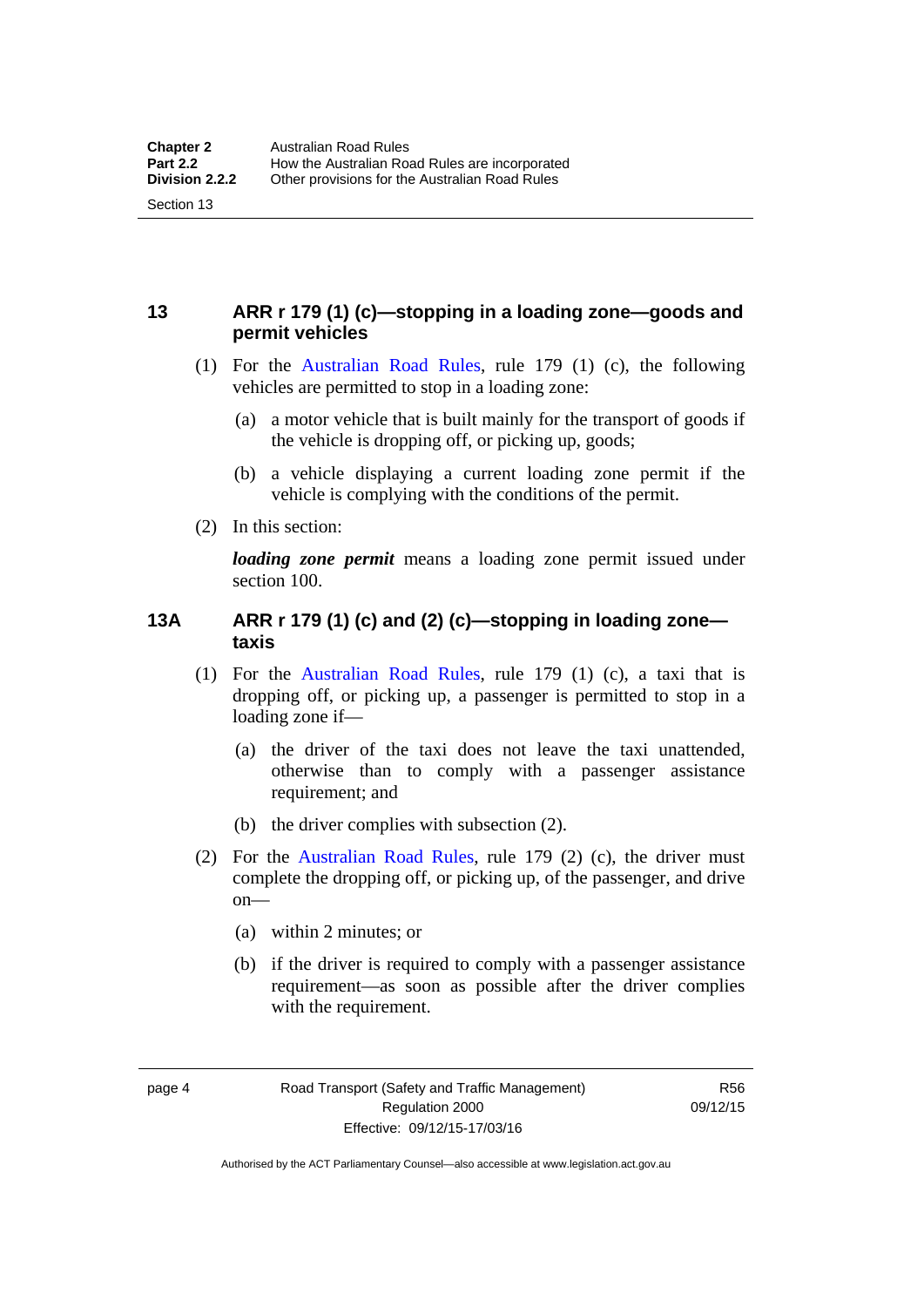(3) In this section:

*passenger assistance requirement* means a requirement under the *[Road Transport \(Public Passenger Services\) Regulation 2002](http://www.legislation.act.gov.au/sl/2002-3)*—

- (a) section 132 (5) (which requires the driver of a wheelchair-accessible taxi to provide reasonable assistance in loading and unloading a wheelchair, or a person in a wheelchair, into or from the taxi); or
- (b) section 135 (5) (which requires a taxi driver to provide reasonable assistance with a passenger's goods).
	- *Note Goods* includes luggage (see *[Road Transport \(Public Passenger](http://www.legislation.act.gov.au/sl/2002-3)  [Services\) Regulation 2002](http://www.legislation.act.gov.au/sl/2002-3)*, dict).

*unattended*—a driver leaves a taxi *unattended* if the driver leaves the taxi so the driver is over 3m from the closest point of the taxi.

#### <span id="page-21-0"></span>**13B ARR r 183—stopping in a bus zone**

- (1) Despite the [Australian Road Rules](http://www.legislation.act.gov.au//ni/db_37271/default.asp), rule 183 (1), the driver of a demand responsive service vehicle may stop in a bus zone if—
	- (a) the driver is dropping off, or picking up, a passenger; and
	- (b) the vehicle is authorised to stop in the bus zone.
- (2) In this section:

*authorised to stop*, in a bus zone, for a DRS vehicle, means a bus zone that the demand responsive service vehicle is authorised to stop in under an authority under the *[Road Transport \(Public](http://www.legislation.act.gov.au/sl/2002-3)  [Passenger Services\) Regulation 2002](http://www.legislation.act.gov.au/sl/2002-3)*, section 305 (1) (DRS vehicles—bus stop and bus zone authorities).

page 5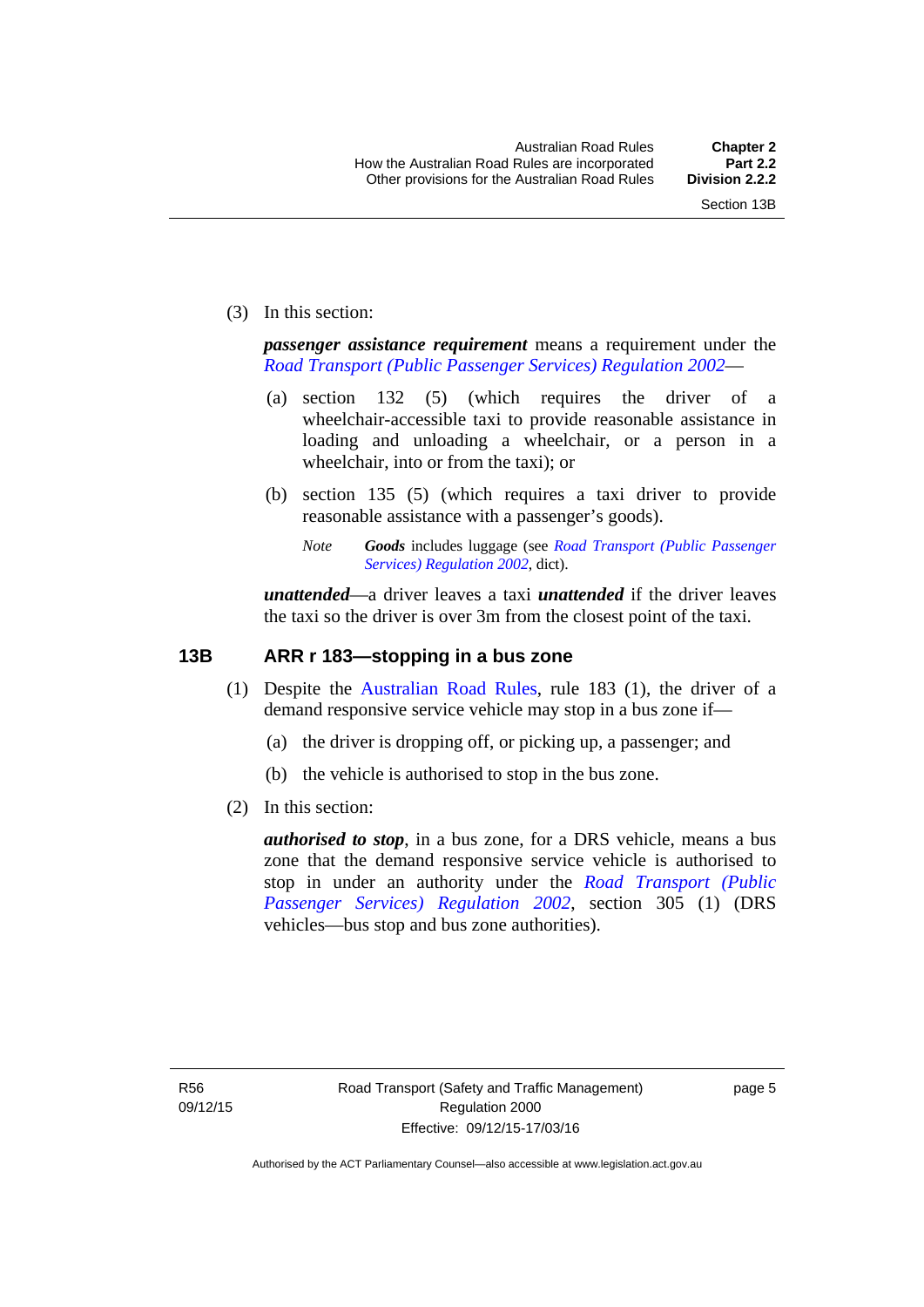#### <span id="page-22-0"></span>**13C ARR r 195—stopping at or near a bus stop**

- (1) Despite the [Australian Road Rules](http://www.legislation.act.gov.au//ni/db_37271/default.asp), rule 195 (1), the driver of a demand responsive service vehicle may stop at a bus stop, or on the road, within 20m before a sign on the road that indicates the bus stop, and 10m after the sign, if—
	- (a) the driver stops at a place on a length of road, or in an area, to which a parking control sign applies and the driver is permitted to stop at that place under the [Australian Road Rules;](http://www.legislation.act.gov.au//ni/db_37271/default.asp) or
	- (b) the driver is dropping off, or picking up, passengers and the vehicle is authorised to stop at the bus stop.
- (2) In this section:

Section 13C

*authorised to stop*, at a bus stop, for a DRS vehicle, means a bus stop that the demand responsive service vehicle is authorised to stop at under an authority under the *[Road Transport \(Public Passenger](http://www.legislation.act.gov.au/sl/2002-3)  [Services\) Regulation 2002](http://www.legislation.act.gov.au/sl/2002-3)*, section 305 (1) (DRS vehicles—bus stop and bus zone authorities).

#### <span id="page-22-1"></span>**14 ARR r 199 (2)—stopping near postbox**

For the [Australian Road Rules,](http://www.legislation.act.gov.au//ni/db_37271/default.asp) rule 199 (2):

*public postbox* means a postbox erected, maintained or used by Australia Post.

#### <span id="page-22-2"></span>**15 ARR r 206 (2) (b), (c)—time extension for people with disabilities permit**

 (1) For the [Australian Road Rules](http://www.legislation.act.gov.au//ni/db_37271/default.asp), rule 206 (2) (b), a driver to whom the [Australian Road Rules](http://www.legislation.act.gov.au//ni/db_37271/default.asp), rule 206 applies may park for not longer than 2 hours on a length of road, or in an area, to which a *permissive parking sign* applies if the maximum period of parking allowed by the sign is not longer than 30 minutes.

page 6 Road Transport (Safety and Traffic Management) Regulation 2000 Effective: 09/12/15-17/03/16

R56 09/12/15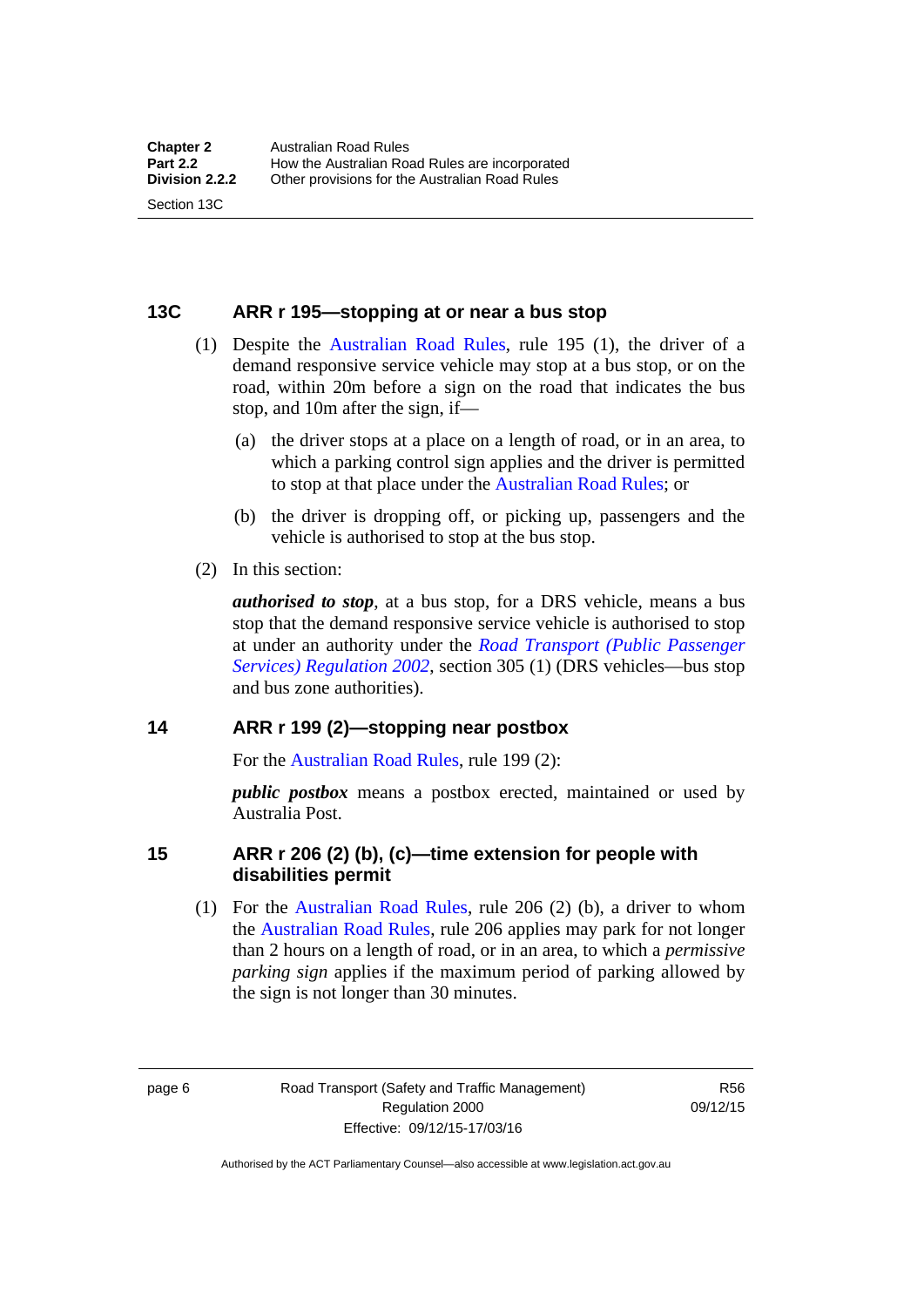(2) For the [Australian Road Rules,](http://www.legislation.act.gov.au//ni/db_37271/default.asp) rule 206 (2) (c), a driver to whom the [Australian Road Rules](http://www.legislation.act.gov.au//ni/db_37271/default.asp), rule 206 applies may park for an unlimited period on a length of road, or in an area, to which a *permissive parking sign* applies if the maximum period of parking allowed by the sign is longer than 30 minutes.

#### <span id="page-23-0"></span>**16 ARR r 207 (2) (a)—fees for parking in pay parking spaces**

- (1) For the [Australian Road Rules,](http://www.legislation.act.gov.au//ni/db_37271/default.asp) rule 207 (2) (a), if a *permissive parking sign* applies to a length of road or area that is (or is part of) a pay parking area, the relevant parking fee is payable for parking in a pay parking space on the road or in the area.
- (2) For this section, the relevant parking fee does not become payable under subsection (1) until immediately after a vehicle is parked in the pay parking space concerned.
	- *Note* Pt 3.1 of this regulation makes provision for the administration of pay parking schemes (including the designation of pay parking areas by the erection of permissive parking signs and the fixing of fees).

#### <span id="page-23-1"></span>**16A ARR r 213 (5)—making a motor vehicle secure exception**

Every driver is exempt from the [Australian Road Rules](http://www.legislation.act.gov.au//ni/db_37271/default.asp), rule 213 (5).

#### <span id="page-23-2"></span>**17 ARR r 215 (4)—lights required to be fitted to a vehicle**

For the [Australian Road Rules,](http://www.legislation.act.gov.au//ni/db_37271/default.asp) rule 215 (4), the lights required to be fitted to a vehicle are the lights required to be fitted to the vehicle under the *[Road Transport \(Vehicle Registration\) Regulation 2000](http://www.legislation.act.gov.au/sl/2000-12),*  schedule 1.

page 7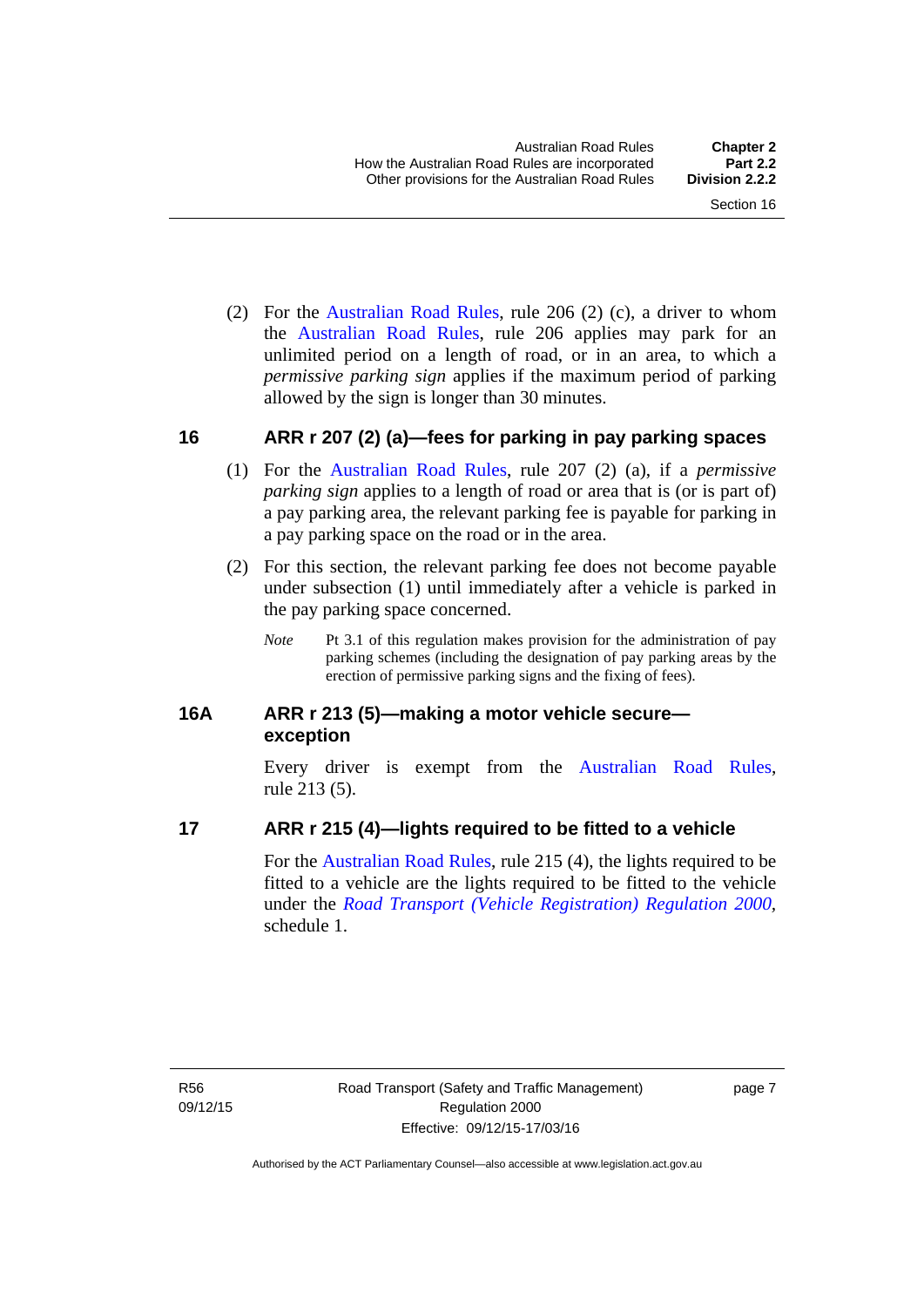#### <span id="page-24-0"></span>**18 ARR r 216 (3)—towing a vehicle at night or in hazardous weather conditions**

For the [Australian Road Rules,](http://www.legislation.act.gov.au//ni/db_37271/default.asp) rule 216 (3):

*dangerous goods*—see the *[Dangerous Goods \(Road Transport\)](http://www.legislation.act.gov.au/a/2009-34)  [Act 2009](http://www.legislation.act.gov.au/a/2009-34)*, dictionary.

*placard load*—see the *[Dangerous Goods \(Road Transport\)](http://www.legislation.act.gov.au/a/2009-34)  [Act 2009](http://www.legislation.act.gov.au/a/2009-34)*, dictionary.

#### <span id="page-24-1"></span>**19 ARR r 220 (3)—using lights on vehicles that are stopped**

For the [Australian Road Rules](http://www.legislation.act.gov.au//ni/db_37271/default.asp), rule 220 (3), a light of a kind required to be fitted to a vehicle is a light of that kind required to be fitted to the vehicle under the *[Road Transport \(Vehicle Registration\)](http://www.legislation.act.gov.au/sl/2000-12)  [Regulation 2000](http://www.legislation.act.gov.au/sl/2000-12)*, schedule 1.

#### <span id="page-24-2"></span>**20 ARR r 221 (f)—using hazard warning lights on buses carrying children**

- (1) This section applies to a bus that is carrying children and is fitted with hazard warning lights in accordance with the *[Road Transport](http://www.legislation.act.gov.au/sl/2000-12)  [\(Vehicle Registration\) Regulation 2000](http://www.legislation.act.gov.au/sl/2000-12)*, schedule 1, but is not fitted with any other warning lights in accordance with that schedule.
- (2) For the [Australian Road Rules](http://www.legislation.act.gov.au//ni/db_37271/default.asp), rule 221 (f), if the driver of the bus stops the bus to drop off or pick up a child, the driver is permitted to operate the hazard warning lights.

#### <span id="page-24-3"></span>**21 ARR r 222—using warning lights on buses carrying children**

(1) This section applies to a bus that is carrying children and is fitted with warning lights (other than hazard warning lights) in accordance with the *[Road Transport \(Vehicle Registration\) Regulation 2000](http://www.legislation.act.gov.au/sl/2000-12)*, schedule 1.

page 8 Road Transport (Safety and Traffic Management) Regulation 2000 Effective: 09/12/15-17/03/16

R56 09/12/15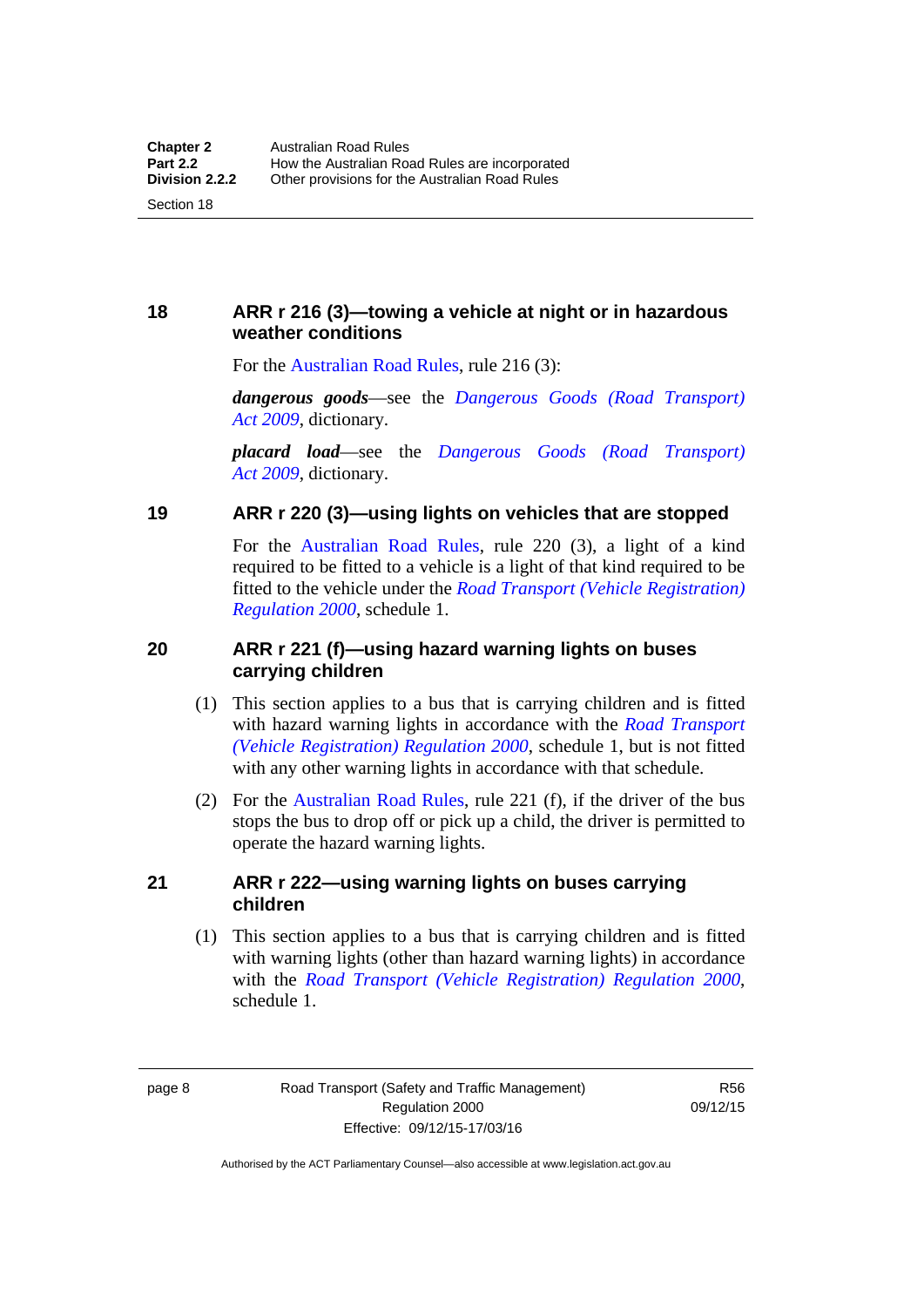(2) For the [Australian Road Rules](http://www.legislation.act.gov.au//ni/db_37271/default.asp), rule 222, the driver of the bus must operate the warning lights by activating them.

#### <span id="page-25-0"></span>**22 ARR r 225—use of radar detectors**

Every driver is exempt from rule 225 of the [Australian Road Rules.](http://www.legislation.act.gov.au//ni/db_37271/default.asp)

*Note* The [Australian Road Rules](http://www.legislation.act.gov.au//ni/db_37271/default.asp), r 225 is superfluous in the ACT because the [Act,](http://www.legislation.act.gov.au/a/1999-80/default.asp) s 9 (2) makes it an offence for a person to drive or park a motor vehicle on a road or road related area if a traffic offence evasion device is fitted to, applied to, or carried in the vehicle.

#### <span id="page-25-1"></span>**22A ARR r 236 (6)—hitchhiking, roadside commerce etc permitted**

- (1) For the [Australian Road Rules](http://www.legislation.act.gov.au//ni/db_37271/default.asp), rule 236 (6)—
	- (a) a pedestrian may stand on, or move onto, a road to—
		- (i) solicit contributions, employment or business from an occupant of a vehicle; or
		- (ii) hitchhike; or
		- (iii) display an advertisement; or
		- (iv) sell or offer articles for sale; or
		- (v) wash or clean, or offer to clean, the windscreen of a vehicle; and
	- (b) a person in a vehicle may buy, or offer to buy, an article or service from a person standing on a road.

page 9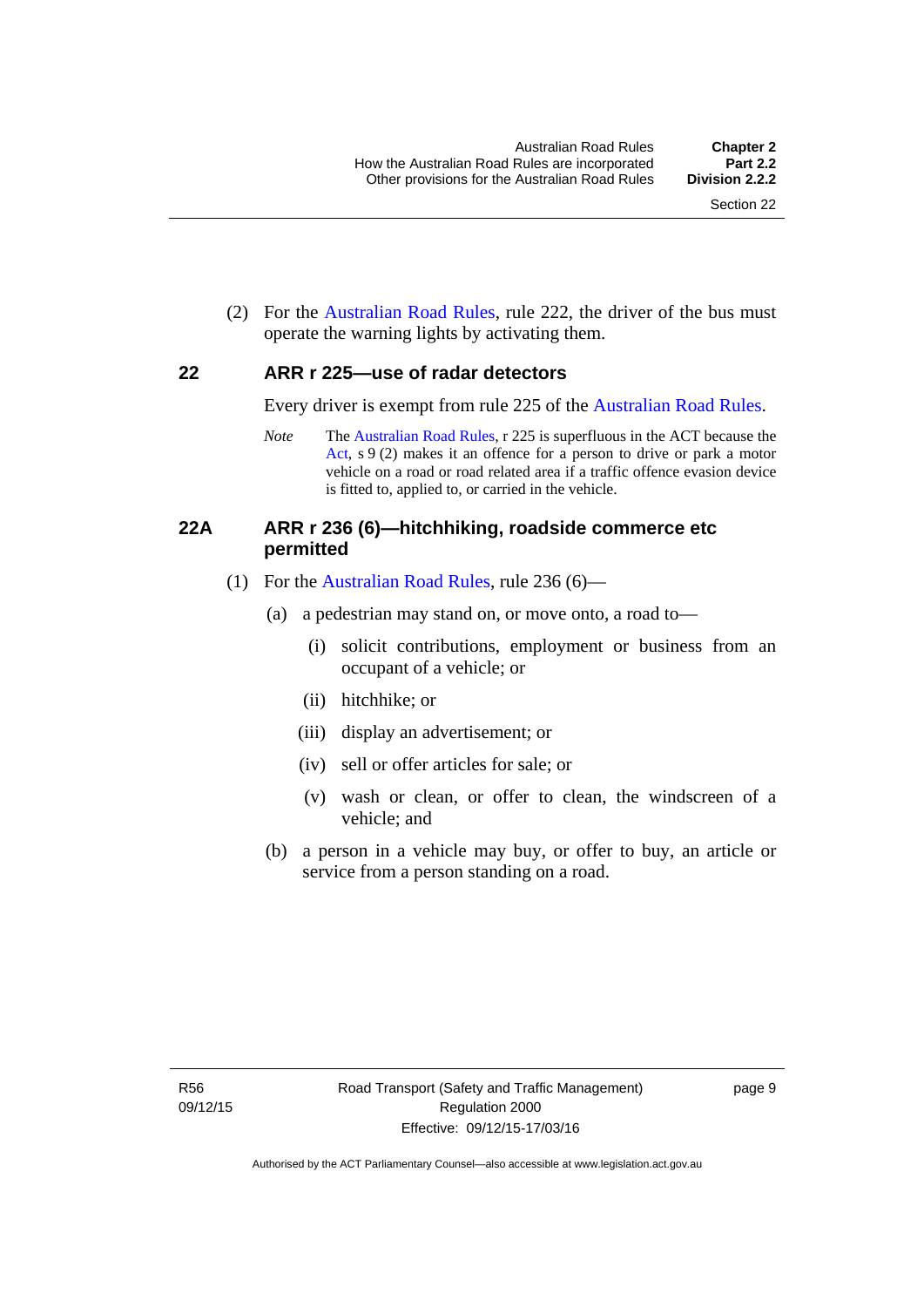(2) In this section:

*road* includes any shoulder of the road, and any median strip, painted island or traffic island, but does not include any other roadrelated area.

*Note Median strip*, *painted island* and *traffic island* are defined in the [Australian Road Rules](http://www.legislation.act.gov.au//ni/db_37271/default.asp), dictionary, *shoulder* is defined in [ARR,](http://www.legislation.act.gov.au//ni/db_37271/default.asp) r 12, and *road-related area* is defined in the [ARR,](http://www.legislation.act.gov.au//ni/db_37271/default.asp) r 13.

#### <span id="page-26-0"></span>**23 ARR r 244C—motorised scooters not to be used**

For the [Australian Road Rules](http://www.legislation.act.gov.au//ni/db_37271/default.asp), rule 244C, a person must not use a motorised scooter on a road or road related area.

#### <span id="page-26-1"></span>**24 ARR r 266 (7)—wearing of seatbelts by passengers under 16 years old**

For the [Australian Road Rules,](http://www.legislation.act.gov.au//ni/db_37271/default.asp) rule 266 (7):

*approved booster seat* means a booster seat that is approved by the road transport authority under section 66 (1) (b) (Approvals etc by road transport authority).

*approved child restraint* means a child restraint that is approved by the road transport authority under section 66 (1) (c) (Approvals etc by road transport authority).

*approved child safety harness* means a child safety harness that is approved by the road transport authority under section 66 (1) (d) (Approvals etc by road transport authority).

#### <span id="page-26-2"></span>**26 ARR r 270 (3)—wearing motorbike helmets**

For the [Australian Road Rules,](http://www.legislation.act.gov.au//ni/db_37271/default.asp) rule 270 (3):

*approved motor bike helmet* means a protective helmet for motorbike riders that is approved by the road transport authority under section 66 (1) (e) (Approvals etc by road transport authority).

page 10 Road Transport (Safety and Traffic Management) Regulation 2000 Effective: 09/12/15-17/03/16

R56 09/12/15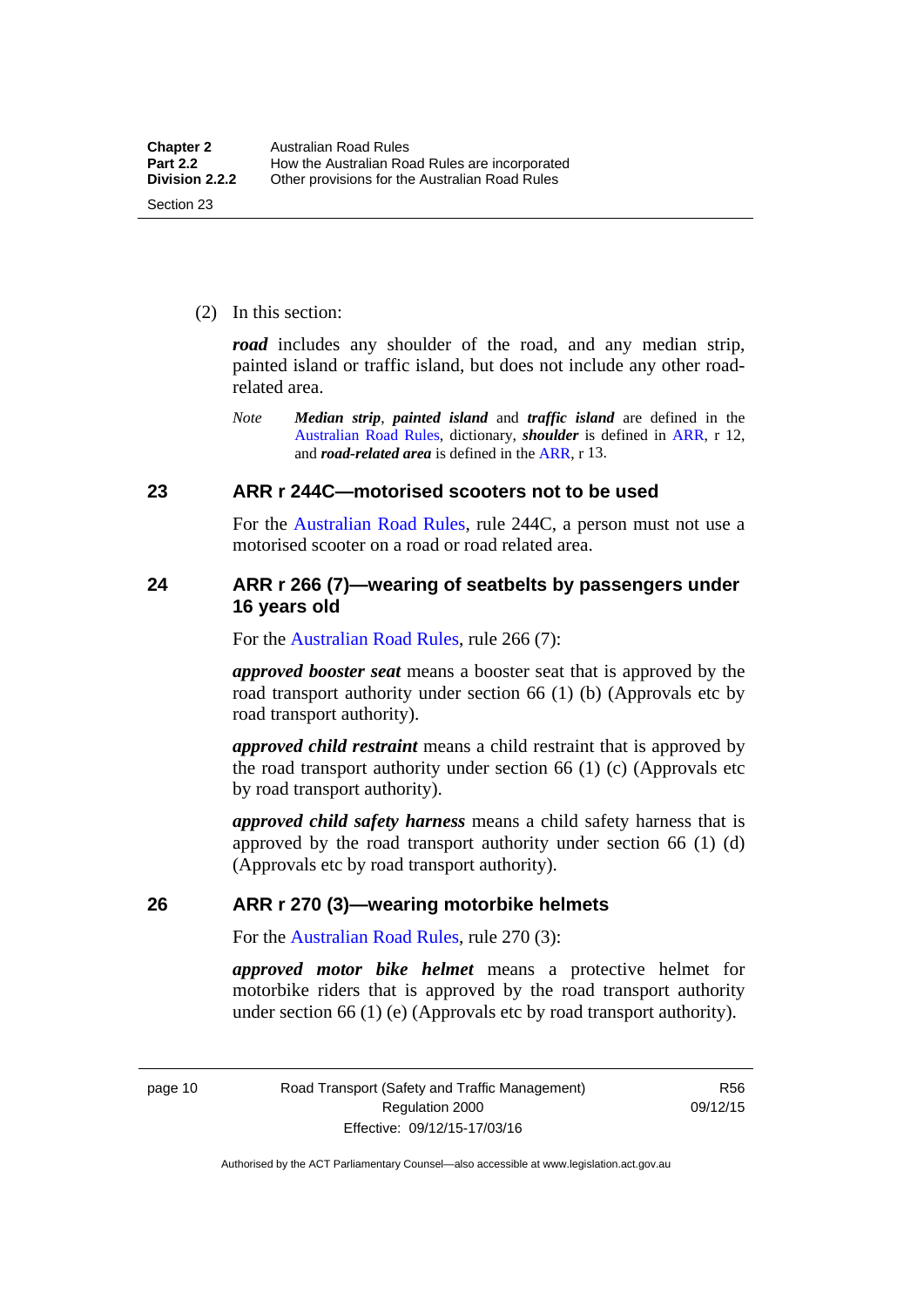#### <span id="page-27-0"></span>**27 ARR r 271 (6)—riding on motorbikes**

For the [Australian Road Rules](http://www.legislation.act.gov.au//ni/db_37271/default.asp), rule 271 (6):

- (a) the [Australian Road Rules,](http://www.legislation.act.gov.au//ni/db_37271/default.asp) rule 271 (2) does not apply to a passenger on a motorbike to the extent that the passenger is exempt from the subrule under section 67 (Exemption from requirement about riding on motorbikes); and
- (b) the [Australian Road Rules](http://www.legislation.act.gov.au//ni/db_37271/default.asp), rule 271 (3) does not apply to the rider of a motorbike in relation to a passenger to the extent that, under paragraph (a), rule 271 (2) does not apply to the passenger.

### <span id="page-27-1"></span>**27A ARR r 280 (2) (a)—other vehicles to which B light rules apply**

The following classes of vehicles are specified:

- (a) taxis;
- (b) hire cars;
- (c) demand responsive service vehicles;
- (d) motorbikes.
- *Note* This section applies the B light rules to drivers of taxis, hire cars, demand responsive service vehicles and riders of motorbikes who, under s 12, are allowed to drive in bus lanes.

### <span id="page-27-2"></span>**28 ARR r 287 (3), (4)—duties of participants in crashes**

 (1) For the [Australian Road Rules,](http://www.legislation.act.gov.au//ni/db_37271/default.asp) rule 287 (3), a driver of a motor vehicle involved in a crash is taken to have given the driver's required particulars to a police officer if the driver supplies the particulars in accordance with the requirements of the crash reporting website.

page 11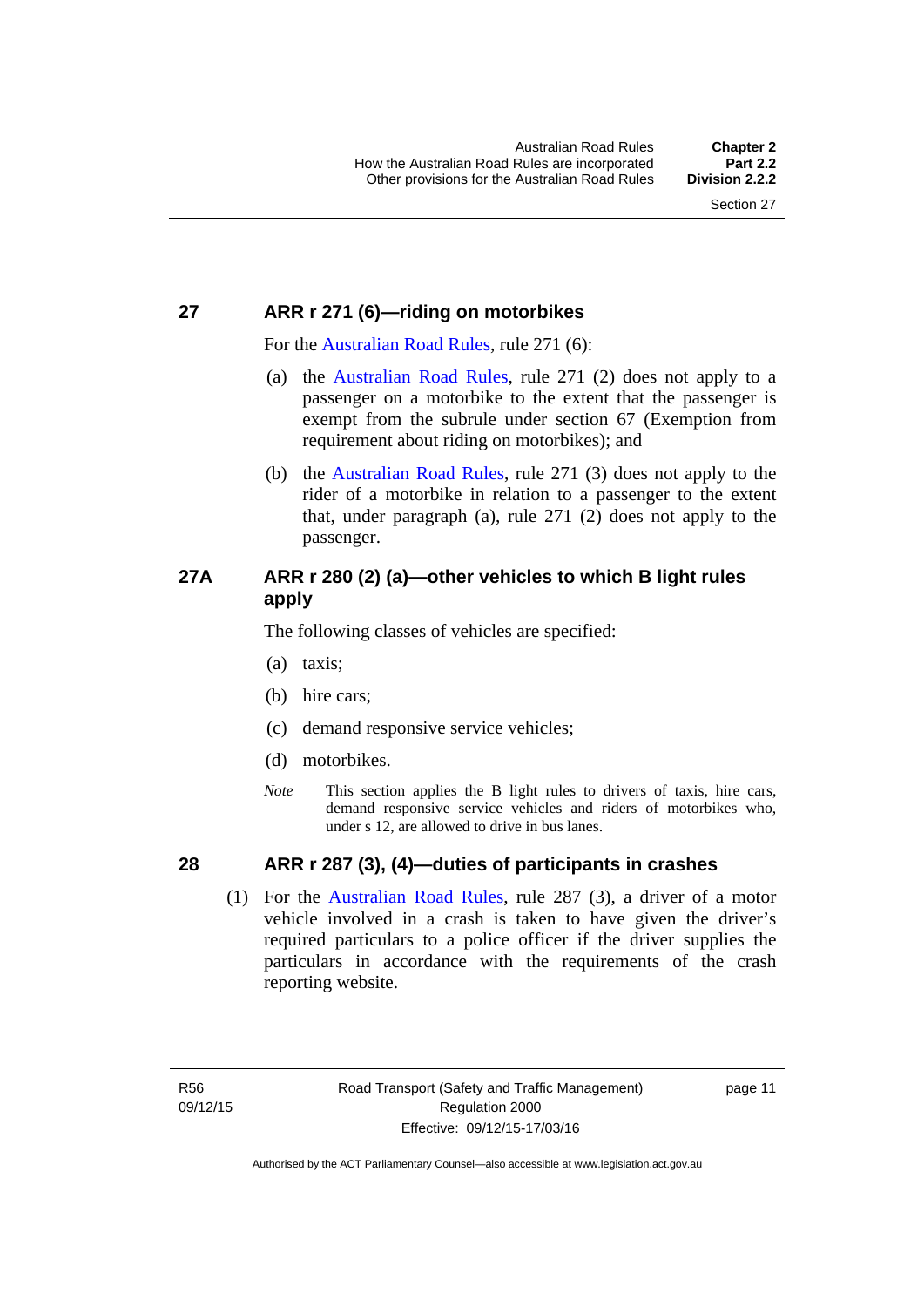- (2) For the [Australian Road Rules](http://www.legislation.act.gov.au//ni/db_37271/default.asp), rule 287 (3) (e), every crash not mentioned in the [Australian Road Rules,](http://www.legislation.act.gov.au//ni/db_37271/default.asp) rule 287 (3) (a) to (d) must be reported to a police officer.
	- *Note* The [Australian Road Rules](http://www.legislation.act.gov.au//ni/db_37271/default.asp), r 287 (3) (e) requires the driver (or the driver's representative) to give the driver's required particulars, within the required time, about a crash to a police officer if the crash is required to be reported to a police officer under another law of this jurisdiction.
- (3) For the [Australian Road Rules](http://www.legislation.act.gov.au//ni/db_37271/default.asp), rule 287 (4), definition of *required particulars*, information required to be given to a police officer about a crash includes an explanation of the circumstances of the crash.
- (4) In this section:

Section 29

*crash reporting website* means the website operated by the Territory for the purpose of receiving information about crashes.

*Note* The crash reporting website can be accessed through the Canberra Connect website [\(www.canberraconnect.act.gov.au](http://www.canberraconnect.act.gov.au/)). The website can also be accessed through the website for police services in the ACT [\(www.afp.gov.au\)](http://www.afp.gov.au/).

#### <span id="page-28-0"></span>**29 ARR r 289 (1) (g)—driving on nature strip**

For the [Australian Road Rules](http://www.legislation.act.gov.au//ni/db_37271/default.asp), rule 289 (1) (g), a driver may drive the driver's vehicle on a nature strip adjacent to a length of road in a built-up area if the vehicle—

- (a) is a motor vehicle (other than a ride-on lawnmower) that is built and used solely for cutting grass, or for purposes incidental to cutting grass; or
- (b) is a motor vehicle that is designed for cleaning footpaths and is being driven on the nature strip for the purpose of cleaning a footpath and is displaying an amber flashing light; or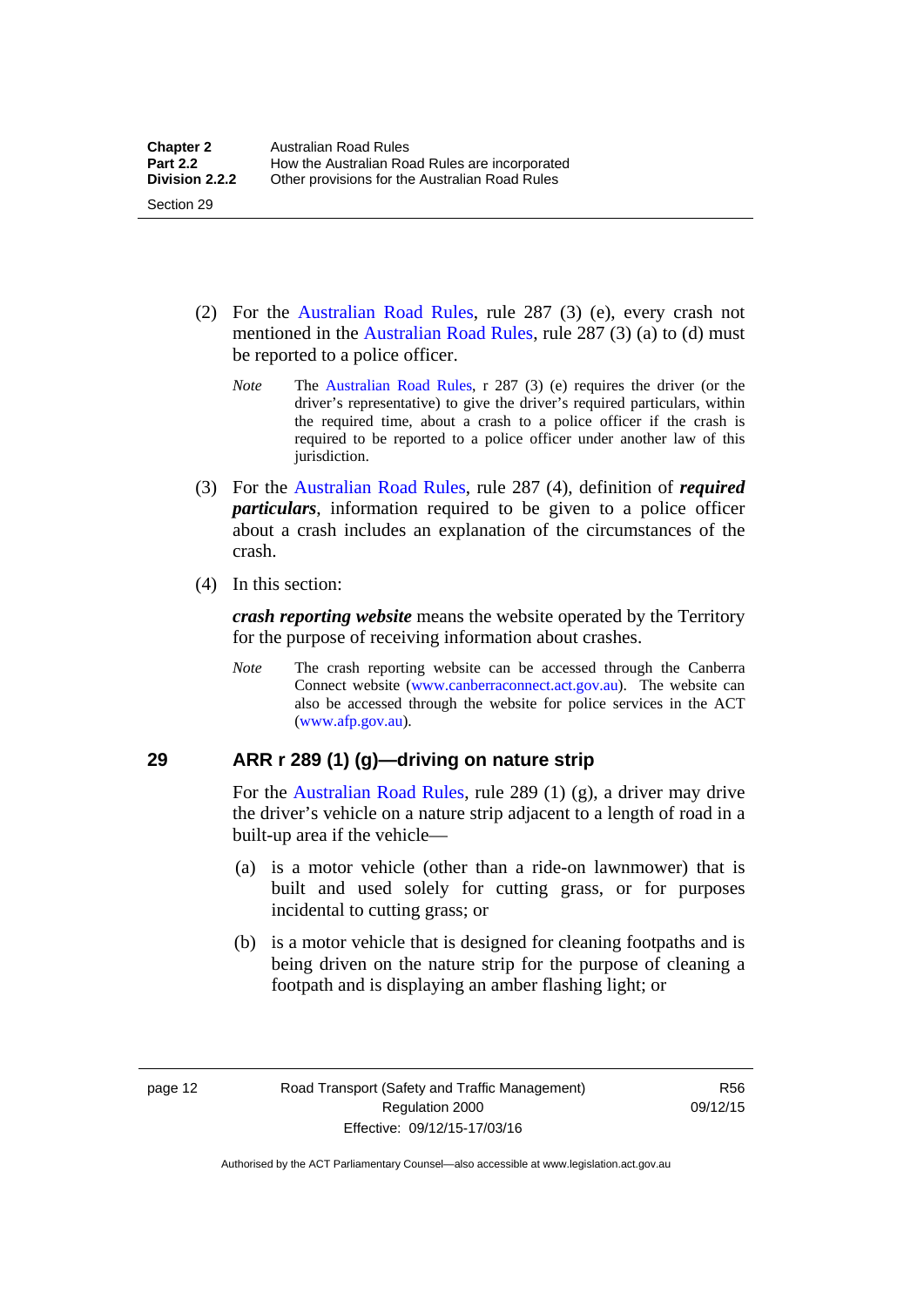- (c) is being used to transport goods or materials for use in (or for the purposes of) the construction or maintenance of roads by or on behalf of the Territory; or
- (d) is a postal vehicle that is  $-$ 
	- (i) a motorbike with an engine capacity of not more than 110mL; and
	- (ii) being driven at a speed of not more than 10km/h.
- (e) is being used by a person in the course of his or her duties as a person authorised under this regulation to use a traffic offence detection device.

#### <span id="page-29-0"></span>**30 ARR r 298—driving with a person in or on trailer**

- (1) For the [Australian Road Rules](http://www.legislation.act.gov.au//ni/db_37271/default.asp), rule 298, a trailer is exempt if—
	- (a) the trailer is being towed by a police vehicle or emergency vehicle; or
	- (b) the carriage of passengers is permitted in a part of the trailer and anyone in the trailer is in that part; or
	- (c) anyone who is in the trailer is engaged in the door-to-door delivery or collection of goods, or in the collection of waste or garbage, and the trailer is not travelling faster than 25 km/h; or
	- (d) in all the circumstances, there is no reasonable danger of anyone in the trailer falling from the trailer or being injured.
- (2) For this section, the carriage of passengers is permitted in a part of a trailer if the part is designed primarily for—
	- (a) the carriage of passengers; or
	- (b) the carriage of goods, but is enclosed.

page 13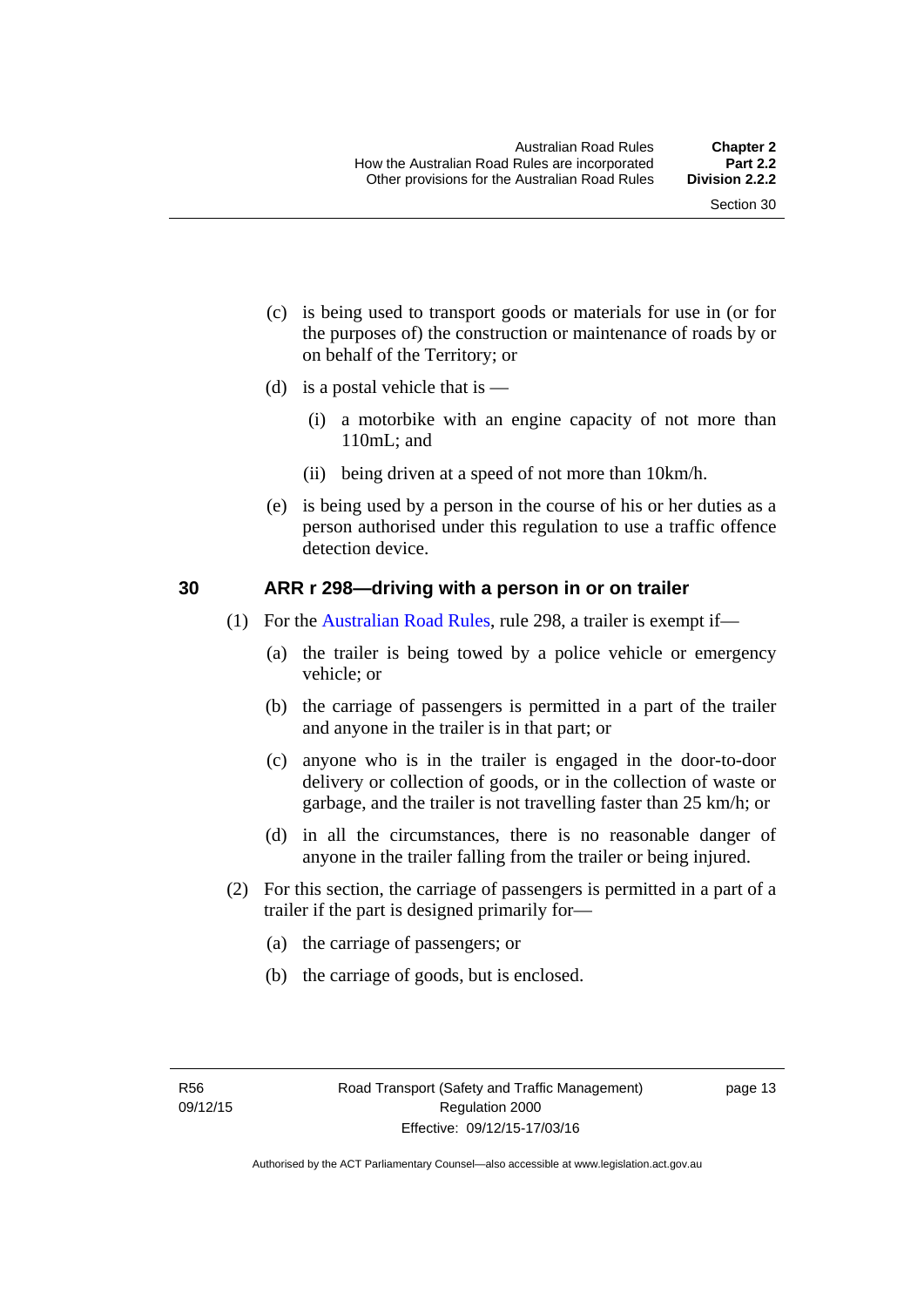(3) In this section:

*enclosed*, for a part of a trailer, means enclosed by—

- (a) the structure of the trailer; or
- (b) a canopy, cage or other device fitted to the trailer that is of a kind approved by the road transport authority under section 66 (1) (f) (Approvals etc by road transport authority).

*in* includes on.

#### <span id="page-30-0"></span>**30A ARR r 299—television receivers and visual display units in motor vehicles**

- (1) For the [Australian Road Rules](http://www.legislation.act.gov.au//ni/db_37271/default.asp), rule 299 (2) (c), a driver and vehicle are exempt if the visual display unit is, or is part of, a driver's aid that is—
	- (a) an integrated part of the vehicle design; or
	- (b) secured in a mounting affixed to the vehicle while being used.
- (2) For subsection (1), a visual display unit is secured in a mounting affixed to the vehicle if, and only if—
	- (a) the mounting is commercially designed and manufactured for that purpose; and
	- (b) the visual display unit is secured in the mounting, and the mounting is affixed to the vehicle, in the manner intended by the manufacturer.
- (3) The [Australian Road Rules](http://www.legislation.act.gov.au//ni/db_37271/default.asp), rule 299 (2) (aa), rule 299 (2) (b) and rule 299 (3) do not apply.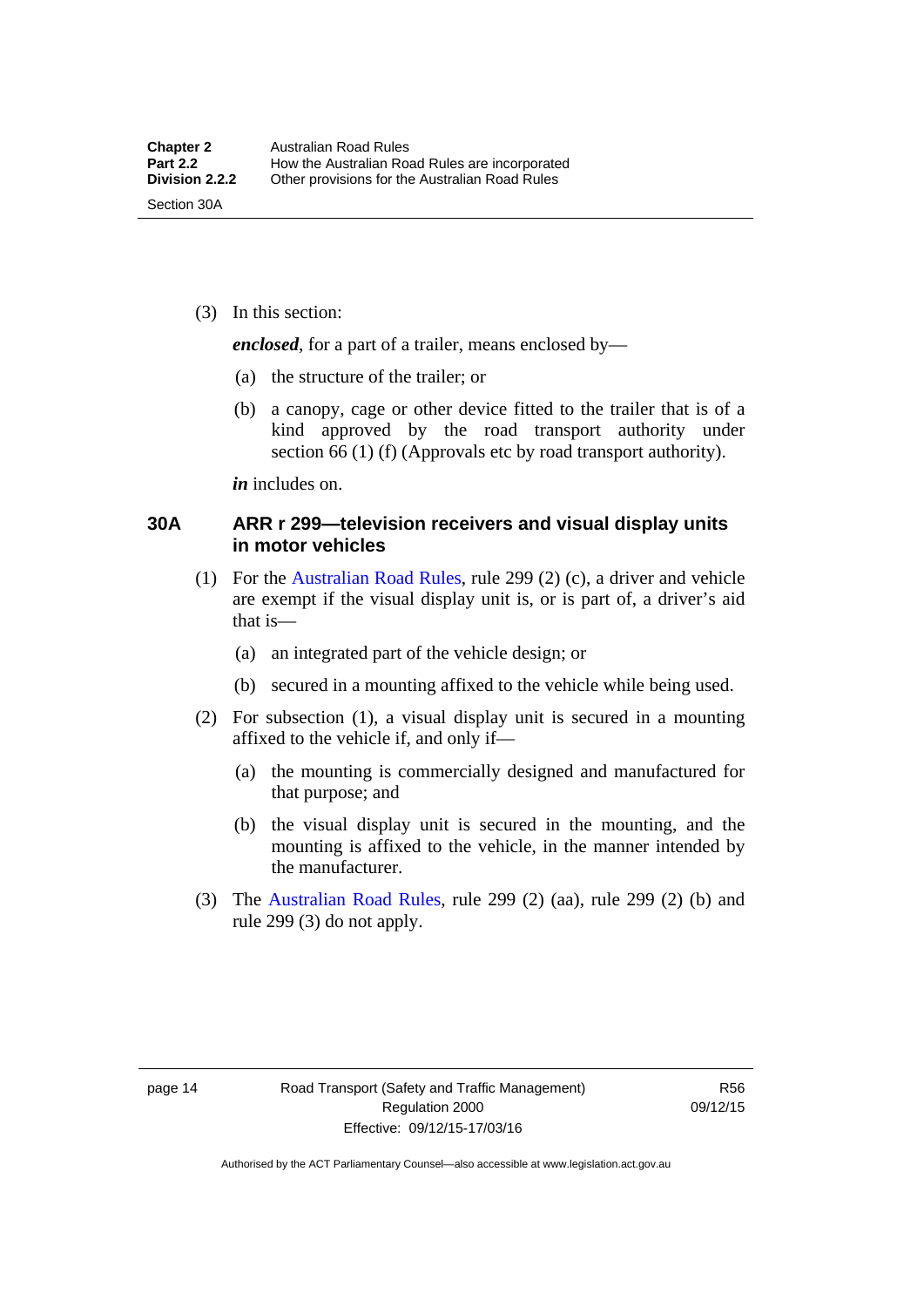#### <span id="page-31-0"></span>**30B ARR r 300 (1) (c)—use of mobile phone**

- (1) For the [Australian Road Rules,](http://www.legislation.act.gov.au//ni/db_37271/default.asp) rule 300 (1) (c), a driver may use a mobile phone while the vehicle is moving, or is stationary but not parked, if the phone is—
	- (a) being used to perform a navigational or intelligent highway and vehicle system function; and
	- (b) secured in a mounting affixed to the vehicle.
- (2) For subsection (1), a mobile phone is secured in a mounting affixed to the vehicle if, and only if—
	- (a) the mounting is commercially designed and manufactured for that purpose; and
	- (b) the mobile phone is secured in the mounting, and the mounting is affixed to the vehicle, in the manner intended by the manufacturer.

#### <span id="page-31-1"></span>**31 ARR r 310 (3), (4)—exemption for road workers etc**

- (1) For the [Australian Road Rules](http://www.legislation.act.gov.au//ni/db_37271/default.asp), rule 310 (3) (b), the road transport authority may authorise a person to engage in speed zoning tests.
- (2) For the [Australian Road Rules](http://www.legislation.act.gov.au//ni/db_37271/default.asp), rule 310 (4), definition of *roadworks*, the road transport authority may authorise—
	- (a) installation or maintenance work on, above or below a road; or
	- (b) installation or maintenance of a traffic control device; or
	- (c) a traffic survey.
- (3) This section is additional to, and does not limit, any other power of the road transport authority or anyone else under a territory law to authorise something mentioned in this section.
	- *Note* Under the Act, the road transport authority can authorise a person to install or display (or to interfere with, change or remove) a prescribed traffic control device.

R56 09/12/15 Road Transport (Safety and Traffic Management) Regulation 2000 Effective: 09/12/15-17/03/16

page 15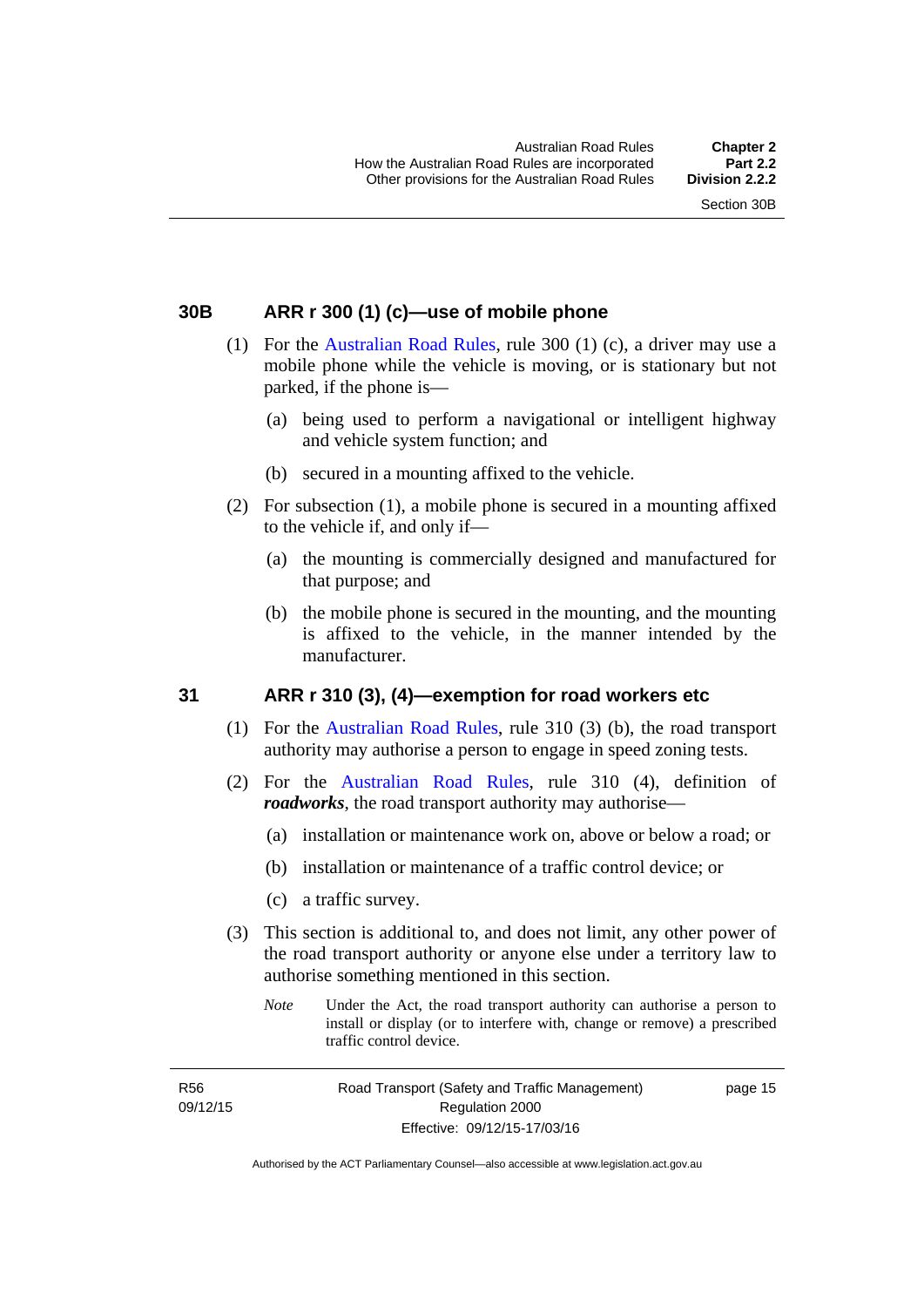#### <span id="page-32-0"></span>**32 ARR r 313—postal workers**

For the [Australian Road Rules,](http://www.legislation.act.gov.au//ni/db_37271/default.asp) rule 313—

- (a) the [Australian Road Rules,](http://www.legislation.act.gov.au//ni/db_37271/default.asp) rule 186 (Stopping in a mail zone) does not apply to the driver of a postal vehicle; and
- (b) the [Australian Road Rules](http://www.legislation.act.gov.au//ni/db_37271/default.asp), rule 288 (Driving on a path) does not apply to the driver of a postal vehicle if—
	- (i) the vehicle is a motorbike with an engine capacity of not more than 110mL; and
	- (ii) the vehicle is being driven at a speed of not more than 10km/h.

#### <span id="page-32-1"></span>**33 ARR dict—definitions for dictionary**

(1) For the [Australian Road Rules,](http://www.legislation.act.gov.au//ni/db_37271/default.asp) dictionary:

*approved bicycle helmet* means a protective helmet for bicycle riders that is approved by the road transport authority under section 66 (1) (a) (Approvals etc by road transport authority).

*approved seatbelt* means a seatbelt that complies with ADR 4 or ADR 68.

*authorised person,* for a provision of the [Australian Road Rules](http://www.legislation.act.gov.au//ni/db_37271/default.asp), means a person who is appointed as, or prescribed to be, an authorised person under the *[Road Transport \(General\) Act 1999](http://www.legislation.act.gov.au/a/1999-77)* for the [Australian Road Rules](http://www.legislation.act.gov.au//ni/db_37271/default.asp) or the provision.

#### *emergency worker* means—

 (a) a member of the ambulance service rendering or providing transport for sick or injured people; or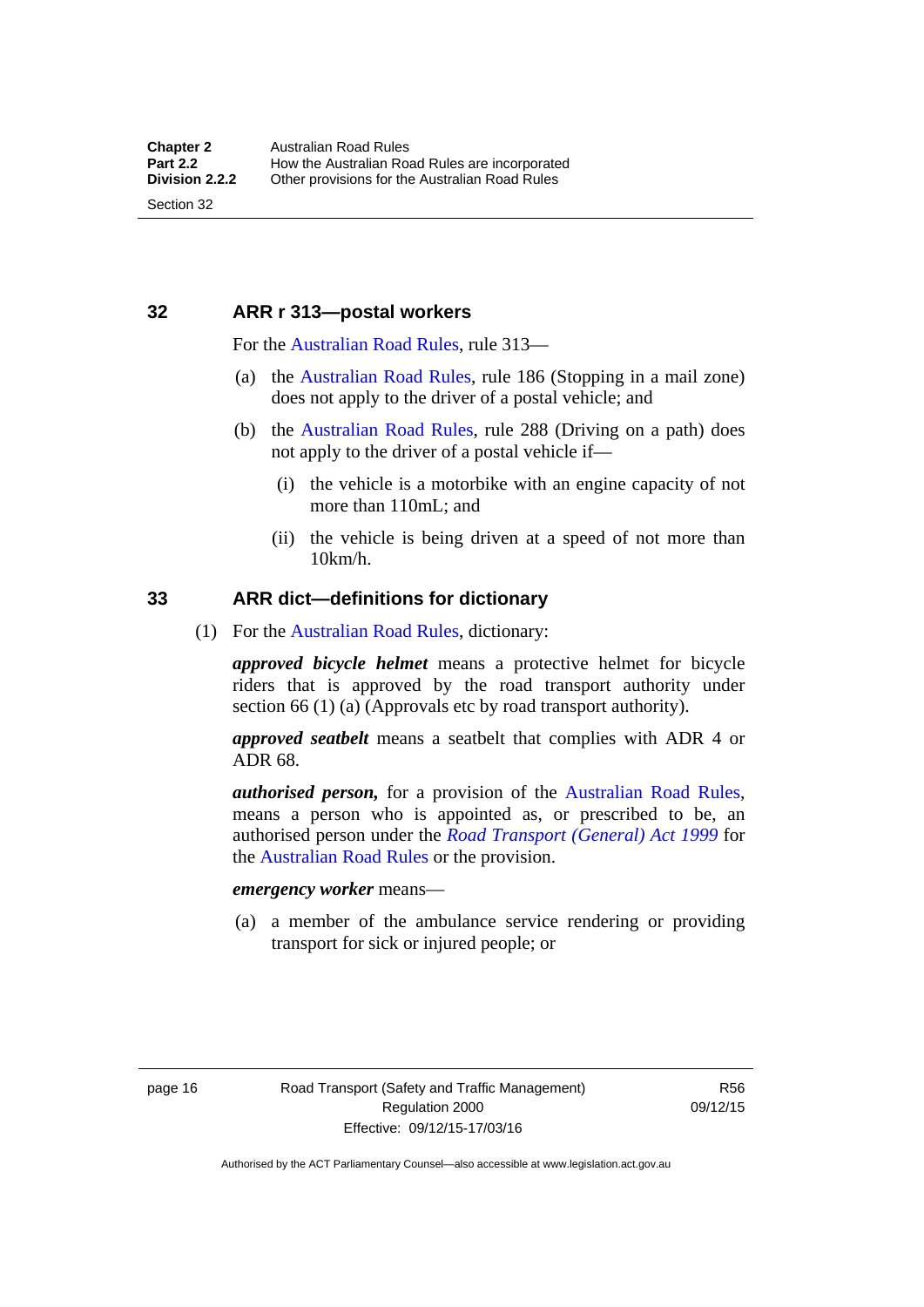- (b) a member of the ambulance service, fire and rescue, the rural fire service or the SES providing transport in an emergency; or
- (c) a person who is declared by the road transport authority under section 66 (1) (g) (Approvals etc by road transport authority) to be an emergency worker.

*mechanical signalling device*, in relation to a vehicle, means a device that—

- (a) is fitted to the vehicle; and
- (b) is a mechanical signalling device or turn signal that complies with the *[Road Transport \(Vehicle Registration\)](http://www.legislation.act.gov.au/sl/2000-12)  [Regulation 2000](http://www.legislation.act.gov.au/sl/2000-12)*, schedule 1.

*oversize vehicle* means a vehicle with a dimension that, including the dimension of any load, exceeds a relevant dimension limit under—

- (a) the *[Heavy Vehicle National Law \(ACT\)](http://www.legislation.act.gov.au/a/db_49155/default.asp)*; or
- (b) the *[Road Transport \(Vehicle Registration\) Regulation 2000](http://www.legislation.act.gov.au/sl/2000-12)*.
- *Note* A reference to an Act includes a reference to the statutory instruments made or in force under the Act, including any regulation (see [Legislation Act,](http://www.legislation.act.gov.au/a/2001-14) s 104).

*police officer*—see the [Legislation Act](http://www.legislation.act.gov.au/a/2001-14), dictionary, part 1.

*postal worker* means an employee of Australia Post or anyone else engaged by Australia Post to deliver post.

*public bus*—see the *[Road Transport \(Public Passenger Services\)](http://www.legislation.act.gov.au/a/2001-62)  [Act 2001](http://www.legislation.act.gov.au/a/2001-62)*, dictionary.

*taxi*—

 (a) see the *[Road Transport \(Public Passenger Services\) Act 2001](http://www.legislation.act.gov.au/a/2001-62)*, section 45 (Meaning of *taxi*); and

R56 09/12/15 page 17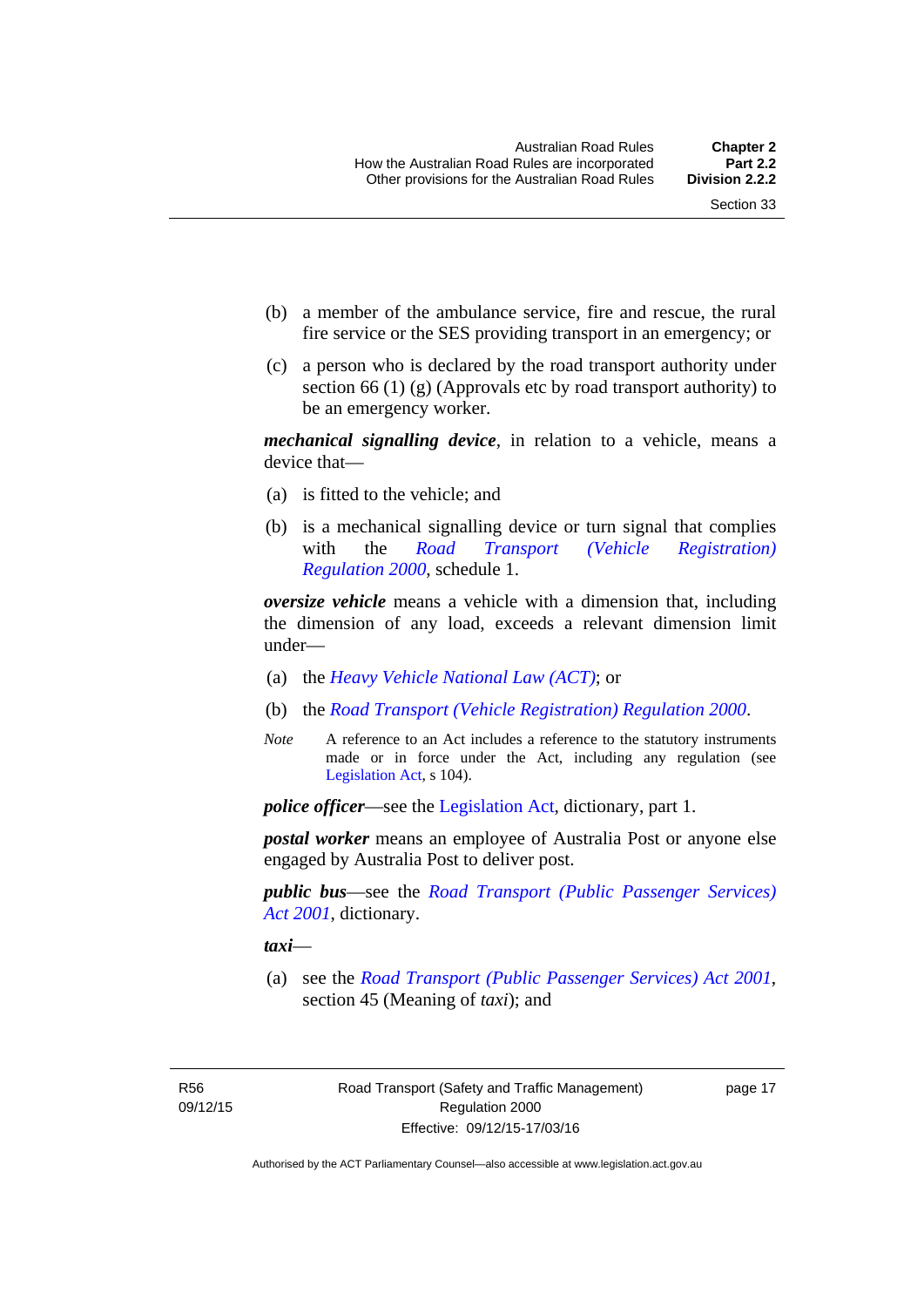(b) except in the [Australian Road Rules,](http://www.legislation.act.gov.au//ni/db_37271/default.asp) rule 182 (which is about stopping in taxi zones), includes a hire car.

 (2) For the [Australian Road Rules](http://www.legislation.act.gov.au//ni/db_37271/default.asp), dictionary, definition of *GVM*, paragraph (b):

*vehicle registration authority* means:

- (a) the road transport authority; or
- (b) the corresponding authority of another jurisdiction.
- (3) For the [Australian Road Rules](http://www.legislation.act.gov.au//ni/db_37271/default.asp), dictionary, definition of *hazard warning lights*:

*another law of this jurisdiction* means the *[Road Transport \(Vehicle](http://www.legislation.act.gov.au/sl/2000-12)  [Registration\) Regulation 2000](http://www.legislation.act.gov.au/sl/2000-12)*, schedule 1.

- (4) For the [Australian Road Rules](http://www.legislation.act.gov.au//ni/db_37271/default.asp), dictionary, definition of *portable warning triangle*, a portable warning triangle is approved if it—
	- (a) is in the form of an equilateral triangle; and
	- (b) has a minimum height of 300mm; and
	- (c) has, on the front and back, red reflecting sheeting or material, or 9 red reflectors arranged in a triangular shape, causing a red reflection that would be clearly visible to a driver at night when the upper beam of light from any headlight on the vehicle (complying with the relevant provisions to the *[Road](http://www.legislation.act.gov.au/sl/2000-12)  [Transport \(Vehicle Registration\) Regulation 2000](http://www.legislation.act.gov.au/sl/2000-12)*), schedule 1 is projected directly onto the sign from a distance of 200m; and
	- (d) is of a robust and durable construction, capable of being readily erected to stand in an upright position and capable of remaining unaffected (to any material degree) by any reasonable force of wind or variation in weather conditions.

Section 33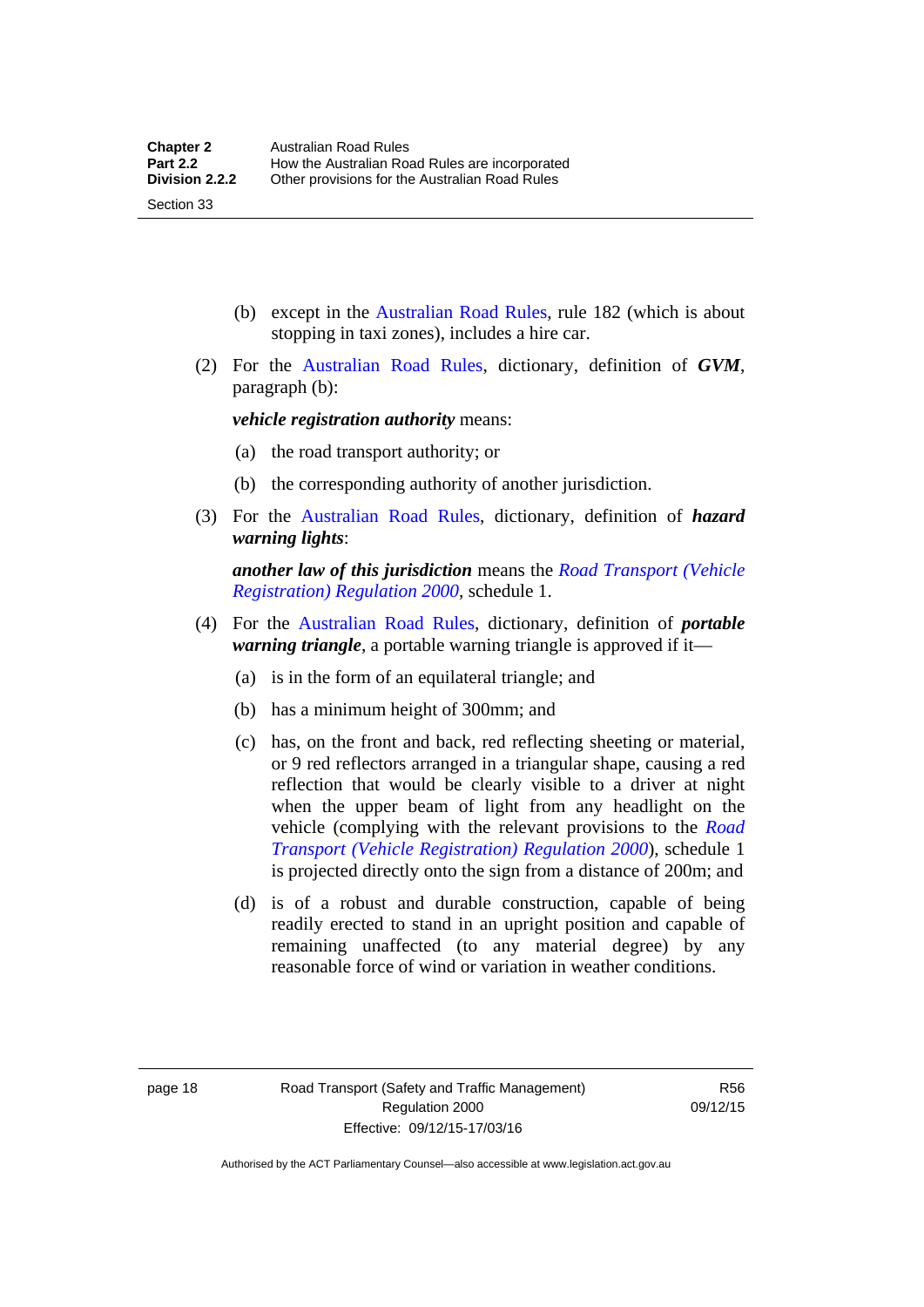(5) In this section:

*ADR* (or *Australian Design Rule*)—see the *[Road Transport](http://www.legislation.act.gov.au/sl/2000-12)  [\(Vehicle Registration\) Regulation 2000](http://www.legislation.act.gov.au/sl/2000-12)*, schedule 1, section 1.11 and section 1.13.

*Note* The *[Road Transport \(Vehicle Registration\) Regulation 2000](http://www.legislation.act.gov.au/sl/2000-12)* defines *ADR* as a national standard under the *[Motor Vehicle Standards](http://www.comlaw.gov.au/Series/C2004A03813)  [Act 1989](http://www.comlaw.gov.au/Series/C2004A03813)* (Cwlth).

R56 09/12/15 Road Transport (Safety and Traffic Management) Regulation 2000 Effective: 09/12/15-17/03/16

page 19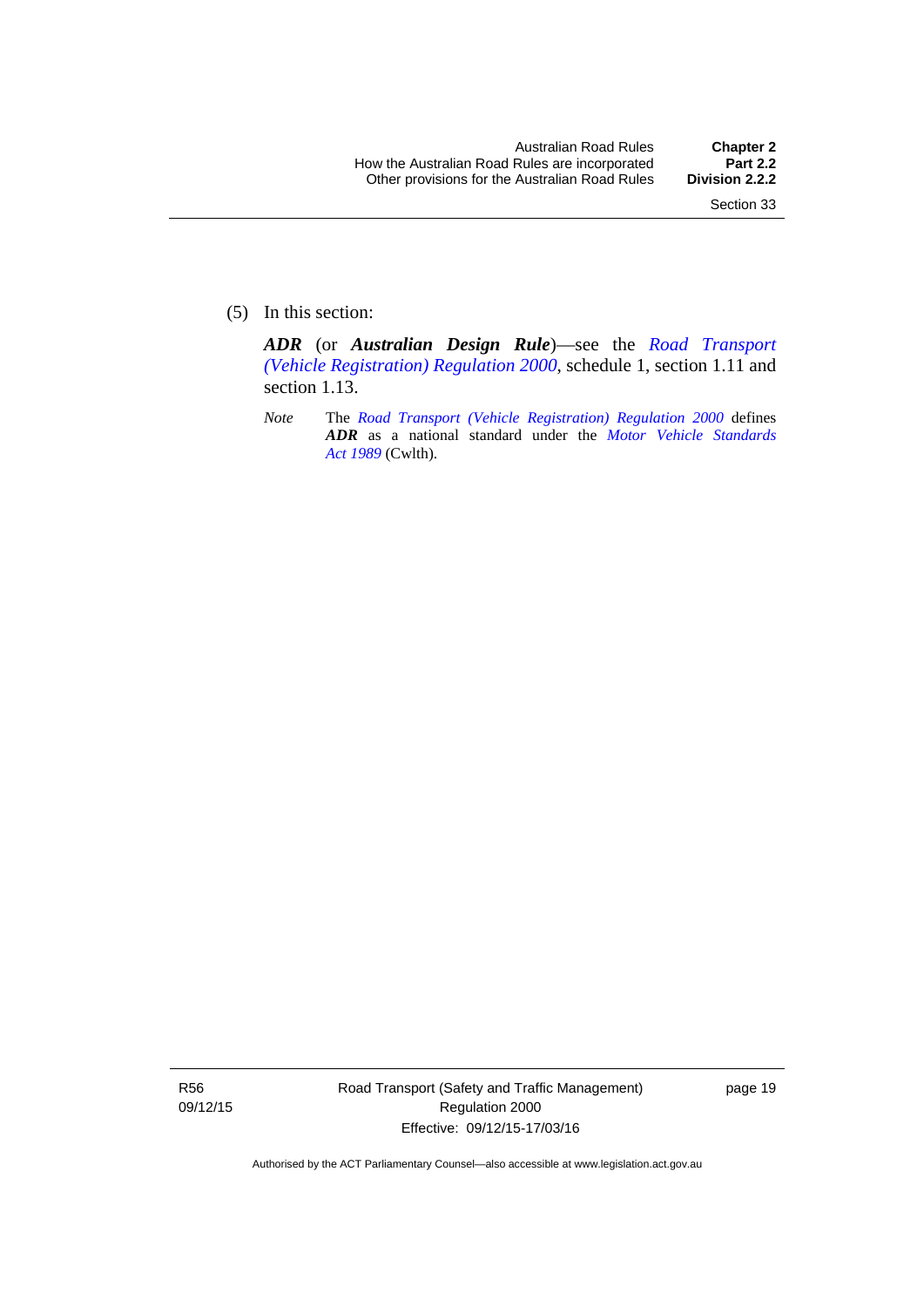**Chapter 2 Australian Road Rules**<br>**Part 2.3 Additional ACT road rules Part 2.3** Additional ACT road rules<br>**Division 2.3.1** Noise and other nuisances **Division 2.3.1** Noise and other nuisances

Section 37

# **Part 2.3 Additional ACT road rules**

*Note* The [Australian Road Rules](http://www.legislation.act.gov.au//ni/db_37271/default.asp) are not completely self-contained and need to be read with associated laws of each jurisdiction. This part sets out some of the associated laws that are particular to the ACT. Provisions of Acts and other regulations included in the road transport legislation contain other provisions that are particular to the ACT.

### **Division 2.3.1 Noise and other nuisances**

#### **37 Making unnecessary engine noise**

The driver of a motor vehicle on a road must not make unnecessary noise by turning on, running or failing to turn off the vehicle's engine.

Maximum penalty: 20 penalty units.

*Note* Under the [Australian Road Rules,](http://www.legislation.act.gov.au//ni/db_37271/default.asp) r 291 it is an offence to start or drive a vehicle in a way that makes unnecessary noise or smoke.

#### **38 Emission of waste oil or grease**

 (1) A person must not use a motor vehicle or trailer on a road unless adequate precautions have been taken to prevent waste oil or grease from the machinery or from any other part of the vehicle from dropping onto the roadway.

Maximum penalty: 20 penalty units.

- *Note* The [Australian Road Rules,](http://www.legislation.act.gov.au//ni/db_37271/default.asp) r 293 requires the driver of a vehicle to remove oil or grease that falls from the vehicle in certain circumstances.
- (2) Without limiting the liability of anyone else, the responsible person for a motor vehicle or trailer must take reasonable steps to prevent a contravention of subsection (1) in relation to the vehicle.

Maximum penalty: 20 penalty units.

page 20 Road Transport (Safety and Traffic Management) Regulation 2000 Effective: 09/12/15-17/03/16

R56 09/12/15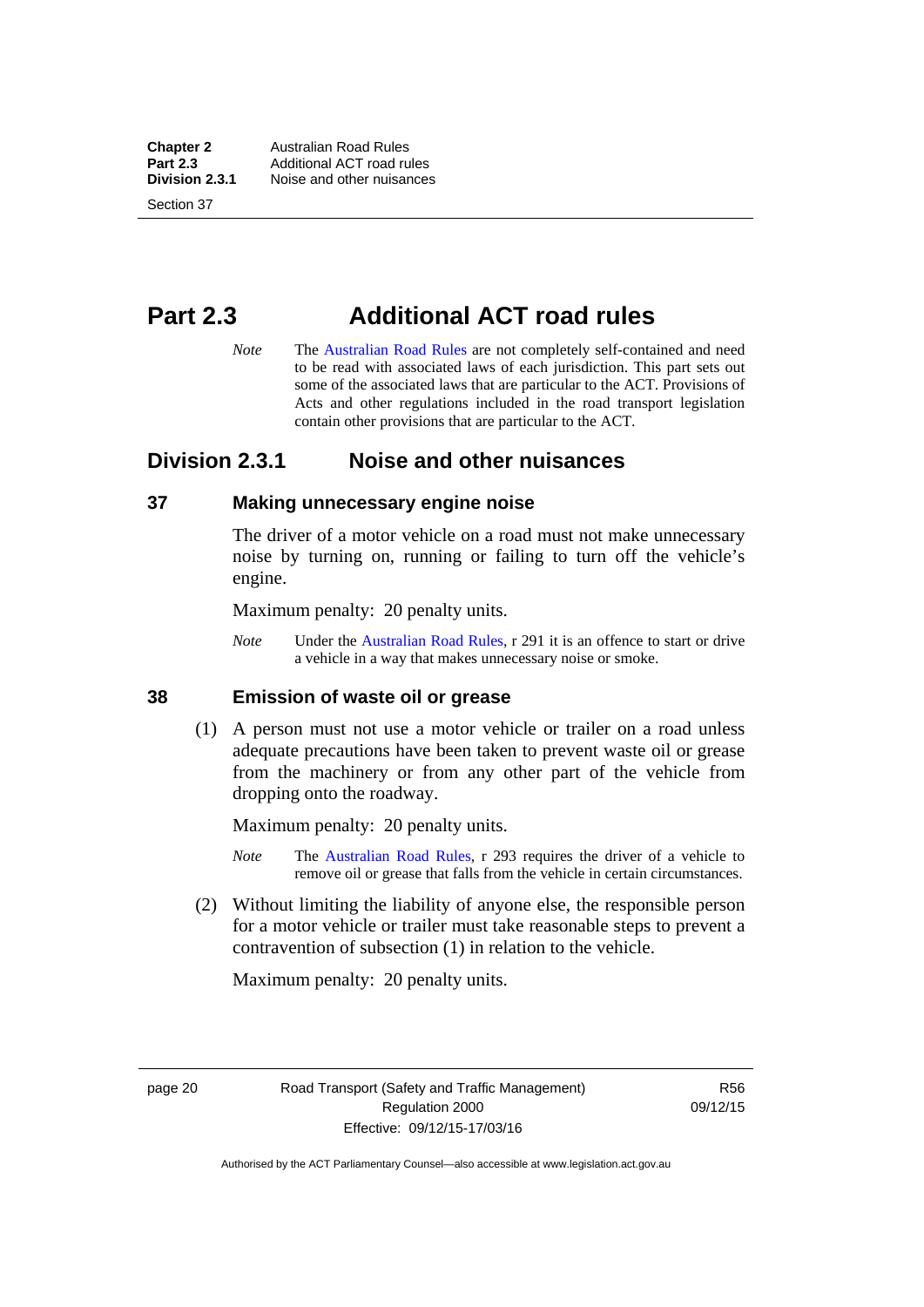### **Division 2.3.1A Bicycle riders**

#### **38A Keeping safe lateral distance when passing bicycle rider**

- (1) The driver of a motor vehicle passing the rider of a bicycle that is travelling in the same direction as the driver must pass the bicycle at a sufficient distance from—
	- (a) the bicycle; or
	- (b) if the rider is riding alongside another rider—the bicycle furthest to the right.

Maximum penalty: 20 penalty units.

- *Note* **The [Australian Road Rules](http://www.legislation.act.gov.au//ni/db_37271/default.asp), r 129 requires the rider of a bicycle on a** road, other than a multi-lane road, to ride as near as practicable to the far left side of the road.
- (2) For this section—
	- (a) a driver passes a bicycle at a *sufficient distance from the bicycle* if the driver passes at a lateral distance from the bicycle of—
		- (i) if the applicable speed limit at the point the driver passes the bicycle is not more than 60km/h—at least 1m; or
		- (ii) if the applicable speed limit at the point the driver passes the bicycle is more than 60km/h—at least 1.5m; and
	- (b) the *lateral distance* between a motor vehicle passing a bicycle and the bicycle is the distance between—
		- (i) the most distant point to the left—
			- (A) on the driver's vehicle; or
			- (B) on any projection from the vehicle (whether or not attached to the vehicle); and

R56 09/12/15 page 21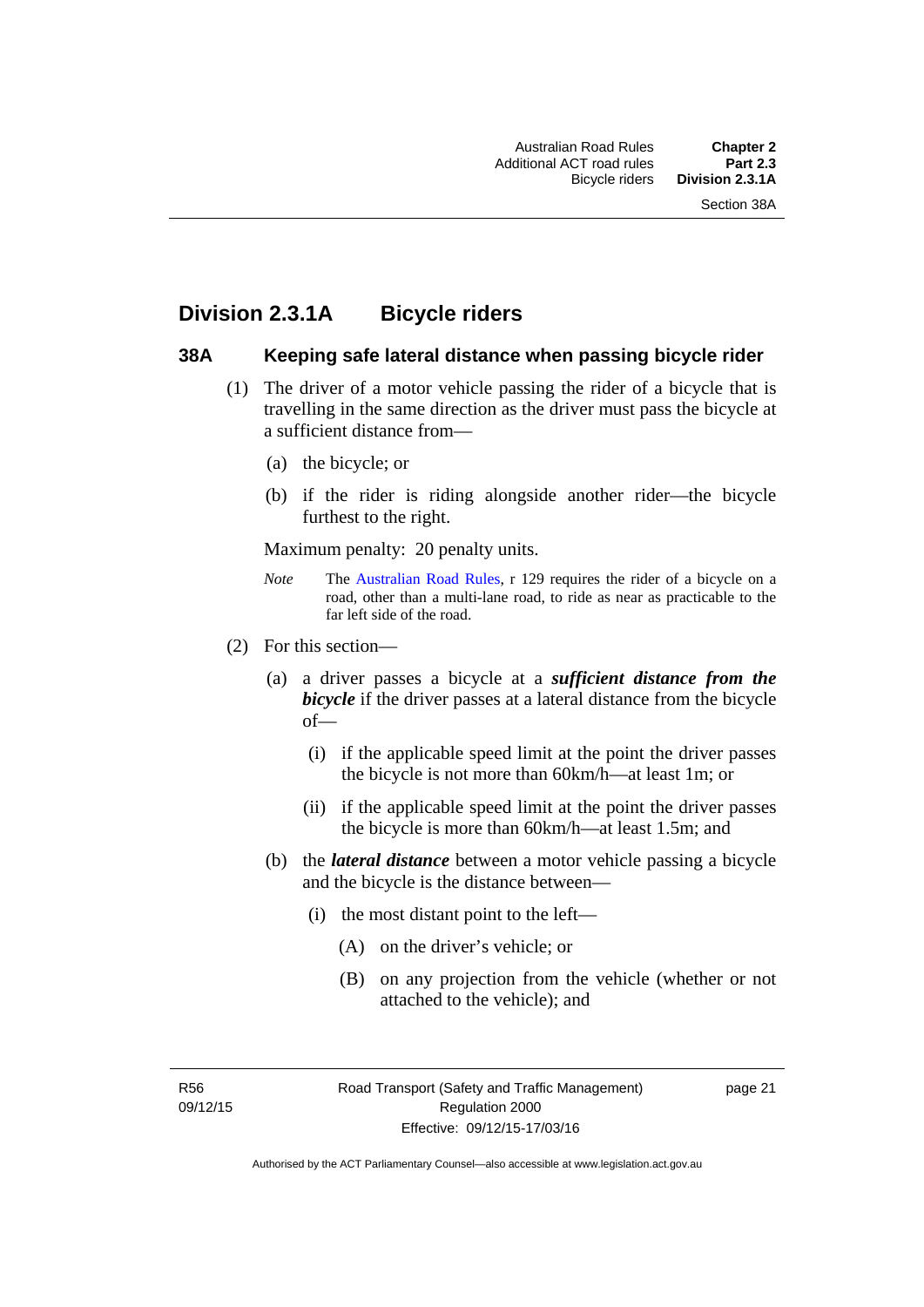Section 38B

- (ii) the most distant point to the right—
	- (A) on the bicycle (or any part of the bicycle); or
	- (B) on a rider of the bicycle; or
	- (C) on any bicycle trailer towed by the bicycle; or
	- (D) on any passenger in or on any bicycle trailer.

#### **Examples—part of a bicycle**

basket, pannier bags

#### **Example—not part of a bicycle**

a flag or stick, whether or not flexible, attached to the bicycle, that projects sideways from the bicycle

*Note* An example is part of the regulation, is not exhaustive and may extend, but does not limit, the meaning of the provision in which it appears (see [Legislation Act](http://www.legislation.act.gov.au/a/2001-14), s 126 and s 132).

#### **38B Exceptions for passing bicycle rider**

- (1) The driver of a motor vehicle passing the rider of a bicycle that is travelling in the same direction as the driver may make a permitted manoeuvre to pass the rider if—
	- (a) the driver has a clear view of any approaching traffic; and
	- (b) the permitted manoeuvre is necessary to comply with section 38A; and
	- (c) the driver can do so safely.
- (2) In this section:

#### *permitted manoeuvre* means—

 (a) if the driver is driving on a two-way road without a dividing line or median strip—drive to the right of the centre of the road; or

page 22 Road Transport (Safety and Traffic Management) Regulation 2000 Effective: 09/12/15-17/03/16

R56 09/12/15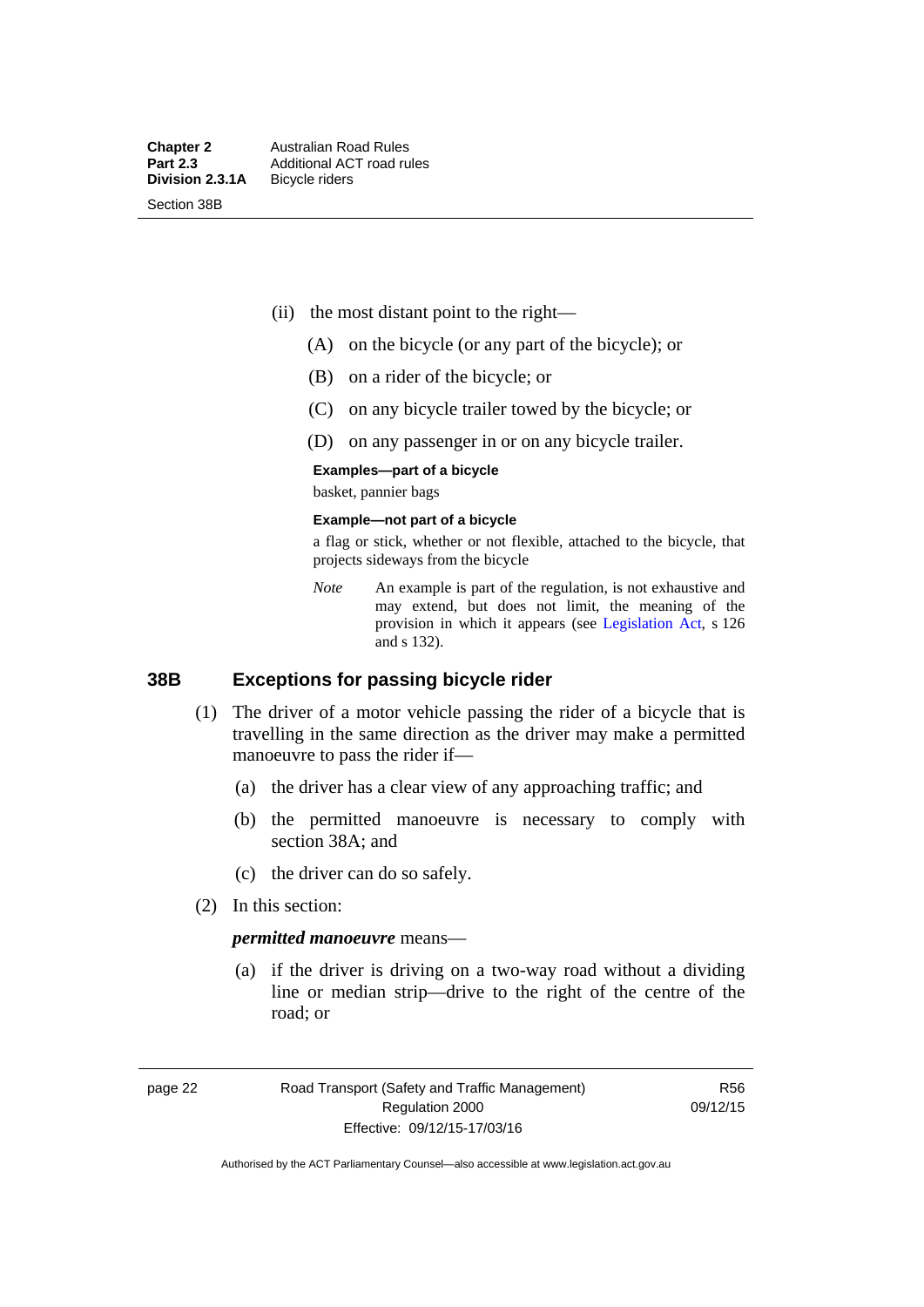- (b) if the driver is driving on a road with a dividing line—drive to the right of the dividing line; or
- (c) drive on a dividing strip that is at the same level as the road; or
- (d) drive on or over a single continuous line; or
- (e) drive on or over 2 parallel lines; or
- (f) drive along a side, or surrounding, of a painted island.
- *Note* See the [Australian Road Rules,](http://www.legislation.act.gov.au//ni/db_37271/default.asp) r 46 or r 48 for the requirement to give left or right change of direction signal.

#### **38C Riding across road on crossing**

- (1) The rider of a bicycle may ride across a road, or part of a road, on the following (a *crossing*) if the rider complies with this section:
	- (a) a children's crossing; or
	- (b) a marked foot crossing; or
	- (c) a pedestrian crossing.
- (2) The rider of the bicycle may only ride across a road, or part of a road, on a crossing if—
	- (a) the rider approaches the crossing no faster than 10km/h; and
	- (b) before riding on the crossing, the rider looks for approaching traffic and is prepared to stop; and
	- (c) the rider rides no faster than 10km/h on the crossing; and
	- (d) the rider gives way to pedestrians on the crossing; and
	- (e) the rider keeps to the left of any oncoming bicycle or pedestrian; and
	- (f) on a marked foot crossing with bicycle crossing lights—the crossing is showing a green bicycle crossing light; and

page 23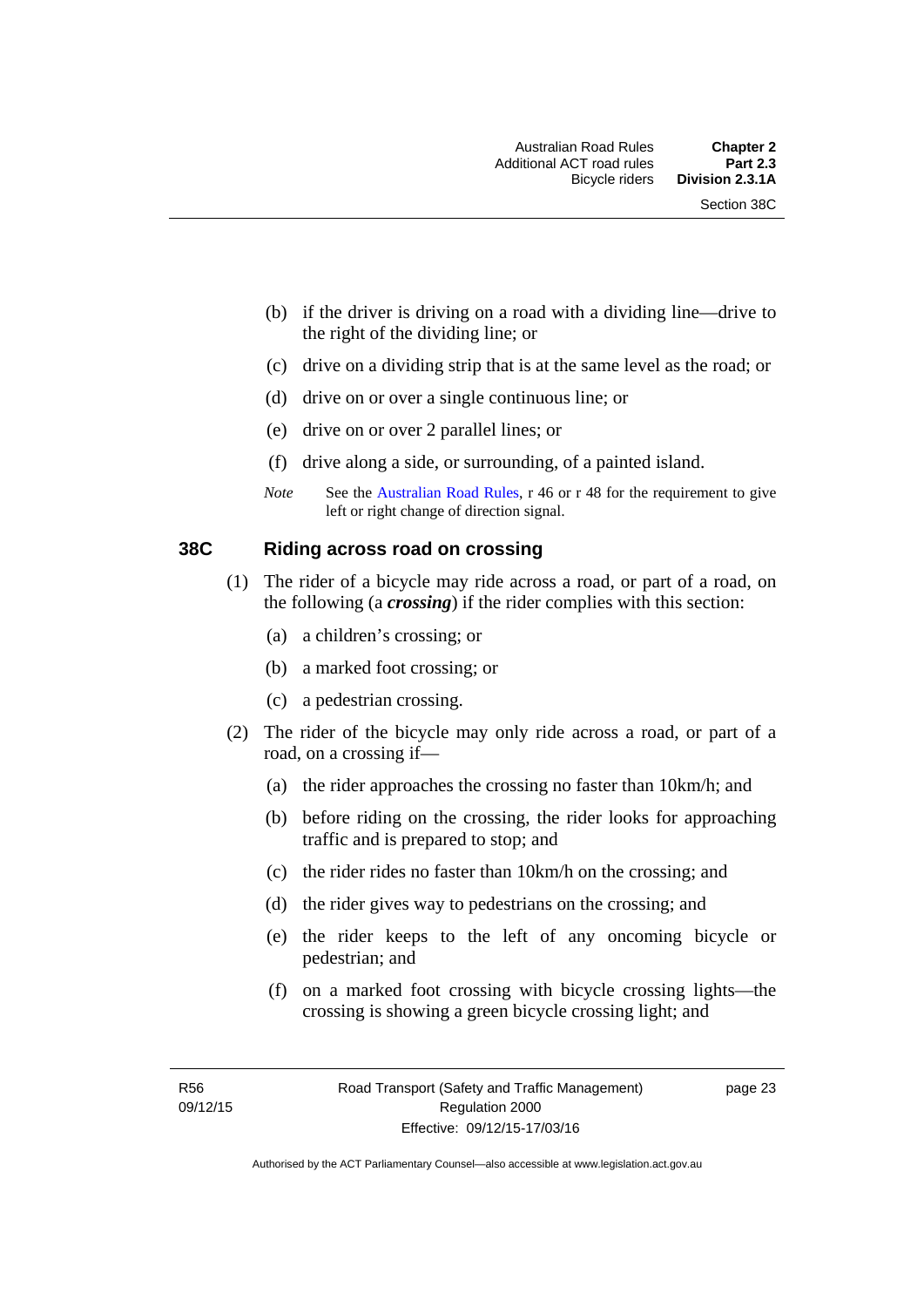(g) on a marked foot crossing without bicycle crossing lights—the crossing is showing a green pedestrian crossing light.

Maximum penalty: 20 penalty units.

*Note* See the [Australian Road Rules](http://www.legislation.act.gov.au//ni/db_37271/default.asp), r 260 and r 262 for the circumstances in which a rider of a bicycle is allowed to cross a road at bicycle crossing lights.

#### **38D Application of ARRs to riders crossing road on crossing**

- (1) The [Australian Road Rules,](http://www.legislation.act.gov.au//ni/db_37271/default.asp) rule 65 (Giving way at a marked foot crossing (except at an intersection) with a flashing yellow traffic light) applies as if a reference to a pedestrian on the crossing also includes a reference to a rider of a bicycle on the crossing.
- (2) The [Australian Road Rules](http://www.legislation.act.gov.au//ni/db_37271/default.asp), rule 80 (Stopping at a children's crossing) applies as if a reference to a pedestrian on the crossing also includes a reference to a rider of a bicycle on the crossing.
- (3) The [Australian Road Rules,](http://www.legislation.act.gov.au//ni/db_37271/default.asp) rule 81 (Giving way at a pedestrian crossing) applies as if a reference to a pedestrian on the crossing also includes a reference to a rider of a bicycle on the crossing.
- (4) The [Australian Road Rules](http://www.legislation.act.gov.au//ni/db_37271/default.asp), rule 262 (Proceeding when bicycle crossing lights change to yellow or red) applies to a rider of a bicycle crossing a marked foot crossing without bicycle lights when the crossing shows a green pedestrian crossing light as if a reference to a bicycle crossing light were a reference to a pedestrian crossing light.
- (5) The [Australian Road Rules](http://www.legislation.act.gov.au//ni/db_37271/default.asp), rule 248 (No riding across a road on a crossing) does not apply.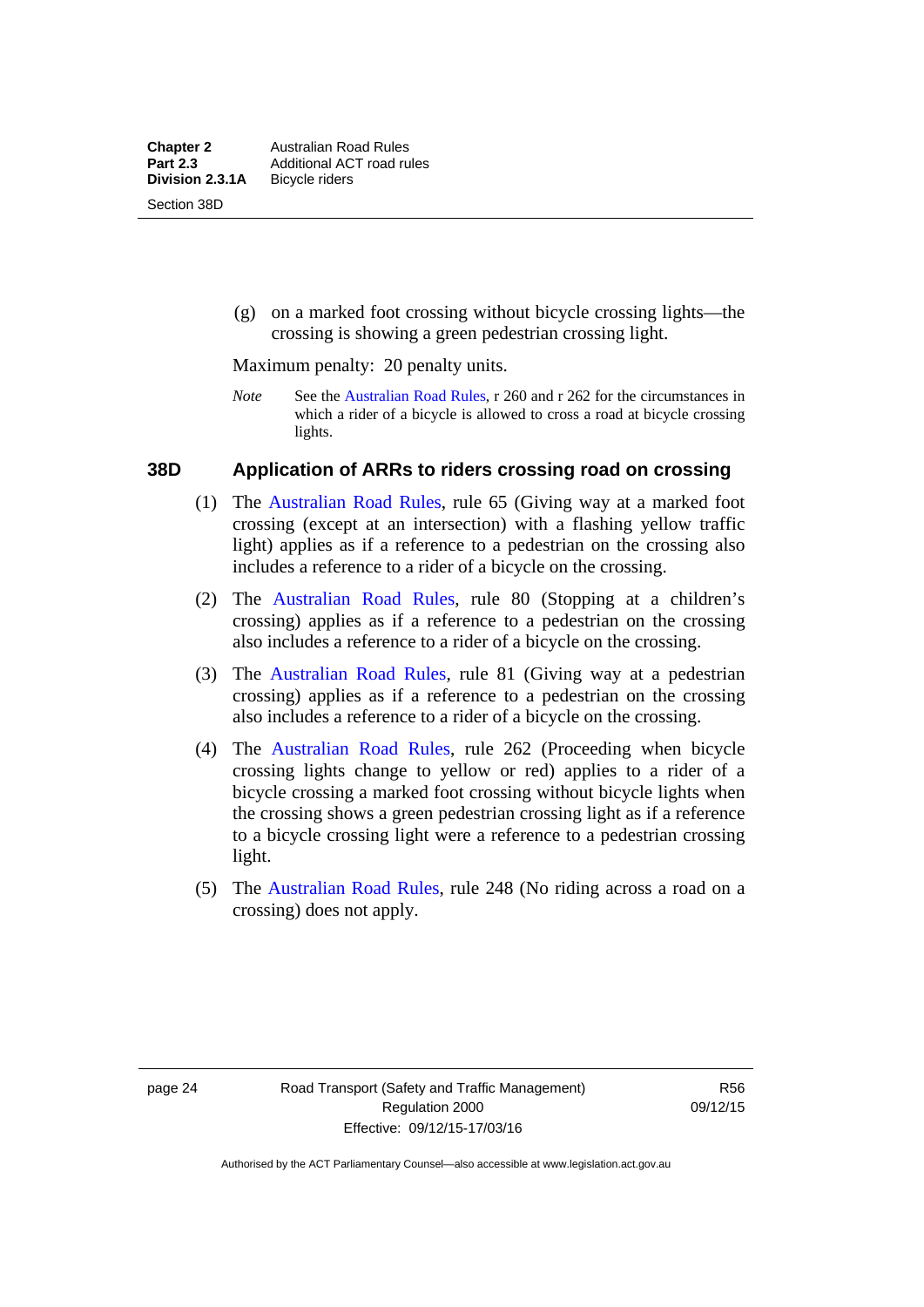# **Division 2.3.2 Driver and passenger safety**

### **39 Safety of persons on trailers**

 (1) A person must not travel on a road in or on any part of a trailer that is not a part designed primarily for the carriage of passengers or goods.

Maximum penalty: 20 penalty units.

 (2) A person must not travel on a road in or on any part of a trailer that is a part designed primarily for the carriage of goods if the part is not enclosed.

Maximum penalty: 20 penalty units.

- (3) This section does not apply to a person—
	- (a) who is in or on a police vehicle or emergency vehicle; or
	- (b) engaged in the door-to-door delivery or collection of goods, or in the collection of waste or garbage, in or on a trailer that is not travelling faster than 25km/h; or
	- (c) if, in all the circumstances, there is a no reasonable danger of the person falling or being thrown from the trailer, or being injured, because the person is travelling in a way prohibited by this section.
- (4) In this section:

*enclosed*, for a part of a trailer, means enclosed by—

(a) the structure of the trailer; or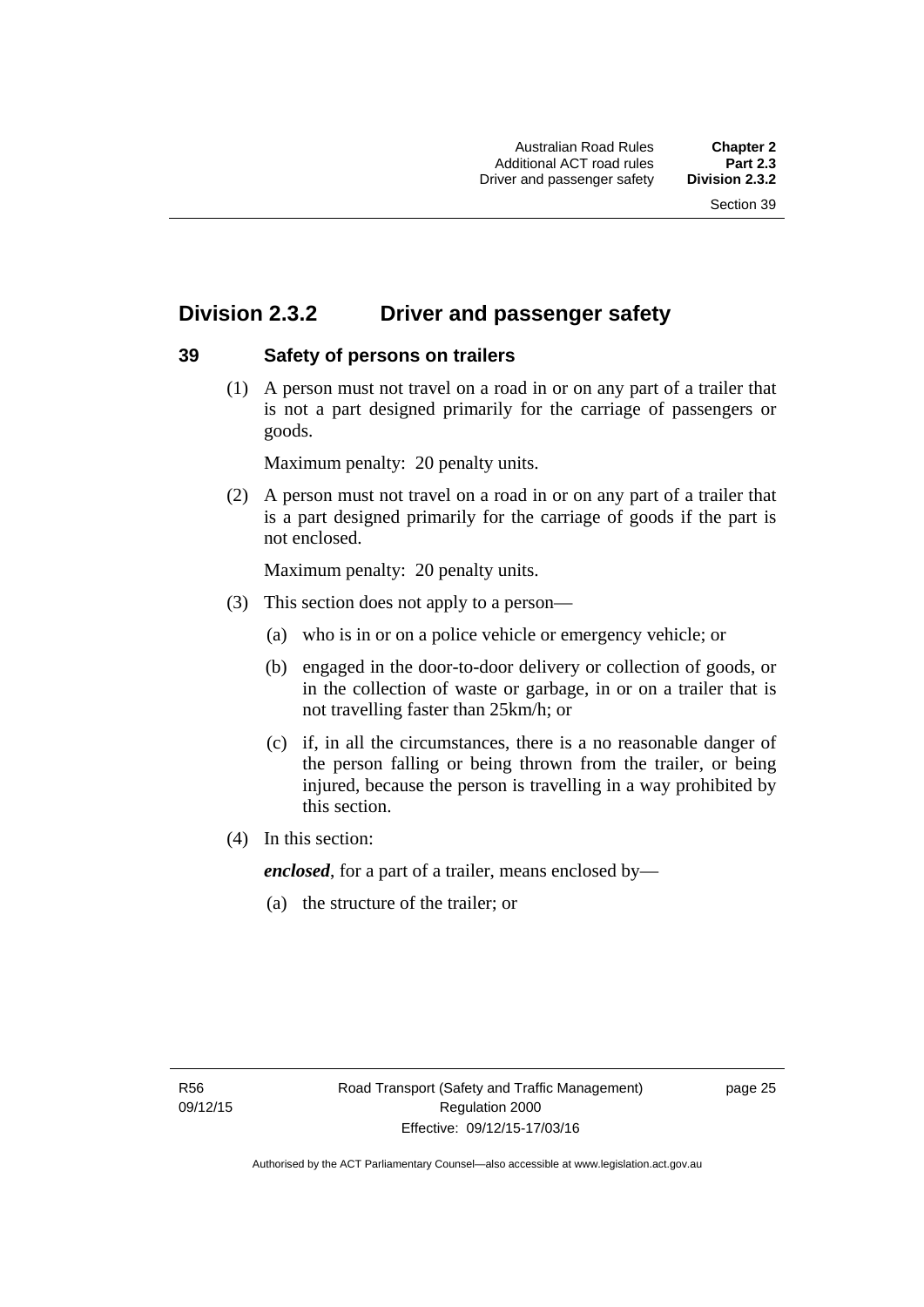Section 40

 (b) a canopy, cage or other device fitted to the trailer that is of a kind approved by the road transport authority under section 66 (1) (f) (Approvals etc by road transport authority).

*Note* The [Australian Road Rules](http://www.legislation.act.gov.au//ni/db_37271/default.asp), r 298 prohibits a driver from driving a motor vehicle towing a trailer with a person in or on the trailer, unless the trailer is exempt from the rule under another law of this jurisdiction. Section 30 provides the exemption from the rule.

#### **40 Passengers in sidecars to be seated**

 (1) A passenger in a sidecar attached to a motorbike that is moving, or is stationary but not parked, on a road must sit in a place in the sidecar designed for use by a passenger.

Maximum penalty: 20 penalty units.

 (2) The rider of a motorbike must not ride with a passenger in a sidecar unless the passenger complies with subsection (1).

Maximum penalty: 20 penalty units.

### **Division 2.3.3 Trailers and towing**

- *Note* The following rules of the [Australian Road Rules](http://www.legislation.act.gov.au//ni/db_37271/default.asp) apply to the towing of vehicles:
	- r 216 (which is about the lights that must be used when towing a vehicle at night or in hazardous weather conditions)
	- r 254 (which is about the towing of bicycles)
	- r 257 (which is about riding with a person on a bicycle trailer)
	- r 292 (which is about towing a vehicle with an insecure or overhanging load)
	- r 294 (which is about keeping control of a motor vehicle or trailer being towed)
	- r 295 (which is about towing another vehicle with a towline)
	- r 298 (which is about driving with a person in a trailer)
	- r 312 (which provides certain exemptions for tow truck drivers).

page 26 Road Transport (Safety and Traffic Management) Regulation 2000 Effective: 09/12/15-17/03/16

R56 09/12/15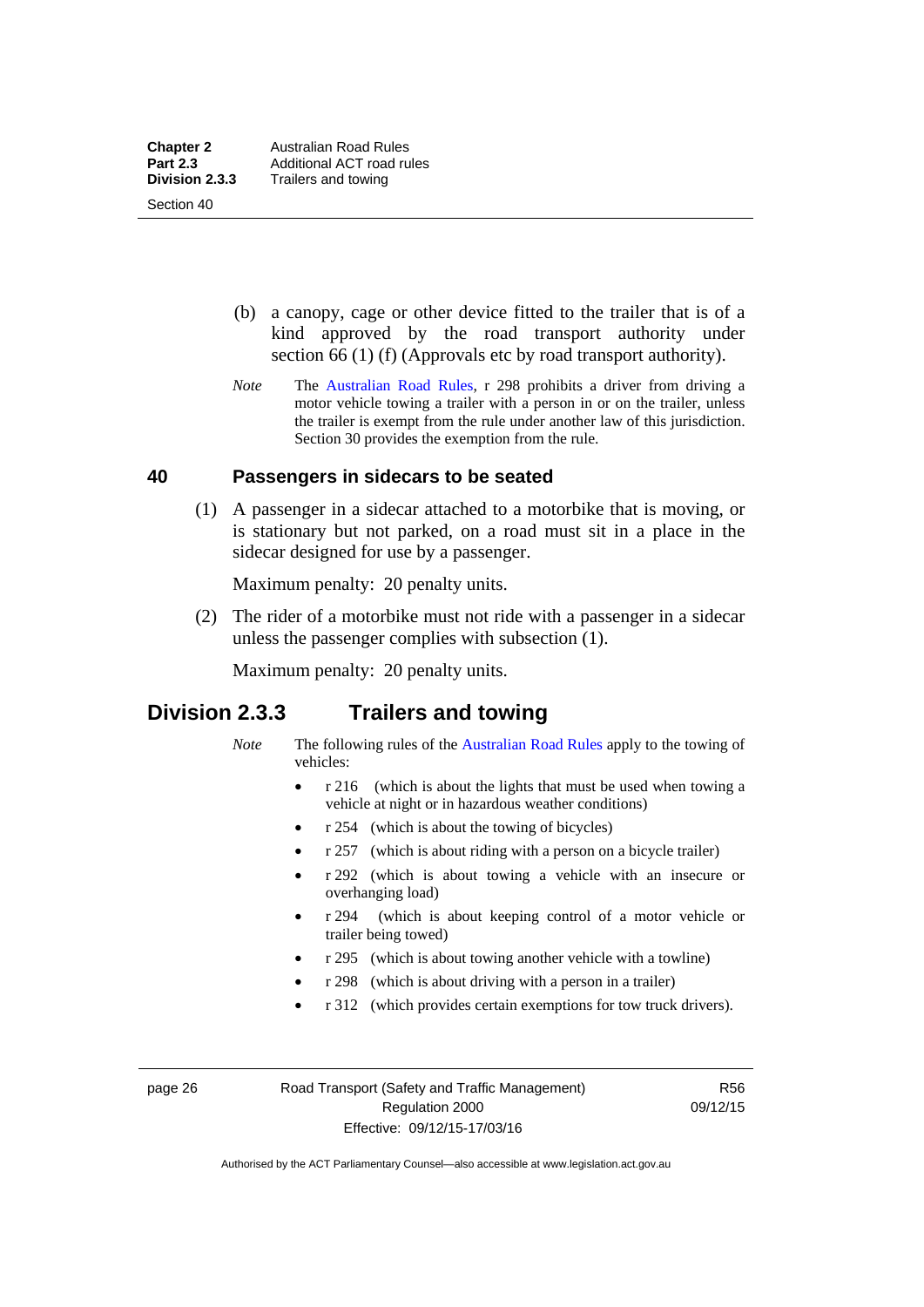#### **41 Number of vehicles that may be drawn**

 (1) The driver of an articulated vehicle must not tow any other vehicle on a road.

Maximum penalty: 20 penalty units.

 (2) The driver of a motor vehicle must not tow more than 1 other vehicle on a road.

Maximum penalty: 20 penalty units.

- (3) The road transport authority may exempt a vehicle or person from subsection (1) or (2).
- (4) Subsection (2) does not apply in relation to a tow truck that is towing an articulated vehicle (other than a B-double or road train) if—
	- (a) the articulated vehicle has broken down on a road and it is necessary for it to be towed away; or
	- (b) the articulated vehicle has been involved in a crash on a road and it is necessary for it to be towed away.
- (5) Subsection (2) does not apply to a motor vehicle that is towing another vehicle using a lift and tow trailer if—
	- (a) the other vehicle is partly supported by the lift and tow trailer; and
	- (b) the vehicle is not towed at faster than 60 km/h; and
	- (c) the combined weight of the towed vehicle and the lift and tow trailer is not more than the unladen weight of the towing vehicle.
- (6) Subsection (2) does not apply to—
	- (a) a tractor-harvester-cutting head trailer combination; or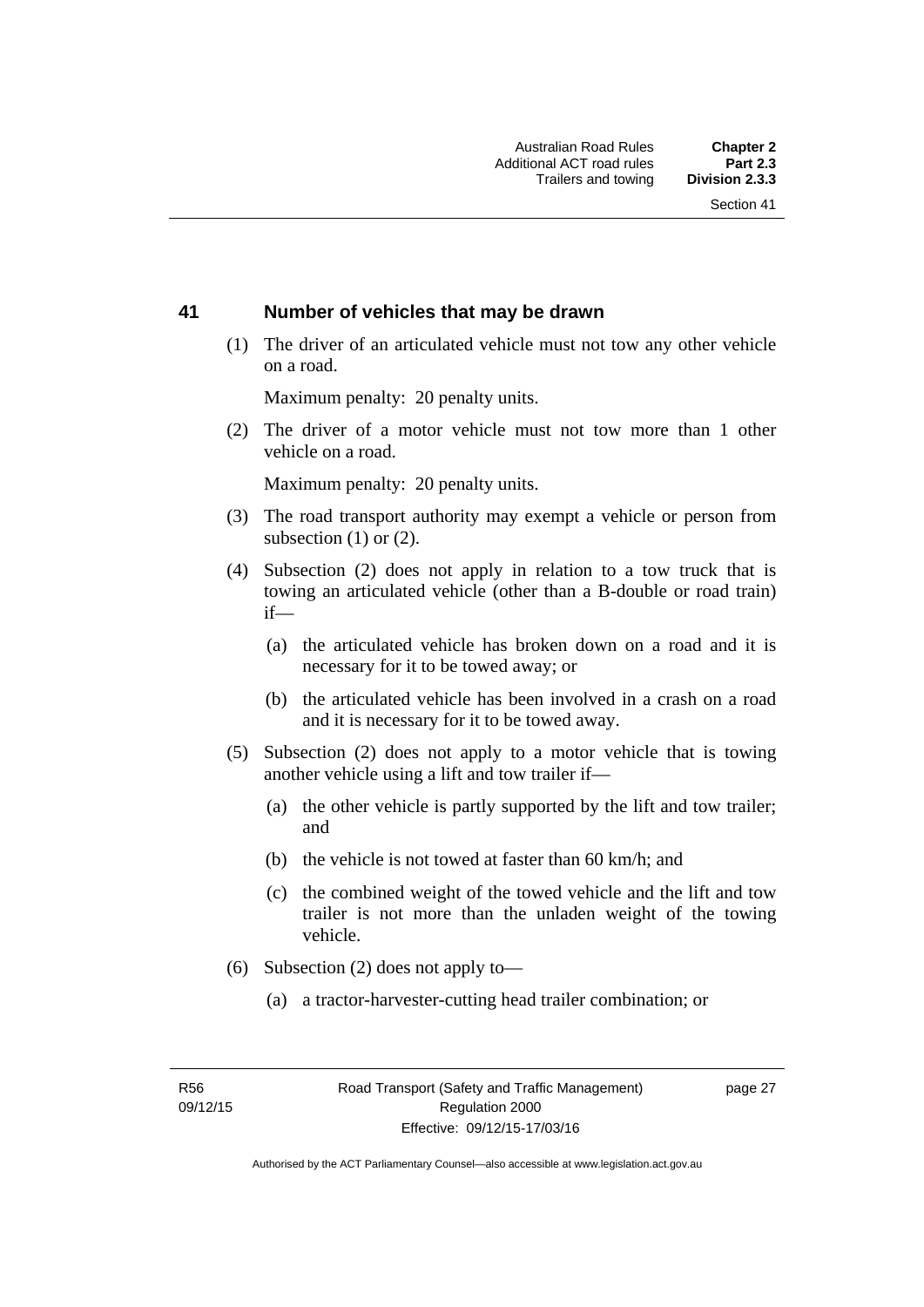Section 42

- (b) a tractor with multiple implements attached, if the implements are normally used as a single unit when performing agricultural operations; or
- (c) a tractor and implement combination towing a fuel trailer or laser tower; or
- (d) an articulated low-loader consisting of a prime mover towing a converter dolly and a semitrailer; or
- (e) a B-double, dog trailer or road train.

#### **42 Towing by vehicles under 4.5t**

- (1) The driver of a motor vehicle (the *towing vehicle*) must not tow another vehicle (the *towed vehicle*) on a road if the laden weight of the towed vehicle is more than—
	- (a) the capacity of the towing attachment fitted to the towing vehicle; or
	- (b) the maximum laden weight for the towed vehicle.

Maximum penalty: 20 penalty units.

- (2) Subsection (1) does not apply to the driver if the towing vehicle has a GVM over 4.5t.
- (3) The road transport authority may exempt a vehicle or person from subsection  $(1)$ .
- (4) In this section:

*maximum laden weight*, for the towed vehicle, means—

 (a) the maximum laden weight for a towed vehicle specified by the manufacturer of the towing vehicle in relation to the towing vehicle; or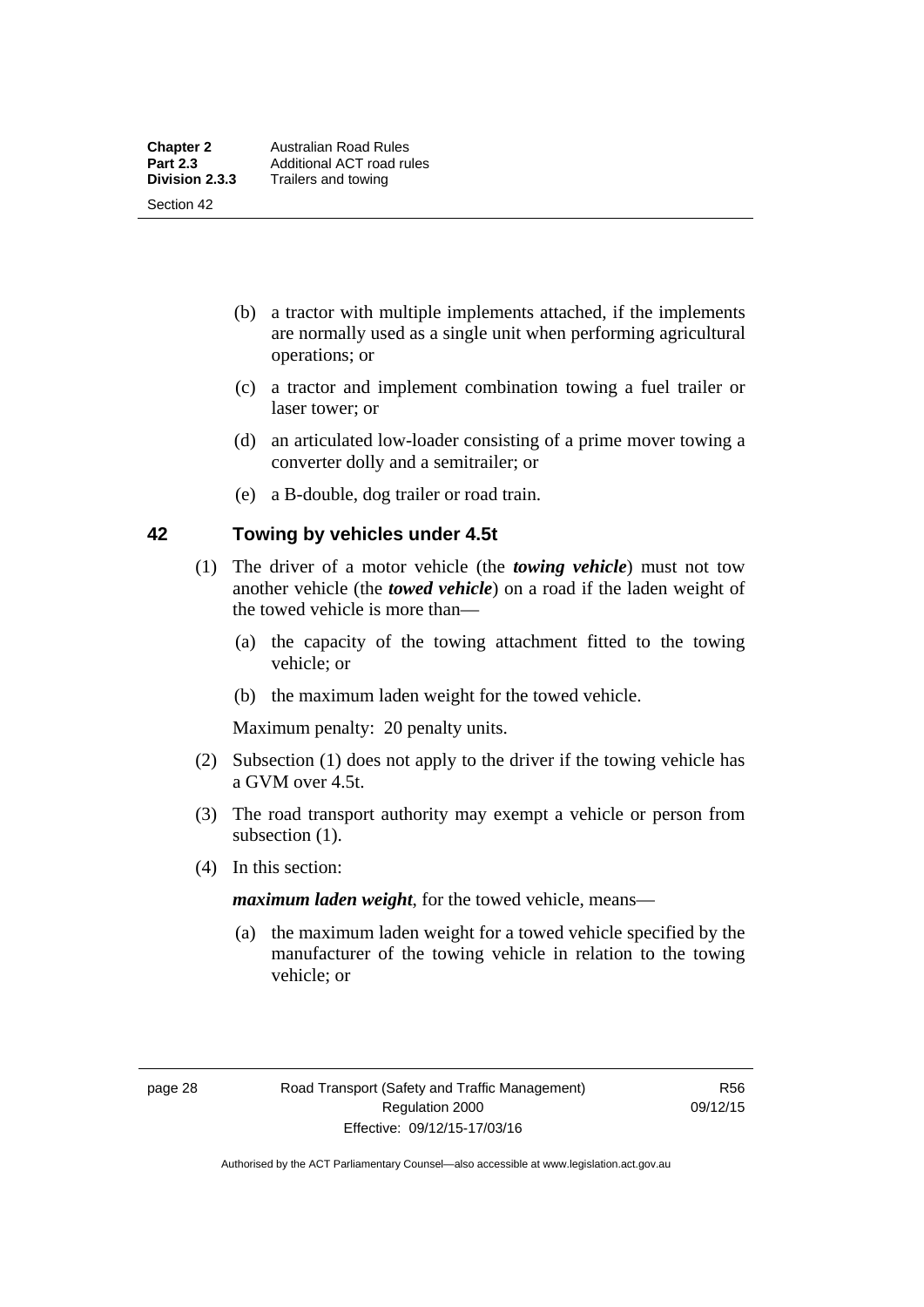- (b) if there is no such specification by the manufacturer, the manufacturer of the vehicle cannot be identified or the specification is not appropriate because the towing vehicle has been modified—
	- (i) 1.5 times the unladen weight of the towing vehicle if the towed vehicle is fitted with a braking system that is working properly; or
	- (ii) the unladen weight of the towing vehicle in any other case.

### **Division 2.3.4 Lights on vehicles**

- *Note* The following rules of the [Australian Road Rules](http://www.legislation.act.gov.au//ni/db_37271/default.asp) apply to lights on vehicles:
	- r 215 (which is about using lights when driving at night or in hazardous weather conditions)
	- r 216 (which is about the lights that must be used when towing a vehicle at night or in hazardous weather conditions)
	- r 217 (which is about using rear fog lights)
	- r 218 (which is about using headlights on high-beam)
	- r 219 (which is about not using lights to dazzle other road users)
	- r 220 (which is about the use of lights on a vehicle that is stopped)
	- r 221 (which is about using hazard warning lights)
	- r 222 (which is about the use of warning lights on buses carrying children)
	- r 223 (which is about using lights when riding an animal-drawn vehicle at night or in hazardous weather conditions)
	- r 259 (which is about using lights when riding a bicycle at night).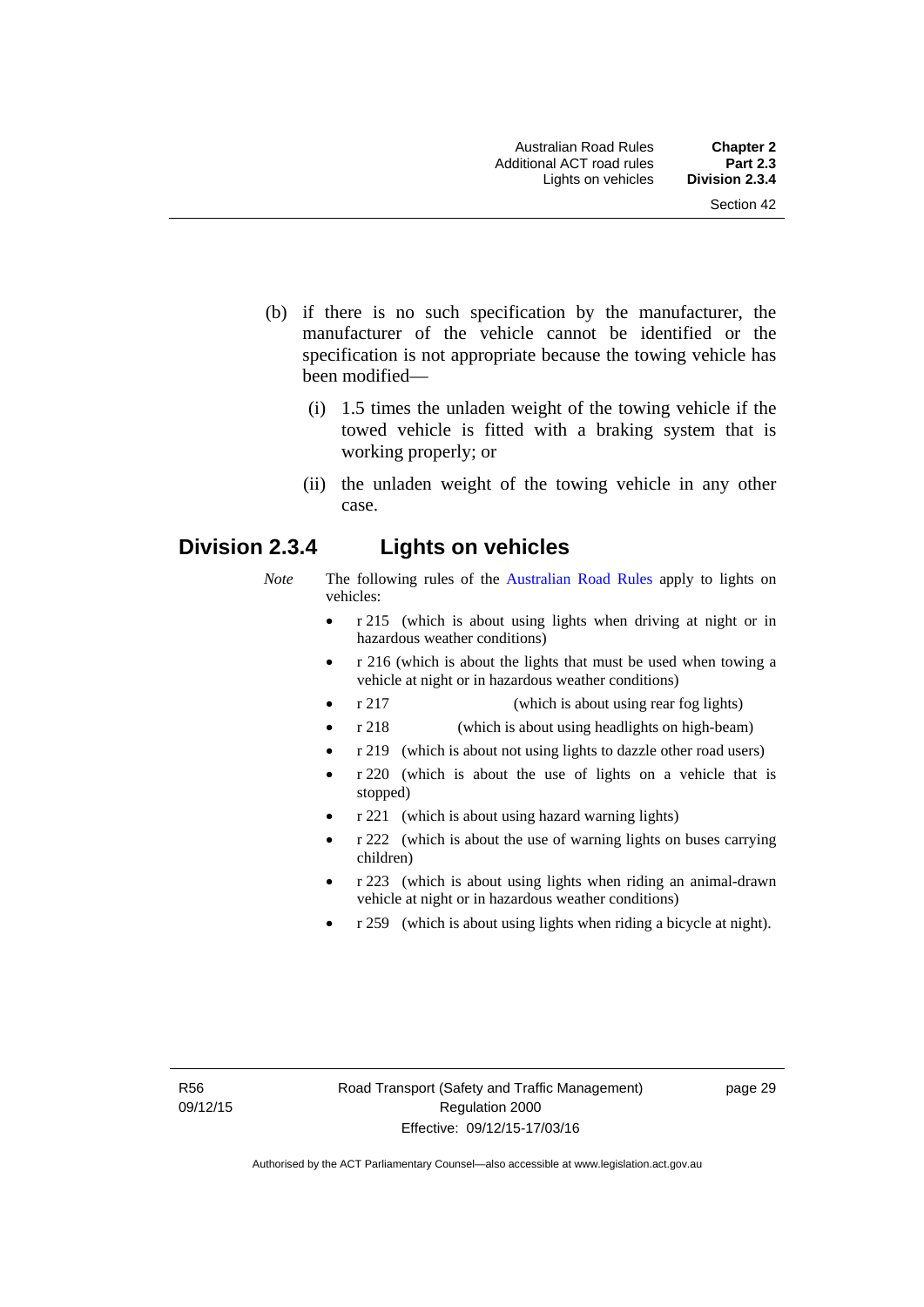Section 43

**43 Lights on motor vehicles generally**

- (1) The driver of a motor vehicle fitted with a spotlight or searchlight must not operate the light, or allow it to be operated, on a road unless—
	- (a) the vehicle is stationary, the light is operated only for examining or making adjustments or repairs to a vehicle, and light from it is not projected further than 6m; or
	- (b) the light is operated for the temporary purpose of reading or looking for a notice, sign, house number or something similar; or
	- (c) the vehicle is a police vehicle; or
	- (d) the vehicle is being used by the Territory, the Commonwealth or any public authority.

Maximum penalty: 20 penalty units.

- (2) The driver of a motor vehicle fitted with an additional headlight permitted to be fitted under the *[Road Transport \(Vehicle](http://www.legislation.act.gov.au/sl/2000-12)  [Registration\) Regulation 2000](http://www.legislation.act.gov.au/sl/2000-12)*, schedule 1 must not operate the headlight, or allow it to be operated, if—
	- (a) the vehicle is being driven on a length of road in a built-up area; or
	- (b) the driver is driving less than—
		- (i) 200m behind a vehicle travelling in the same direction as the driver; or
		- (ii) 200m from an oncoming vehicle.

Maximum penalty: 20 penalty units.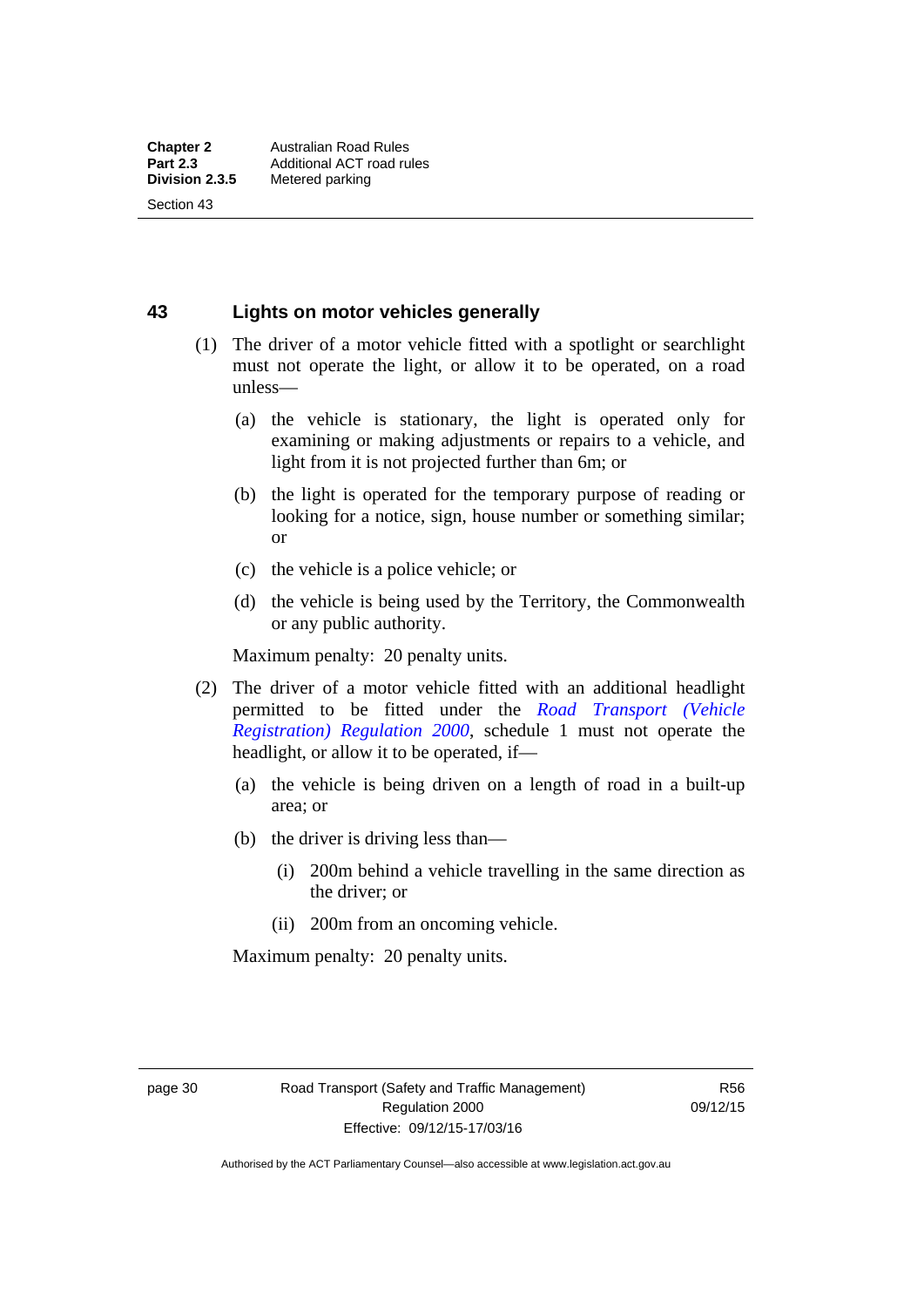# **Division 2.3.5 Metered parking**

- *Note* The rules of the [Australian Road Rules](http://www.legislation.act.gov.au//ni/db_37271/default.asp) that apply to the parking of vehicles include the following:
	- r 189 (which is about double parking)
	- r 203 (which is about stopping in a parking area for people with disabilities)
	- r 205 (which is about parking for longer than indicated)
	- r 207 (which is about parking where fees are payable)
	- r 208 (which is about parallel parking on a road, except in a median strip parking area)
	- r 209 (which is about parallel parking in a median strip parking area)
	- r 210 (which is about angle parking)
	- r 211 (which is about parking in parking bays).

### **44 Metered parking—parking in spaces**

- (1) A driver commits an offence if—
	- (a) the driver parks in a metered parking area; and
	- (b) the driver's vehicle is not parked in a metered parking space.

Maximum penalty: 20 penalty units.

 (2) A driver must not park the driver's vehicle in a metered parking space if another vehicle is parked in the space.

Maximum penalty: 20 penalty units.

 (3) A driver who parks in a metered parking space must position the driver's vehicle completely within the space.

Maximum penalty: 20 penalty units.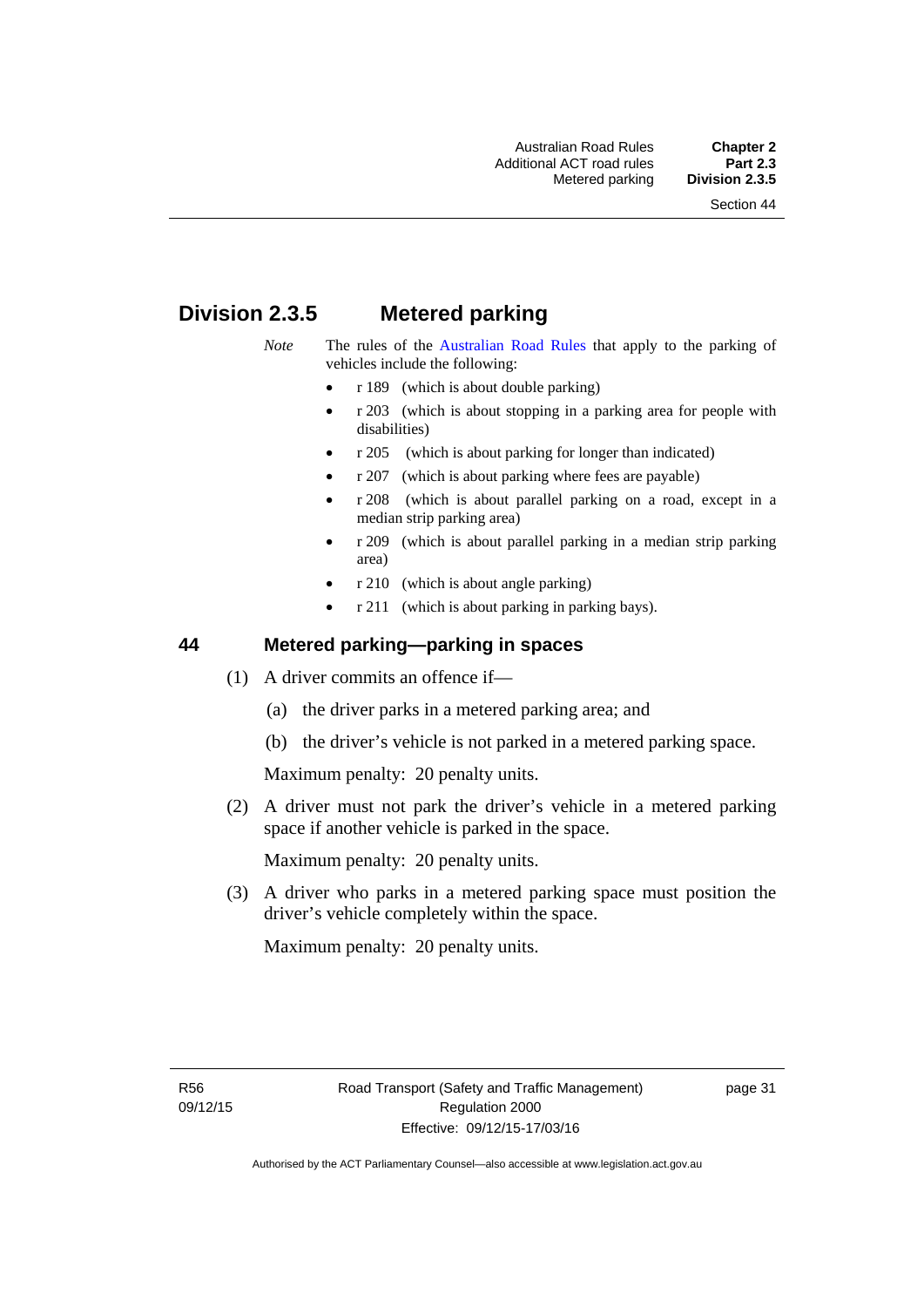Section 44A

### **44A Metered parking—parking fees**

 (1) A driver must not park in a metered parking space without paying the relevant parking fee for the space.

Maximum penalty: 20 penalty units.

- (2) A driver does not commit an offence against subsection (1) if—
	- (a) the relevant parking fee for the metered parking space is paid immediately after the driver parks the driver's vehicle in the metered parking space; or
	- (b) the parking meter for the metered parking space indicates that the period for which parking in the space has been paid for has not expired; or
	- (c) the parking meter for the metered parking space—
		- (i) is not working; or
		- (ii) is covered with a parking meter hood bearing the words 'out of order time limit applies'.
	- *Note* For other exceptions to s (1), see s 45.

#### **44B Metered parking—maximum length of stay**

 (1) A driver must not allow the driver's vehicle to remain parked in a metered parking space if the parking meter for the space indicates that the period for which parking in the space has been paid for has expired.

Maximum penalty: 20 penalty units.

*Note* For exceptions to s (1), see s 45.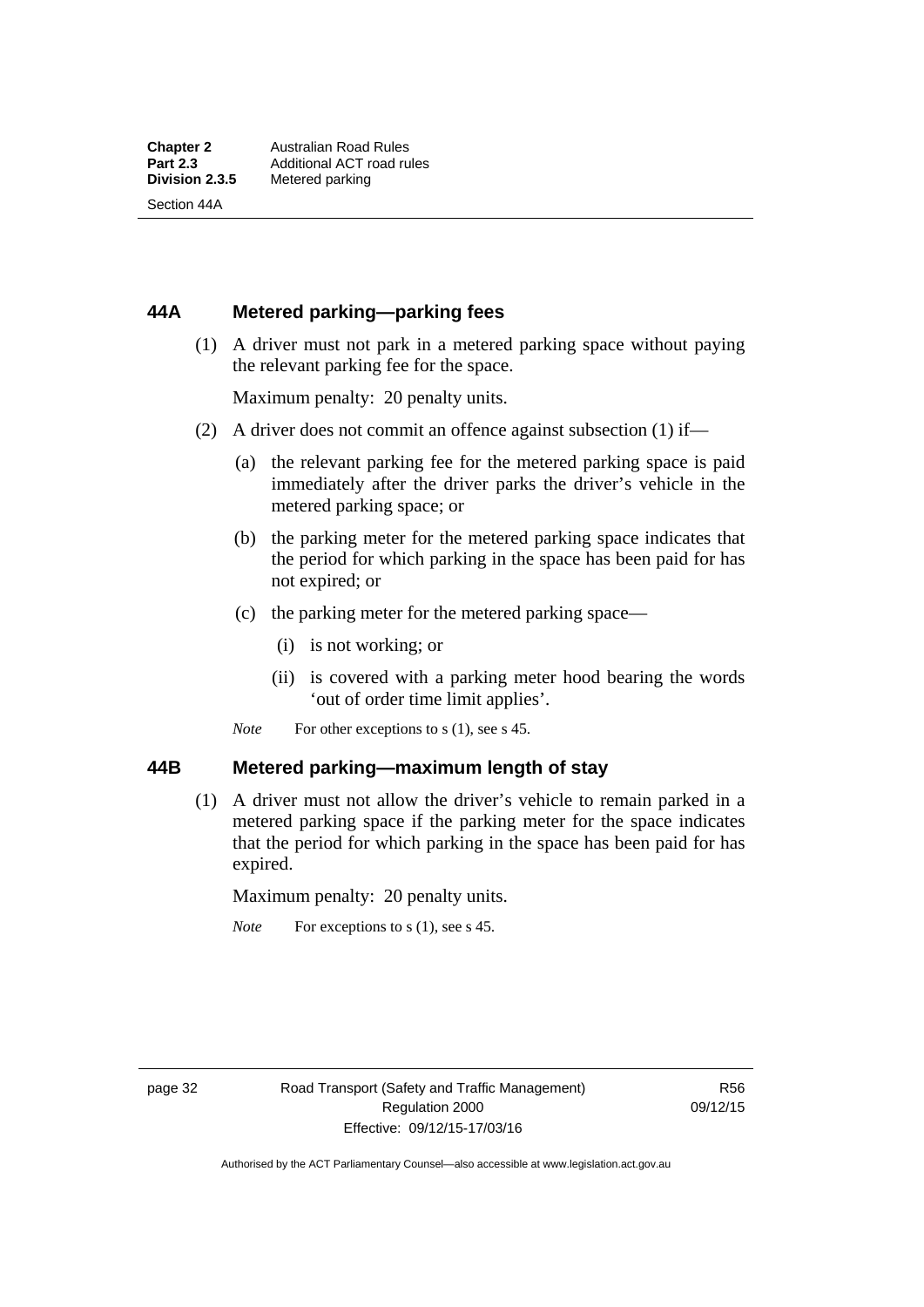(2) A driver must not allow the driver's vehicle to remain parked in a metered parking space for longer than the period (if any) indicated on the metered parking signs applying to the space as the maximum period for which a vehicle may be parked in the space.

Maximum penalty: 20 penalty units.

*Note* For exceptions to s (2), see s 45.

#### **45 Metered parking—exceptions to s 44A and s 44B**

Section 44A (Metered parking—parking fees) and section 44B (Metered parking—maximum length of stay) do not apply to—

- (a) a driver for any period the driver's vehicle is parked in a metered parking space outside the controlled parking hours for the space; or
- (b) a driver if—
	- (i) the driver's vehicle is parked in a metered parking space; and
	- (ii) the driver displays in or on the vehicle a current mobility parking scheme authority; and
	- (iii) the driver complies with the conditions (if any) of the authority; or
- (c) a driver if—
	- (i) the driver's vehicle is parked in a metered parking space designated by a *permit zone sign* for use by the holder of a stated kind of parking permit; and
	- (ii) the driver displays in or on the vehicle a current parking permit of that kind; and
	- (iii) the driver complies with the conditions (if any) of the permit.

R56 09/12/15 page 33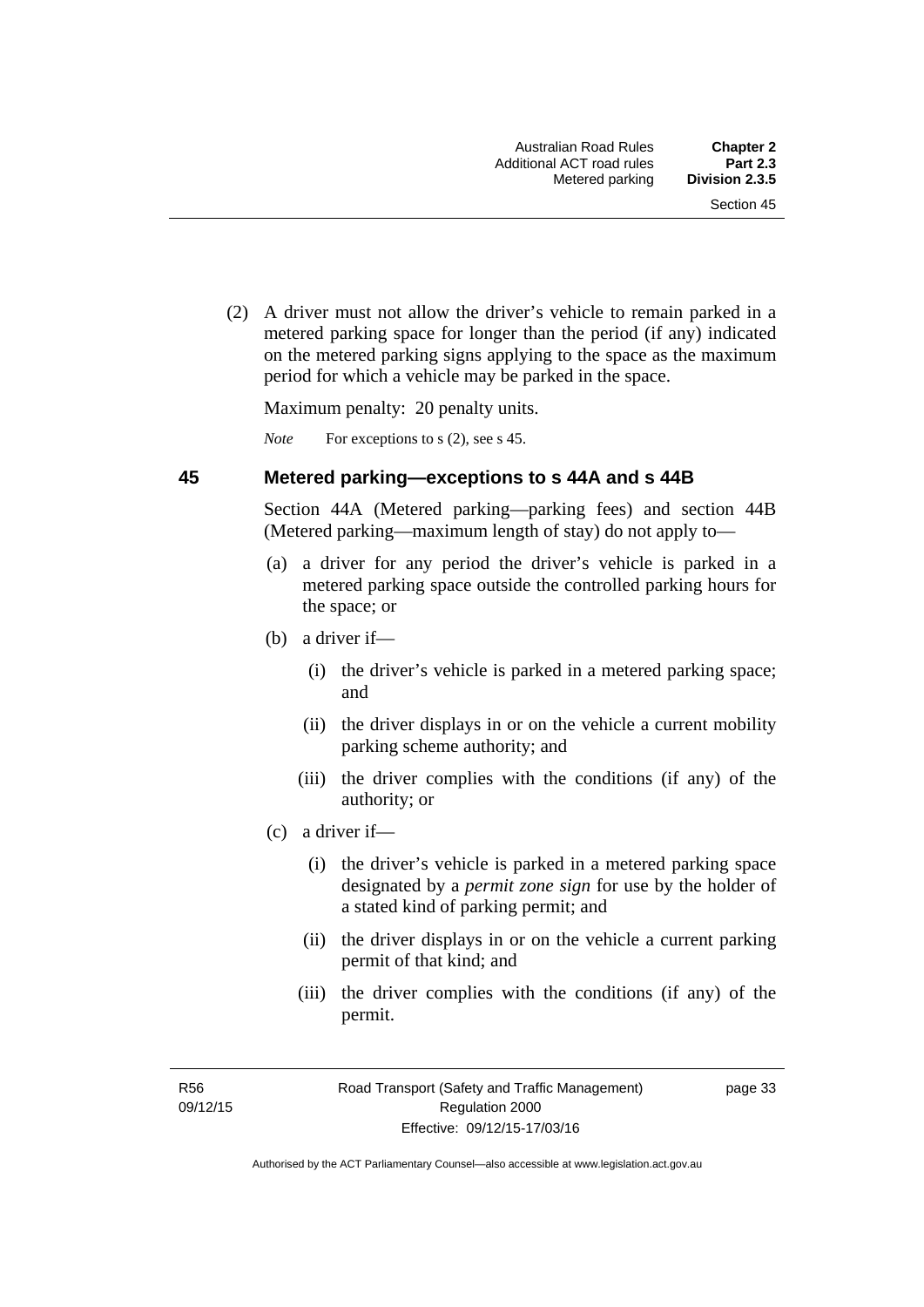Section 46

**46 Temporary closure of metered parking spaces**

- (1) If the road transport authority decides that the use of a metered parking space should be temporarily discontinued, the authority may close the space by—
	- (a) installing a sign, at or near the space, that displays words to the effect that the space is closed; or
	- (b) covering the parking meter applying to the space with a parking meter hood bearing the words 'no parking'.
- (2) A driver must not park in a metered parking space that has been closed under subsection (1).

Maximum penalty: 20 penalty units.

(3) In this section:

*sign* includes a board, device, plate, screen, words or anything else, whether or not installed with or on a traffic sign.

#### **47 Misuse of parking meters**

A person must not—

- (a) insert in a parking meter anything other than coins appropriate for the meter; or
- (b) attach anything (for example, advertising material) to a parking meter.

Maximum penalty: 20 penalty units.

*Note* An example is part of the regulation, is not exhaustive and may extend, but does not limit, the meaning of the provision in which it appears (see [Legislation Act,](http://www.legislation.act.gov.au/a/2001-14) s 126 and s 132).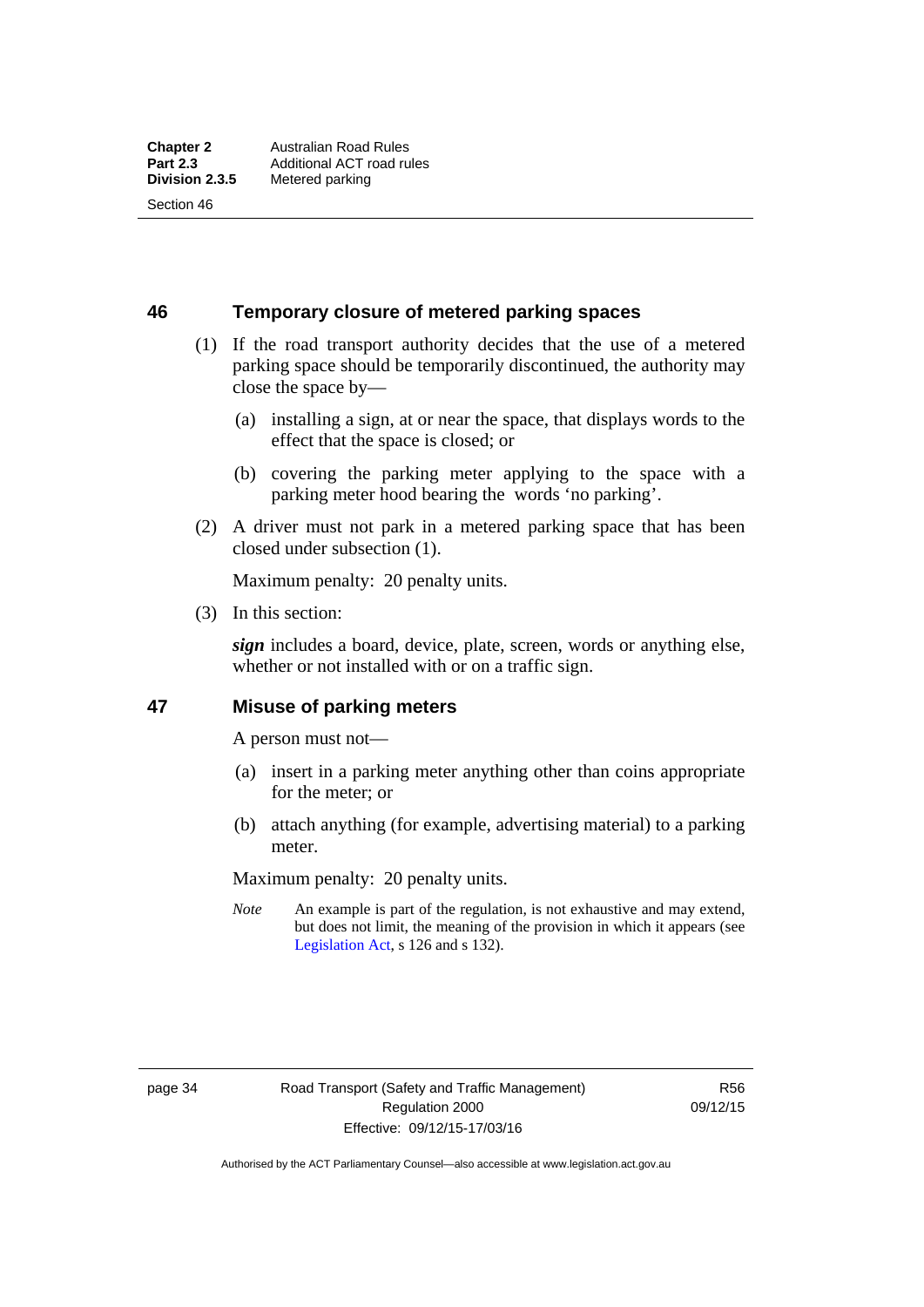#### **48 Interfering with parking meters etc**

A person must not—

- (a) do anything that interferes with (or is likely to interfere with) the proper working of a parking meter; or
- (b) fraudulently operate a parking meter.

Maximum penalty: 20 penalty units.

### **Division 2.3.6 Ticket parking**

#### **49 Ticket parking—parking in spaces**

- (1) A driver commits an offence if—
	- (a) the driver parks in a ticket parking area; and
	- (b) the driver's vehicle is not parked in a ticket parking space.

Maximum penalty: 20 penalty units.

- (2) However, the driver does not commit an offence against subsection (1) if the driver parks in a metered parking space within a ticket parking area and the driver complies with the provisions of division 2.3.5 (Metered parking) in relation to parking in the space.
- (3) A driver must not park the driver's vehicle in a ticket parking space if another vehicle is parked in the space.

Maximum penalty: 20 penalty units.

 (4) A driver who parks in a ticket parking space must position the driver's vehicle completely within the space.

Maximum penalty: 20 penalty units.

R56 09/12/15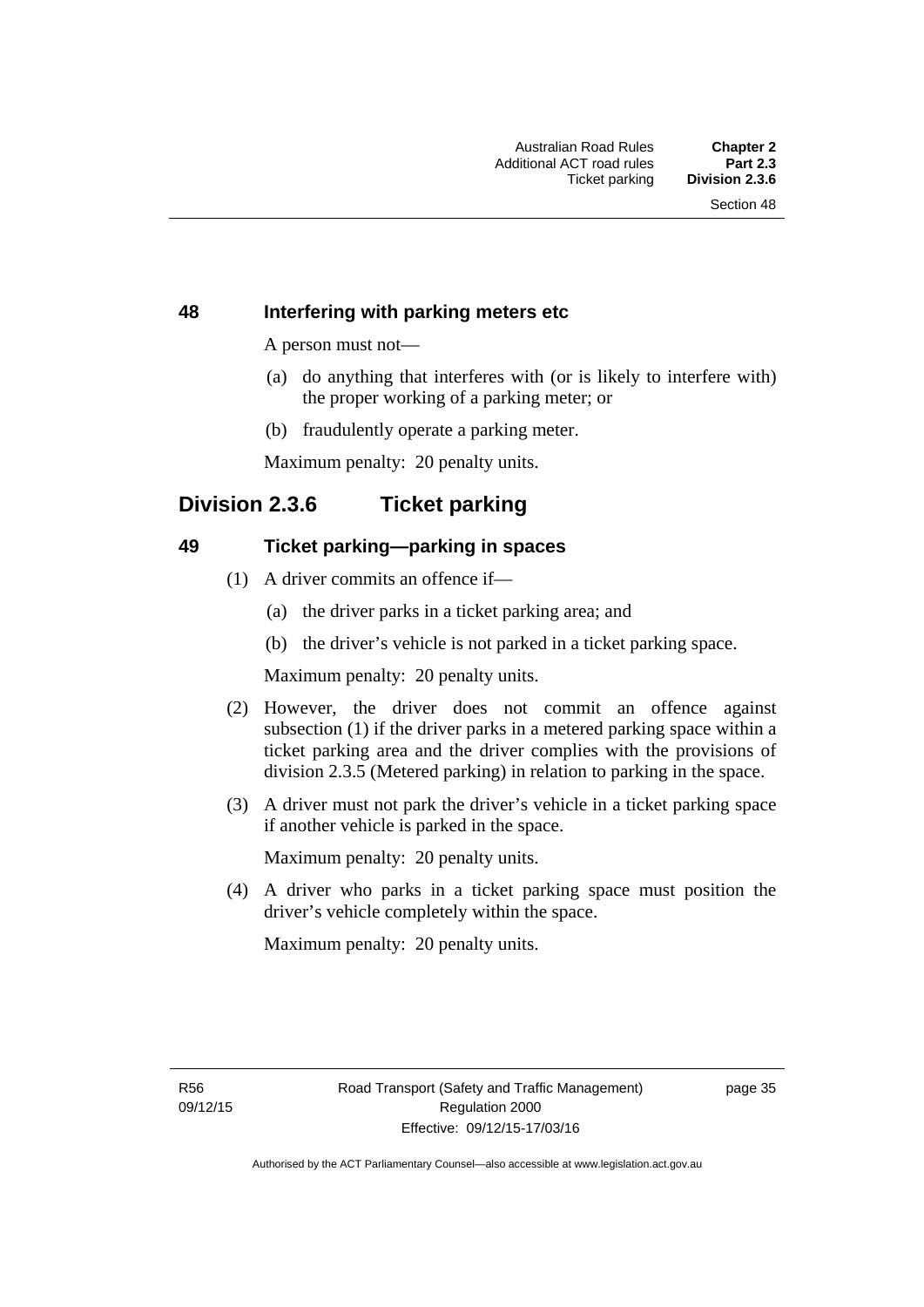#### **49A Ticket parking—display of tickets**

- (1) A driver may park the driver's vehicle in a ticket parking area only if—
	- (a) for an RTA multi-stay ticket parking area—
		- (i) a current parking ticket for the area is correctly displayed in or on the vehicle; or
		- (ii) a current part-day parking ticket for another RTA multi-stay ticket parking area is correctly displayed in or on the vehicle; or
		- (iii) a current equivalent all-day parking ticket for another RTA multi-stay ticket parking area is correctly displayed in or on the vehicle; or
	- (b) for any other ticket parking area—a current parking ticket for the area is correctly displayed in or on the vehicle.

Maximum penalty: 20 penalty units.

#### **Examples of ticket parking areas for par (b)**

- 1 a ticket parking area set up by the road transport authority in which parking up to a maximum of 4 hours is permitted by the ticket parking signs applying to the area
- 2 a ticket parking area set up by a parking authority
- *Note 1* Ticket parking areas may be set up by the road transport authority or a parking authority (see s 75A-s 76A).
- *Note 2* An example is part of the regulation, is not exhaustive and may extend, but does not limit, the meaning of the provision in which it appears (see [Legislation Act,](http://www.legislation.act.gov.au/a/2001-14) s 126 and s 132).
- (2) Subsection (1) (a) does not apply to a driver if, immediately after parking in the ticket parking area, the driver—
	- (a) obtains a parking ticket for the ticket parking area and the ticket is correctly displayed in or on the driver's vehicle; or

page 36 Road Transport (Safety and Traffic Management) Regulation 2000 Effective: 09/12/15-17/03/16

R56 09/12/15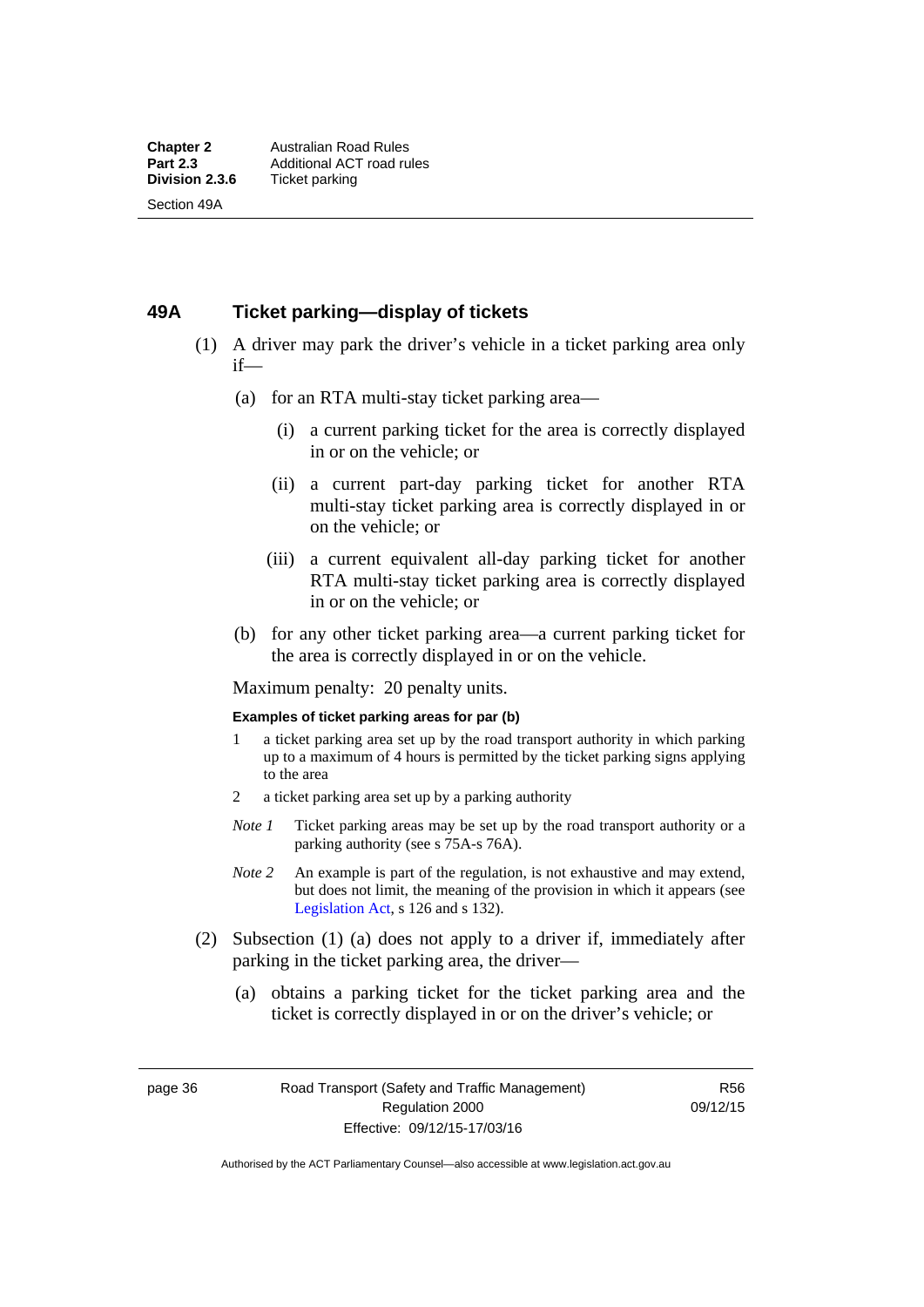- (b) correctly displays in or on the driver's vehicle a parking ticket mentioned in subsection  $(1)$   $(a)$   $(ii)$  or  $(iii)$ .
- (3) Subsection (1) (b) does not apply to a driver if, immediately after parking in the ticket parking area, the driver obtains a parking ticket for the ticket parking area and the ticket is correctly displayed in or on the driver's vehicle.
- (4) It is a defence to the prosecution of a driver for an offence against subsection (1) if the driver proves that—
	- (a) a parking ticket was displayed in accordance with the subsection; and
	- (b) the driver took reasonable steps to ensure that the ticket remained correctly displayed while the driver's vehicle was parked in the ticket parking area.
	- *Note* For other exceptions to s (1), see s 49AA and s 50.
- (5) In this section:

*all-day parking ticket*, for a ticket parking area, means a parking ticket for which the relevant parking fee for parking all-day in the area has been paid.

*correctly displayed*—a parking ticket is *correctly displayed* in or on a vehicle if the ticket is displayed—

- (a) in or on the front left-hand side of the vehicle or, if the ticket requires the driver to display the ticket in or on a part of the vehicle, in or on that part of the vehicle; and
- (b) in a way that its expiry date (and, for a parking ticket other than an all-day parking ticket, its expiry time) and the ticket parking area for which it is issued, are clearly visible from outside the vehicle.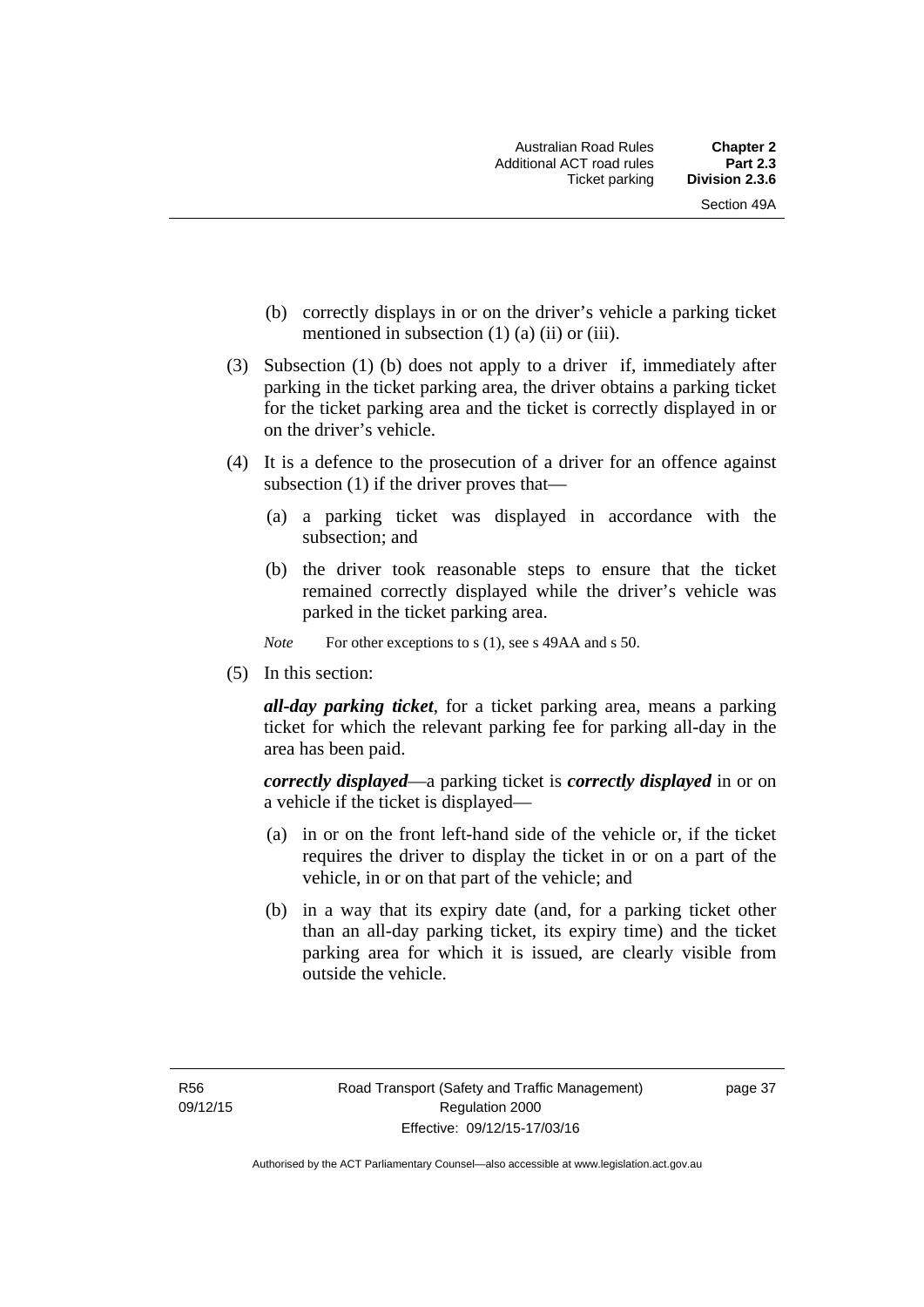**Chapter 2** Australian Road Rules<br>**Part 2.3** Additional ACT road ru **Part 2.3 Additional ACT road rules**<br>**Division 2.3.6** Ticket parking **Ticket parking** 

Section 49AA

*equivalent*, for a multi-stay ticket parking area, means another ticket parking area for which the relevant parking fee for an all-day parking ticket for the area is the same or higher.

*part-day parking ticket* means a parking ticket that is not an all-day parking ticket.

*RTA multi-stay ticket parking area* means a ticket parking area set aside under section 76 (2) (a) (Ticket parking schemes—road transport authority) where all-day parking is permitted by the ticket parking signs applying to the area.

#### **49AA Ticket parking—e-payment**

- (1) Section 49A (1) does not apply to a driver if—
	- (a) the driver's vehicle is parked in a parking space in a ticket parking area; and
	- (b) the driver has paid for the parking space using an approved e-payment method.
- (2) In this section:

*approved e-payment method*—see section 76AA.

### **49B Ticket parking—maximum length of stay**

(1) A driver must not allow the driver's vehicle to remain parked in a ticket parking area after the expiry of a parking ticket displayed in or on the vehicle.

Maximum penalty: 20 penalty units.

- *Note 1* For when a parking ticket expires, see s 81 (1).
- *Note* 2 For exceptions to s (1), see s 50.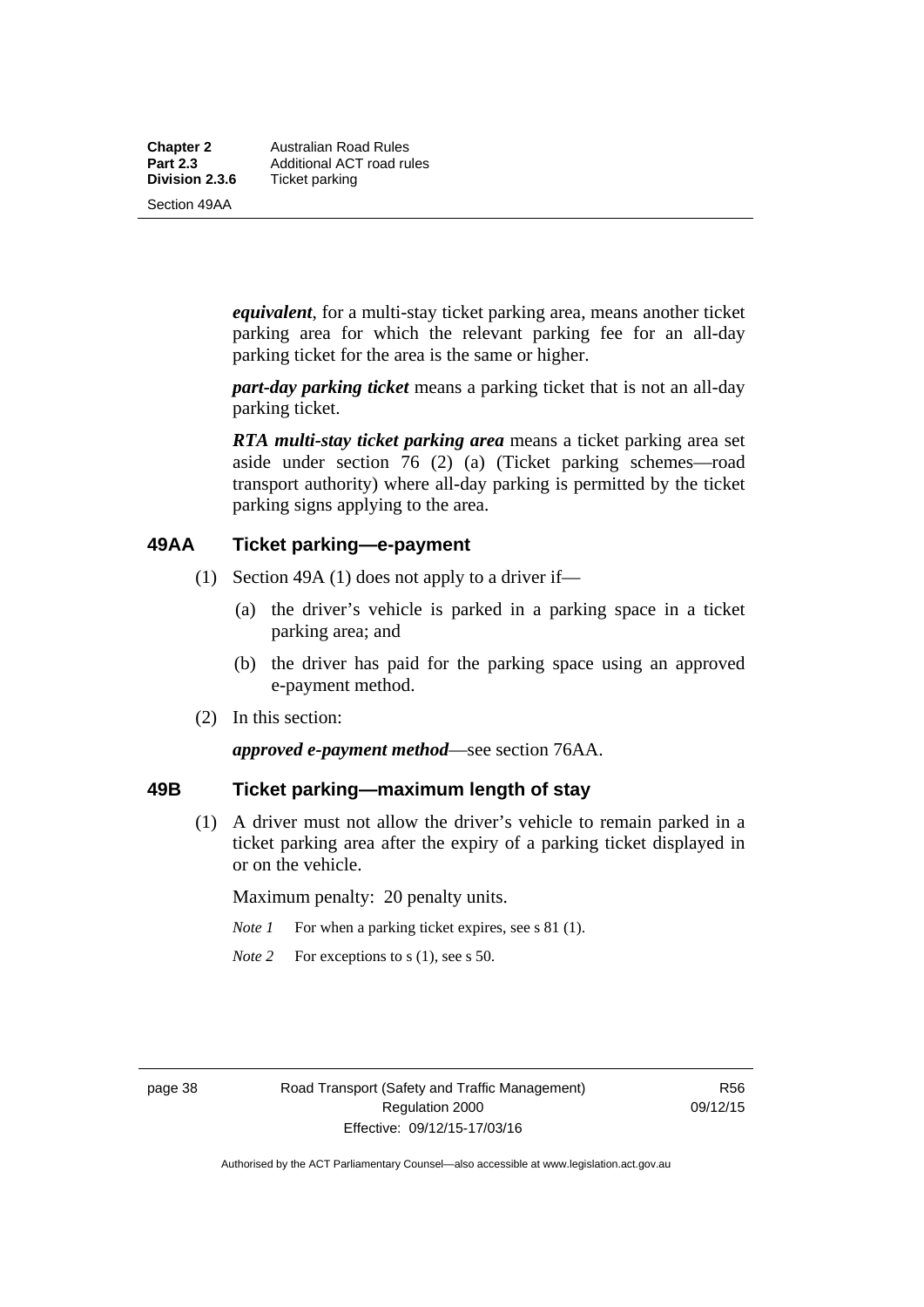(2) A driver who has used an approved e-payment method to pay for a parking space must not allow the driver's vehicle to remain parked in the parking space after the e-payment parking period for which parking in the space has been paid for ends.

Maximum penalty: 20 penalty units.

*Note 1* For when an e-payment ticket parking period ends, see s 81 (2).

*Note* 2 For exceptions to s (2), see s 50.

 (3) A driver must not allow the driver's vehicle to remain parked in a ticket parking area for longer than the period (if any) indicated on the ticket parking signs applying to the area as the maximum period for which a vehicle may be parked in the area.

Maximum penalty: 20 penalty units.

*Note* For exceptions to s (3), see s 50.

**50 Ticket parking—exceptions to s 49A and s 49B** 

Section 49A (Ticket parking—display of tickets) and section 49B (Ticket parking—maximum length of stay) do not apply to—

- (a) a driver if the driver parks the driver's vehicle in a metered parking space within a ticket parking area and the driver complies with the provisions of division 2.3.5 (Metered parking) in relation to parking in the space; or
- (b) a driver for any period the driver's vehicle is parked in a ticket parking space outside the controlled parking hours for the space; or
- (c) a driver if—
	- (i) the driver's vehicle is parked in a ticket parking space; and
	- (ii) the driver displays in or on the vehicle a current mobility parking scheme authority; and

R56 09/12/15 page 39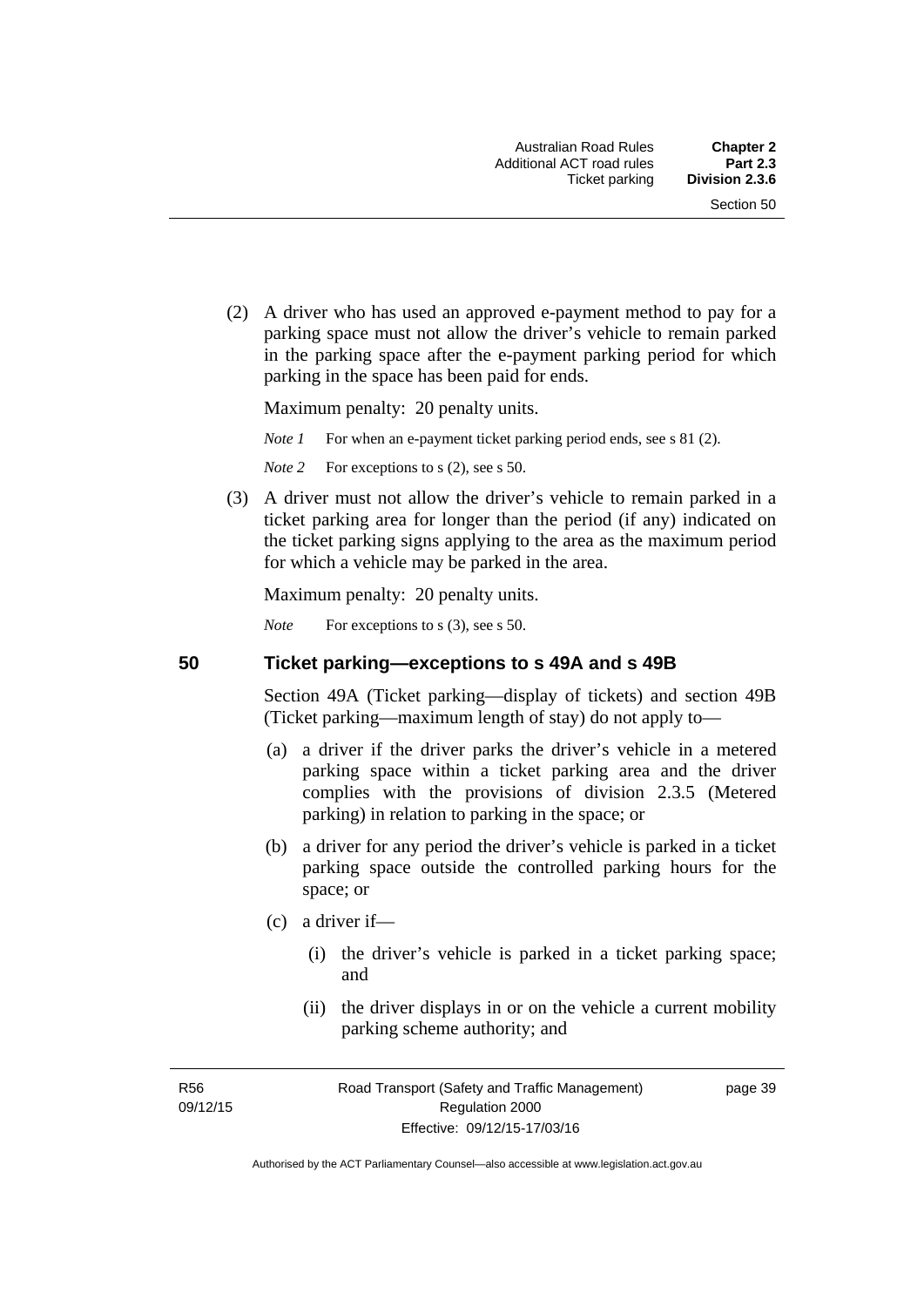Section 51

- (iii) the driver complies with the conditions (if any) of the authority; or
- (d) a driver if—
	- (i) the driver's vehicle is parked in a ticket parking space, or on a length of road in a ticket parking area, designated by a *permit zone sign* for use by the holder of a stated kind of parking permit; and
	- (ii) the driver displays in or on the vehicle a current parking permit of that kind; and
	- (iii) the driver complies with the conditions (if any) of the permit.

#### **51 Temporary closure of ticket parking spaces and areas**

- (1) If the road transport authority decides that the use of a ticket parking area, or ticket parking space, should be temporarily discontinued, the authority may close the area or space by—
	- (a) for the closure of a ticket parking area—installing a sign, at or near each traffic sign applying to the area, that displays words to the effect that the area is closed; or
	- (b) for the closure of a ticket parking space—installing a sign, at or near the space, that displays words to that effect.
- (2) If a parking authority decides that the use of a ticket parking area, or ticket parking space, within its area of operations should be temporarily discontinued, the authority may close the area or space  $by-$ 
	- (a) for the closure of a ticket parking area—installing a sign, at or near each traffic sign applying to the area, that displays words to the effect that the area is closed; or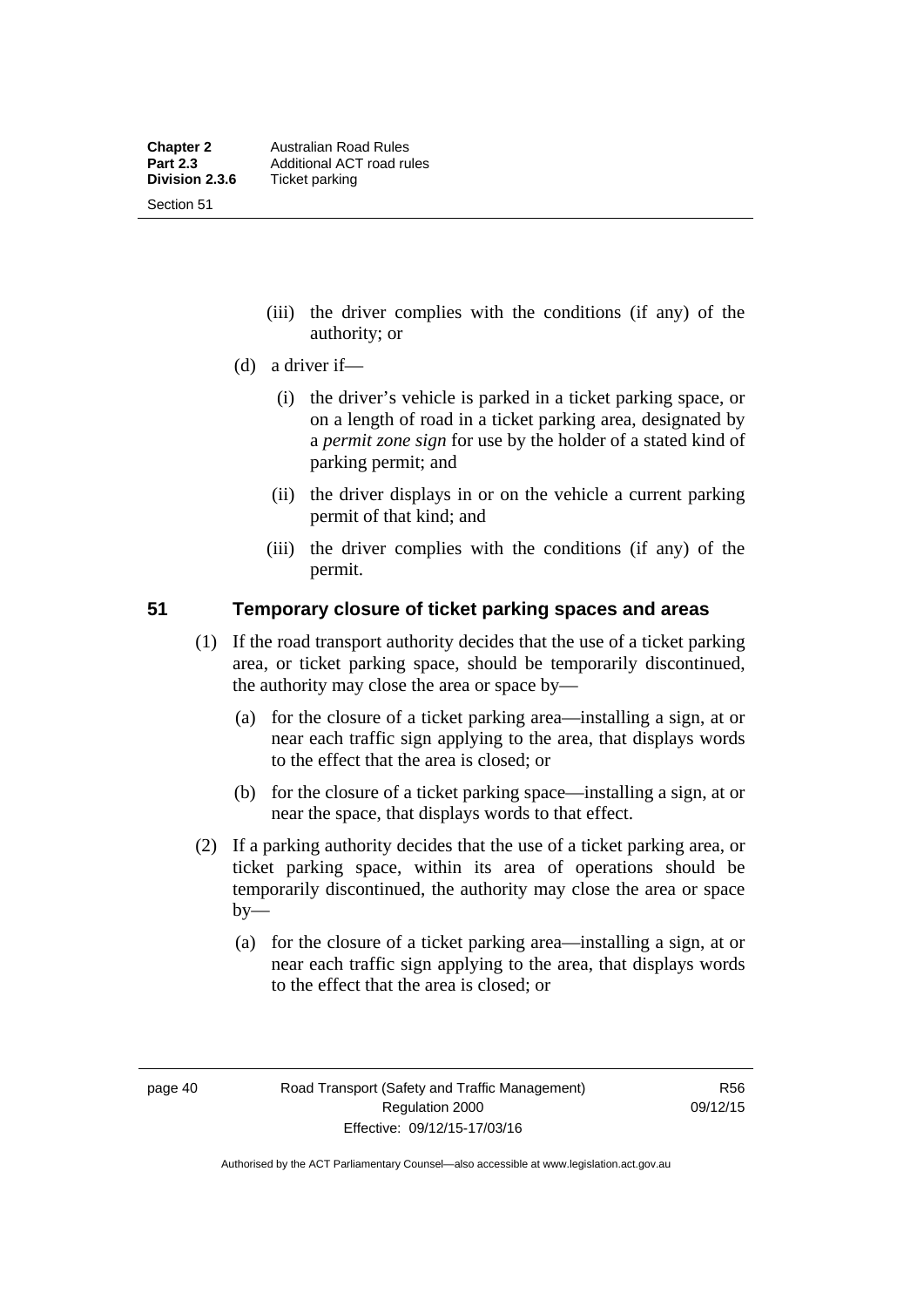- (b) for the closure of a ticket parking space—installing a sign, at or near the space, that displays words to that effect.
- *Note* Section 75A provides for the road transport authority to declare parking authorities and s 76A provides for the operation of ticket parking schemes by parking authorities.
- (3) A driver must not park in a ticket parking area or ticket parking space that has been closed under subsection (1) or (2).

Maximum penalty: 20 penalty units.

(4) In this section:

*sign* includes a board, device, plate, screen, words or anything else, whether or not installed with or on a traffic sign.

#### **52 Use of false or damaged parking tickets etc**

- (1) This section applies in relation to a vehicle that is parked in a ticket parking space within a ticket parking area.
- (2) A person must not display in or on the vehicle—
	- (a) anything resembling a parking ticket that falsely suggests that the relevant parking fee for parking in the space has been paid; or
	- (b) a parking ticket that has been changed, damaged or defaced.

Maximum penalty: 20 penalty units.

 (3) Subsection (2) does not apply if the parking ticket was not changed, damaged or defaced in a material particular.

#### **53 Misuse of parking ticket machines**

A person must not—

(a) insert in a parking ticket machine anything other than coins, or another means of payment, appropriate for the machine; or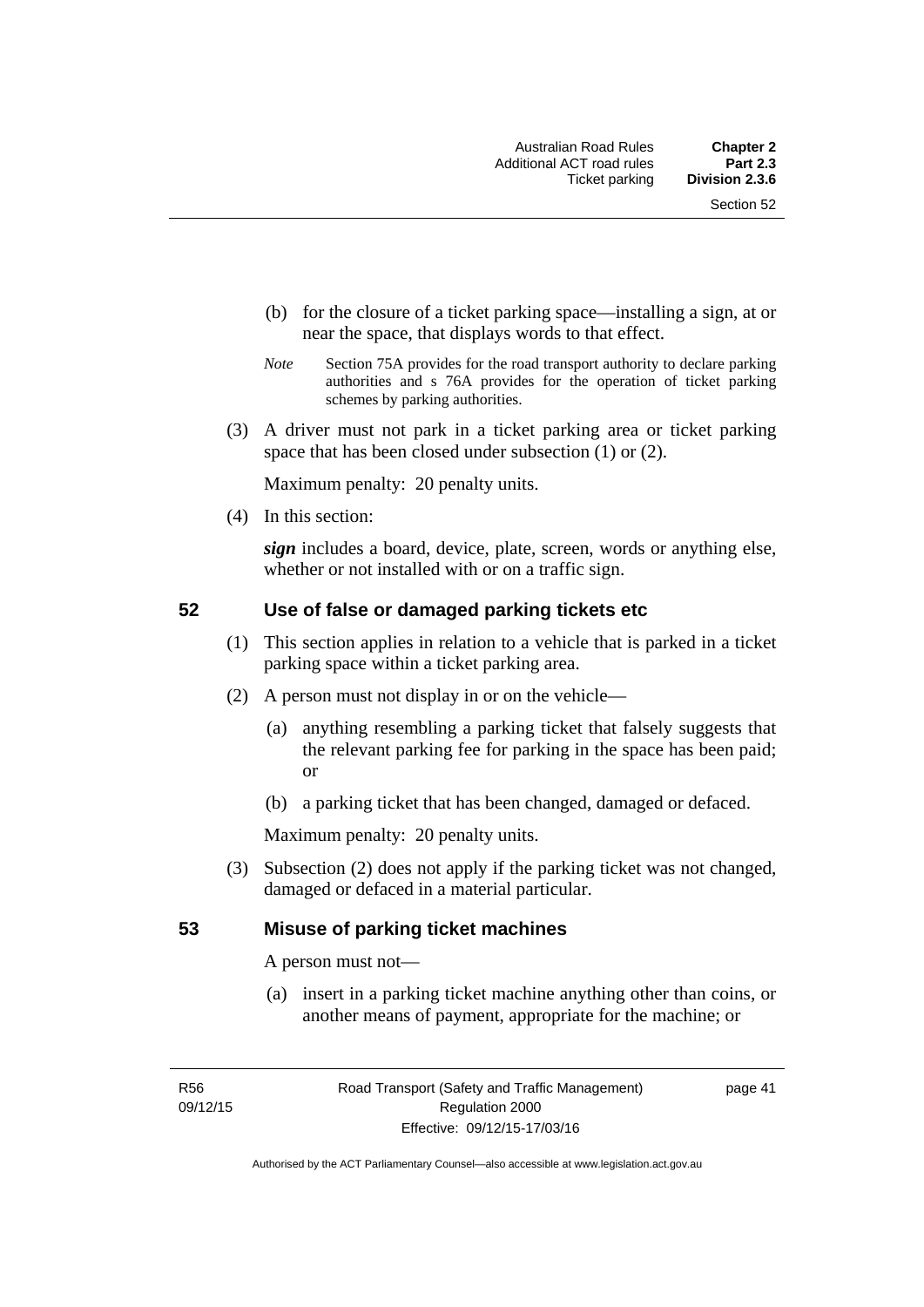Section 54

 (b) attach anything (for example, advertising material) to a parking ticket machine.

Maximum penalty: 20 penalty units.

*Note* An example is part of the regulation, is not exhaustive and may extend, but does not limit, the meaning of the provision in which it appears (see [Legislation Act,](http://www.legislation.act.gov.au/a/2001-14) s 126 and s 132).

#### **54 Interfering with parking ticket machines etc**

A person must not—

- (a) do anything that interferes with (or is likely to interfere with) the proper working of a parking ticket machine; or
- (b) fraudulently operate a parking ticket machine.

Maximum penalty: 20 penalty units.

#### **55 Interfering with parking tickets**

A person commits an offence if—

- (a) the person removes, changes, damages, defaces or otherwise interferes with a parking ticket that is in or on a vehicle; and
- (b) the vehicle is parked in a ticket parking area; and
- (c) the person is not—
	- (i) the driver of the vehicle; or
	- (ii) the responsible person for the vehicle.

Maximum penalty: 20 penalty units.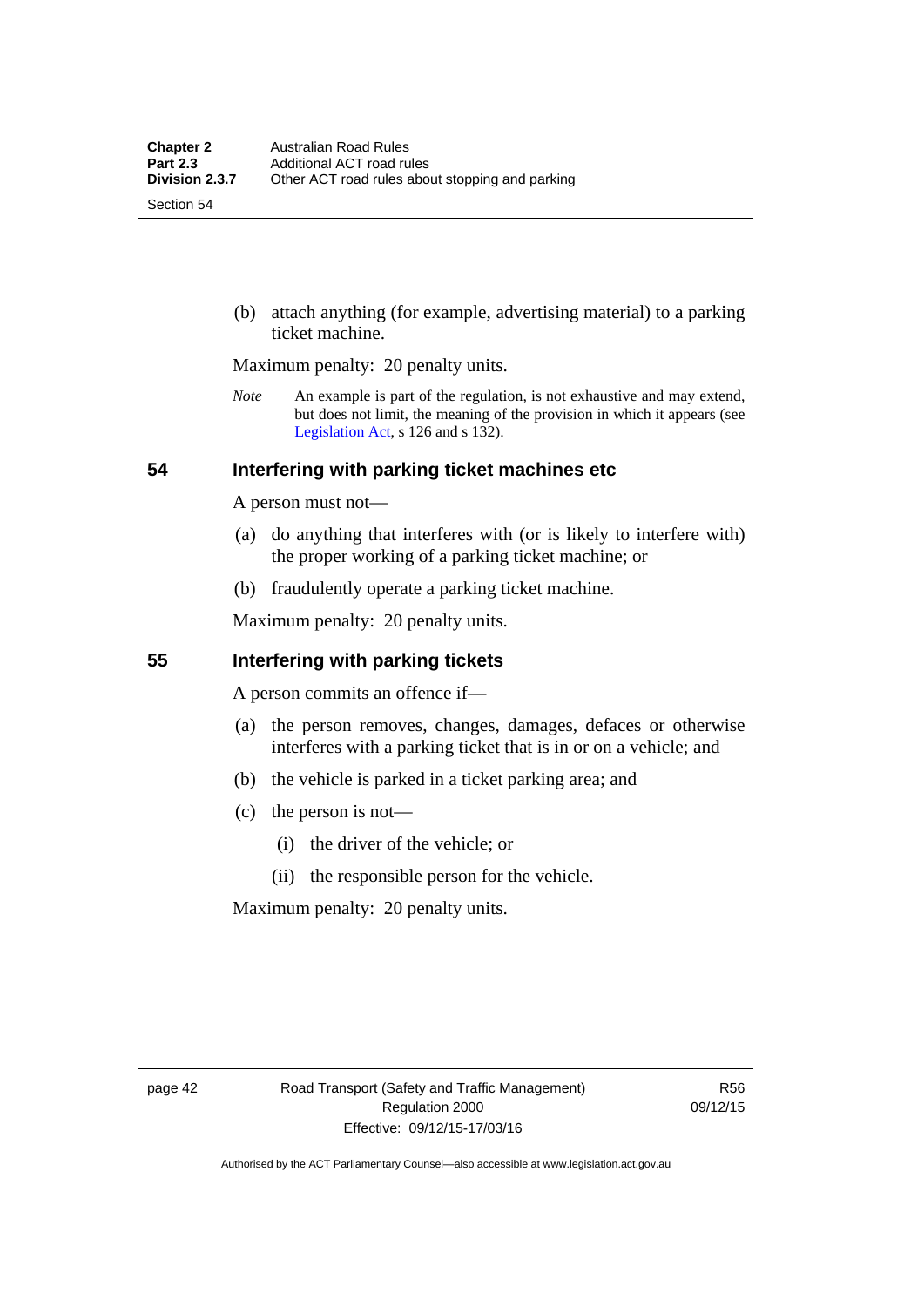# **Division 2.3.7 Other ACT road rules about stopping and parking**

*Note* The [Australian Road Rules](http://www.legislation.act.gov.au//ni/db_37271/default.asp) contains rules about the stopping and parking of vehicles, including the following:

- r 189 (which is about double parking)
- r 203 (which is about stopping in a parking area for people with disabilities)
- r 205 (which is about parking for longer than indicated)
- r 207 (which is about parking where fees are payable)
- r 208 (which is about parallel parking on a road, except in a median strip parking area)
- r 209 (which is about parallel parking in a median strip parking area)
- r 210 (which is about angle parking)
- r 211 (which is about parking in parking bays).

### **56 Unauthorised use of parking permits and mobility parking scheme authorities**

 (1) A driver must not display a parking permit in or on the driver's vehicle if the driver is not entitled to do so under the conditions of the permit.

Maximum penalty: 20 penalty units.

 (2) A driver must not display a mobility parking scheme authority in or on the driver's vehicle if the driver is not entitled to do so under the conditions of the authority.

Maximum penalty: 20 penalty units.

R56 09/12/15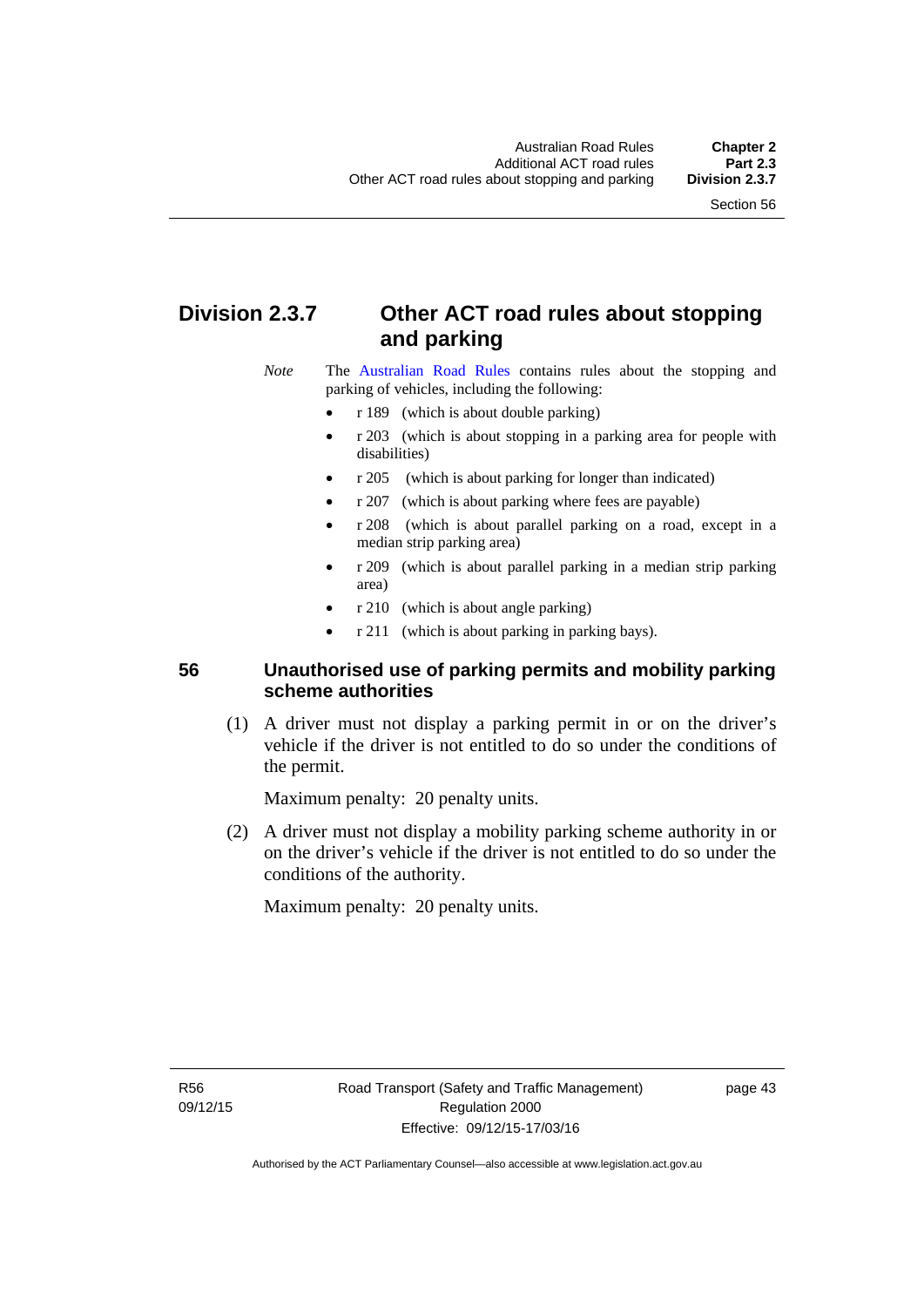Section 56A

### **56A Interfering with parking permits and mobility parking scheme authorities**

A person commits an offence if—

- (a) the person removes, changes, damages, defaces or otherwise interferes with a parking permit or mobility parking scheme authority that is in or on a vehicle; and
- (b) the person is not—
	- (i) the driver of the vehicle; or
	- (ii) the responsible person for the vehicle; or
	- (iii) the person to whom the permit or authority was issued.

Maximum penalty: 20 penalty units.

#### **57A Stopping public buses in bus zones and at bus stops**

- (1) The driver of a public bus must not stop in a bus zone unless the driver—
	- (a) is dropping off, or picking up, passengers; or
	- (b) is stopping for a regular route service.

Maximum penalty: 20 penalty units.

- (2) Subsection (1) does not apply to the driver of a public bus that is not permitted to stop in the bus zone by information on or with the *bus zone sign* applying to the bus zone.
	- *Note* The driver would contravene the [Australian Road Rules,](http://www.legislation.act.gov.au//ni/db_37271/default.asp) r 183.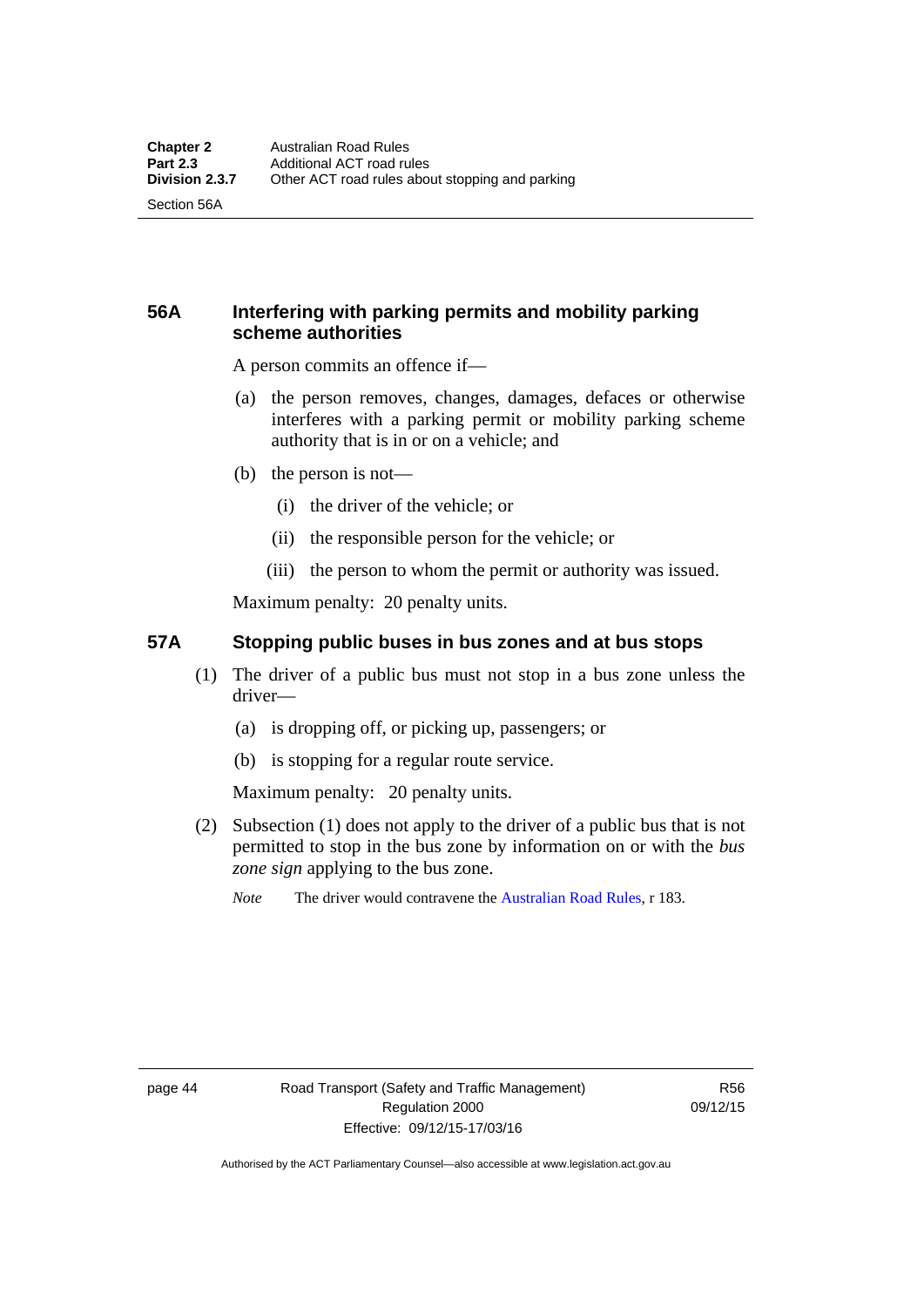- (3) The driver of a public bus must not stop at a bus stop, or on the road, within 20m before a sign on the road that indicates the bus stop, and 10m after the sign, unless the driver—
	- (a) stops at a place on a length of road, or in an area, to which a parking control sign applies and the driver is permitted to stop at that place under the [Australian Road Rules;](http://www.legislation.act.gov.au//ni/db_37271/default.asp) or
	- (b) is dropping off, or picking up, passengers; or
	- (c) is stopping for a regular route service.

Maximum penalty: 20 penalty units.

(4) In this section:

*bus stop***—see the [Australian Road Rules](http://www.legislation.act.gov.au//ni/db_37271/default.asp)**, rule 195.

*bus zone***—see the Australian Road Rules**, rule 183.

*bus zone sign*—see the [Australian Road Rules,](http://www.legislation.act.gov.au//ni/db_37271/default.asp) schedule 2, schedule 3, rule 314, rule 315 and rule 316.

*regular route service*—see the *[Road Transport \(Public Passenger](http://www.legislation.act.gov.au/a/2001-62)  Services*) *Act 2001*, section 12 (What is a regular route service?).

#### **58 Stopping in an emergency etc or to comply with another law**

(1) In this section:

*stopping or parking provision of this chapter* means a provision of the following divisions:

- (a) division 2.3.5 (Metered parking);
- (b) division 2.3.6 (Ticket parking);
- (c) division 2.3.7 (Other ACT road rules about stopping and parking).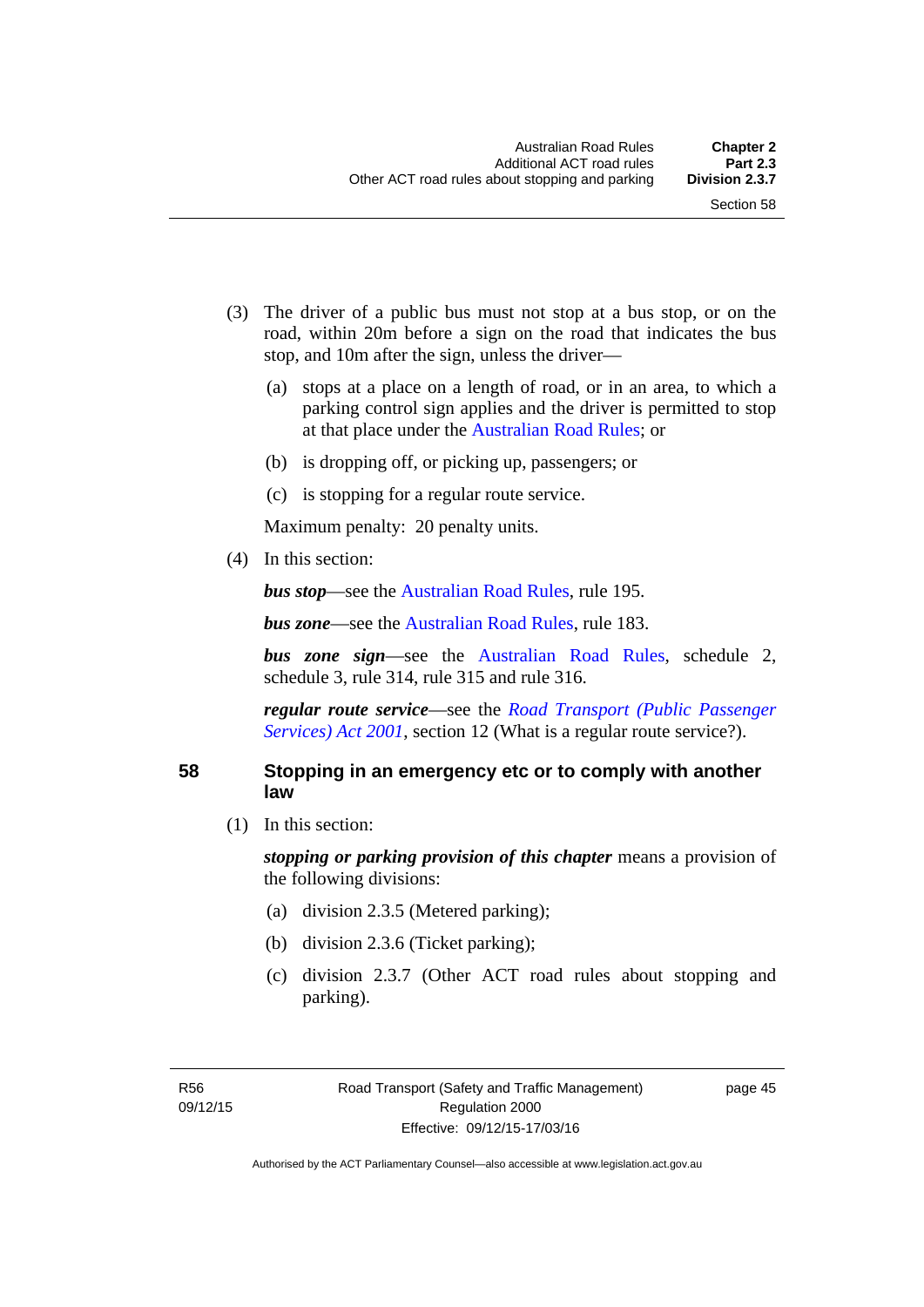- (2) A stopping or parking provision of this chapter does not apply to a driver if—
	- (a) the driver stops at a particular place, or in a particular way, to avoid a collision, and the driver stops for no longer than is necessary to avoid the collision; or
	- (b) the driver stops at a particular place, or in a particular way, because the driver's vehicle is disabled, and the driver stops for no longer than is necessary for the vehicle to be moved safely to a place where the driver is permitted to park the vehicle under the [Australian Road Rules](http://www.legislation.act.gov.au//ni/db_37271/default.asp) and a stopping or parking provision of this chapter; or
	- (c) the driver stops at a particular place, or in a particular way, to deal with a medical or other emergency, and the driver stops for no longer than is necessary in the circumstances; or
	- (d) the driver stops at a particular place, or in a particular way, because the condition of the driver, a passenger, or the driver's vehicle makes it necessary for the driver to stop in the interests of safety, and the driver stops for no longer than is necessary in the circumstances; or
	- (e) the driver stops at a particular place, or in a particular way, to comply with a provision of the [Australian Road Rules](http://www.legislation.act.gov.au//ni/db_37271/default.asp) or a provision of another law, and the driver stops for no longer than is necessary to comply with the provision.

## **Division 2.3.8 Other ACT road rules**

**60 Interrupting funeral processions etc**

A driver must not interfere with, or interrupt, the free passage of—

(a) a funeral procession or any other lawful procession; or

page 46 Road Transport (Safety and Traffic Management) Regulation 2000 Effective: 09/12/15-17/03/16

R56 09/12/15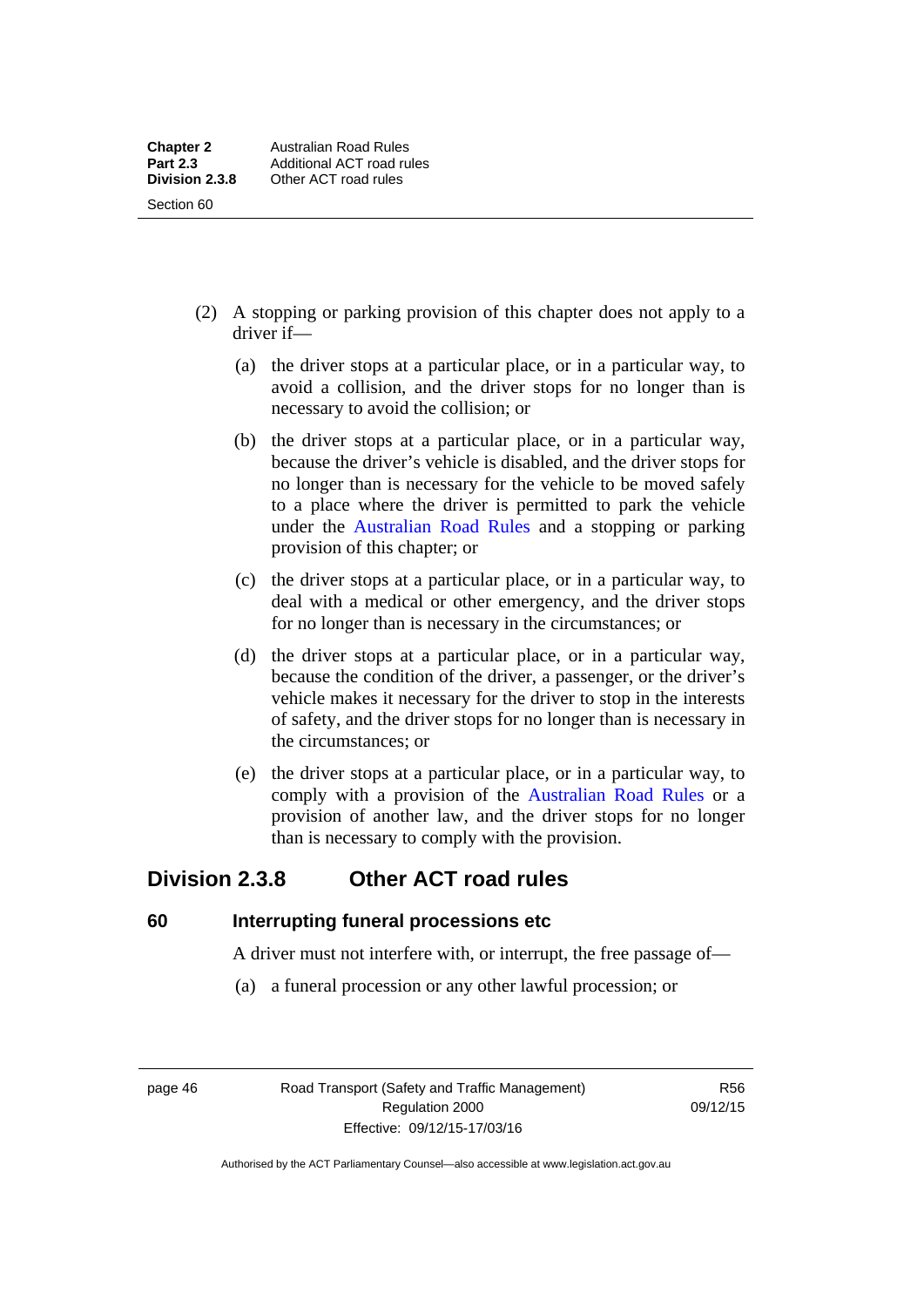(b) any vehicle or person forming part of a procession mentioned in paragraph (a).

Maximum penalty: 20 penalty units.

#### **61 Driving on roads closed to traffic**

A person must not drive a vehicle on a road that is closed to traffic under the [Act](http://www.legislation.act.gov.au/a/1999-80/default.asp), section 30.

Maximum penalty: 20 penalty units.

#### **62 Use of wheeled recreational devices and wheeled toys on roads**

 (1) A person must not travel in or on a wheeled recreational device or wheeled toy on a road while it is attached to another vehicle.

Maximum penalty: 20 penalty units.

 (2) A person travelling in or on a wheeled recreational device or wheeled toy on a road must not permit it to be drawn by another vehicle.

Maximum penalty: 20 penalty units.

 (3) A person must not travel in or on a wheeled recreational device or wheeled toy on a road if anyone travelling in or on it is completely or partly assisted in propelling it by means other than human power or gravity.

Maximum penalty: 20 penalty units.

R56 09/12/15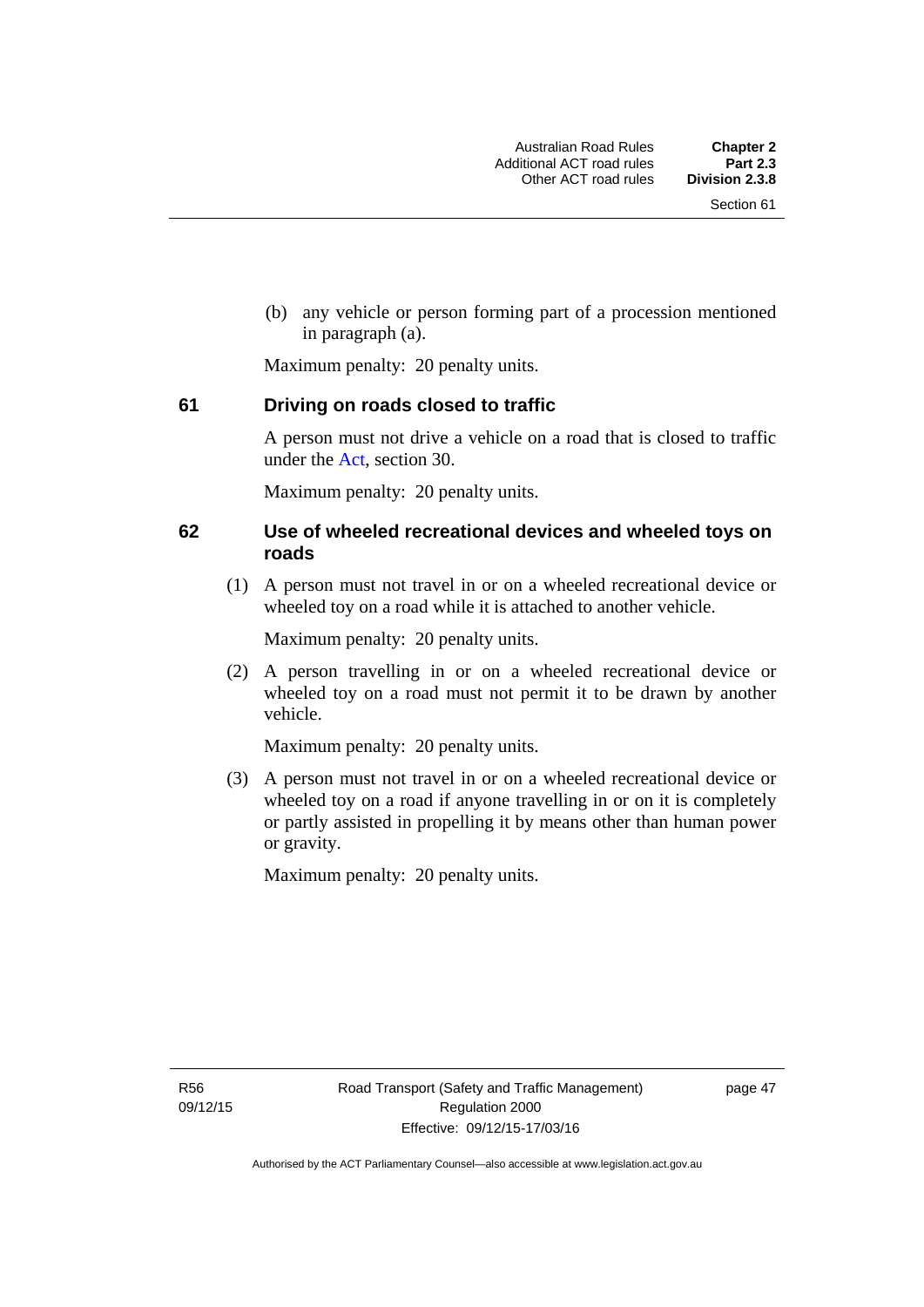# **Part 2.4 Other provisions**

#### **63 Devices that are prescribed traffic control devices—Act, dict, def** *prescribed traffic control device*

The following things are prescribed traffic control devices:

- (a) any traffic control device that has effect for the [Australian](http://www.legislation.act.gov.au//ni/db_37271/default.asp)  [Road Rules](http://www.legislation.act.gov.au//ni/db_37271/default.asp) under the [Australian Road Rules](http://www.legislation.act.gov.au//ni/db_37271/default.asp), rule 315;
- (b) any traffic-related item that has effect for the [Australian Road](http://www.legislation.act.gov.au//ni/db_37271/default.asp)  [Rules](http://www.legislation.act.gov.au//ni/db_37271/default.asp) under the [Australian Road Rules,](http://www.legislation.act.gov.au//ni/db_37271/default.asp) rule 319;
- (c) any pay parking device, pay parking sign and parking meter hood;
- (d) any device, plate, screen, words or anything else on or with anything mentioned in paragraph (a), (b) or (c).

#### **64 Preventing prescribed traffic control devices being clearly visible**

 (1) A person must not (except with the approval of the road transport authority) place anything in a position that prevents, or is likely to prevent, a prescribed traffic control device from being clearly visible to the road users to whom it is intended to apply.

Maximum penalty: 20 penalty units.

- *Note* The [Act](http://www.legislation.act.gov.au/a/1999-80/default.asp), s 19 (1) also makes it an offence for a person to install or display (or interfere, change or remove) a prescribed traffic control device without appropriate authority.
- (2) The road transport authority, a police officer or an authorised person—
	- (a) may, orally or in writing, direct a person who has contravened subsection (1) by placing something to remove the thing within a stated reasonable time; or

page 48 Road Transport (Safety and Traffic Management) Regulation 2000 Effective: 09/12/15-17/03/16

R56 09/12/15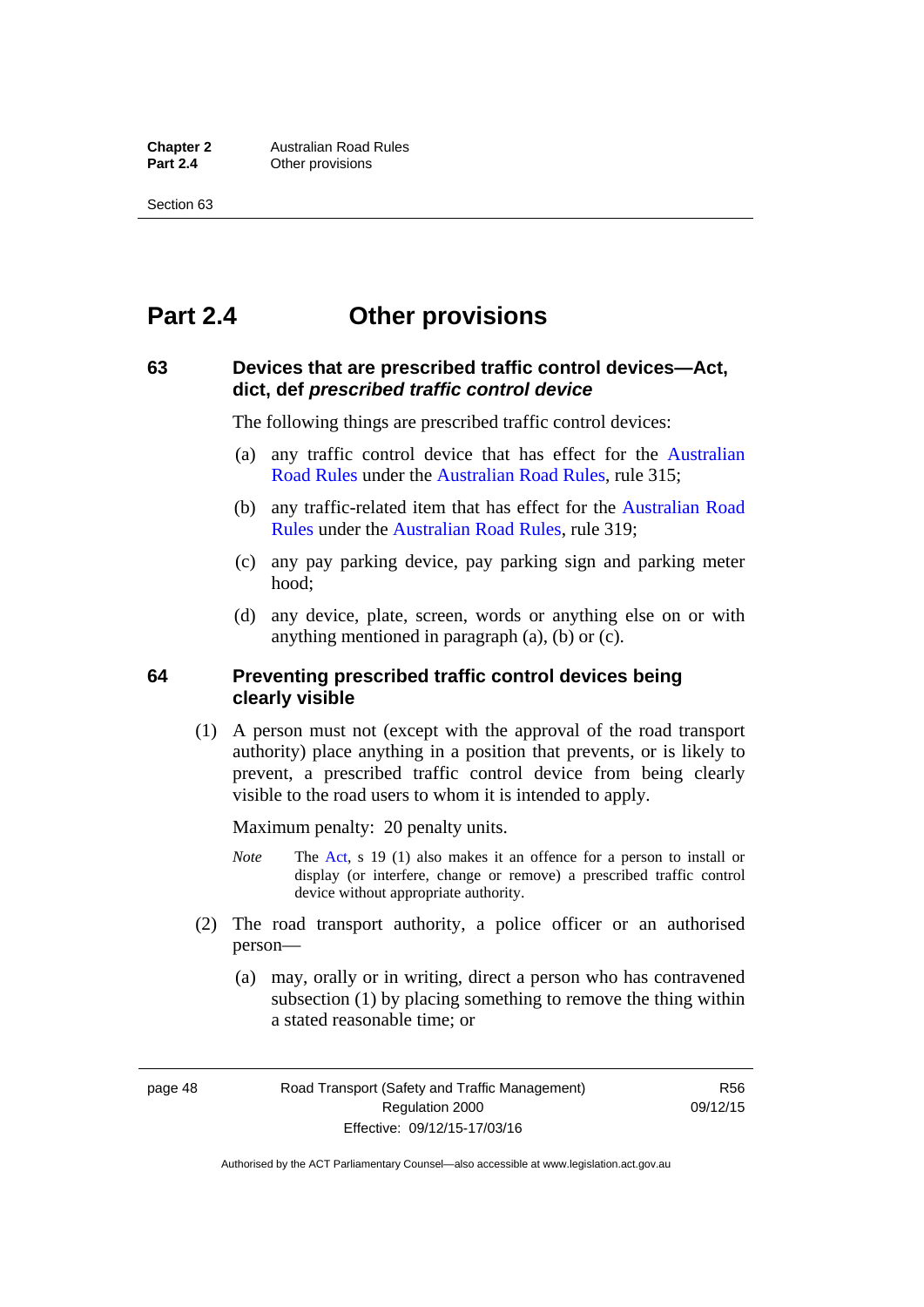- (b) may remove the thing.
- (3) If a person is given a direction under subsection (2) (a), the person must comply with the direction.

Maximum penalty: 20 penalty units.

#### **65 Use of** *do not overtake turning vehicle sign*

A person must not drive a motor vehicle or combination displaying a *do not overtake turning vehicle sign* unless the motor vehicle or combination, together with any load or projection, is at least 7.5m long.

Maximum penalty: 20 penalty units.

#### **66 Approvals etc by road transport authority**

- (1) For the [Australian Road Rules](http://www.legislation.act.gov.au//ni/db_37271/default.asp) and this regulation, the road transport authority may—
	- (a) approve a protective helmet for bicycle riders as an approved bicycle helmet; or
	- (b) approve a booster seat as an approved booster seat; or
	- (c) approve a child restraint as an approved child restraint; or
	- (d) approve a child safety harness as an approved child safety harness; or
	- (e) approve a protective helmet for motorbike riders as an approved motorbike helmet; or
	- (f) approve a canopy, cage or other device fitted to a vehicle; or
	- (g) declare a person to be an emergency worker.
- (2) An approval or declaration is a disallowable instrument.
	- *Note* A disallowable instrument must be notified, and presented to the Legislative Assembly, under the [Legislation Act.](http://www.legislation.act.gov.au/a/2001-14)

R56 09/12/15 page 49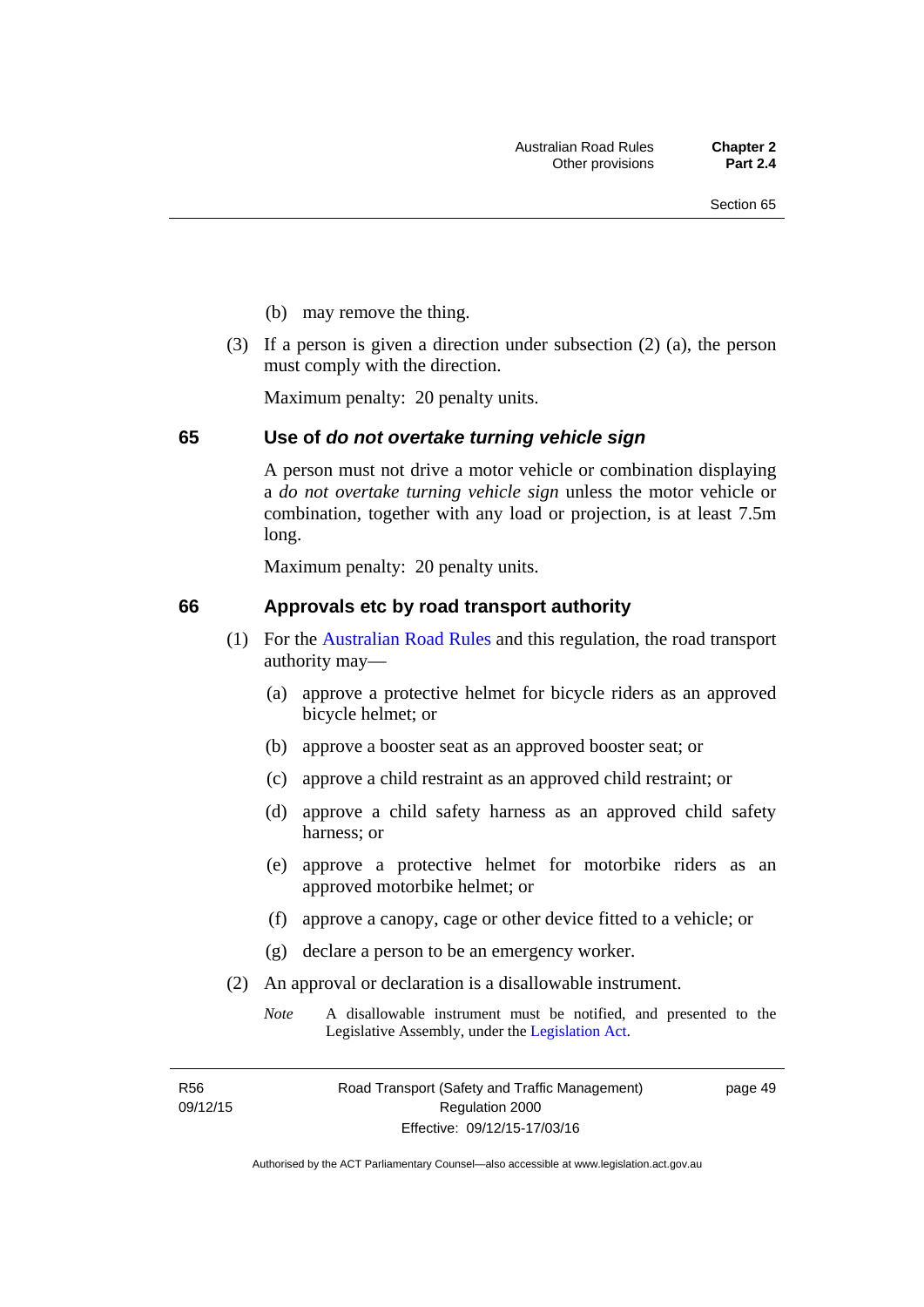#### **67 Exemption from requirement about riding on motorbikes**

The road transport authority may, for the purpose of allowing a sporting or similar event to be filmed, exempt a person from the [Australian Road Rules](http://www.legislation.act.gov.au//ni/db_37271/default.asp), rule 271 (2) to the extent that it requires the person to face forward while being carried as a passenger on a motorbike.

#### **68 Defence of complying with direction of police officer or authorised person**

- (1) It is a defence to a prosecution of a person for an offence against a provision of this chapter if, at the time of the offence, the person was obeying a direction given to the person under the [Australian](http://www.legislation.act.gov.au//ni/db_37271/default.asp)  [Road Rules,](http://www.legislation.act.gov.au//ni/db_37271/default.asp) rule 304 (1).
- (2) To remove any doubt, it is declared that a person must obey a direction given to the person under the [Australian Road Rules](http://www.legislation.act.gov.au//ni/db_37271/default.asp), rule 304 (1), whether or not the person may contravene a provision of this chapter by obeying the direction.

#### **69 Exemption for driver of police vehicle—generally—Act, s 35**

- (1) An exemption provision does not apply to the driver of a police vehicle if—
	- (a) in the circumstances—
		- (i) the driver is taking reasonable care; and
		- (ii) it is reasonable that the provision should not apply, having regard to the road and traffic conditions at the time; and
	- (b) if the vehicle is a motor vehicle that is moving—the vehicle is displaying a blue or red flashing light or sounding an alarm.
	- *Note* This section also applies to a rider of a police motorbike (see *[Road](http://www.legislation.act.gov.au/a/1999-77)  [Transport \(General\) Act 1999](http://www.legislation.act.gov.au/a/1999-77)*, dict defs *drive*, *driver*, *ride* and *vehicle*).

page 50 Road Transport (Safety and Traffic Management) Regulation 2000 Effective: 09/12/15-17/03/16

R56 09/12/15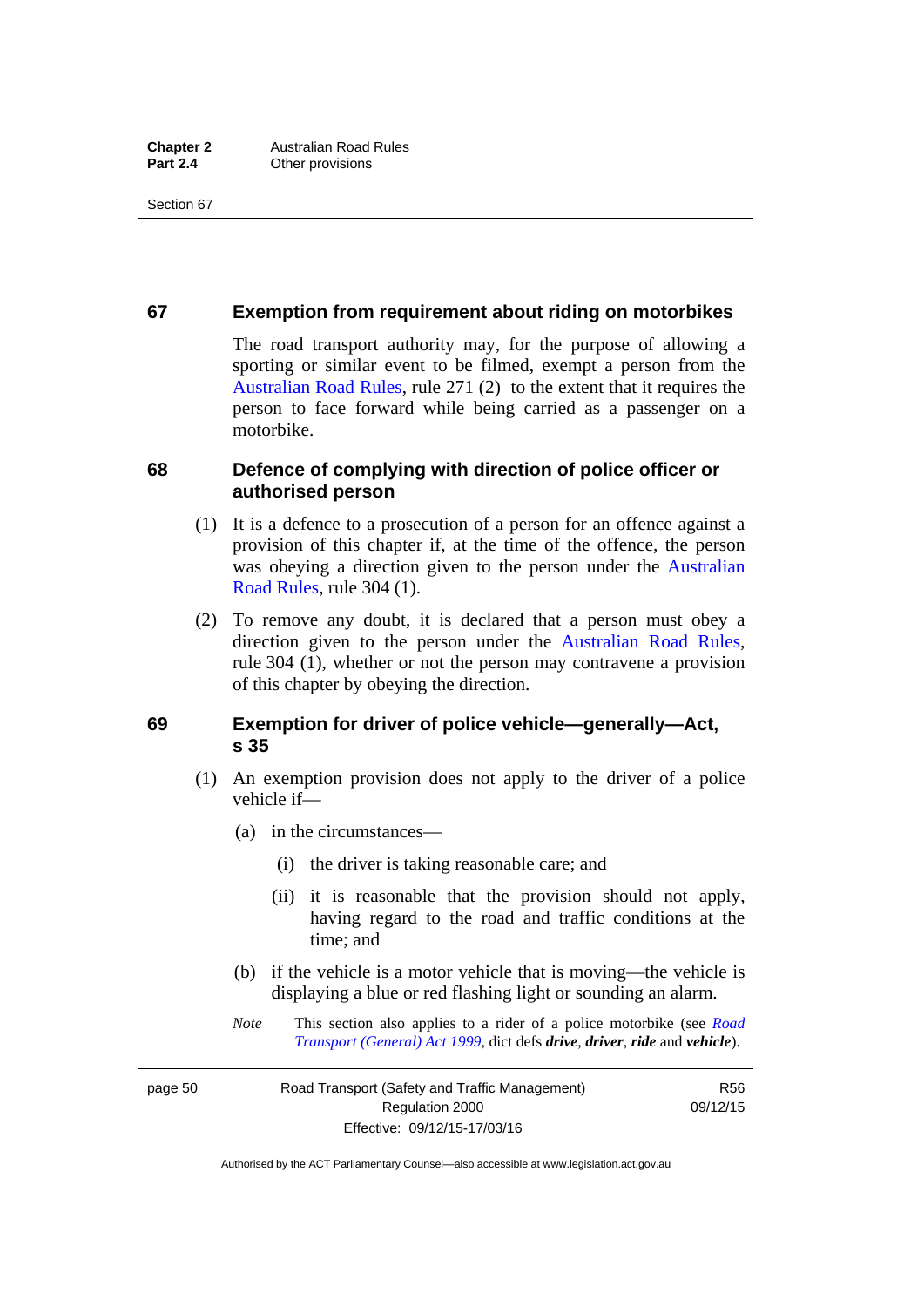- (2) Subsection (1) (b) does not apply to the driver if, in the circumstances, it is reasonable—
	- (a) not to display the light or sound the alarm; or
	- (b) for the vehicle not to be fitted or equipped with a blue or red flashing light or an alarm.
- (3) In this section:

#### *exemption provision* means—

- (a) the [Act](http://www.legislation.act.gov.au/a/1999-80/default.asp), section 5B (Burnouts and other prohibited conduct); or
- (b) the [Act](http://www.legislation.act.gov.au/a/1999-80/default.asp), section 7 (Furious, reckless or dangerous driving), to the extent the section relates to furious or dangerous driving; or
- (c) part 2.1 (Incorporation into ACT law); or
- (d) part 2.2 (How the [Australian Road Rules](http://www.legislation.act.gov.au//ni/db_37271/default.asp) are incorporated); or
- (e) part 2.3 (Additional ACT road rules).

#### **69A Exemption for driver of police vehicle—training and assessment**

- (1) An exemption provision does not apply to the driver of a police vehicle if—
	- (a) the driver is doing police driver training or police driver assessment; and
	- (b) in the circumstances—
		- (i) the driver is taking reasonable care; and
		- (ii) it is reasonable that the provision should not apply, having regard to the road and traffic conditions at the time; and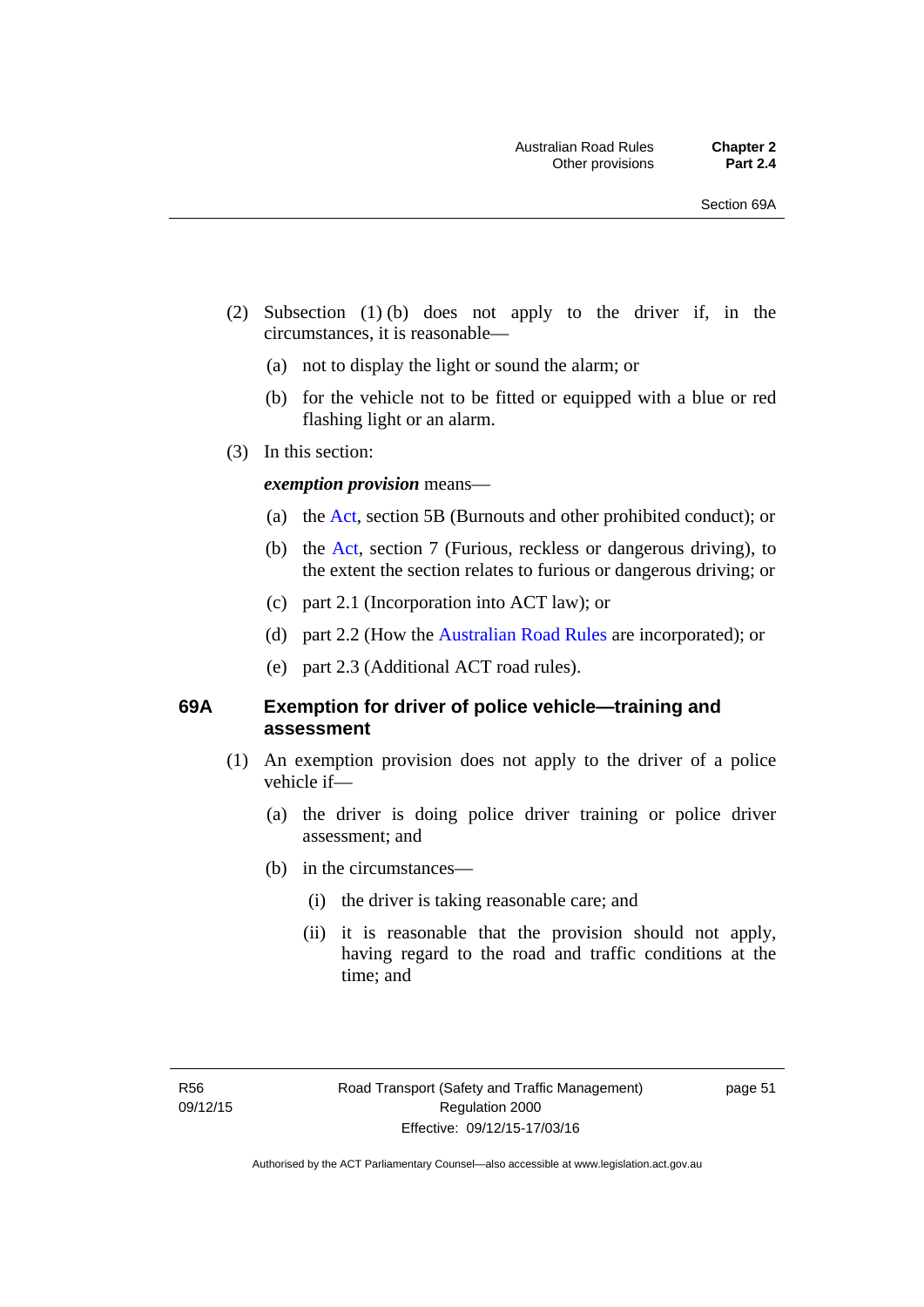- (c) if the vehicle is a motor vehicle that is moving—the vehicle is displaying a blue or red flashing light or sounding an alarm.
- *Note* This section also applies to a rider of a police motorbike (see *[Road](http://www.legislation.act.gov.au/a/1999-77)  [Transport \(General\) Act 1999](http://www.legislation.act.gov.au/a/1999-77)*, dict defs *drive*, *driver*, *ride* and *vehicle*).
- (2) Subsection (1) (c) does not apply to the driver if, in the circumstances, it is reasonable—
	- (a) not to display the light or sound the alarm; or
	- (b) for the vehicle not to be fitted or equipped with a blue or red flashing light or an alarm.
- (3) In this section:

*AFP* means the Australian Federal Police.

*exemption provision* means—

- (a) the [Act,](http://www.legislation.act.gov.au/a/1999-80/default.asp) section 5B (Burnouts and other prohibited conduct); or
- (b) the [Act](http://www.legislation.act.gov.au/a/1999-80/default.asp), section 7 (Furious, reckless or dangerous driving), to the extent the section relates to furious or dangerous driving; or
- (c) part 2.1 (Incorporation into ACT law); or
- (d) part 2.2 (How the [Australian Road Rules](http://www.legislation.act.gov.au//ni/db_37271/default.asp) are incorporated); or
- (e) part 2.3 (Additional ACT road rules).

*police driver assessment* means an assessment conducted by an AFP employee or contractor of a police officer's ability to drive a police vehicle in the exercise of the police officer's functions as a police officer.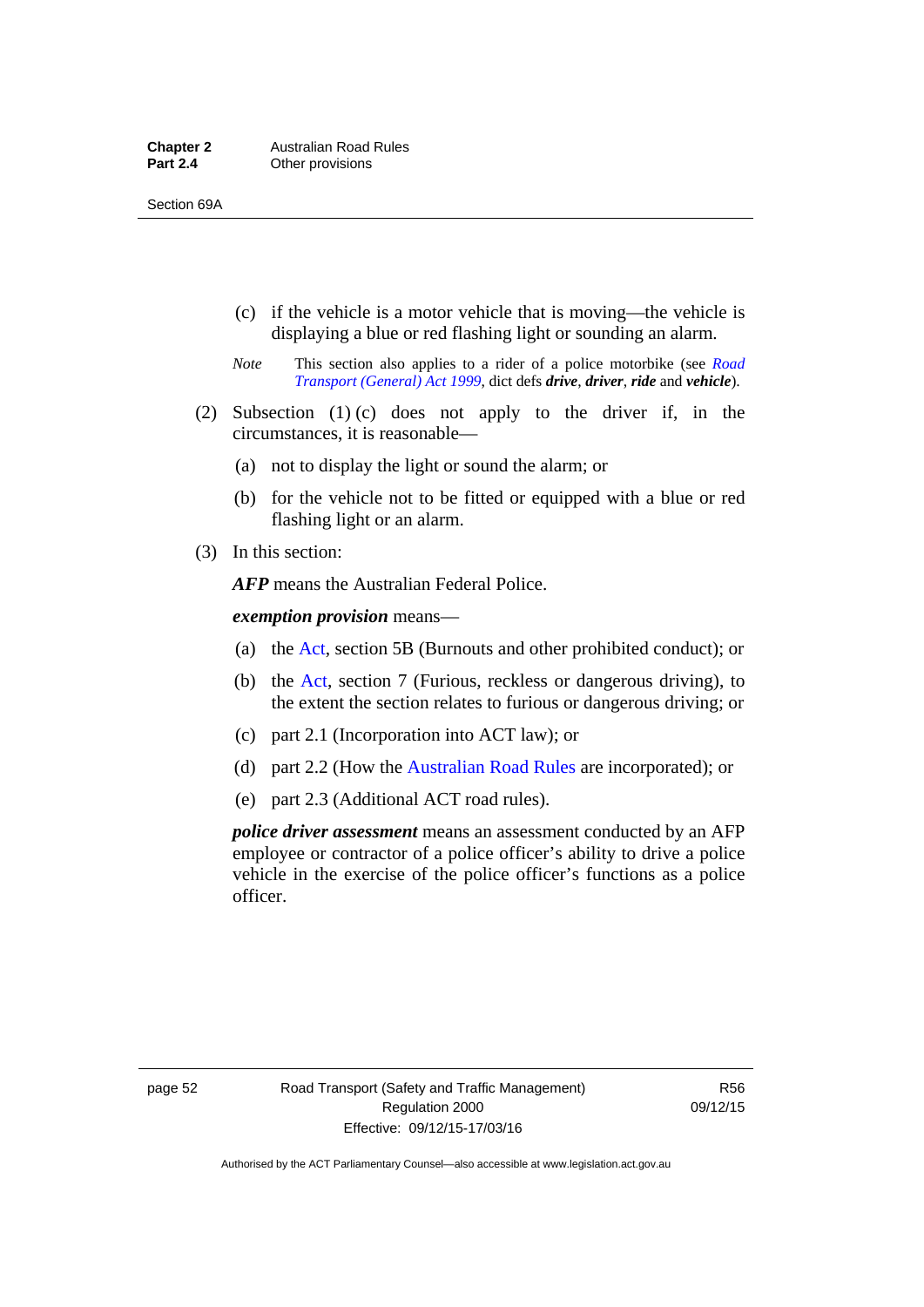*police driver training* means training provided by the AFP, or an AFP contractor, that teaches a police officer how to drive a police vehicle for the purpose of the exercise of the police officer's functions as a police officer.

*police officer* includes a person who is training to become a police officer.

#### **70 Exemption for driver of emergency vehicles**

A provision of this chapter does not apply to the driver of an emergency vehicle if—

- (a) in the circumstances—
	- (i) the driver is taking reasonable care; and
	- (ii) it is reasonable that the provision should not apply; and
- (b) if the vehicle is a motor vehicle that is moving—the vehicle is displaying a blue or red flashing light or sounding an alarm.

#### **71 Stopping and parking exemption for police and emergency vehicles and authorised people**

(1) In this section:

*stopping or parking provision of this chapter*—see section 58 (1).

- (2) A stopping or parking provision of this chapter does not apply to the driver of a police vehicle or emergency vehicle if, in the circumstances—
	- (a) the driver is taking reasonable care; and
	- (b) it is reasonable that the provision should not apply.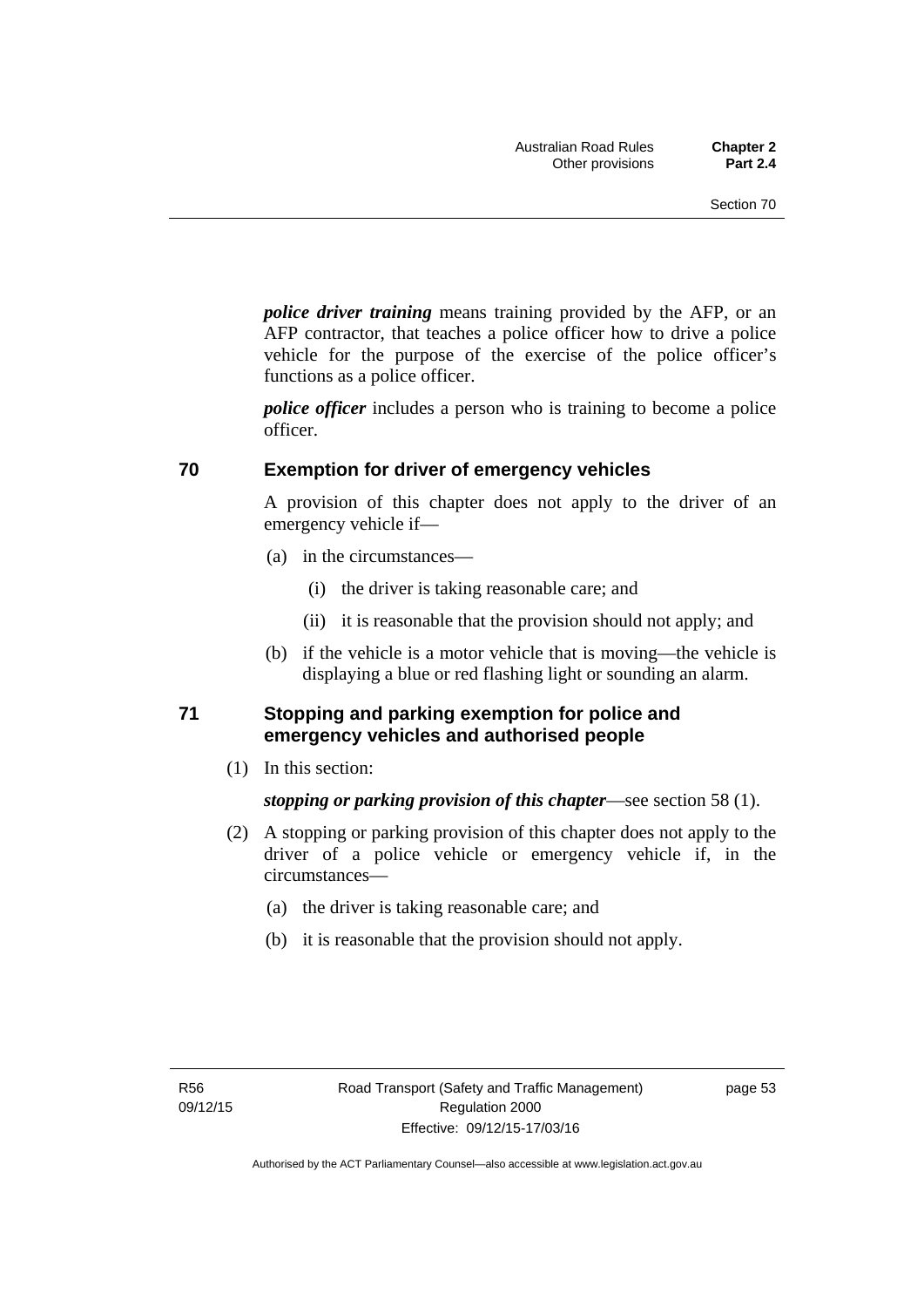- (3) A stopping or parking provision of this chapter does not apply to an authorised person who is driving a vehicle in the course of the person's duty as an authorised person if, in the circumstances—
	- (a) the person is taking reasonable care; and
	- (b) it is reasonable that the provision should not apply.

page 54 Road Transport (Safety and Traffic Management) Regulation 2000 Effective: 09/12/15-17/03/16

R56 09/12/15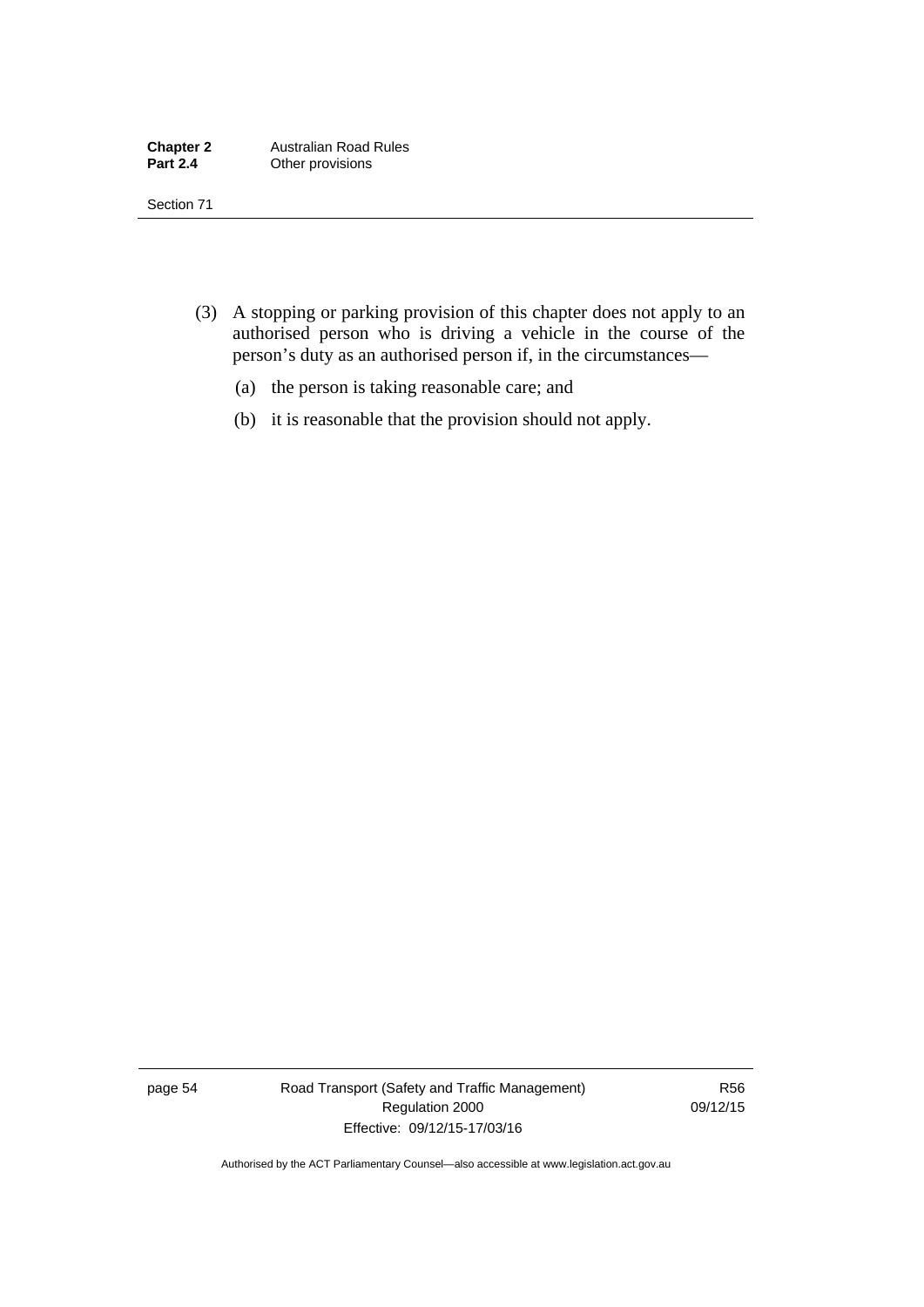# **Chapter 3 Parking**

# **Part 3.1 Parking schemes**

### **Division 3.1.1 Metered parking schemes**

### **72 Metered parking schemes**

- (1) The road transport authority may establish and operate metered parking schemes for any length of road or area.
- (2) For a metered parking scheme, the road transport authority—
	- (a) may set aside metered parking spaces; and
	- (b) may install parking meters for the payment of fees for metered parking spaces.

### **73 Metered parking areas**

- (1) The road transport authority may set aside a length of road or area as a metered parking area.
- (2) A metered parking area must be designated by metered parking signs.

### **74 Parking meters**

- (1) A parking meter must be installed at the space to which it applies or, if a parking meter applies to 2 or more spaces, close to the spaces.
- (2) The parking meter applying to a metered parking space must show or be capable of showing the fees fixed for the space under this division.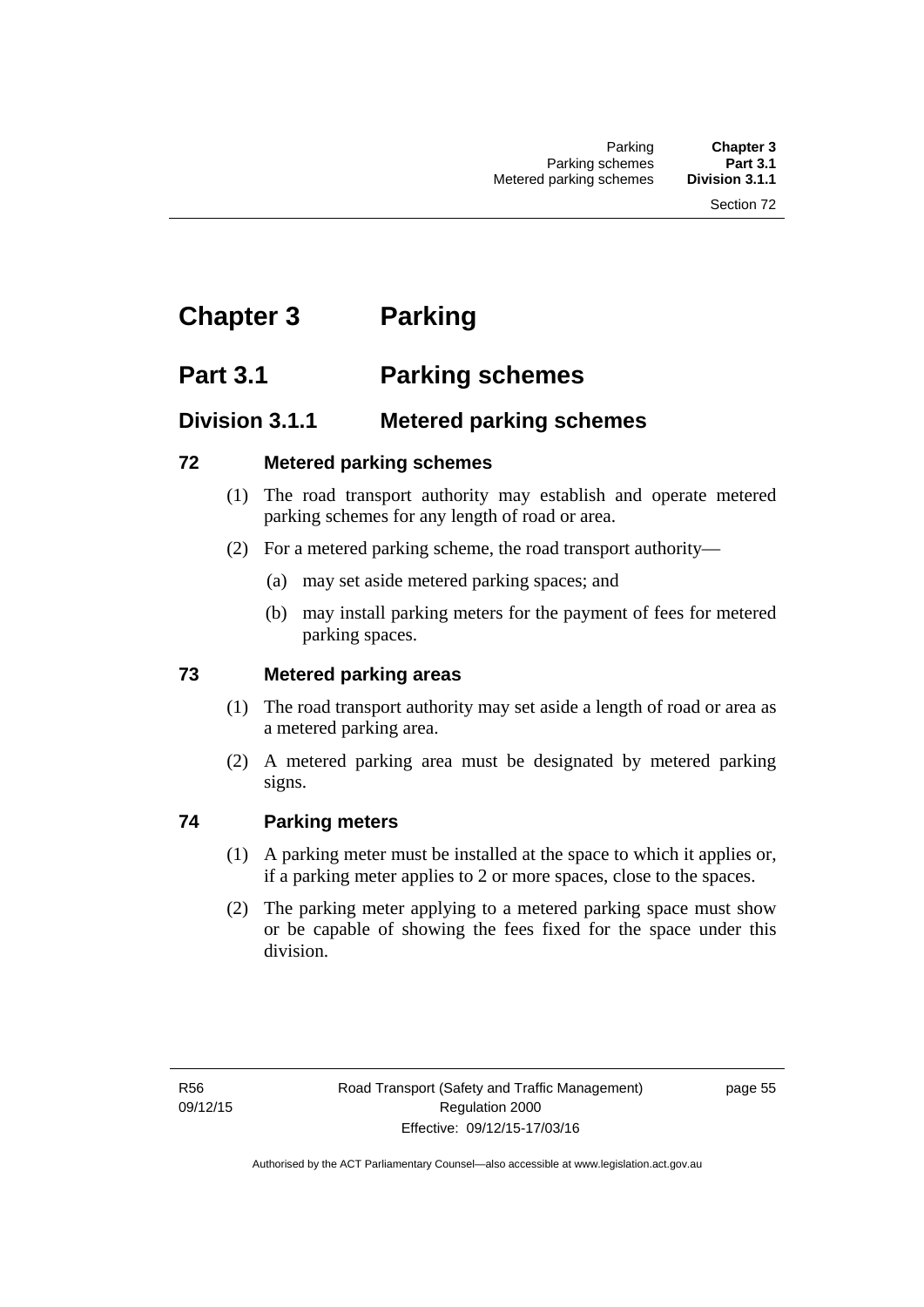- (3) A parking meter must clearly show, or be capable of clearly showing, whether the relevant parking fee for the parking of a vehicle in the metered parking space or spaces to which it applies has been paid.
- (4) A multi-space parking meter must also identify each metered parking space by its number.

# **75 Metered parking spaces**

- (1) A metered parking space must be designated by a road marking.
- (2) For a metered parking space to which a multi-space parking meter applies, the number for the space and an arrow indicating the direction of the meter must be marked in or adjacent to the space.

# **Division 3.1.2 Ticket parking schemes**

*Note* The [Australian Road Rules](http://www.legislation.act.gov.au//ni/db_37271/default.asp), r 207 (2) provides that a driver who parks in a ticket parking area must pay the fee and obey the instructions on the ticket. See also s 16.

### **75A Parking authorities**

- (1) A person may apply to the road transport authority to be a parking authority for a stated area.
- (2) The road transport authority may declare the person to be a parking authority for a stated area (the *area of operations*).
	- *Note* The power to make the declaration includes the power to amend or repeal it (see [Legislation Act,](http://www.legislation.act.gov.au/a/2001-14) s 46).
- (3) The declaration is a disallowable instrument.
	- *Note* A disallowable instrument must be notified, and presented to the Legislative Assembly, under the [Legislation Act.](http://www.legislation.act.gov.au/a/2001-14)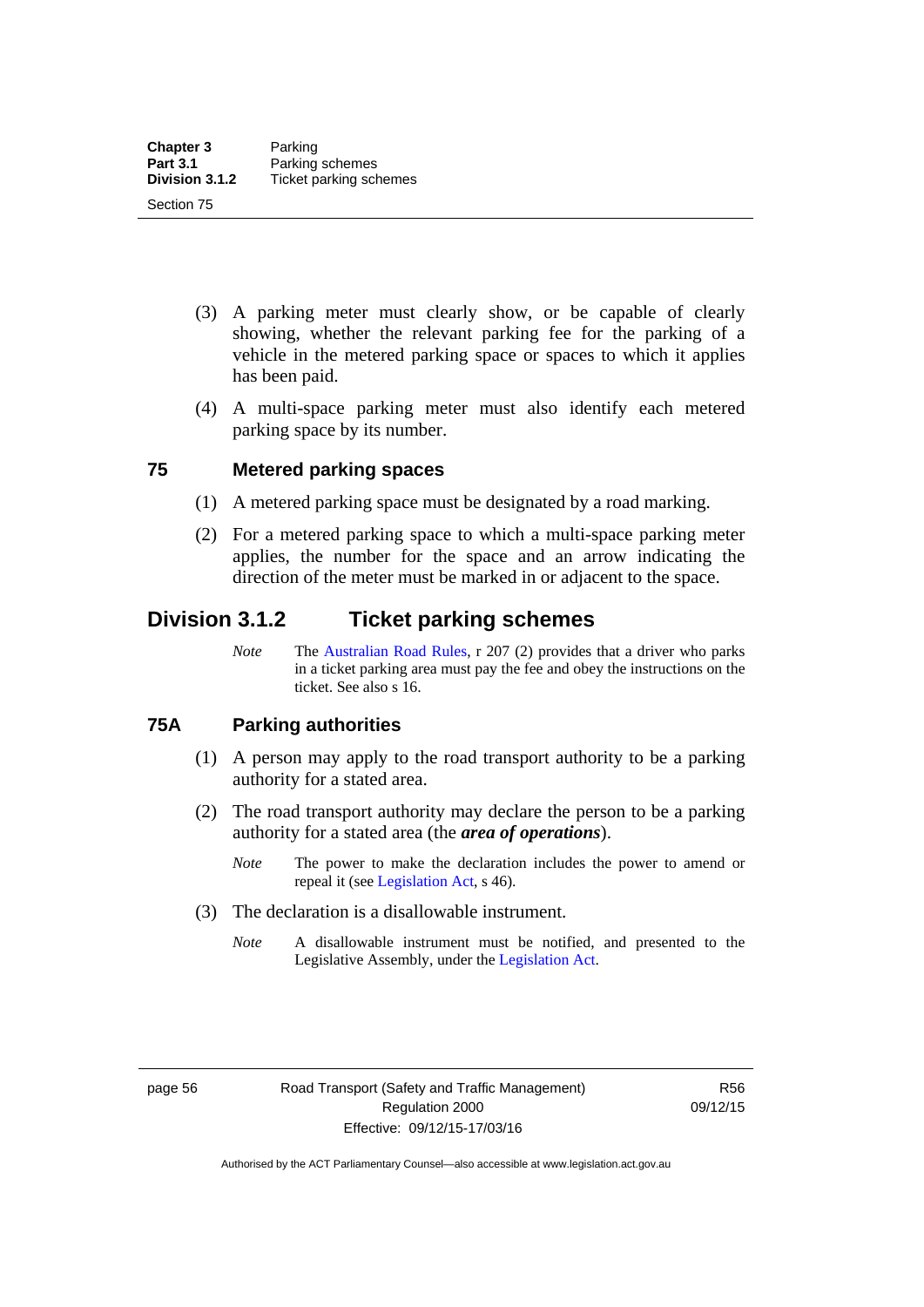# **75B Parking authority guidelines**

- (1) The road transport authority must establish guidelines for section 76A (the *parking authority guidelines*).
- (2) The parking authority guidelines are a disallowable instrument.

- (3) A parking authority is not entitled to provide, or charge for, parking in a ticket parking area if the parking authority does not comply with the parking authority guidelines.
- (4) A parking authority is taken to comply with the parking authority guidelines until the contrary is proved.

# **76 Ticket parking schemes—road transport authority**

- (1) The road transport authority may establish and operate a ticket parking scheme for any length of road or area.
- (2) For a ticket parking scheme, the road transport authority—
	- (a) may set aside a length of road or area as a ticket parking area; and
	- (b) may adopt the ways of, and schemes for, payment of the fees the authority considers appropriate; and
	- (c) may install pay parking devices.

### **76AA Approval of e-payment method**

(1) The road transport authority may approve an e-payment method (an *approved e-payment method*) for a driver of a vehicle to pay for the use of a parking space in a ticket parking area.

*Note* A disallowable instrument must be notified, and presented to the Legislative Assembly, under the [Legislation Act.](http://www.legislation.act.gov.au/a/2001-14)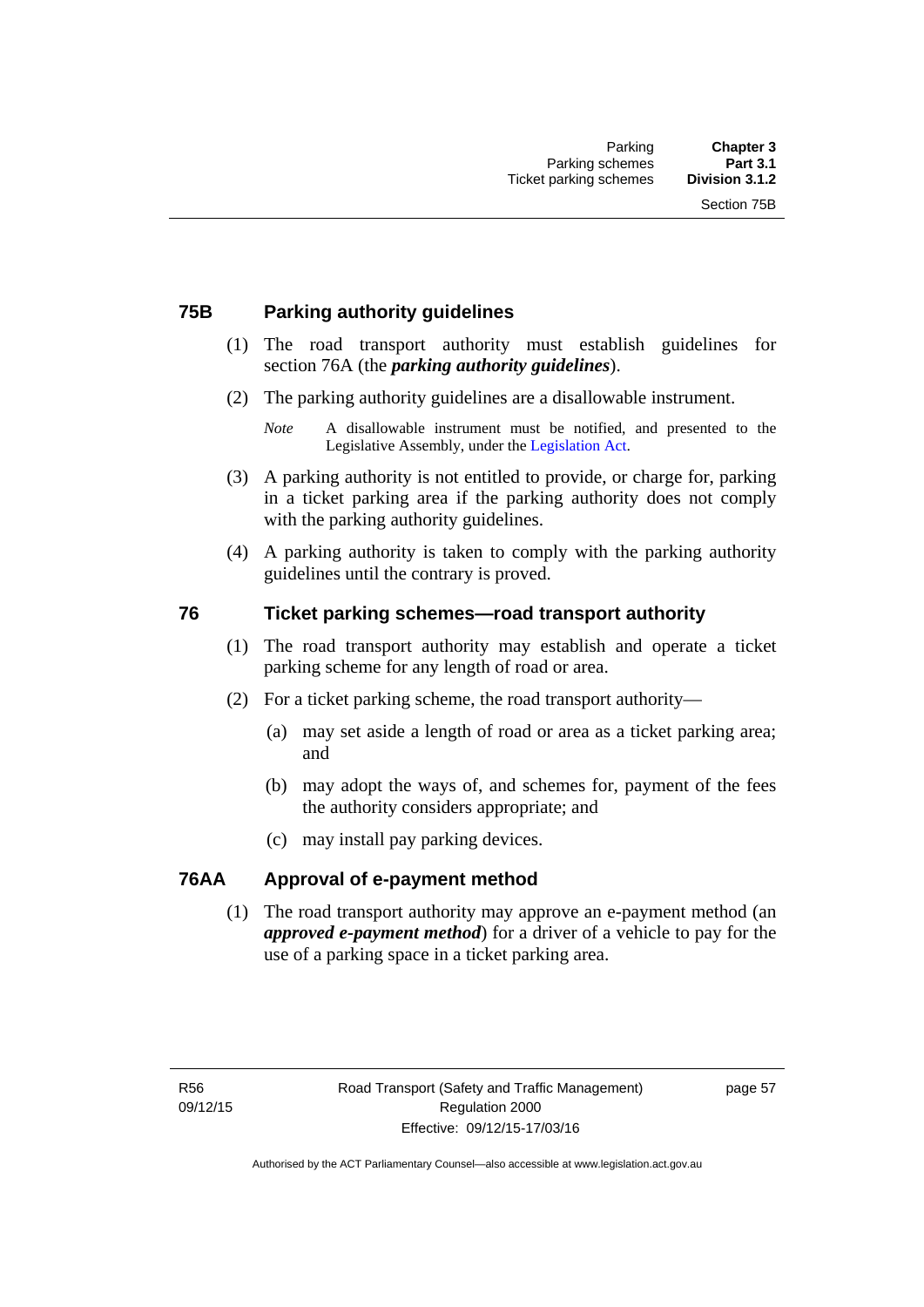- (2) The road transport authority may not approve an e-payment method unless satisfied that the system supporting the method is capable of—
	- (a) giving the road transport authority contemporary information about fees paid for parking spaces in ticket parking areas; and
	- (b) keeping a record of each transaction; and
	- (c) giving a person using the method an electronic receipt for the transaction.
- (3) An approval is a notifiable instrument.

*Note* A notifiable instrument must be notified under the [Legislation Act](http://www.legislation.act.gov.au/a/2001-14).

(4) In this section:

*e-payment method* means a method for payment using an electronic device.

### **76A Ticket parking schemes—parking authorities**

- (1) A parking authority may, in accordance with the parking authority guidelines, establish and operate a ticket parking scheme for any length of road or area within its area of operations.
- (2) For a ticket parking scheme, the parking authority may, in accordance with the parking authority guidelines—
	- (a) set aside a length of road or area within its area of operations as a ticket parking area; and
	- (b) fix fees for the parking of vehicles in the area; and
	- (c) adopt the ways of, and schemes for, payment of the fees the authority considers appropriate; and
	- (d) install pay parking devices.
	- *Note* Section 75A provides for the road transport authority to declare parking authorities and s 75B provides for parking authority guidelines.

page 58 Road Transport (Safety and Traffic Management) Regulation 2000 Effective: 09/12/15-17/03/16

R56 09/12/15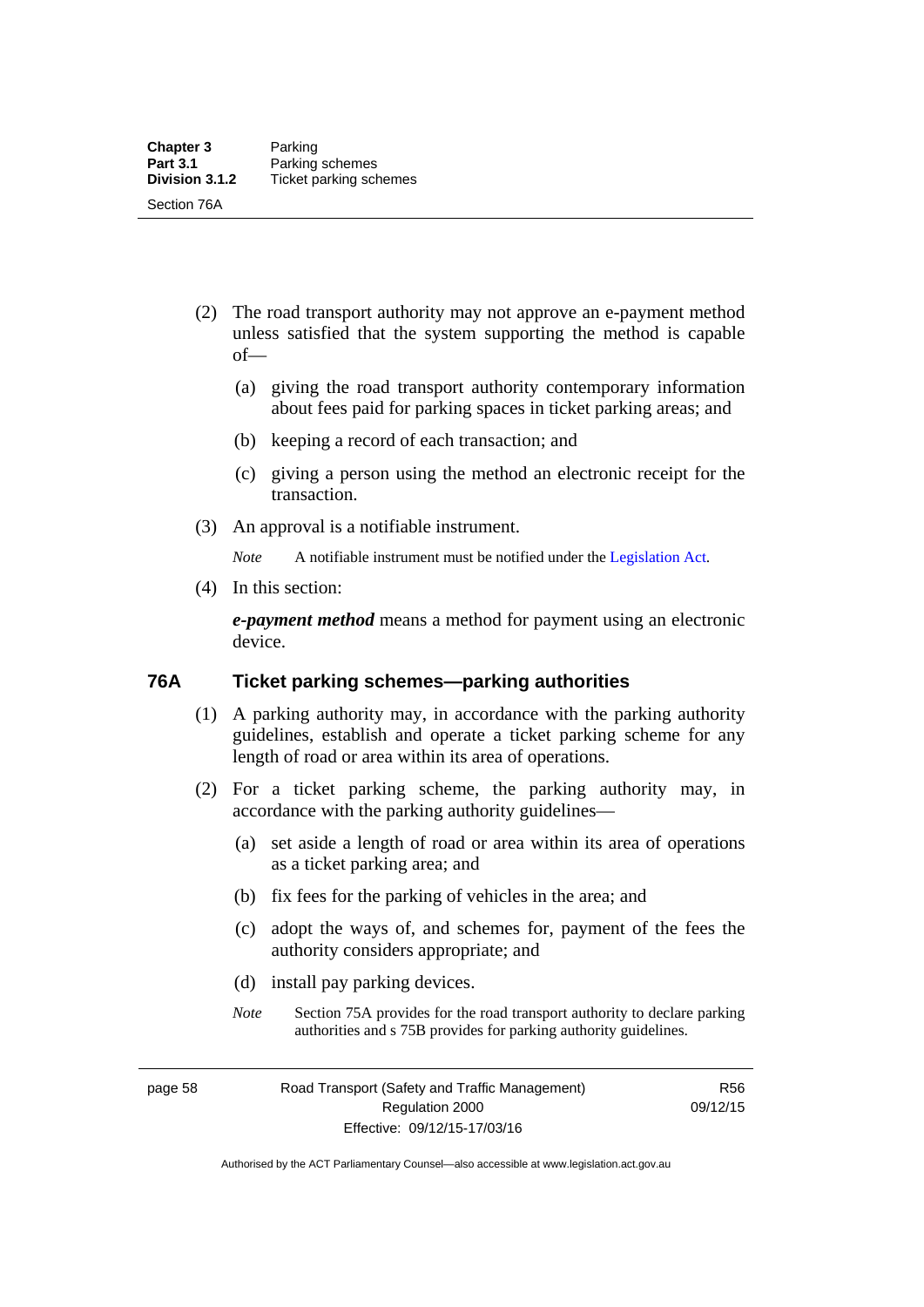# **77 Ticket parking areas**

- (1) A ticket parking area must be designated by ticket parking signs.
- (2) A ticket parking area is taken to include only such lengths of road and areas to which ticket parking signs apply as are lawfully available, apart from this division, for the parking of vehicles.

### **78 Ticket parking spaces**

A ticket parking area may be divided into ticket parking spaces, of a size suitable for parking a single vehicle, by a road marking.

### **79 Ticket machines**

The ticket machine for a ticket parking area must show or be capable of showing the fees fixed for the area under this division.

### **80 Parking tickets**

- (1) The following information must be printed on a parking ticket:
	- (a) the expiry date (expressed as the day of the month, the month and the year);
	- (b) for a parking ticket other than an RTA periodic ticket—the expiry time (expressed in hours and minutes);
	- (c) the name of the authority issuing the ticket;
	- (d) an indication of the ticket parking area where or for which the ticket is issued;
	- (e) the fee paid for the issue of the ticket or, for an RTA periodic ticket (except a ticket issued at a concessional price), the daily value of the ticket;
	- (f) a serial number;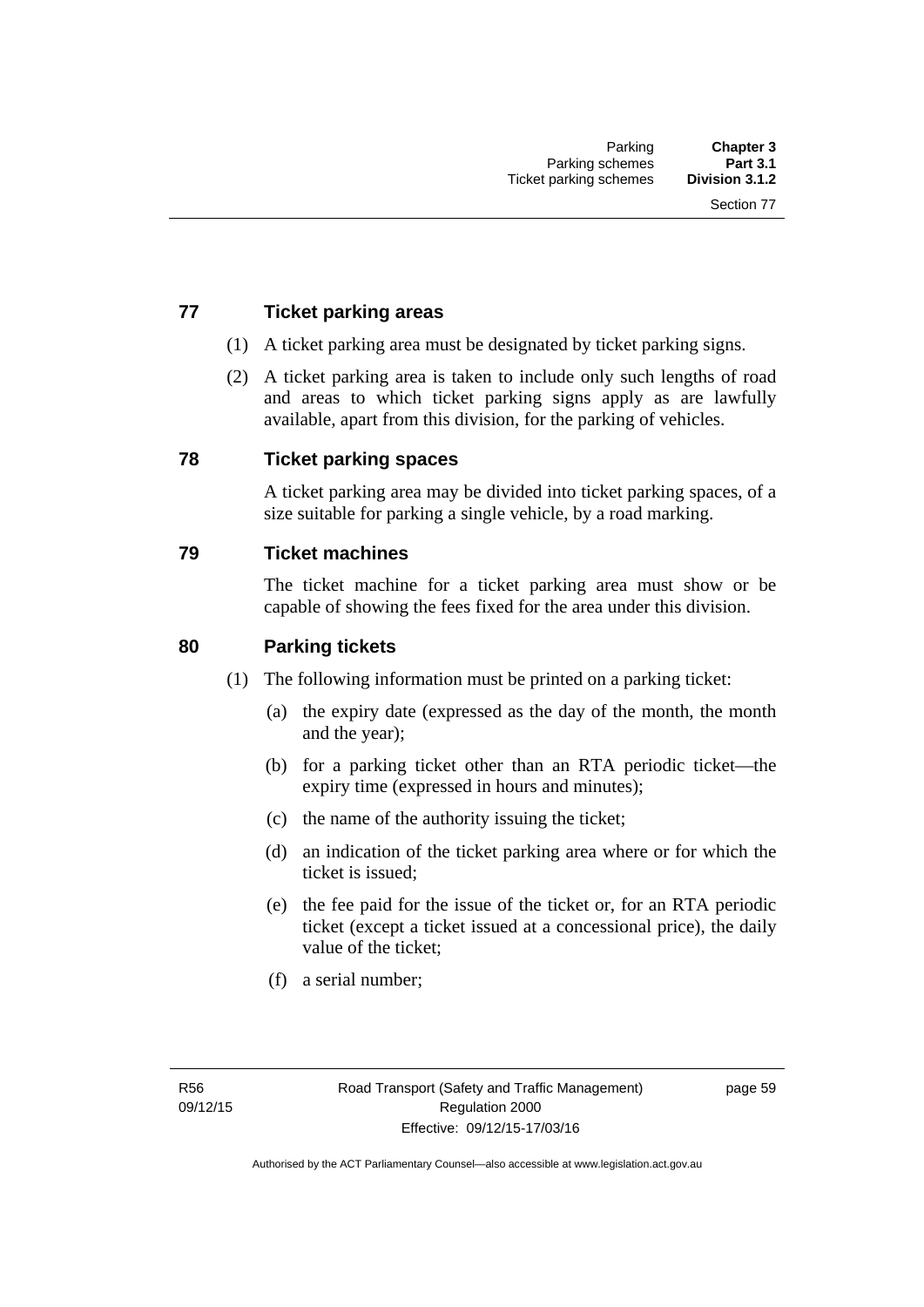Section 81

(g) instructions for use of the ticket.

### **Examples for par (d)**

- 1 a code for the ticket parking area where the ticket is issued
- 2 the number of the parking ticket machine which issued the ticket
- 3 for an RTA periodic ticket—the daily value of the ticket or the area where the ticket may be used
- *Note* An example is part of the regulation, is not exhaustive and may extend, but does not limit, the meaning of the provision in which it appears (see [Legislation Act,](http://www.legislation.act.gov.au/a/2001-14) s 126 and s 132).
- (2) A parking ticket must be legible and of a size and design that enables it to be easily displayed in or on a vehicle.
- (3) In this section:

*RTA periodic ticket*, for a ticket parking area, means a ticket issued by the road transport authority that is valid for parking in the area for a stated period of not less than 1 week.

### **81 Duration of parking tickets and e-payment parking period**

- (1) A parking ticket takes effect when it is issued and expires at the expiry time stated on the ticket.
- (2) An e-payment parking period begins when the parking period is initiated by a device in accordance with an approved e-payment method and ends when the period for which payment is made in accordance with the approved e-payment method ends.

# **Division 3.1.3 Heavy vehicle parking**

# **82 Definitions—div 3.1.3**

In this division:

*heavy vehicle* means a vehicle, whether loaded or unloaded, that is longer than 7.5m, has a GVM over 4.5t, and is used for commercial purposes.

page 60 Road Transport (Safety and Traffic Management) Regulation 2000 Effective: 09/12/15-17/03/16

R56 09/12/15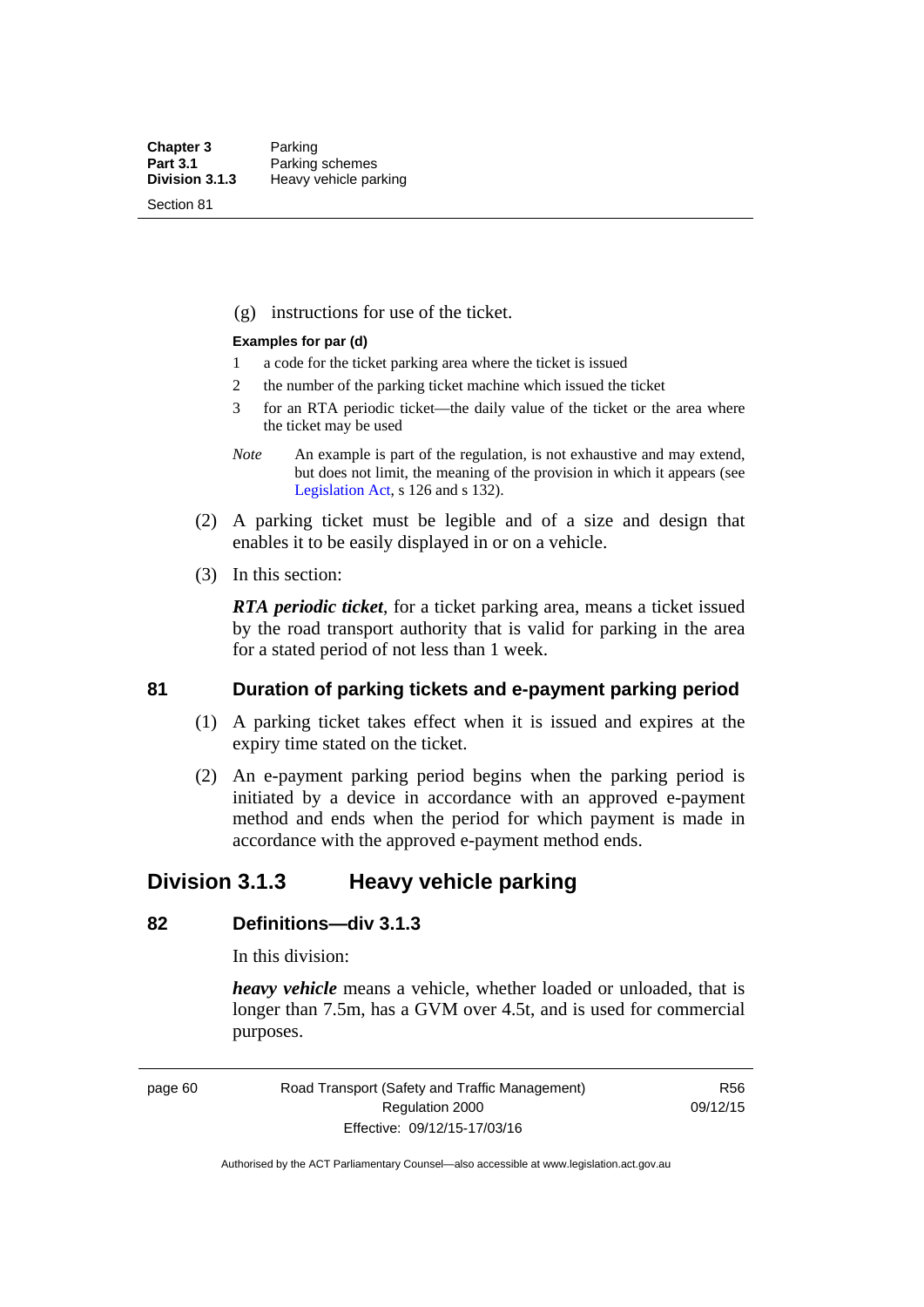# *land adjoining residential land*—see section 83.

*residential land* means land leased for residential purposes.

*stock truck* means a vehicle that has a GVM over 4.5t and is built or used to transport livestock.

### **83 References in div 3.1.3 to land adjoining residential land**

A reference in this division to *land adjoining residential land* includes a reference to land that would, apart from an intervening road, adjoin that land.

### **84 Vehicle parked partly on residential land**

For this division, a vehicle that is parked partly on residential land, and partly on adjoining land that is not residential land, is taken not to be parked on residential land.

# **85 Parking of certain vehicles on residential land prohibited**

- (1) This section applies to a vehicle, whether loaded or unloaded, that is—
	- (a) a stock truck; or
	- (b) a semitrailer with the load space permanently enclosed by rigid construction or with sides enclosed by nonrigid material and a rigid roof; or
	- (c) higher than 3.6m and used for commercial purposes.
- (2) A person must not park a vehicle to which this section applies on residential land.

Maximum penalty: 20 penalty units.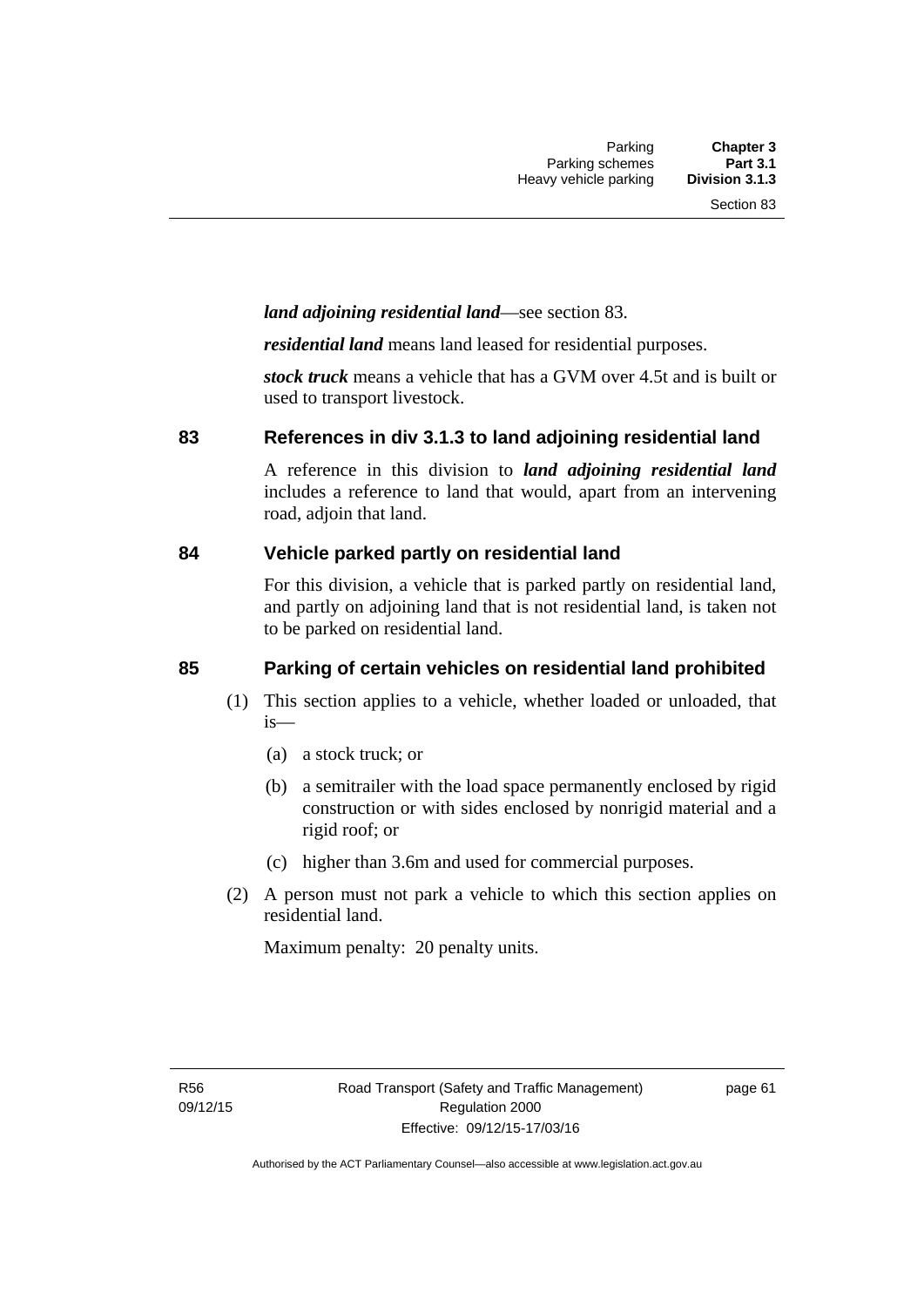### **85A No more than 1 heavy vehicle on residential land**

- (1) A person commits an offence if—
	- (a) the person parks 2 or more heavy vehicles on residential land; or
	- (b) the person parks a heavy vehicle on residential land and there is already another heavy vehicle parked on the land.

Maximum penalty: 20 penalty units.

- (2) Subsection (1) does not apply if—
	- (a) only 2 heavy vehicles are parked on the residential land; and
	- (b) 1 vehicle is plant that is parked on the other vehicle; and
	- (c) no part of either vehicle is higher than 3.6m from the ground.
- (3) In this section:

*plant* means a motor vehicle that consists solely of—

- (a) a machine or implement that cannot carry a load, other than tools and accessories usually carried in or on the vehicle; or
- (b) a crane, forklift truck or bobcat; or
- (c) a bobcat and excavation equipment.

### **85B Heavy vehicles to be parked away from residential land boundaries**

- (1) A person commits an offence if—
	- (a) the person parks a heavy vehicle on residential land; and
	- (b) any part of the vehicle when parked is—
		- (i) in front of the setback line of the front boundary of the land; or

page 62 Road Transport (Safety and Traffic Management) Regulation 2000 Effective: 09/12/15-17/03/16

R56 09/12/15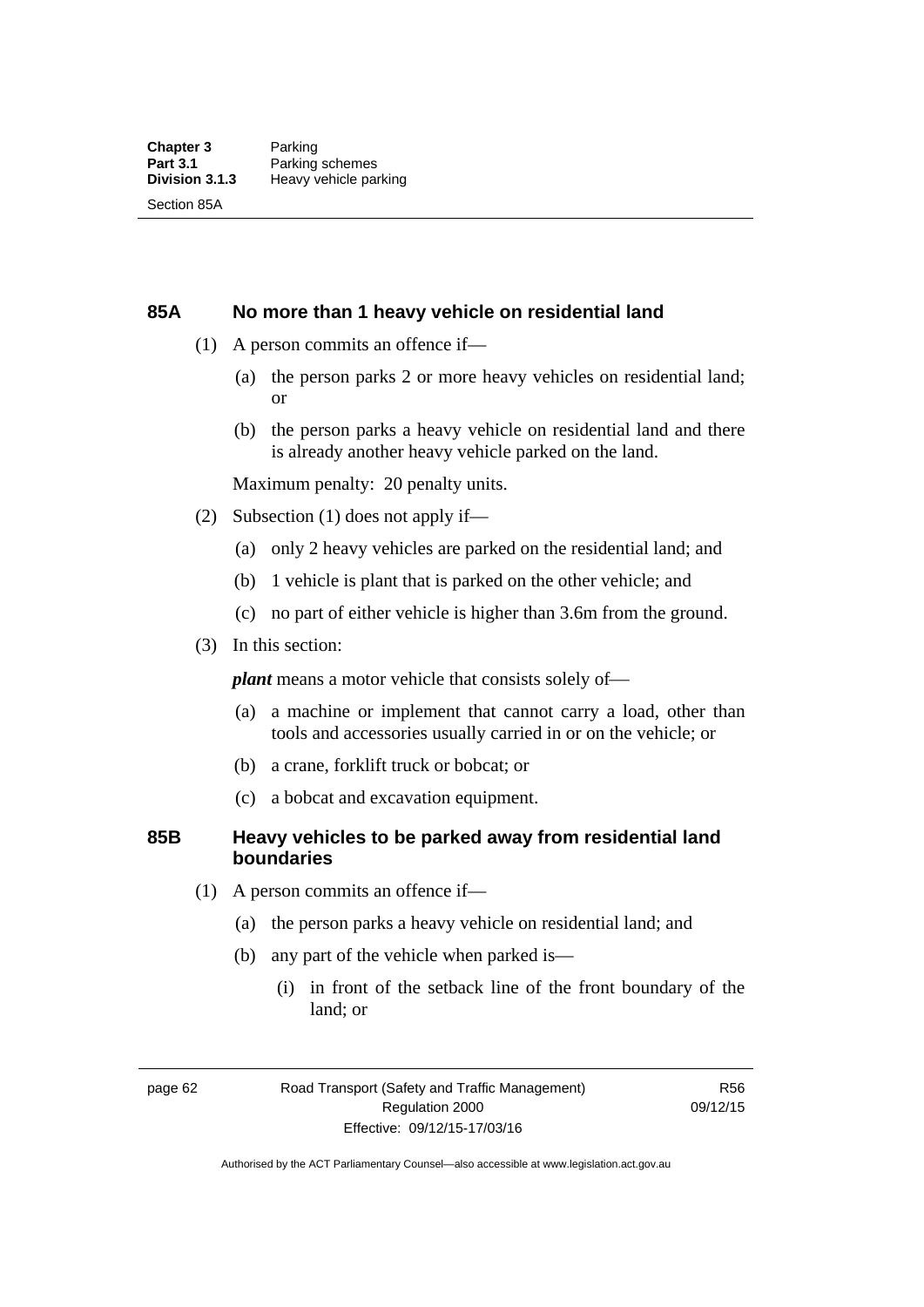(ii) less than 1.5m from any other boundary.

Maximum penalty: 20 penalty units.

(2) In this section:

*setback*, in relation to land—see the territory plan, part 13 (Definitions).

# **86 Parking of certain vehicles on land adjoining residential land prohibited**

- (1) This section applies to—
	- (a) a vehicle or combination, whether loaded or unloaded, that is longer than 7.5m; and
	- (b) a vehicle, whether loaded or unloaded, with a GVM over 4.5t.
- (2) A person must not park a vehicle or combination to which this section applies on land adjoining residential land for more than 1 hour.

Maximum penalty: 20 penalty units.

 (3) Subsection (2) does not apply to the vehicle or combination if the land where it is parked is residential land or land leased for commercial purposes.

# **87 Parking of certain commercial vehicles on land with multi-unit housing**

- (1) This section applies to a vehicle, whether loaded or unloaded, that is used for commercial purposes and is longer than 6m, higher than 2.6m or has a GVM over 3.75t.
- (2) A person must not park a vehicle to which this section applies on residential land with multi-unit housing.

Maximum penalty: 20 penalty units.

R56 09/12/15 page 63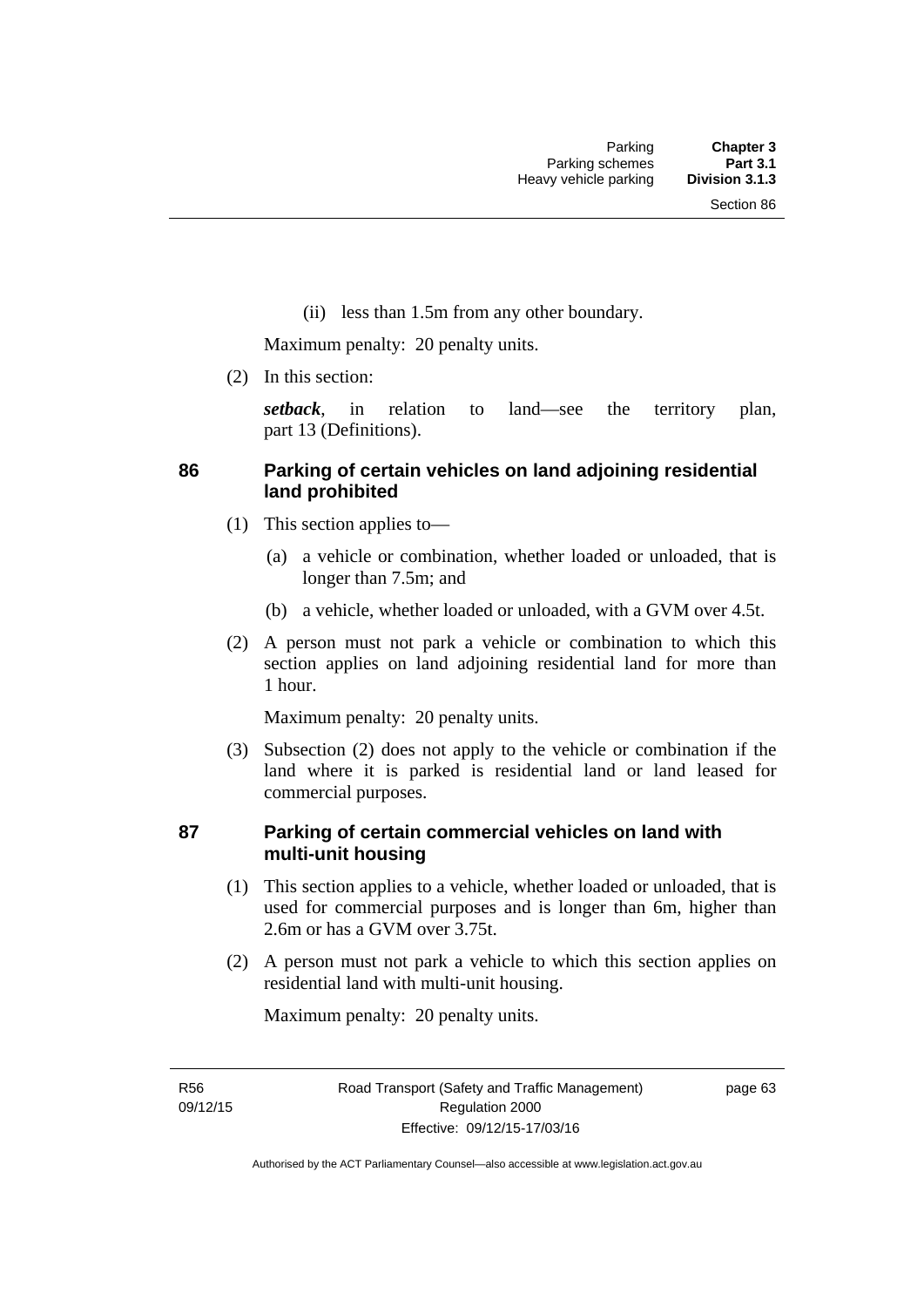- (3) For this section, residential land has multi-unit housing if the land has more than 1 dwelling on it.
- (4) In this section:

*dwelling—*see the territory plan.

*Note* The territory plan defines *dwelling* as meaning 'a building or part of a building used as a self contained residence which must include food preparation facilities, a bath or shower, and a closet pan and wash basin'.

### **87A No offence if reasonable necessity etc**

A person does not commit an offence against section 85, section 85A, section 85B, section 86 or section 87 if—

- (a) either of the following applies:
	- (i) it was reasonably necessary to park the vehicle on the land to avoid contravening the Act or another territory law;
	- (ii) the vehicle was parked on the land to deliver or collect goods or passengers, or to provide services; and
- (b) the vehicle was on the land no longer than was reasonable.

# **87B Heavy vehicle refrigeration units not to be operated on residential land**

A person commits an offence if—

- (a) the person parks a heavy vehicle that has a refrigeration unit on residential land; and
- (b) the refrigeration unit is running at any time while the vehicle is parked on the land.

Maximum penalty: 20 penalty units.

page 64 Road Transport (Safety and Traffic Management) Regulation 2000 Effective: 09/12/15-17/03/16

R56 09/12/15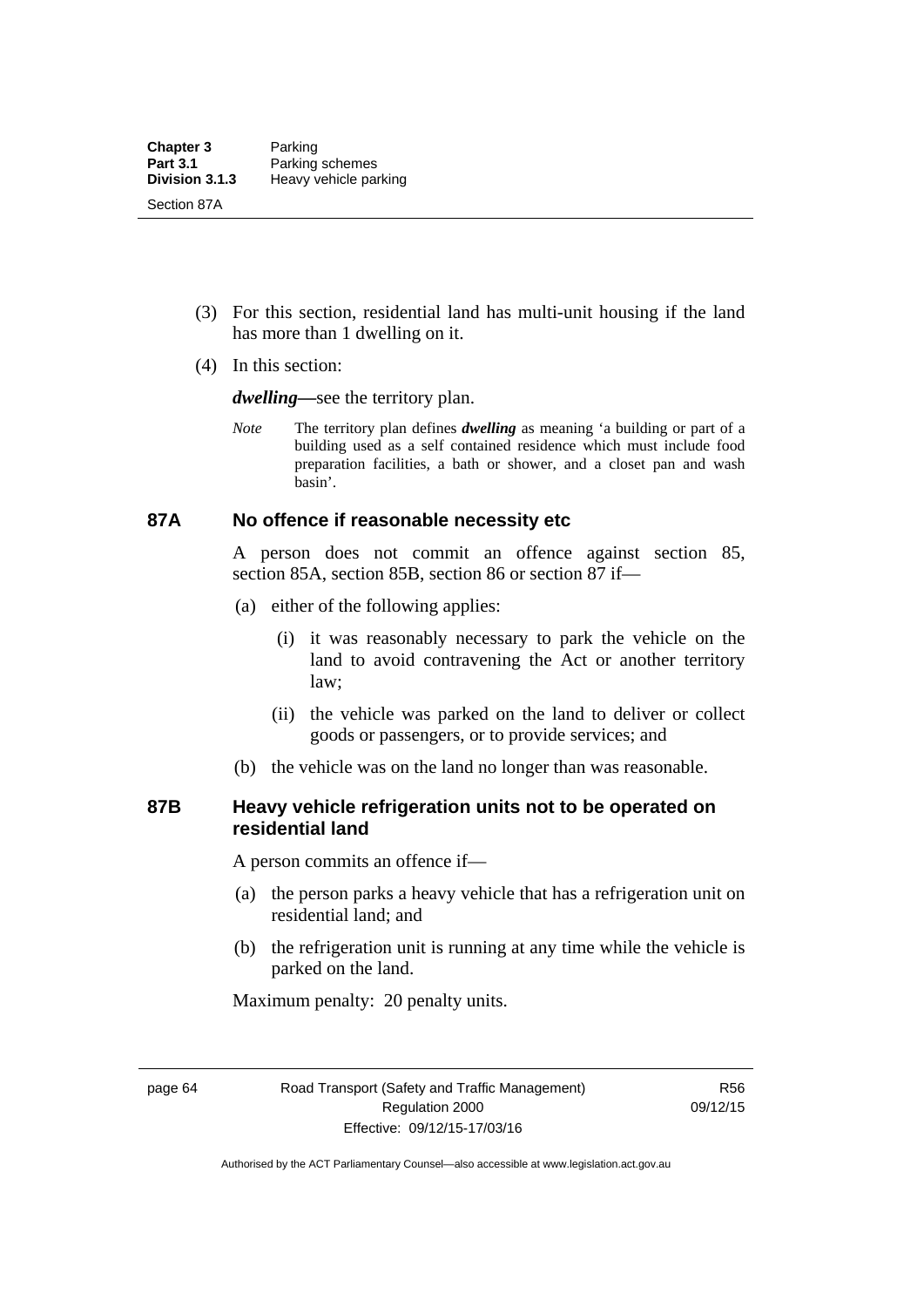# **87C Prohibition on night operation of heavy vehicle**

 (1) A person, other than an existing operator, commits an offence if the person operates a heavy vehicle parked on residential land at any time between 10 pm and 6 am.

Maximum penalty: 20 penalty units.

 (2) An existing operator commits an offence if the operator operates a heavy vehicle parked on residential land at any time between midnight and 5.30 am.

Maximum penalty: 20 penalty units.

(3) In this section:

*existing operator* means the holder of an existing operator's certificate issued under the *[Motor Traffic Act 1936](http://www.legislation.act.gov.au/a/1936-45)*, section 150R that is still in force.

### **88 Daily infringement**

A person who contravenes any of the following sections commits a separate offence for each day during any part of which the contravention continues:

- (a) section 85 (Parking of certain vehicles on residential land prohibited);
- (b) section 85A (No more than 1 heavy vehicle on residential land);
- (c) section 85B (Heavy vehicles to be parked away from residential land boundaries);
- (d) section 86 (Parking of certain vehicles on land adjoining residential land prohibited);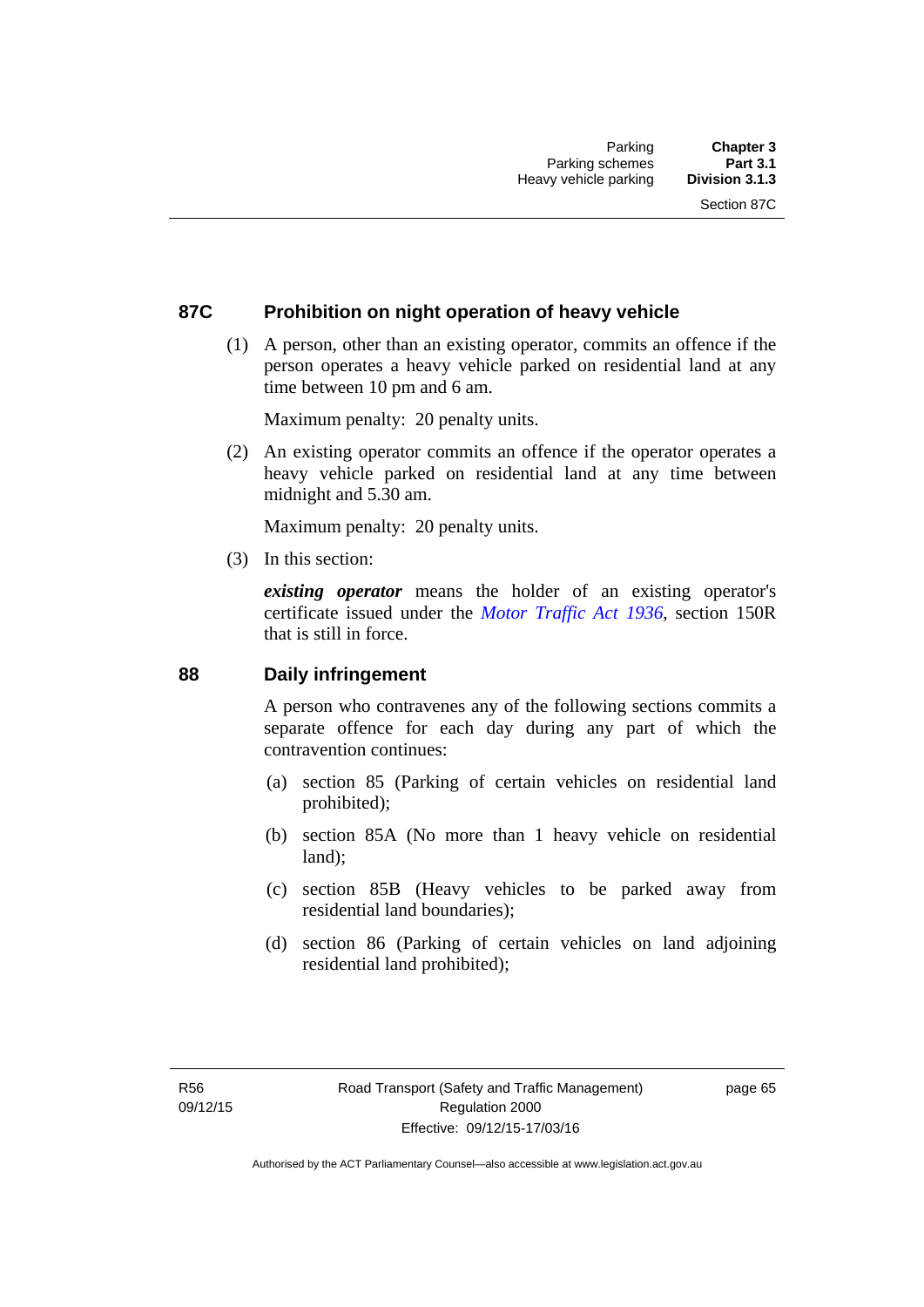- (e) section 87 (Parking of certain commercial vehicles on land with multi-unit housing);
- (f) section 87B (Heavy vehicle refrigeration units not to be operated on residential land).

# **Division 3.1.3A Heavy vehicle parking—enforcement**

# **89 Meaning of** *occupier***—div 3.1.3A**

In this division:

*occupier*, of premises, includes—

- (a) a person believed on reasonable grounds to be an occupier of the premises; and
- (b) a person apparently in charge of the premises.

### **90 Power to enter premises**

- (1) For division 3.1.3 (Heavy vehicle parking), an authorised person may—
	- (a) enter premises with the occupier's consent; or
	- (b) enter premises if the authorised person believes on reasonable grounds that—
		- (i) a heavy vehicle is parked on the premises in contravention of that division; and
		- (ii) it is necessary to enter the premises to inspect, take measurements, or record identification particulars about the vehicle.
- (2) An authorised person may, without the consent of the occupier of premises, enter land around the premises to ask for consent to enter the premises.

page 66 Road Transport (Safety and Traffic Management) Regulation 2000 Effective: 09/12/15-17/03/16

R56 09/12/15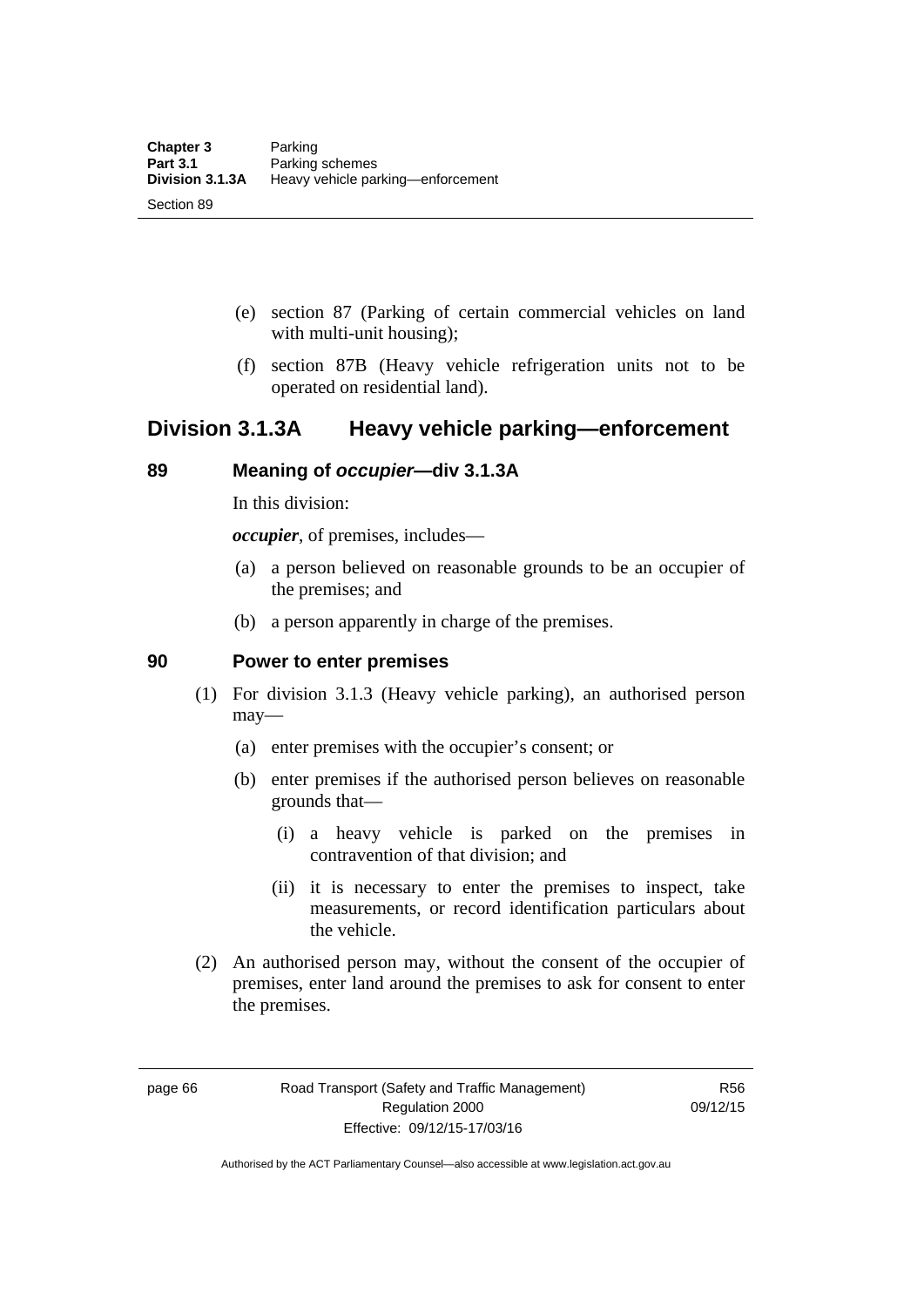- (3) An authorised person may enter premises under this section––
	- (a) for a contravention of section 87B or section 87C––at any time; and
	- (b) in any other case––between 8 am and 8 pm.

### **91 Production of identity card**

An authorised person must not remain at premises entered under this division if the authorised person does not produce his or her identity card when asked by the occupier.

*Note* Identity cards for authorised people are provided for in the *[Road](http://www.legislation.act.gov.au/a/1999-77)  [Transport \(General\) Act 1999](http://www.legislation.act.gov.au/a/1999-77)*, s 20.

### **92 Consent to entry**

- (1) When seeking the consent of an occupier of premises to enter premises under section 90 (1) (a), an authorised person must—
	- (a) produce his or her identity card; and
	- (b) tell the occupier—
		- (i) the purpose of the entry; and
		- (ii) that consent may be refused.
- (2) If the occupier consents, the authorised person must ask the occupier to sign a written acknowledgment (an *acknowledgment of consent*)—
	- (a) that the occupier was told—
		- (i) the purpose of the entry; and
		- (ii) that consent may be refused; and
	- (b) that the occupier consented to the entry; and
	- (c) stating the time and date when consent was given.

R56 09/12/15 page 67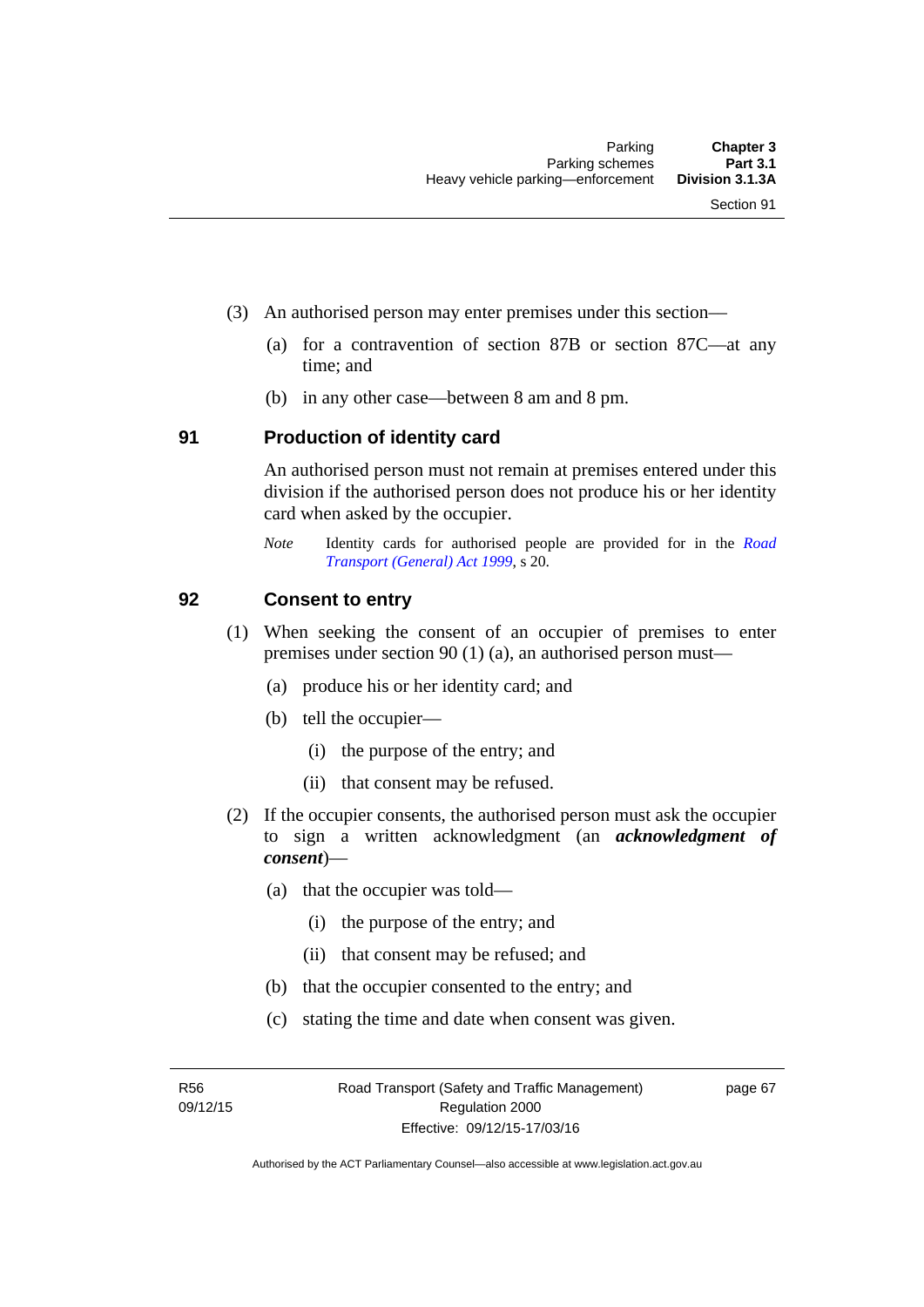- (3) If the occupier signs an acknowledgment of consent, the authorised person must immediately give a copy to the occupier.
- (4) A court must find that the occupier did not consent to entry to the premises by the authorised person under this division if—
	- (a) the question arises in a proceeding in the court whether the occupier consented to the entry; and
	- (b) an acknowledgment of consent is not produced in evidence; and
	- (c) it is not proved that the occupier consented to the entry.

### **93 General powers on entry to premises**

- (1) An authorised person who enters premises under this division may, for division 3.1.3 (Heavy vehicle parking) and this division, do 1 or more of the following in relation to a heavy vehicle on the premises:
	- (a) inspect the vehicle (including for its identification particulars);
	- (b) take measurements;
	- (c) take photographs, films, or audio, video or other recordings;
	- (d) require the occupier, or anyone at the premises to—
		- (i) give the authorised person information; or
		- (ii) produce documents to the authorised person; or
		- (iii) give the authorised person reasonable help to exercise a power under this division.
	- *Note* The [Legislation Act](http://www.legislation.act.gov.au/a/2001-14), s 170 and s 171 deal with the application of the privilege against self incrimination and client legal privilege.
- (2) A person must take all reasonable steps to comply with a requirement made of the person under subsection (1) (d).

Maximum penalty: 20 penalty units.

page 68 Road Transport (Safety and Traffic Management) Regulation 2000 Effective: 09/12/15-17/03/16

R56 09/12/15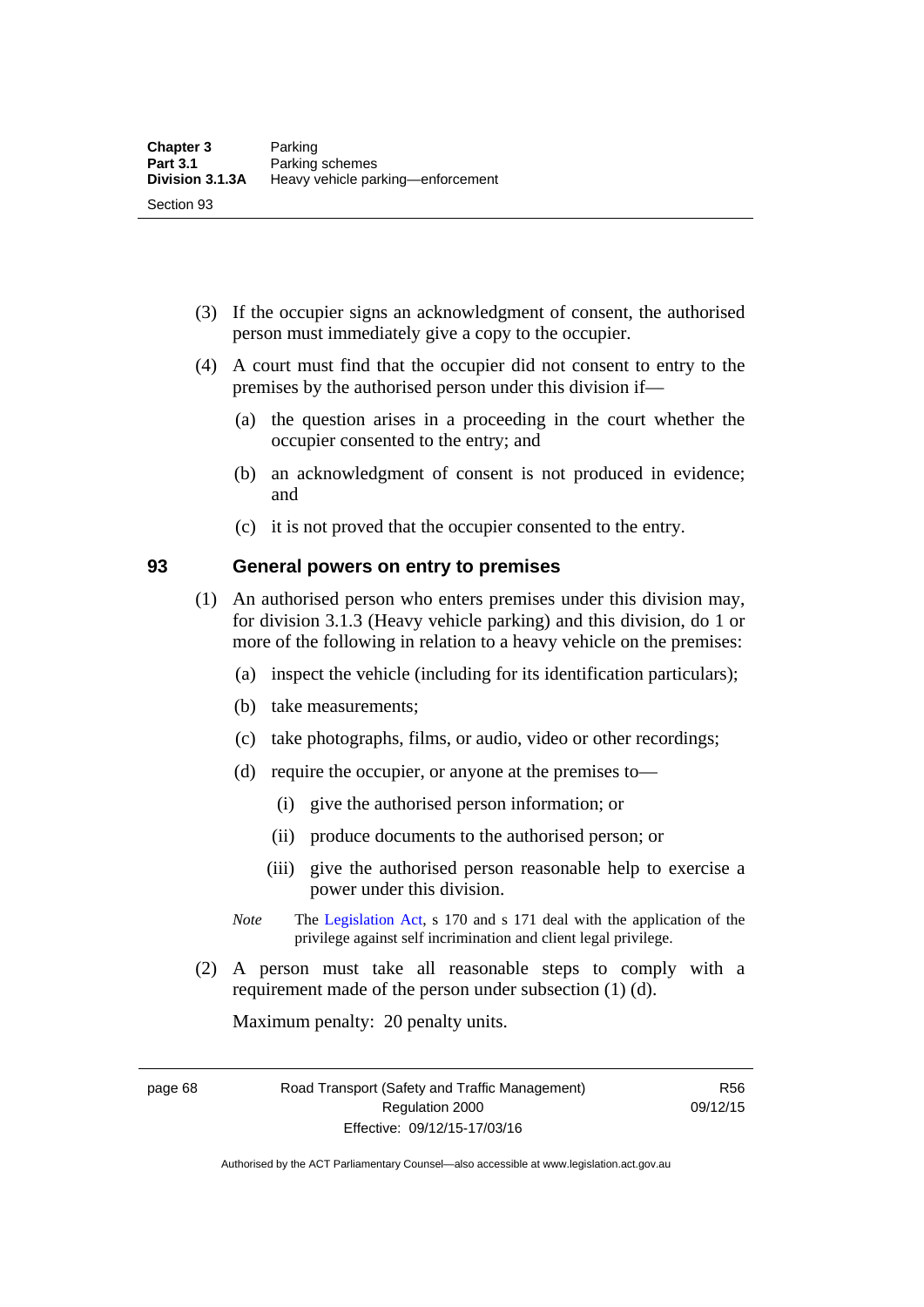# **94 Damage etc to be minimised**

- (1) In the exercise, or purported exercise, of a function under this division, an authorised person must take all reasonable steps to ensure that the authorised person, and any person assisting the authorised person, causes as little inconvenience, detriment and damage as practicable.
- (2) If an authorised person, or a person assisting an authorised person, damages anything in the exercise or purported exercise of a function under this division, the authorised person must give written notice of the particulars of the damage to the person the authorised person believes on reasonable grounds is the owner of the thing.
- (3) If the damage happens at premises entered under this division in the absence of the occupier, the notice may be given by leaving it, secured conspicuously, at the premises.

### **95 Compensation for exercise of enforcement powers**

- (1) A person may claim compensation from the Territory if the person suffers loss or expense because of the exercise, or purported exercise, of a function under this division by an authorised person or a person assisting an authorised person.
- (2) Compensation may be claimed and ordered in a proceeding for—
	- (a) compensation brought in a court of competent jurisdiction; or
	- (b) an offence against this regulation brought against the person making the claim for compensation.
- (3) A court may order the payment of reasonable compensation for the loss or expense only if satisfied that it is just to make the order in the circumstances of the particular case.
- (4) A regulation may prescribe matters that may, must or must not be taken into account by the court in considering whether it is just to make the order.

page 69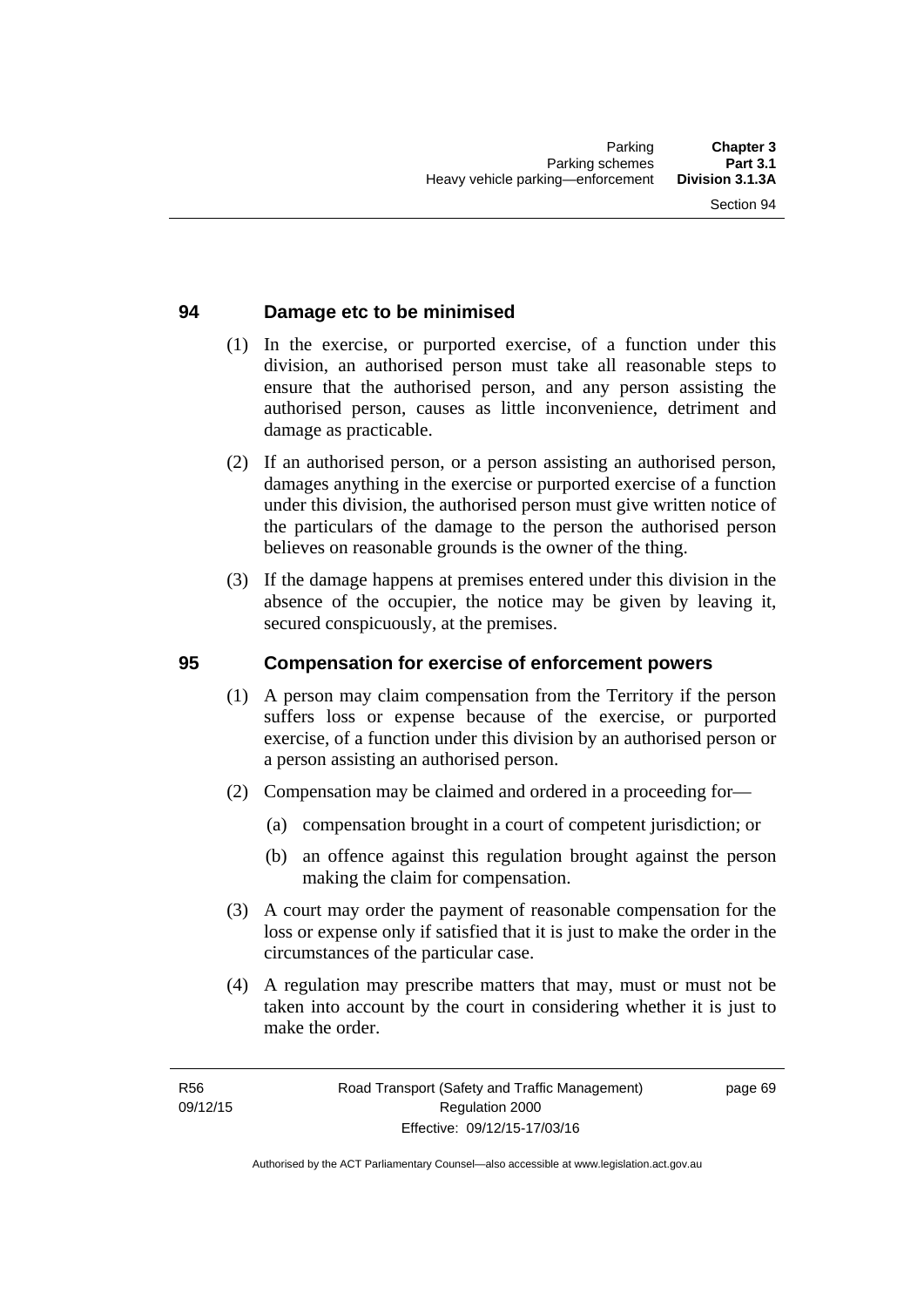# **Division 3.1.4 Miscellaneous**

### **97A Other powers to provide pay parking**

- (1) This part does not affect any other power of a parking authority to provide for parking on land within its area of operations.
- (2) A parking authority may exercise a power under this part in relation to land that it does not own only with the consent of the owner of the land.
- (3) Consent may be given subject to conditions, including conditions about the length and withdrawal of the consent.
- (4) Subject to the conditions of the consent, the consent may be withdrawn only after reasonable notice.
- (5) In this section:

*owner*, of land, includes lessee of land.

### **98 Overlapping schemes**

- (1) This part does not prevent the road transport authority or a parking authority from establishing and operating a pay parking scheme on the same length of road, or in the same area, where it is operating a different pay parking scheme.
- (2) The road transport authority or a parking authority may not recover the fee fixed for the parking of a vehicle in a metered space or ticket parking area if any other applicable parking fee has been paid for parking the vehicle in the space or area.

### **98A Income from ticket parking scheme**

- (1) All fees collected by a parking authority from the operation of a ticket parking scheme belong to the parking authority.
- (2) Any surplus arising from the operation of a ticket parking scheme may be applied at the discretion of the parking authority.

page 70 Road Transport (Safety and Traffic Management) Regulation 2000 Effective: 09/12/15-17/03/16

R56 09/12/15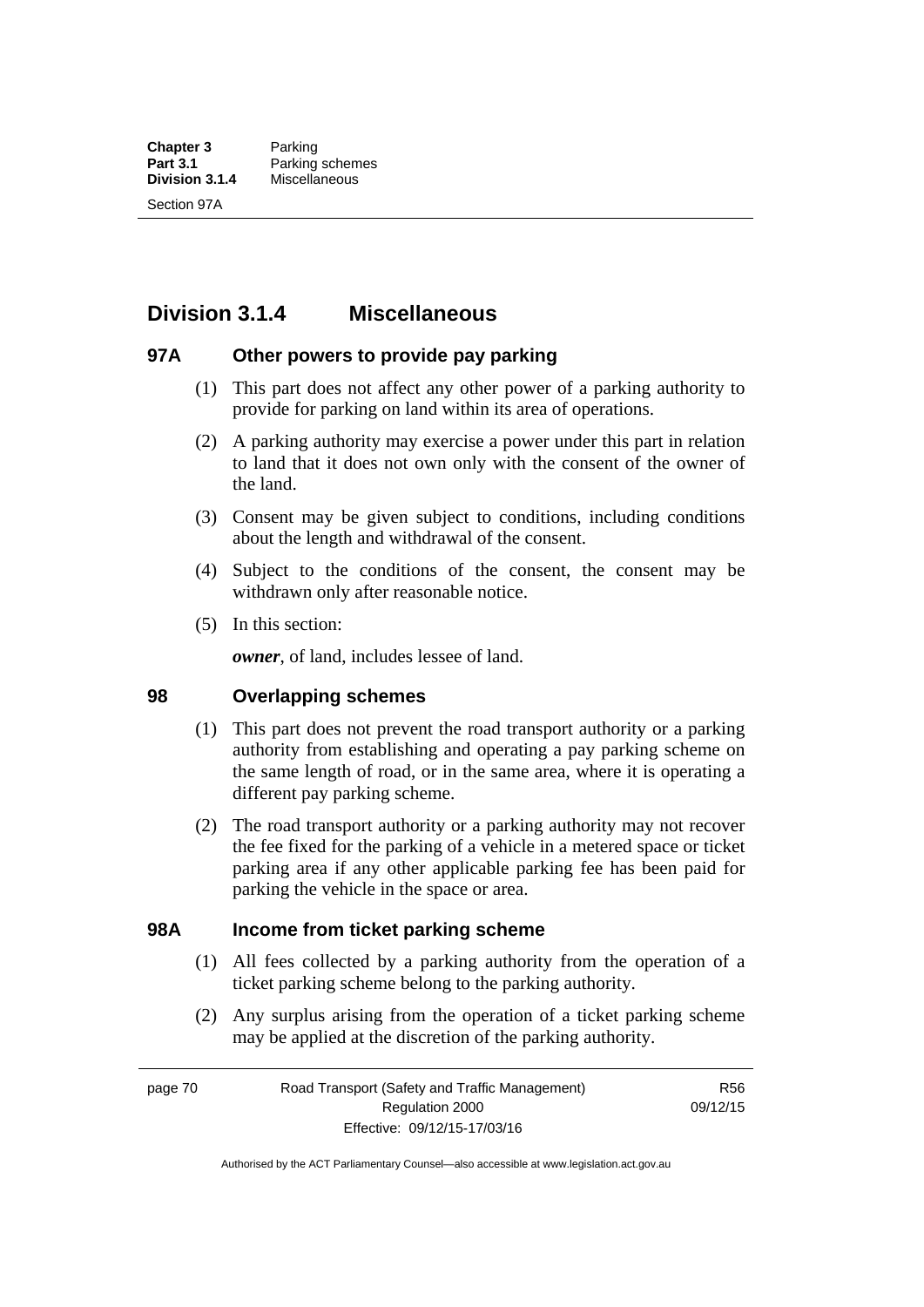# **98B Costs of ticket parking scheme**

The costs of administering a ticket parking scheme operated by a parking authority under section 76A are to be borne by the parking authority.

# **99 Trailers not separately chargeable**

A separate parking fee is not required to be paid for a trailer towed by another vehicle.

R56 09/12/15 Road Transport (Safety and Traffic Management) Regulation 2000 Effective: 09/12/15-17/03/16

page 71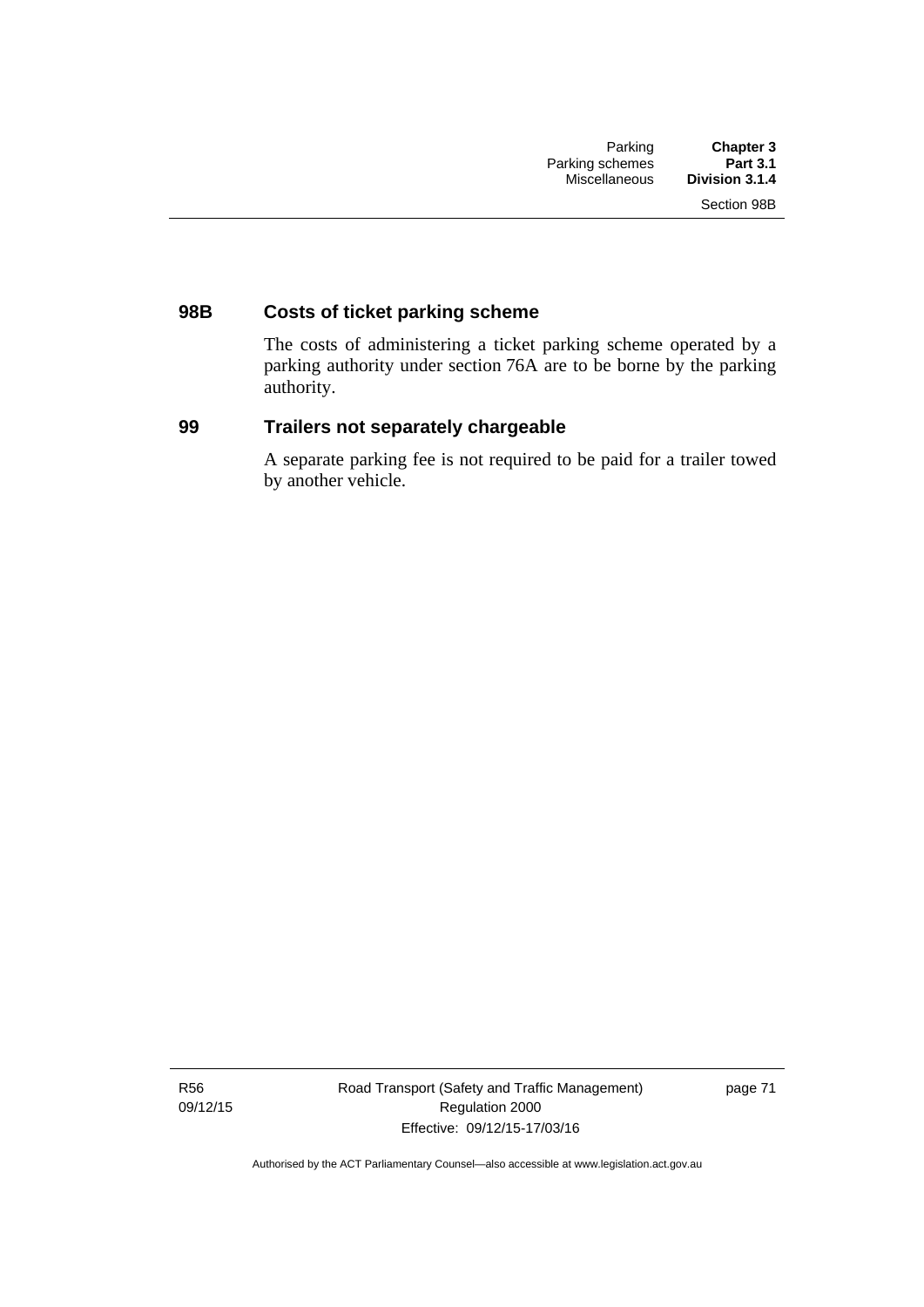# **Part 3.2 Parking permits and mobility parking scheme authorities**

### **100 Parking permits**

- (1) The road transport authority may issue a permit (a *parking permit*) of a kind mentioned in subsection (2) authorising the parking of a vehicle, without charge, on a length of road or in an area designated by a *permit zone sign* for use by holders of that kind of parking permit.
- (2) The parking permit may be of 1 or more of the following kinds:
	- (a) a business parking permit;
	- (b) a commuter parking permit;
	- (c) a loading zone permit;
	- (d) a resident parking permit;
	- (e) a resident's visitor parking permit;
	- (f) a special event parking permit;
	- (g) any other kind declared by the road transport authority for this section.
- (3) The parking permit may be issued subject to conditions.
- (4) The parking permit—
	- (a) must state when it expires; and
	- (b) may state anything else that the road transport authority considers appropriate.

### **Examples for par (b)**

- 1 the length of road or area to which the permit applies
- 2 any conditions to which the permit is subject

page 72 Road Transport (Safety and Traffic Management) Regulation 2000 Effective: 09/12/15-17/03/16

R56 09/12/15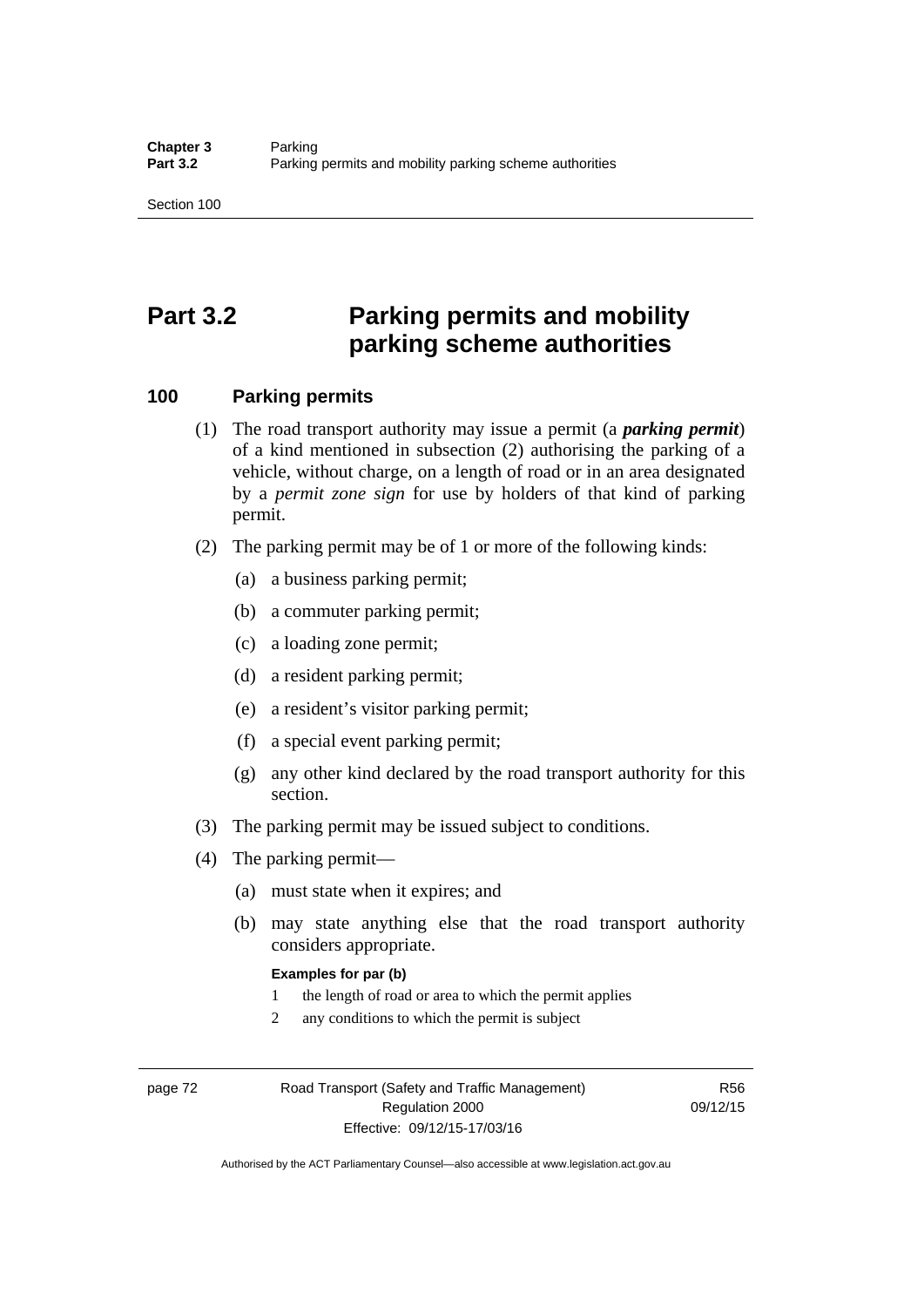- 3 the maximum period which a vehicle may be parked in a designated area under the permit
- 4 the name or address of the person to whom it is issued
- *Note* An example is part of the regulation, is not exhaustive and may extend, but does not limit, the meaning of the provision in which it appears (see [Legislation Act,](http://www.legislation.act.gov.au/a/2001-14) s 126 and s 132).
- (5) The holder of a permit may surrender the permit by returning it to the road transport authority.
- (6) A declaration under subsection  $(2)$  (g) is a notifiable instrument.

*Note* A notifiable instrument must be notified under the [Legislation Act](http://www.legislation.act.gov.au/a/2001-14).

### **101 Mobility parking scheme authorities**

- (1) The road transport authority may issue a mobility parking scheme authority—
	- (a) for use by a person with a disability; or
	- (b) for use by an entity for the transport of people with disabilities.
- (2) A mobility parking scheme authority may be issued subject to conditions.
- (3) A mobility parking scheme authority—
	- (a) must include a people with disabilities symbol; and
	- (b) must state when it expires; and
	- (c) may state anything else that the road transport authority considers appropriate.
	- *Note 1 People with disabilities symbol* is defined in the [ARR,](http://www.legislation.act.gov.au//ni/db_37271/default.asp) dict.
	- *Note 2* For parking by mobility parking scheme authority holders, see s 15 and [ARR,](http://www.legislation.act.gov.au//ni/db_37271/default.asp) r 206.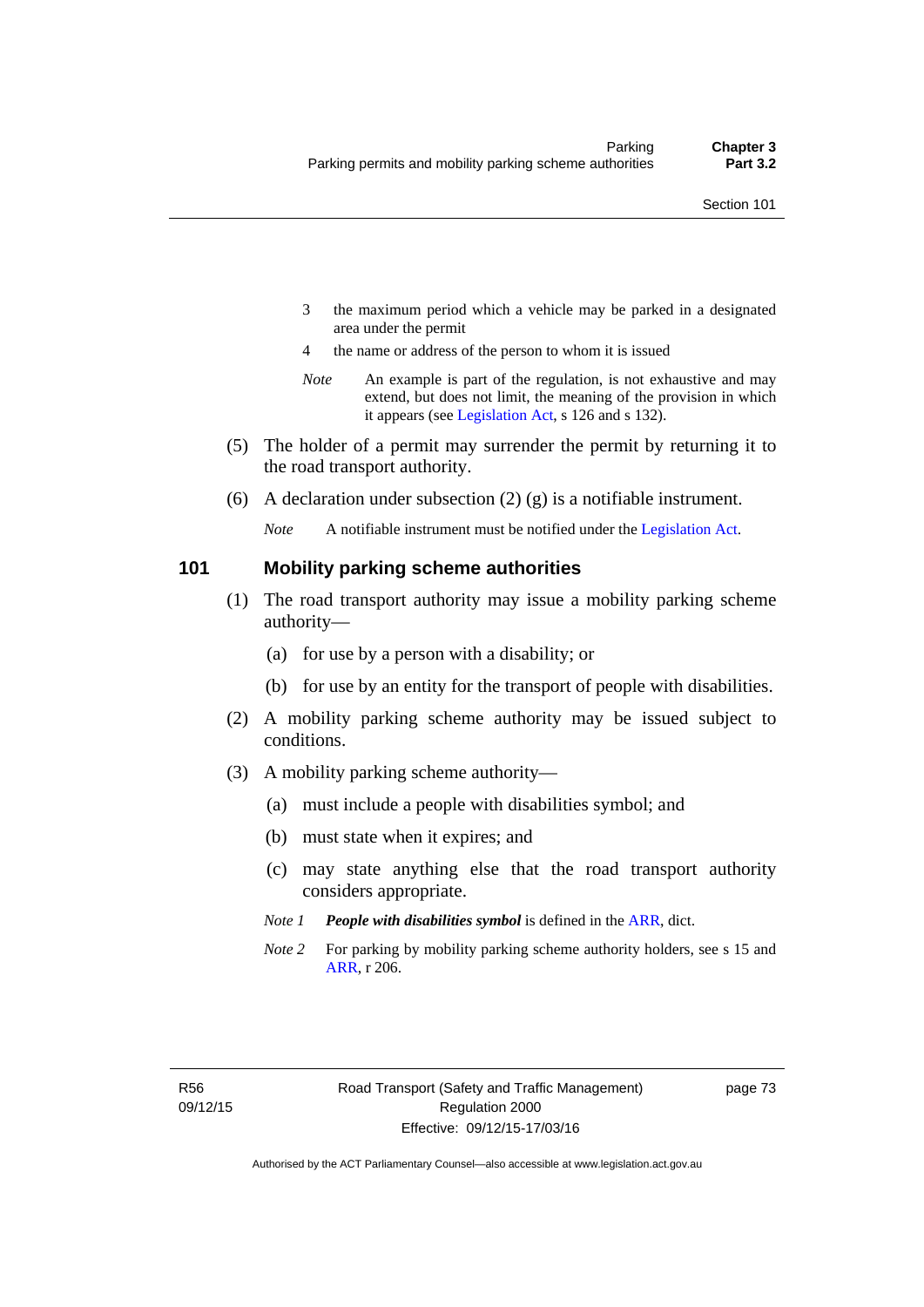# **101A Parking permits and mobility parking scheme authorities—cancellation**

- (1) This section applies if the road transport authority proposes to cancel (the *proposed action*) a parking permit or mobility parking scheme authority.
- (2) The road transport authority must give the person to whom the parking permit or mobility parking scheme authority was issued a written notice stating—
	- (a) the proposed action; and
	- (b) an explanation for the proposed action; and
	- (c) that the person may, within 14 days after the day the person receives the notice, give a written response to the authority about the notice.
- (3) In deciding whether to take the proposed action, the road transport authority must consider any response given to the authority in accordance with the notice.
- (4) The road transport authority must give the person written notice of the authority's decision.
- (5) If the road transport authority decides to take the proposed action, the authority's decision takes effect the day after the day when notice of the decision is given to the person or, if the notice states a later date of effect, that date.

page 74 Road Transport (Safety and Traffic Management) Regulation 2000 Effective: 09/12/15-17/03/16

R56 09/12/15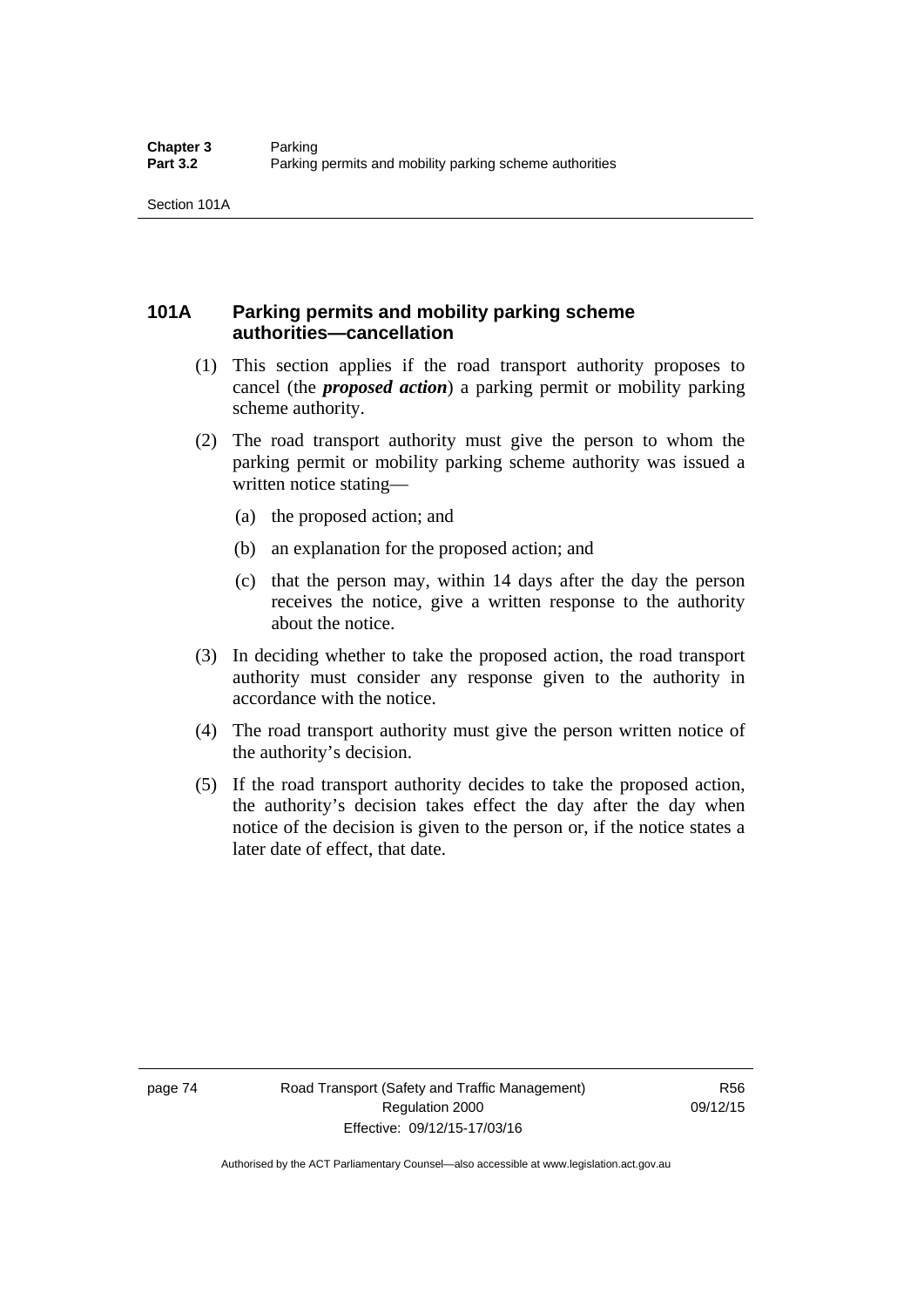# **101B Parking permits and mobility parking scheme authorities—return when cancelled**

If a parking permit or mobility parking scheme authority is cancelled under section 101A, the person to whom the parking permit or mobility parking scheme authority was issued must return the permit or authority to the road transport authority as soon as practicable but no later than 21 days after the date of effect of the cancellation of the permit or authority.

Maximum penalty: 20 penalty units.

R56 09/12/15 Road Transport (Safety and Traffic Management) Regulation 2000 Effective: 09/12/15-17/03/16

page 75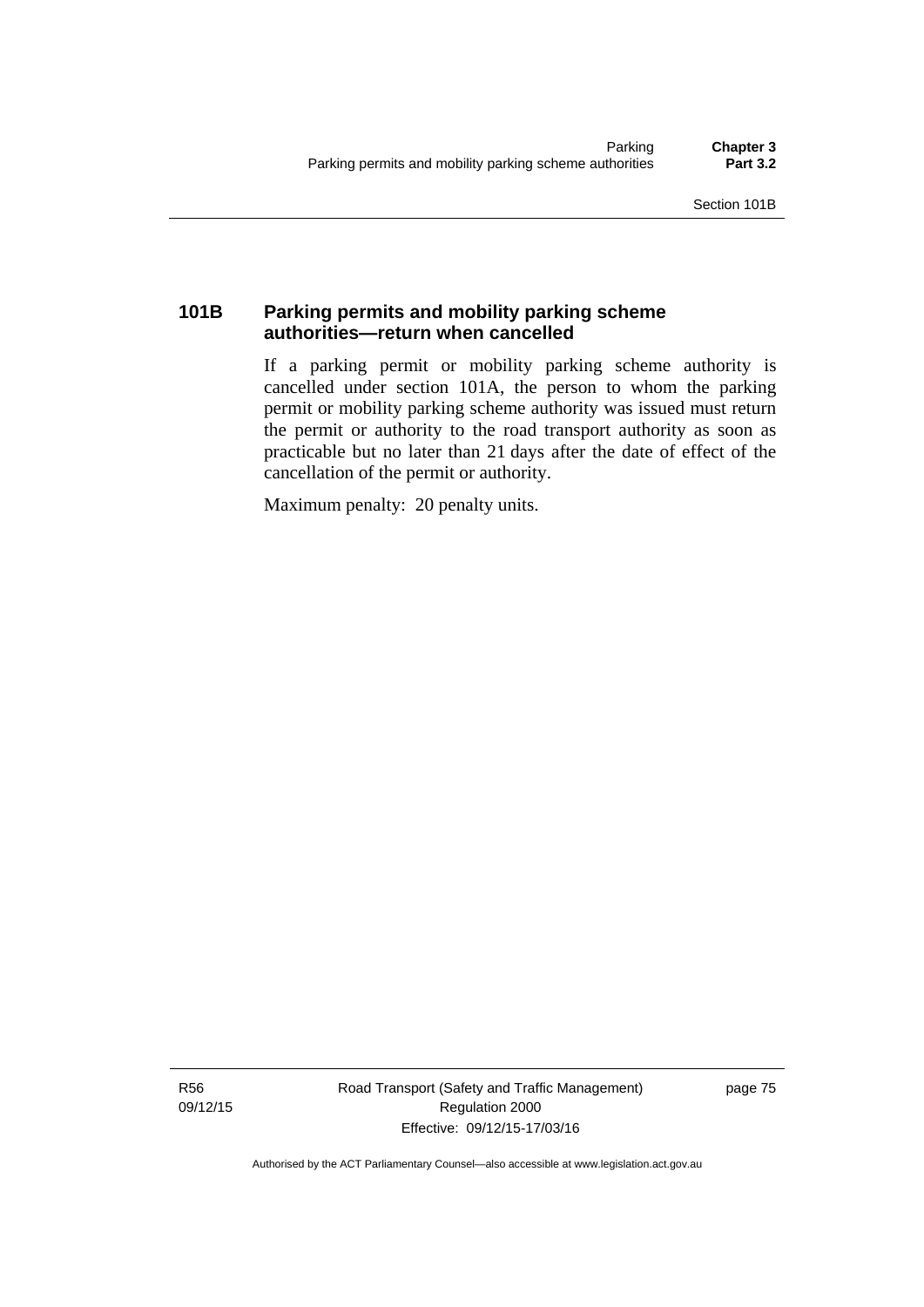**Chapter 3** Parking<br>**Part 3.3** Parking Parking—other provisions

# **Part 3.3 Parking—other provisions**

### **101C Marking tyres by parking inspectors**

A police officer or authorised person may mark the tyres on a vehicle using crayon, chalk or a similar substance as far as is reasonably necessary for the purpose of enforcing a provision of an Act relating to the regulation or prohibition of the parking of vehicles.

*Note* A reference to an Act includes a reference to the statutory instruments made or in force under the Act, including a regulation (see [Legislation](http://www.legislation.act.gov.au/a/2001-14)  [Act](http://www.legislation.act.gov.au/a/2001-14), s 104).

page 76 Road Transport (Safety and Traffic Management) Regulation 2000 Effective: 09/12/15-17/03/16

R56 09/12/15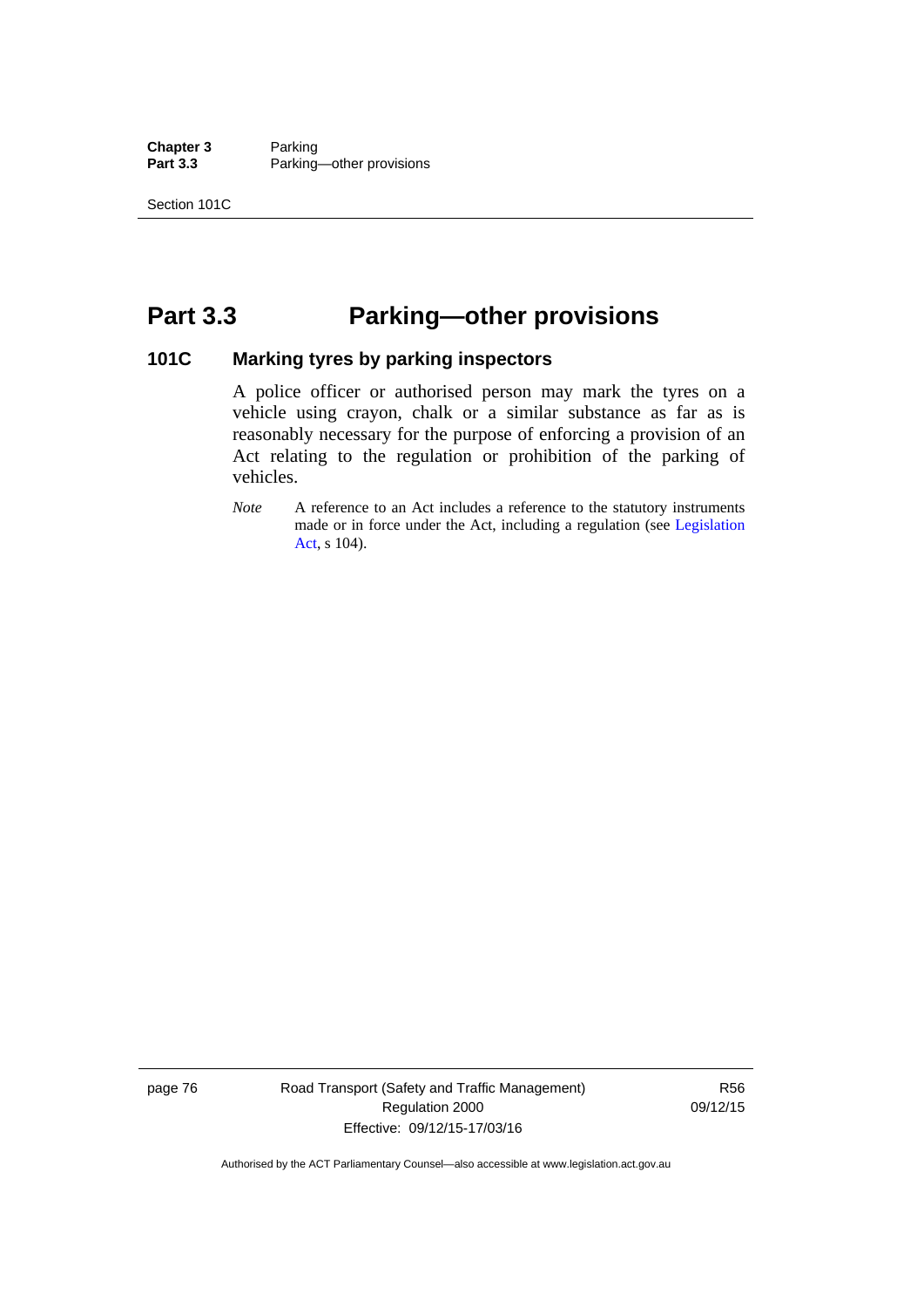# **Chapter 4 Traffic offence detection devices**

### **102 Definitions—ch 4**

In this chapter:

*approved police speedometer* means a speedometer approved under section 103A (Approval of police vehicle speedometers).

*digital camera detection device* means a camera detection device known as—

- (a) Gatsometer Digital Radar Camera System (DRCS) that includes, as a component, a radar speed measuring device; or
- (b) LaserCam 2000 that includes, as a component, a laser speed measuring device; or
- (c) LaserCam NT that includes, as a component, a laser speed measuring device; or
- (d) VITRONIC PoliScan SPEED M1 HP that includes, as a component, a laser speed measuring device.

*fixed camera detection device* means a camera detection device known as—

- (a) Centaur 2000 that includes, as a component, a piezo strip speed measuring device; or
- (b) Gatsometer Digital Radar Camera System (DRCS) that includes, as a component, a radar speed measuring device; or
- (c) Gatsometer Traffic Camera Digital (GTC-D) that includes, as a component, a loop detector speed measuring device; or
- (d) Gatsometer Traffic Camera (GTC-GS11) that includes, as a component, a loop detector speed measuring device; or

R56 09/12/15 page 77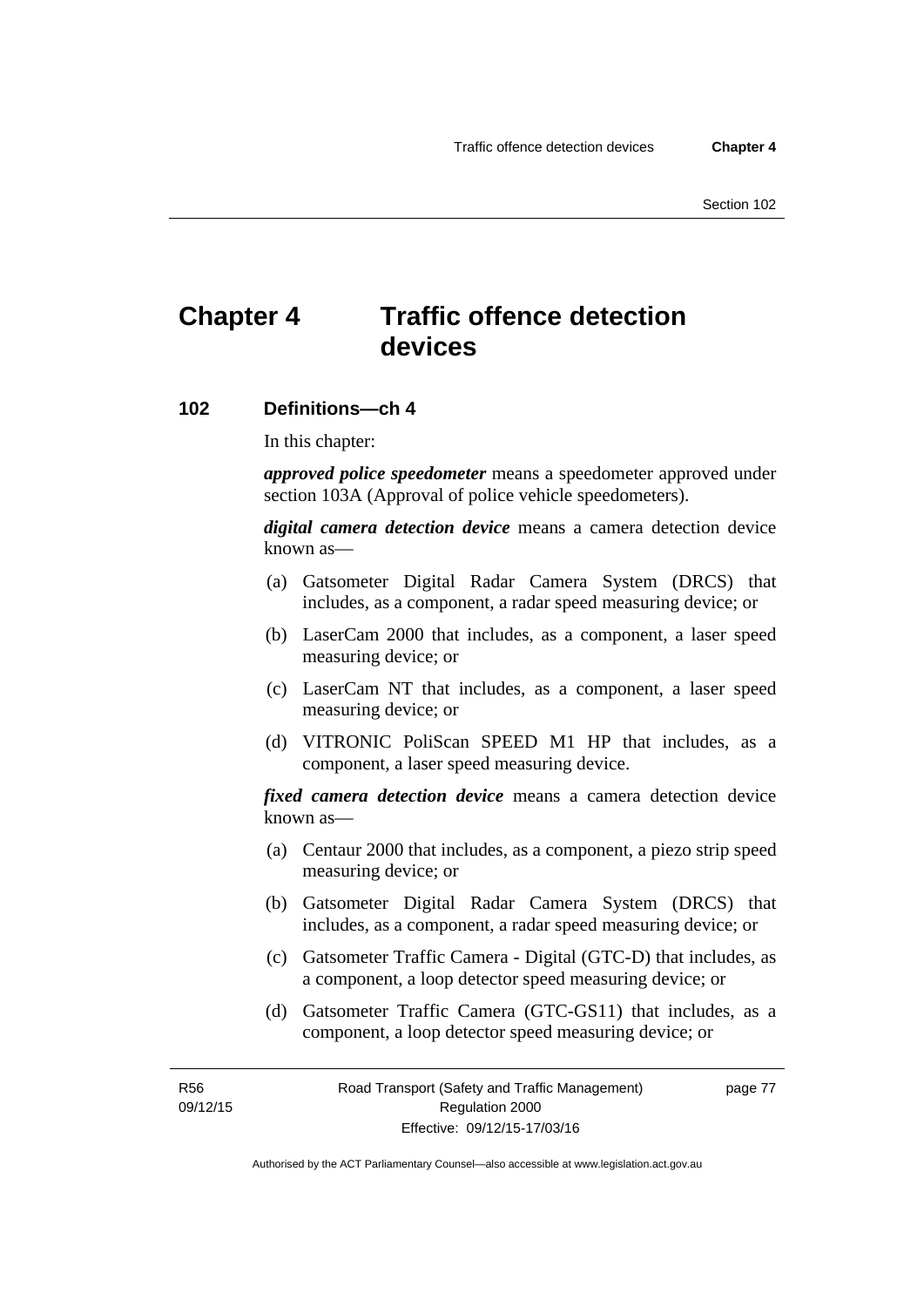- (e) Gatsometer Traffic Camera (T-series) (GT20) that includes, as a component, a radar speed measuring device; or
- (f) Gatsometer Multi Camera System (MCS) that includes, as a component, a loop detector speed measuring device.

*laser speed measuring device* means a speed measuring device known as—

- (a) Laser Technology Inc. LTI 20-20 Marksman (or Laser Technology Inc. LTI 20/20 Marksman); or
- (b) Laser Technology Inc. LTI 20-20 UltraLyte (or Laser Technology Inc. LTI 20/20 UltraLyte); or
- (c) Laser Technology Inc. LTI 20-20 UltraLyte LR (or Laser Technology Inc. LTI 20/20 UltraLyte LR); or
- (d) Laser Technology Inc. LTI 20-20 UltraLyte Compact (or Laser Technology Inc. LTI 20/20 UltraLyte Compact); or
- (e) Laser Technology Inc. LTI 20-20 SE (or Laser Technology Inc LTI 20/20 SE); or
- (f) Laser Technology Inc. LTI 20-20 TruSpeed (or Laser Technology Inc. LTI 20/20 TruSpeed); or
- (g) VITRONIC PoliScan SPEED M1 HP.

*loop detector speed measuring device* means a speed measuring device known as the Gatsometer Loop Detector (GLD4-2S).

*piezo strip speed measuring device* means a speed measuring device known as Truvelo M4 MPC.

*radar speed measuring device* means a speed measuring device known as—

- (a) Applied Concepts Inc. Stalker Dual; or
- (b) Gatsometer RT3 tracking radar; or

page 78 Road Transport (Safety and Traffic Management) Regulation 2000 Effective: 09/12/15-17/03/16

R56 09/12/15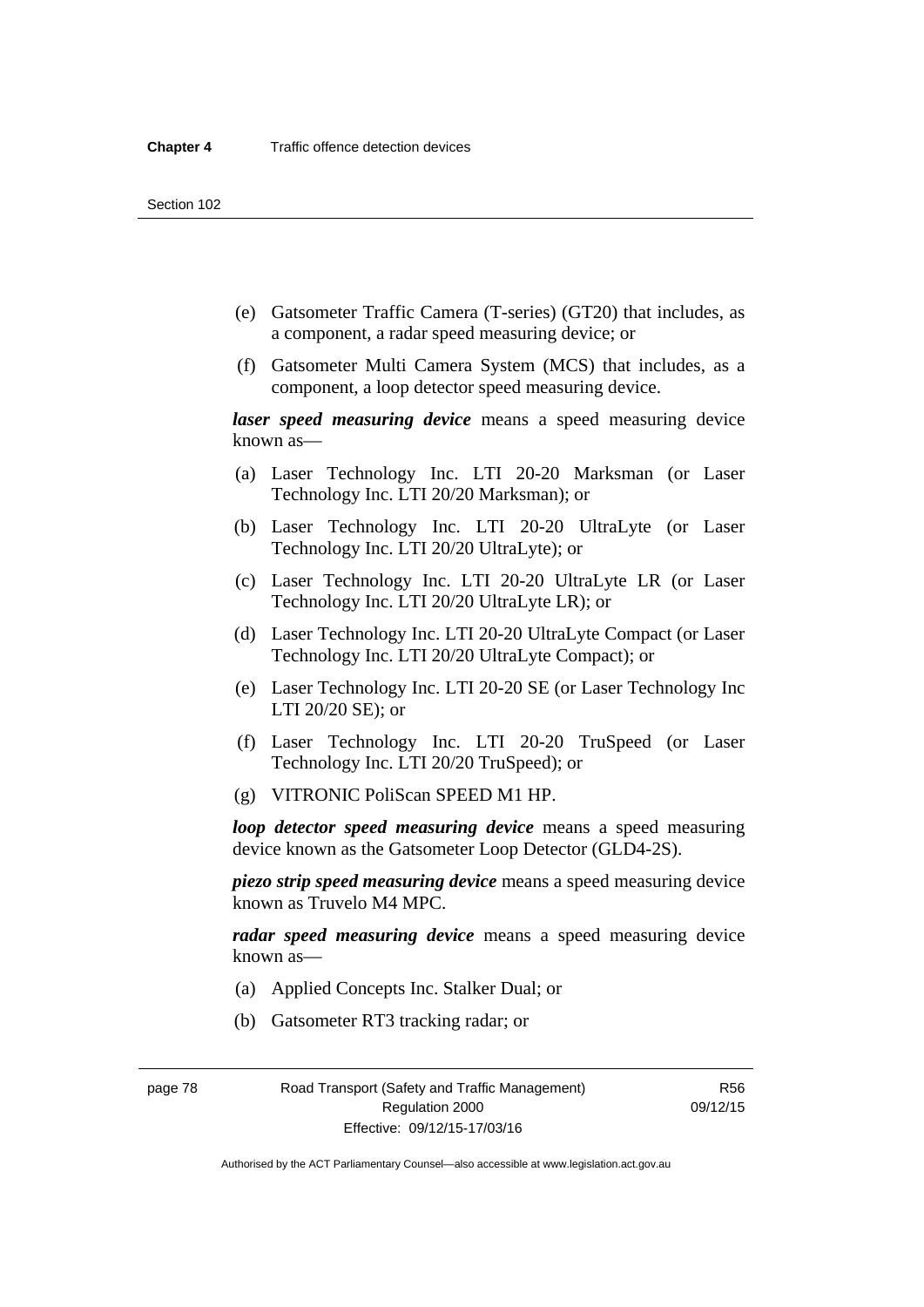- (c) Gatsometer Radar 24; or
- (d) Kustom Signals, Inc. Silver Eagle; or
- (e) Kustom Signals, Inc. Silver Eagle II; or
- (f) Kustom Signals, Inc. Raptor RP-1.

*security checksum*, for an electronic file, means the number (whether numerals or numerals and letters) produced by the application of an algorithm to the contents of an electronic file or a copy of the file.

*testing authority* means—

- (a) a department of electrical or electronic engineering at a university in Australia; or
- (b) the National Measurement Institute under the *[National](http://www.comlaw.gov.au/Series/C2004A07405)  [Measurement Act 1960](http://www.comlaw.gov.au/Series/C2004A07405)* (Cwlth); or
- (c) an entity that is accredited by the National Association of Testing Authorities to test traffic offence detection devices; or
- (d) Technical Services, Australian Federal Police, Canberra; or
- (e) for an approved police speedometer—an entity approved in writing by the chief police officer to test approved police speedometers.
- *Note* An entity includes an individual, see the [Legislation Act,](http://www.legislation.act.gov.au/a/2001-14) dict, pt 1, def of *entity*.

# **103 Approved traffic offence detection devices**

 (1) For the [Act,](http://www.legislation.act.gov.au/a/1999-80/default.asp) dictionary, definition of *approved camera detection device*, each digital camera detection device and fixed camera detection device is approved.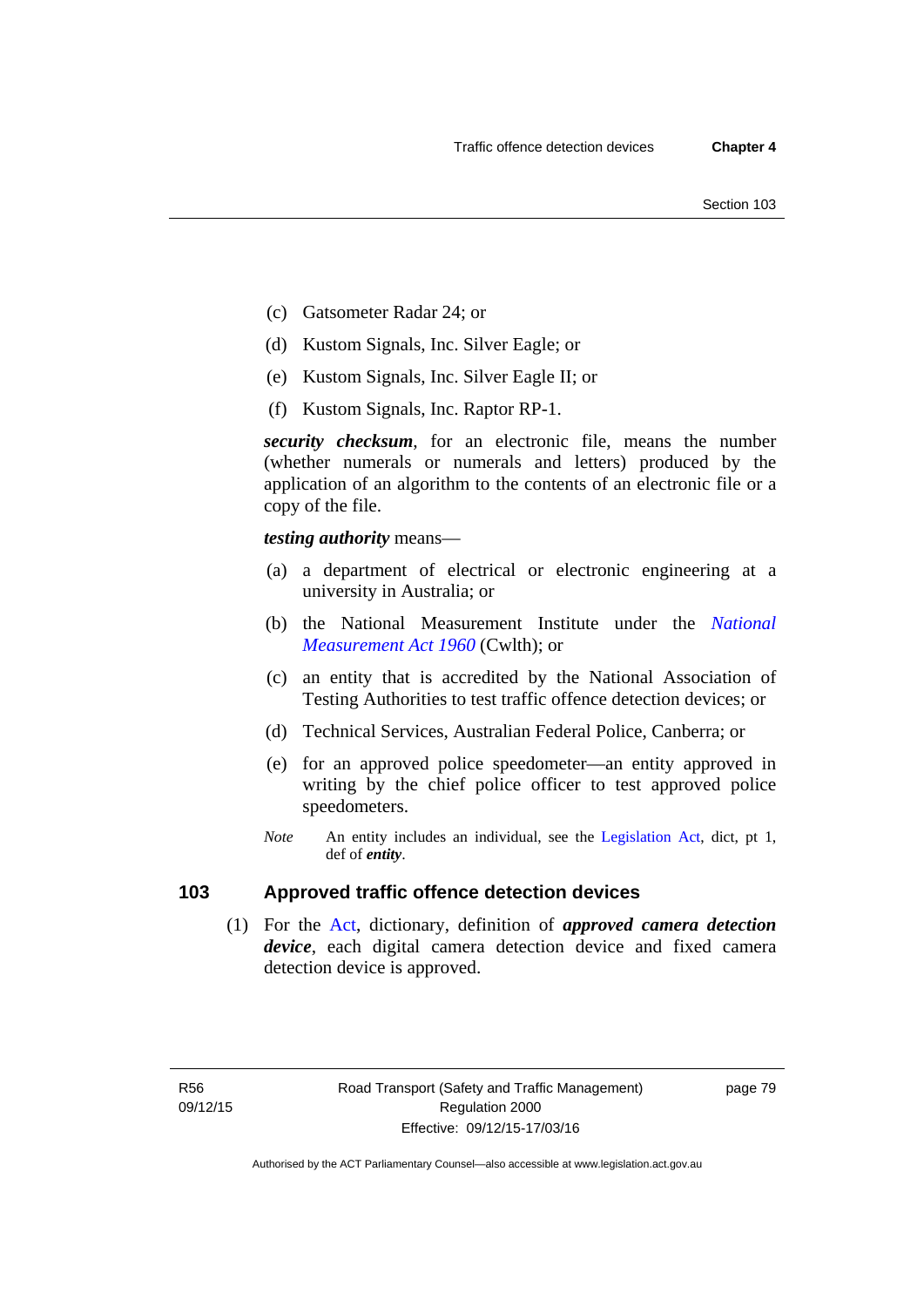- (2) For the [Act,](http://www.legislation.act.gov.au/a/1999-80/default.asp) dictionary, definition of *approved speed measuring device*, each laser speed measuring device, loop detector speed measuring device, piezo strip speed measuring device, radar speed measuring device and approved police speedometer is approved.
- (3) For the [Act](http://www.legislation.act.gov.au/a/1999-80/default.asp), dictionary, definition of *approved average speed detection system*, the P482 dual-camera automatic number plate recognition system manufactured by PIPS Technology Ltd, that is used with SpeedPoints matching software, is approved.

### **103A Approval of police vehicle speedometers**

- (1) For section 102, definition of *approved police speedometer*, the chief police officer may approve a kind of speedometer that is fitted to a motor vehicle driven by a police officer for measuring the speed at which vehicles are being driven.
- (2) An approval is a notifiable instrument.

*Note* A notifiable instrument must be notified under the [Legislation Act](http://www.legislation.act.gov.au/a/2001-14).

### **103B Average speed detection systems—Act, s 22AA, s 23B and s 24 (2)**

- (1) For the [Act](http://www.legislation.act.gov.au/a/1999-80/default.asp), section 22AA, definition of *average speed limit*, the average speed limit for the road between 2 detection points mentioned in an item in table 103B, column 2 is the speed mentioned in column 6 for the item.
- (2) For the [Act](http://www.legislation.act.gov.au/a/1999-80/default.asp), section 22AA, definition of *detection point*, the points mentioned in table 103B, column 2 are prescribed.
- (3) For the [Act](http://www.legislation.act.gov.au/a/1999-80/default.asp), section 22AA, definition of *shortest practicable distance*, the distance mentioned in an item in table 103B, column 3 is the shortest practicable distance between the 2 detection points mentioned in column 2 for the item.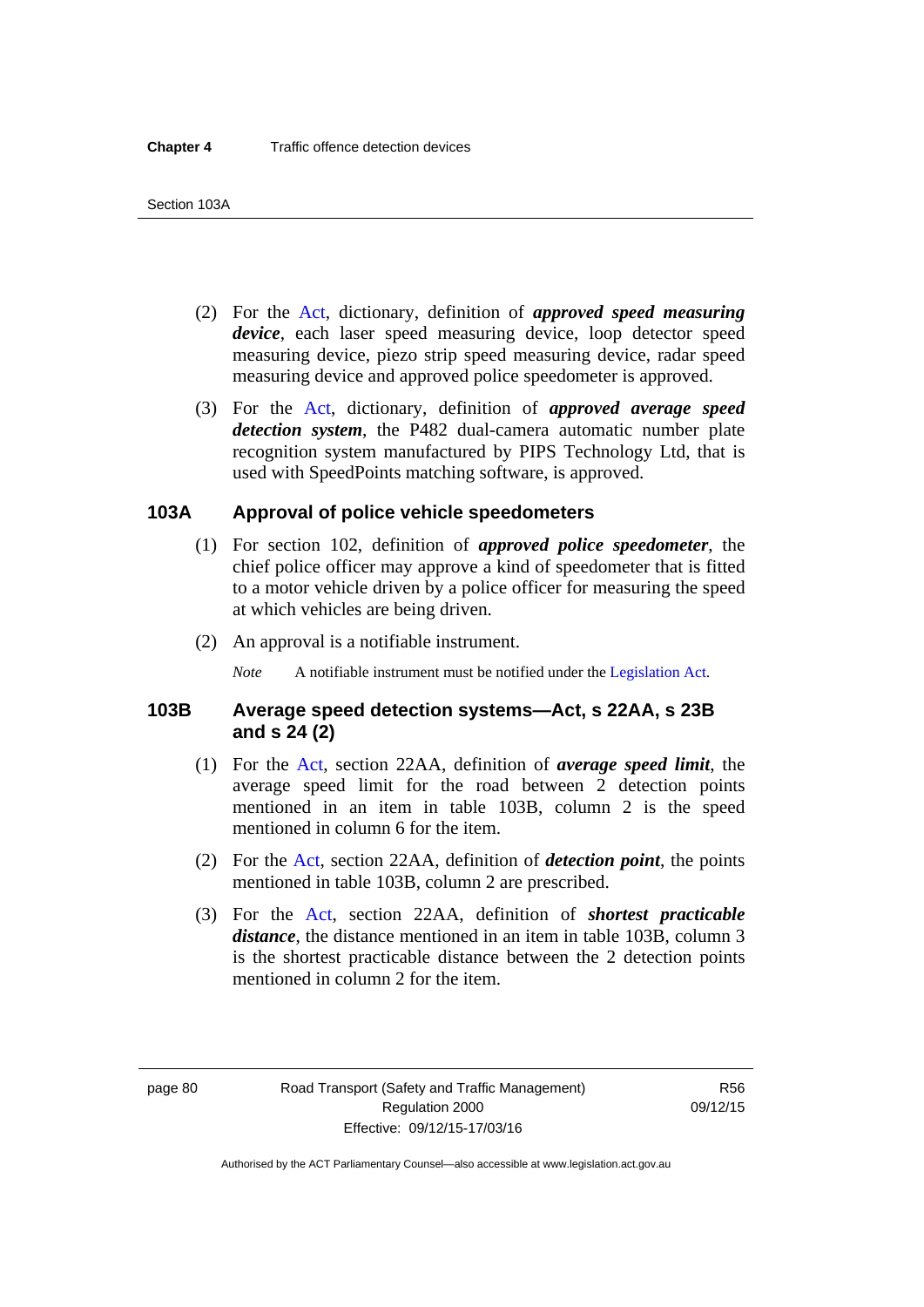- (4) For the [Act,](http://www.legislation.act.gov.au/a/1999-80/default.asp) section 23B (a), definition of *shortest practicable route*, the route mentioned in an item in table 103B, column 4 is the route used to work out the shortest practicable distance mentioned in column 3 for the item.
- (5) For the [Act](http://www.legislation.act.gov.au/a/1999-80/default.asp), section 23B (b), the minimum time that a vehicle's driver could take to drive the vehicle on the route mentioned in an item in table 103B, column 4 is the time mentioned in column 5 for the item.
- (6) In this section:

*ACT Standard Grid Coordinates*—see the *[Surveyors](http://www.legislation.act.gov.au/di/2010-267/default.asp)  [\(Surveyor-General\) Practice Directions 2010 \(No 2\)](http://www.legislation.act.gov.au/di/2010-267/default.asp)* (DI2010-267), schedule 2.

*AHD*—see the *[Surveyors \(Surveyor-General\) Practice Directions](http://www.legislation.act.gov.au/di/2010-267/default.asp)  [2010 \(No 2\)](http://www.legislation.act.gov.au/di/2010-267/default.asp)* (DI2010-267), direction 5 (Definitions).

R56 09/12/15 page 81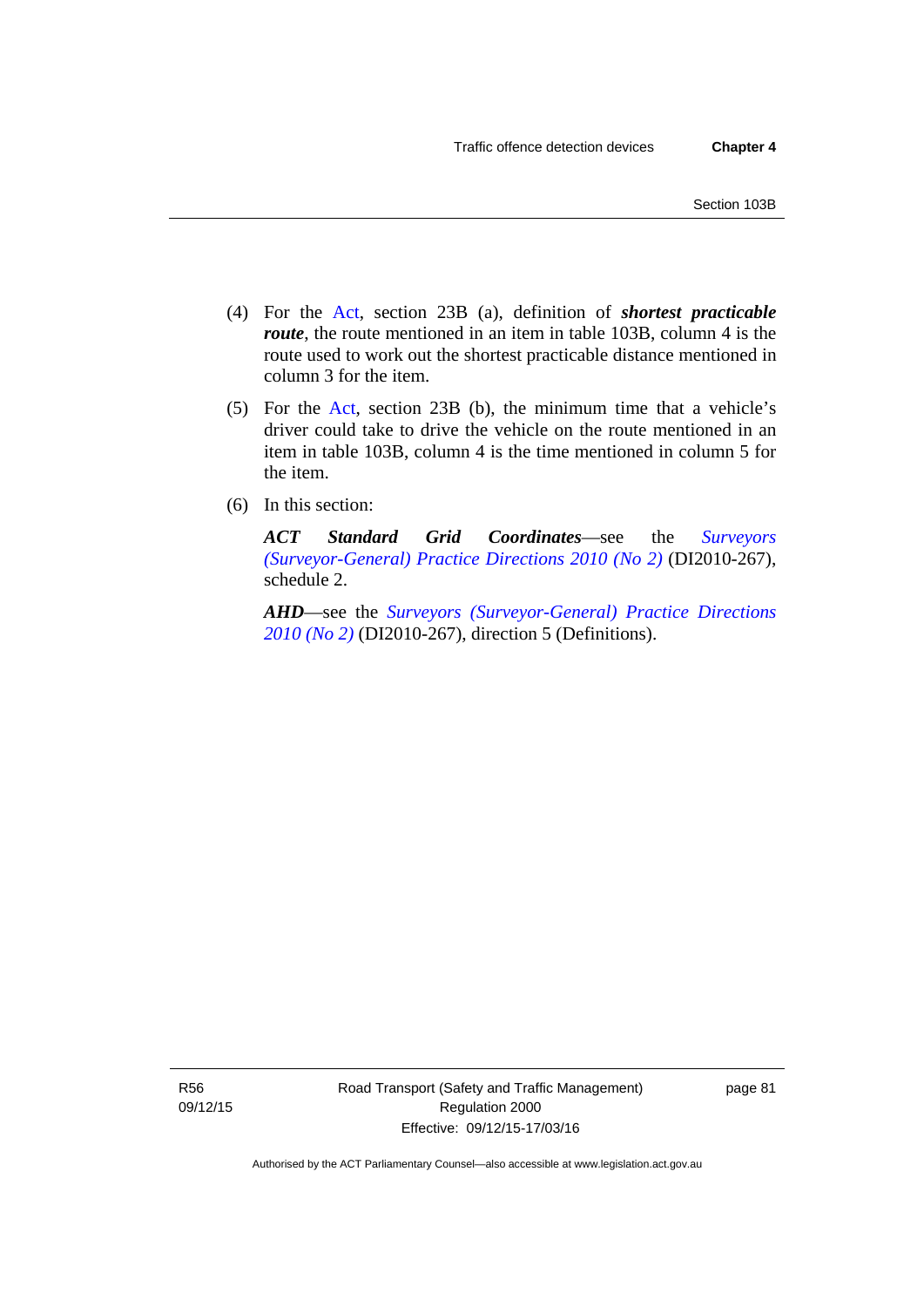### Section 103B

#### **Table 103B**

| column 1       | column <sub>2</sub>                                                                                                                                                                                                        | column 3                            | column 4                                                                                                                                                                                                    | column 5                     | column 6                  |
|----------------|----------------------------------------------------------------------------------------------------------------------------------------------------------------------------------------------------------------------------|-------------------------------------|-------------------------------------------------------------------------------------------------------------------------------------------------------------------------------------------------------------|------------------------------|---------------------------|
| item           | detection<br>points                                                                                                                                                                                                        | shortest<br>practicable<br>distance | shortest<br>practicable<br>route                                                                                                                                                                            | minimum<br>time<br>(seconds) | average<br>speed<br>limit |
| $\mathbf{1}$   | <b>ACT</b> Standard<br>Grid<br>Coordinates<br>208876.18<br>East,<br>596541.65<br>North, AHD<br>629.88 Level<br><b>ACT</b> Standard<br>Grid<br>Coordinates<br>211361.44<br>East.<br>596864.50<br>North, AHD<br>644.45 Level | 2.7081km<br>(westbound)             | Hindmarsh<br>Drive<br>(westbound),<br>starting west<br>of the<br>intersection of<br>Dalrymple<br>Street and<br>Mugga Lane<br>and ending<br>north-east of<br>Tyagarah<br><b>Street</b>                       | 121.8645<br>(westbound)      | 80km/h                    |
| $\overline{2}$ | <b>ACT</b> Standard<br>Grid<br>Coordinates<br>208912.50<br>East,<br>596591.35<br>North, AHD<br>629.42 Level<br><b>ACT</b> Standard<br>Grid<br>Coordinates<br>211418.53<br>East,<br>596883.22<br>North, AHD<br>641.25 Level | 2.7146km<br>(eastbound)             | Hindmarsh<br>Drive<br>(eastbound),<br>starting<br>north-east of<br><b>Palmer Street</b><br>near Tyagarah<br>Street and<br>ending west of<br>the<br>intersection of<br>Dalrymple<br>Street and<br>Mugga Lane | 122.157<br>(eastbound)       | 80km/h                    |

page 82 Road Transport (Safety and Traffic Management) Regulation 2000 Effective: 09/12/15-17/03/16

R56 09/12/15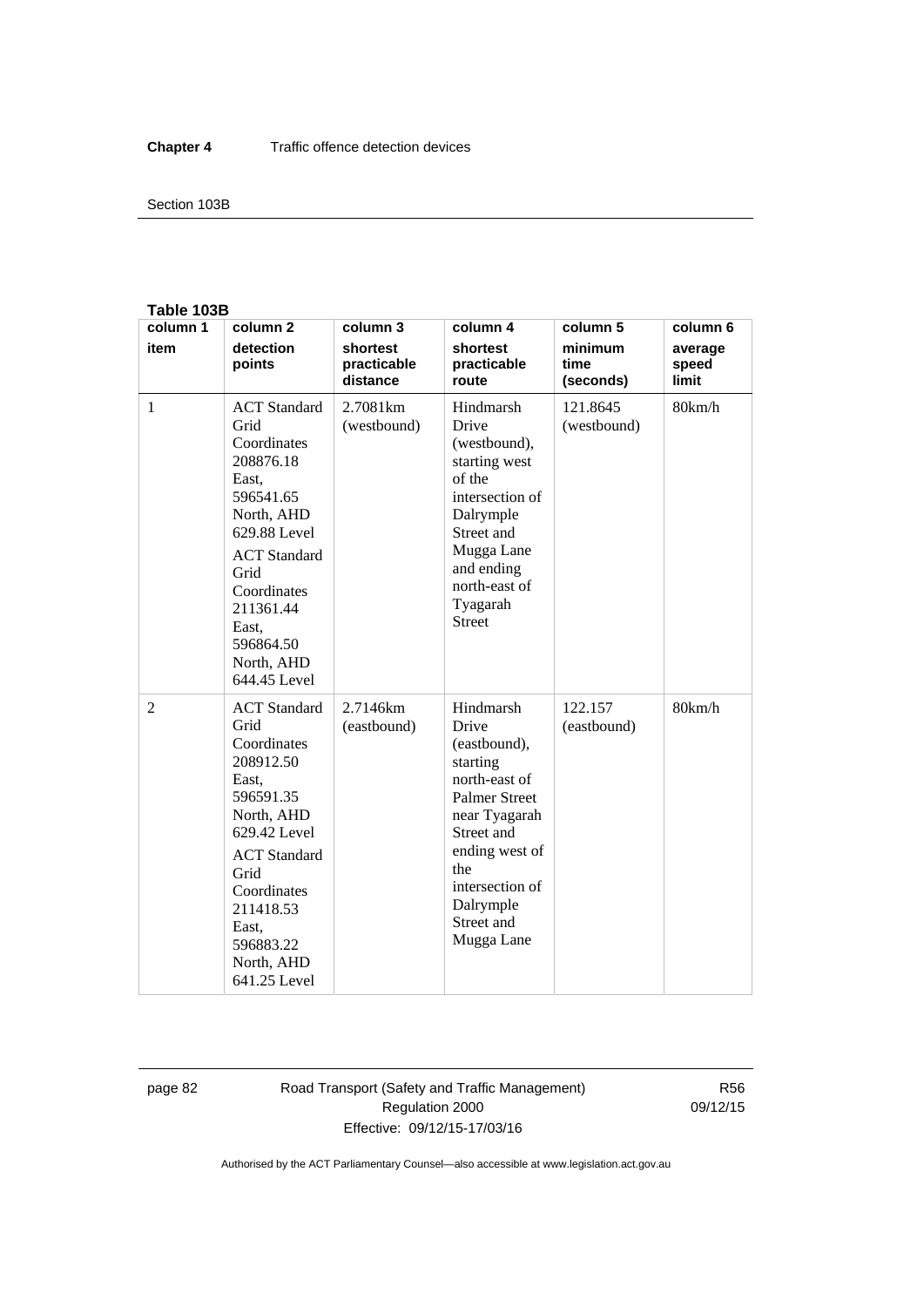| column 1<br>item | column <sub>2</sub><br>detection<br>points                                                                                                                                                                                 | column 3<br>shortest<br>practicable<br>distance | column 4<br>shortest<br>practicable<br>route                                                                                                                                                                                                            | column 5<br>minimum<br>time<br>(seconds) | column 6<br>average<br>speed<br>limit |
|------------------|----------------------------------------------------------------------------------------------------------------------------------------------------------------------------------------------------------------------------|-------------------------------------------------|---------------------------------------------------------------------------------------------------------------------------------------------------------------------------------------------------------------------------------------------------------|------------------------------------------|---------------------------------------|
| 3                | <b>ACT</b> Standard<br>Grid<br>Coordinates<br>207503.18<br>East,<br>593617.84<br>North, AHD<br>629.92 Level<br><b>ACT</b> Standard<br>Grid<br>Coordinates<br>205843.16<br>East,<br>591218.80<br>North, AHD<br>581.95 Level | 3.3226km<br>(southbound)                        | <b>Athllon Drive</b><br>(southbound),<br>starting south<br>of the<br>intersection of<br><b>Beasley Street</b><br>and Athllon<br>Drive and<br>ending<br>north-east of<br>the<br>intersection of<br>Drakeford<br>Drive and<br><b>Athllon Drive</b>        | 149.517<br>(southbound)                  | 80km/h                                |
| $\overline{4}$   | <b>ACT</b> Standard<br>Grid<br>Coordinates<br>205879.90<br>East,<br>591244.94<br>North, AHD<br>582.25 Level<br><b>ACT</b> Standard<br>Grid<br>Coordinates<br>207485.15<br>East,<br>593666.74<br>North, AHD<br>629.42 Level | 3.3022km<br>(northbound)                        | <b>Athllon Drive</b><br>(northbound),<br>starting<br>north-east of<br>the<br>intersection of<br><b>Drakeford</b><br>Drive and<br><b>Athllon Drive</b><br>and ending<br>south of the<br>intersection of<br><b>Beasley Street</b><br>and Athllon<br>Drive | 148.599<br>(northbound)                  | 80km/h                                |

R56 09/12/15 Road Transport (Safety and Traffic Management) Regulation 2000 Effective: 09/12/15-17/03/16

page 83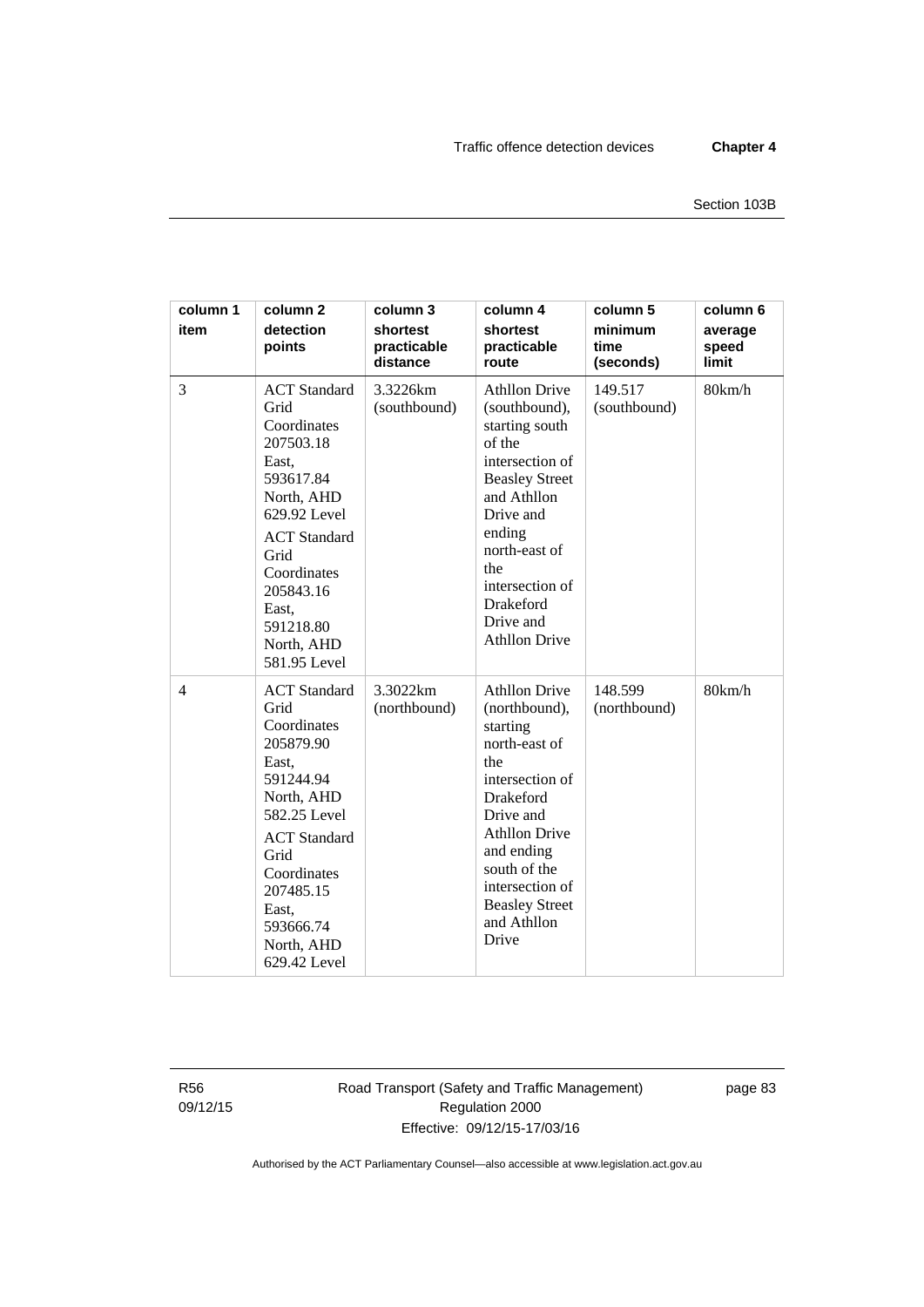### **104 Major testing of laser speed measuring devices**

- (1) The following devices must be tested in accordance with this section at least once every 12 months:
	- (a) a laser speed measuring device;
	- (b) the laser speed measuring device component of a digital camera detection device.
- (2) The test must be carried out—
	- (a) by a person approved under section 106 (Approved people testing and sealing); and
	- (b) in accordance with Australian Standard AS 4691.1-2003, as in force on the commencement of this paragraph.
		- *Note 1* The text of an applied, adopted or incorporated law or instrument, whether applied as in force from time to time or at a particular time, is taken to be a notifiable instrument if the operation of the [Legislation Act,](http://www.legislation.act.gov.au/a/2001-14) s 47 (5) or (6) is not disapplied (see s 47 (7)).
		- *Note 2* A notifiable instrument must be notified under the [Legislation](http://www.legislation.act.gov.au/a/2001-14)  [Act](http://www.legislation.act.gov.au/a/2001-14).
- (3) The [Legislation Act,](http://www.legislation.act.gov.au/a/2001-14) section 47 (5) does not apply in relation to subsection (2) (b).
- (4) The test must show whether the device—
	- (a) is operating in accordance with the manufacturer's specifications; and
	- (b) is accurate within a tolerance of 2km/h.
- (5) For this section, it is sufficient for the laser speed measuring device component of a digital camera detection device to be tested separately from the other components of the device, and it is not necessary for the other components to be tested.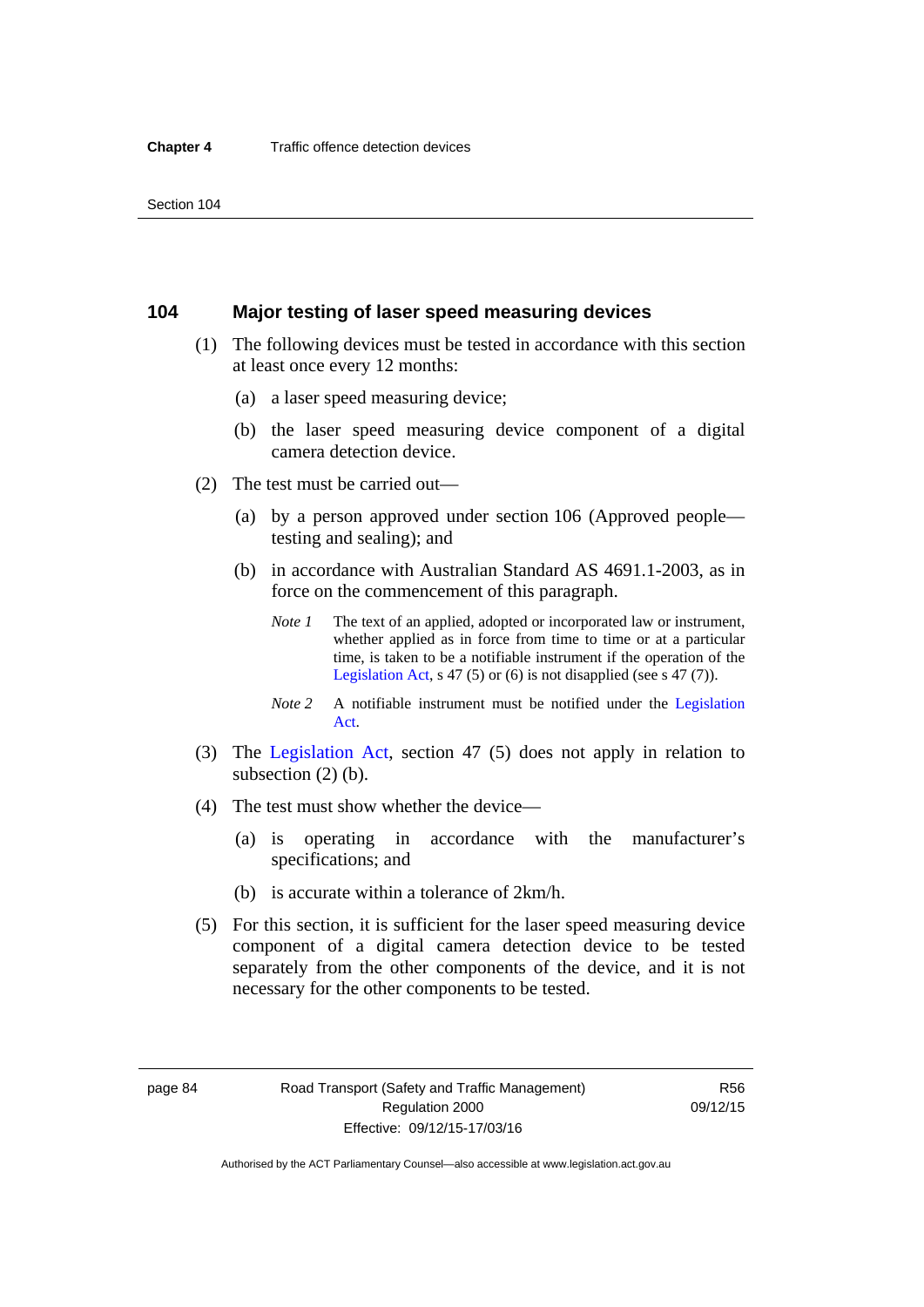### **104A Major testing of other traffic offence detection devices**

- (1) The following devices must be tested in accordance with this section:
	- (a) a radar speed measuring device that is not a component of a fixed camera detection device or a digital camera detection device;
	- (b) a radar speed measuring device component of a fixed camera detection device or a digital camera detection device;
	- (c) an approved police speedometer;
	- (d) the loop detector speed measuring device component of a fixed camera detection device;
	- (e) the piezo strip speed measuring device component of a fixed camera detection device;
	- (f) an approved average speed detection system.
- (2) The devices mentioned in subsection (1) must be tested at least once every 12 months.
- (3) The test must be carried out by a person approved under section 106 (Approved people—testing and sealing).
- (4) The test of a radar speed measuring device that is not a component of a fixed camera detection device, or a digital camera detection device, must show whether the device is operating in accordance with Australian Standard AS 2898.1-2, as in force on the commencement of this subsection.
	- *Note 1* AS 2898.1-2 may be purchased at [www.standards.org.au](http://www.standards.org.au/Pages/default.aspx)*.*
	- *Note* 2 The text of an applied, adopted or incorporated law or instrument, whether applied as in force from time to time or at a particular time, is taken to be a notifiable instrument if the operation of the [Legislation](http://www.legislation.act.gov.au/a/2001-14)  [Act,](http://www.legislation.act.gov.au/a/2001-14) s 47 (5) or (6) is not disapplied (see s 47 (7)).
	- *Note 3* A notifiable instrument must be notified under the [Legislation Act](http://www.legislation.act.gov.au/a/2001-14).

R56 09/12/15 page 85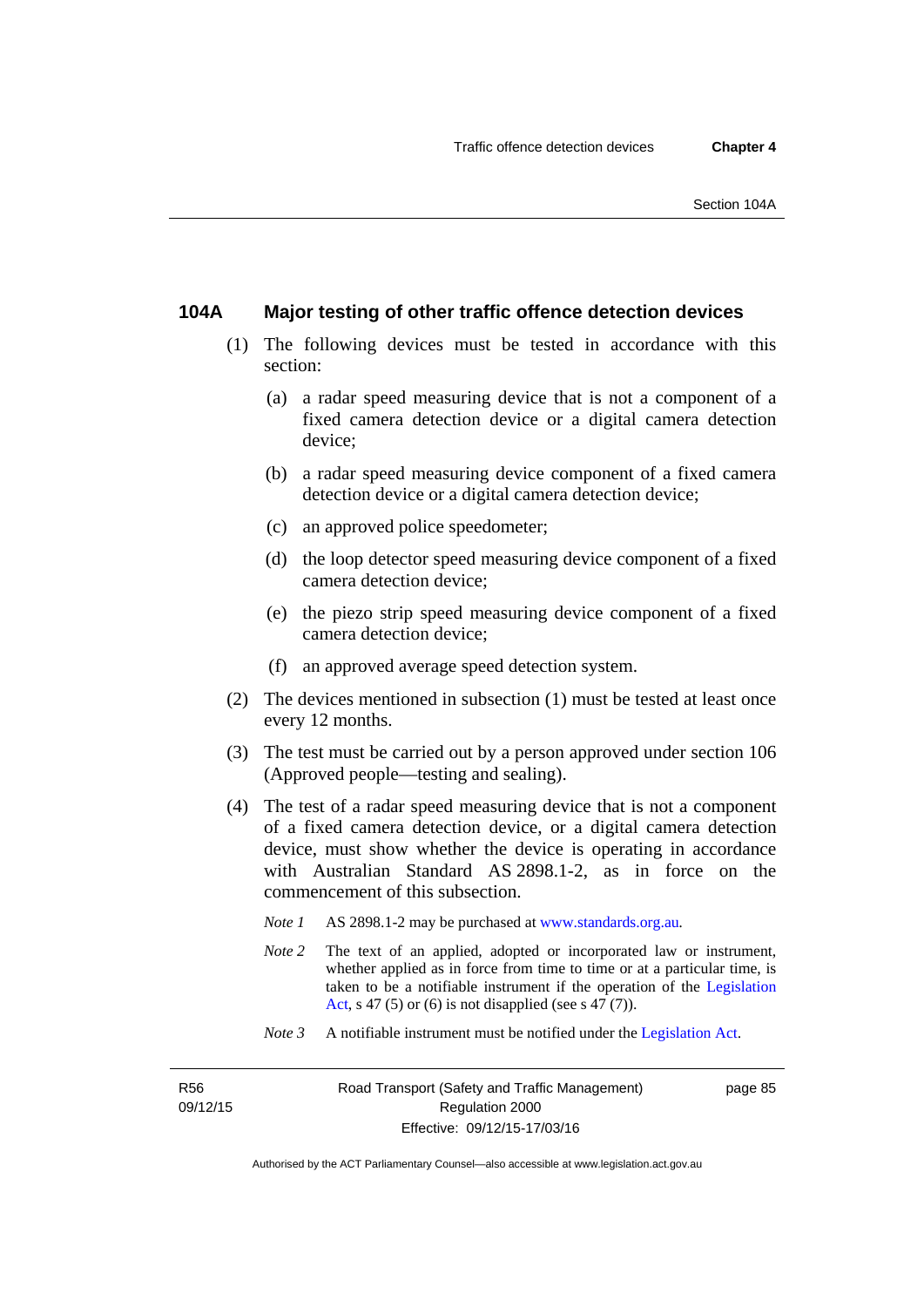- (5) The [Legislation Act,](http://www.legislation.act.gov.au/a/2001-14) section 47 (5) does not apply in relation to AS 2898.1-2 under subsection (4).
- (6) The test of the radar speed measuring device component of a fixed camera detection device, or a digital camera detection device, must show whether the device—
	- (a) is operating in accordance with the manufacturer's specifications; and
	- (b) for speeds of 100km/h and under—is accurate within a tolerance of 2km/h; and
	- (c) for speeds over 100km/h—is accurate within a tolerance of 2%.
- (7) The test of an approved police speedometer must show whether the device is accurate within a tolerance of 2km/h.
- (8) The test of the loop detector speed measuring device component of a fixed camera detection device must show whether the speed measuring device—
	- (a) for speeds of 100km/h and under—is accurate within a tolerance of 2km/h; and
	- (b) for speeds over 100km/h—is accurate within a tolerance of 2%.
- (9) The test of the piezo strip speed measuring device component of a fixed camera detection device must show whether the speed measuring device—
	- (a) is operating in accordance with the manufacturer's specifications; and
	- (b) is accurate within a tolerance of 2km/h.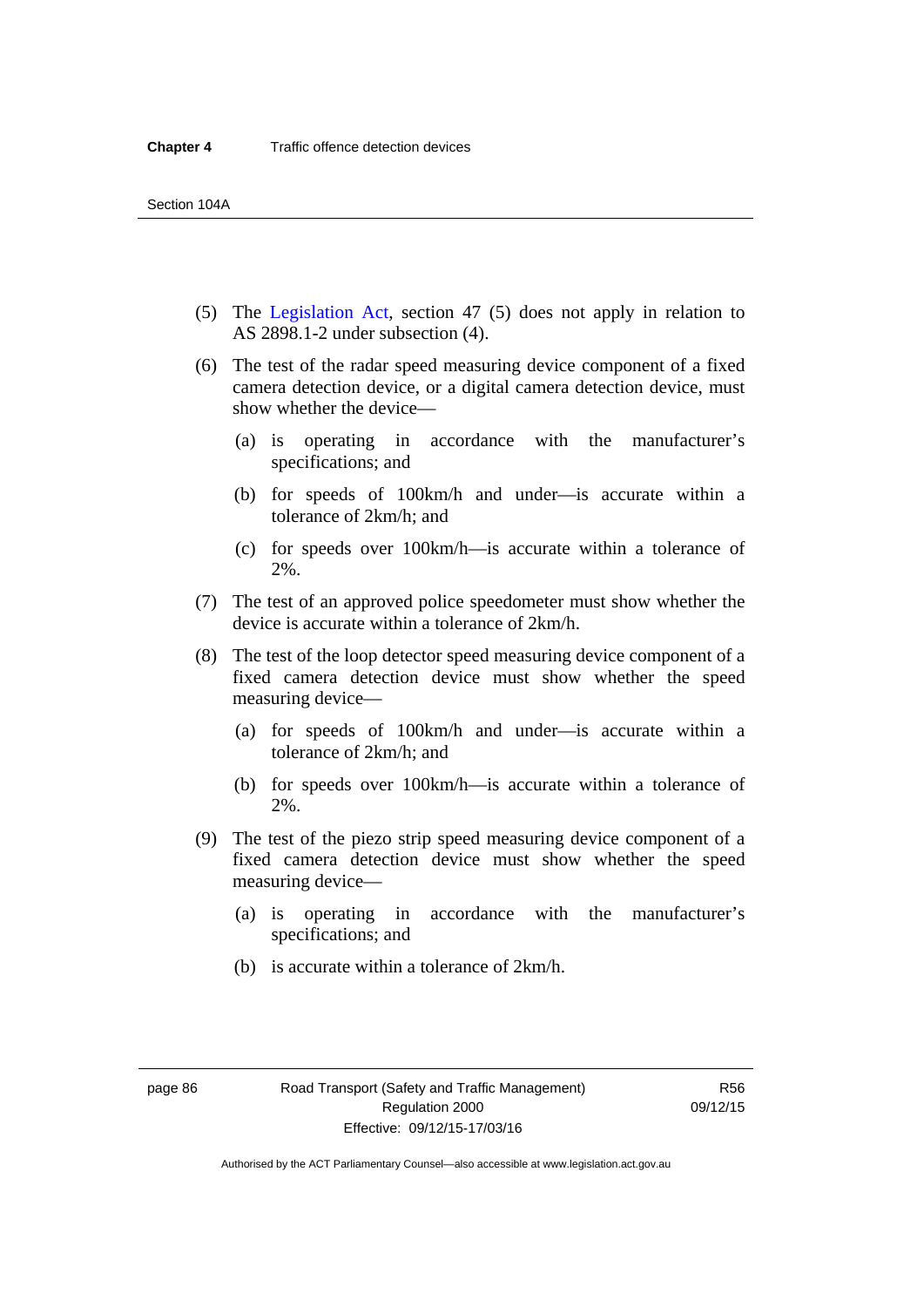- (10) The test of an approved average speed detection system that takes images of vehicles at 2 detection points must show whether the device—
	- (a) is operating in accordance with the manufacturer's specifications; and
	- (b) for the measurement of the time that elapses between vehicles passing the first and second detection points—is accurate within a tolerance of 2%.

# **104B Certification and sealing of traffic offence detection devices**

- (1) This section applies if a test of a traffic offence detection device under section 104 or section 104A establishes—
	- (a) a matter mentioned in section 104A (4) or (7) in relation to the device; or
	- (b) the matters mentioned in section 104 (4) or section 104A (9) in relation to the device.
- (2) The person who carried out the test must—
	- (a) sign a certificate to that effect; and
	- (b) if a seal on the device has been damaged or removed—seal the device.

# **105 Use of certain digital camera detection devices**

(1) This section applies to the operation of a digital camera detection device that is located in a vehicle that can be moved from place to place to detect traffic offences.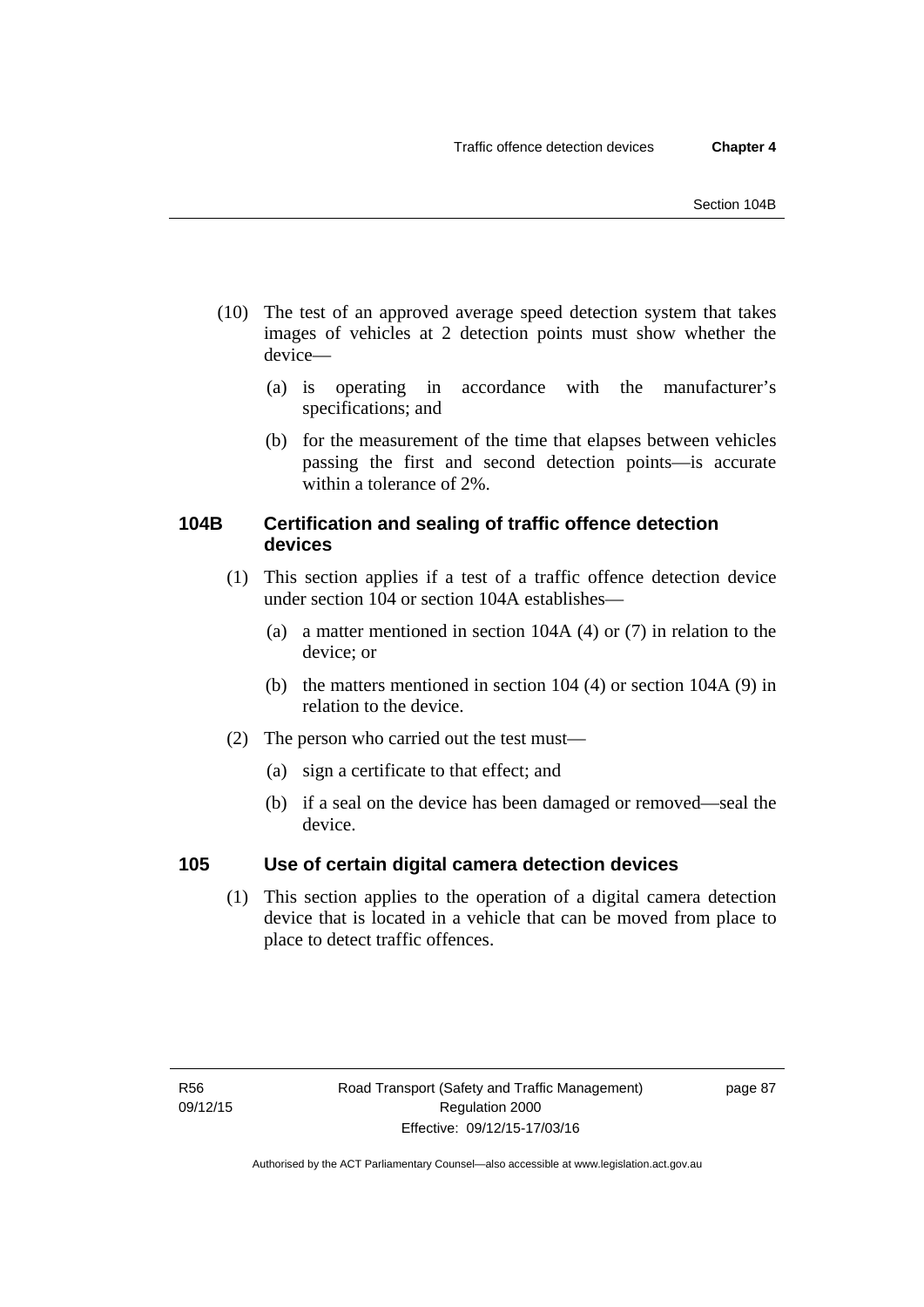- (2) The operator of a digital camera detection device that includes as a component a radar speed measuring device must ensure that the following operations are done in accordance with the manufacturer's instructions for the device:
	- (a) aligning the vehicle in which the device is located with the road;
	- (b) activating the device;
	- (c) operating the device.
- (3) The operator of a digital camera detection device that includes as a component a laser speed measuring device must ensure that the following operations are done in accordance with the manufacturer's instructions for the device:
	- (a) testing the laser speed measuring component of the device at the beginning and end of each shift of the operator by carrying out the following checks:
		- (i) an instrument confidence check;
		- (ii) a calibration verification check;
		- (iii) a scope alignment check;
	- (b) activating the device;
	- (c) operating the device.
- (4) However, subsection (3) (a) (ii) and (iii) do not apply in relation to the operation of a VITRONIC PoliScan SPEED M1 HP device.
- (5) To remove any doubt, if a device mentioned in subsection (3) is used at more than 1 place during a shift of the operator, the operator is not required to carry out the checks mentioned in subsection (3) (a) each time the device is activated at a different place.

page 88 Road Transport (Safety and Traffic Management) Regulation 2000 Effective: 09/12/15-17/03/16

R56 09/12/15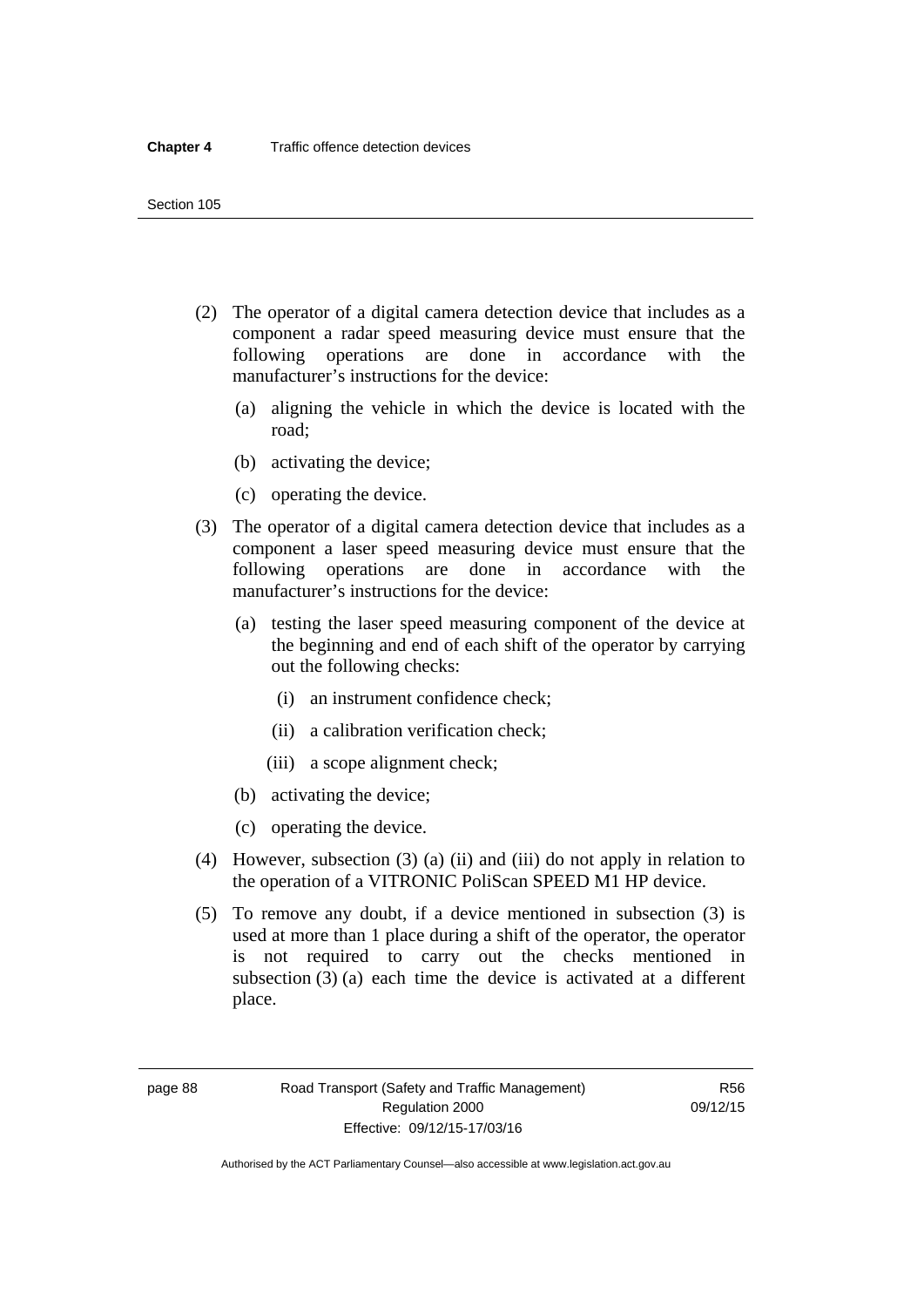- (6) If the requirements set out in this section are met, the device may operate unattended.
- (7) If a device is used by 2 or more operators, who are working together during a shift, the requirements set out in this section may be carried out by different operators.
- (8) In this section:

*operator* means a person approved to use a traffic offence detection device under section 107 (Approved people—use).

# **105A Use of certain laser speed measuring devices**

- (1) This section applies to a laser speed measuring device, other than a device mentioned in section 105 (Use of certain digital camera detection devices).
- (2) The operator of the laser speed measuring device must ensure that the following operations are done in accordance with the manufacturer's instructions for the device:
	- (a) testing the device at the beginning and end of each shift of the operator by carrying out the following checks:
		- (i) an instrument confidence check;
		- (ii) a calibration verification check;
		- (iii) a scope alignment check;
	- (b) activating the device;
	- (c) operating the device.
- (3) To remove any doubt, if the device is used at more than 1 place during a shift of the operator, the operator is not required to carry out the checks mentioned in subsection (1) (a) each time the device is activated at a different place.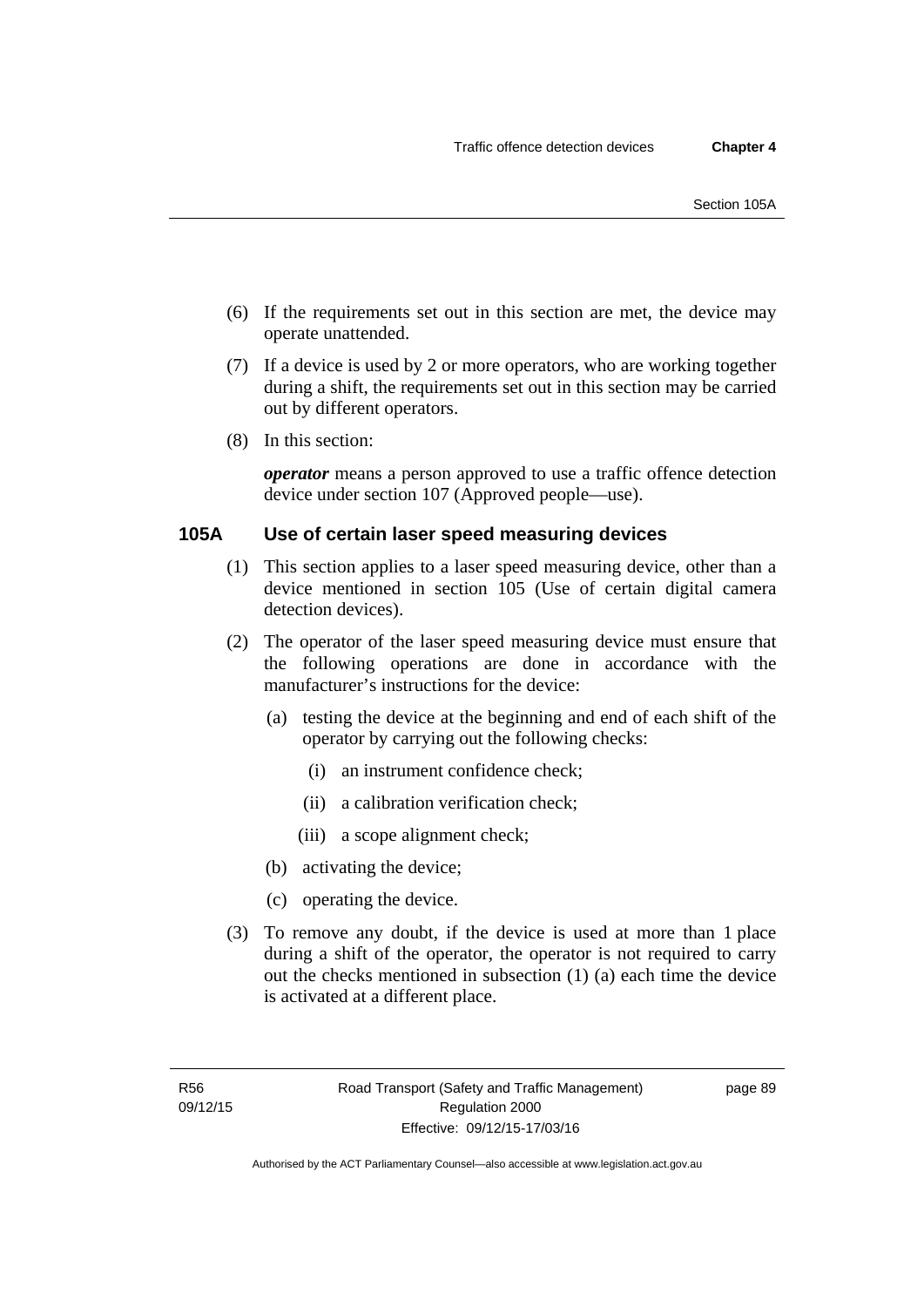- (4) If the device is used by 2 or more operators who are working together during the shift, the tests mentioned in subsection (1) (a) and (d) may be carried out by different operators.
- (5) In this section:

*operator* means a person approved to use a traffic offence detection device under section 107 (Approved people—use).

### **105B Use of certain radar speed measuring devices**

- (1) This section applies to a radar speed measuring device, other than a device that is a component of—
	- (a) a digital camera detection device; or
	- (b) a fixed camera detection device.
- (2) The radar speed measuring device must be used by an operator in accordance with the manufacturer's instructions for the device.
- (3) The operator must test the device—
	- (a) at the beginning of each shift of the operator against an approved police speedometer; and
	- (b) at the end of each shift of the operator against the speedometer mentioned in paragraph (a); and
	- (c) if the operator's shift is longer than 9 hours—9 hours after the beginning of the shift against the speedometer mentioned in paragraph (a).
- (4) After each test, the device must be found to be accurate within a tolerance of 2 km/h.
- (5) To remove any doubt, if the device is used at more than 1 place during a shift of the operator, the operator is not required to carry out the checks mentioned in subsection (3) (a) each time the device is activated at a different place.

page 90 Road Transport (Safety and Traffic Management) Regulation 2000 Effective: 09/12/15-17/03/16

R56 09/12/15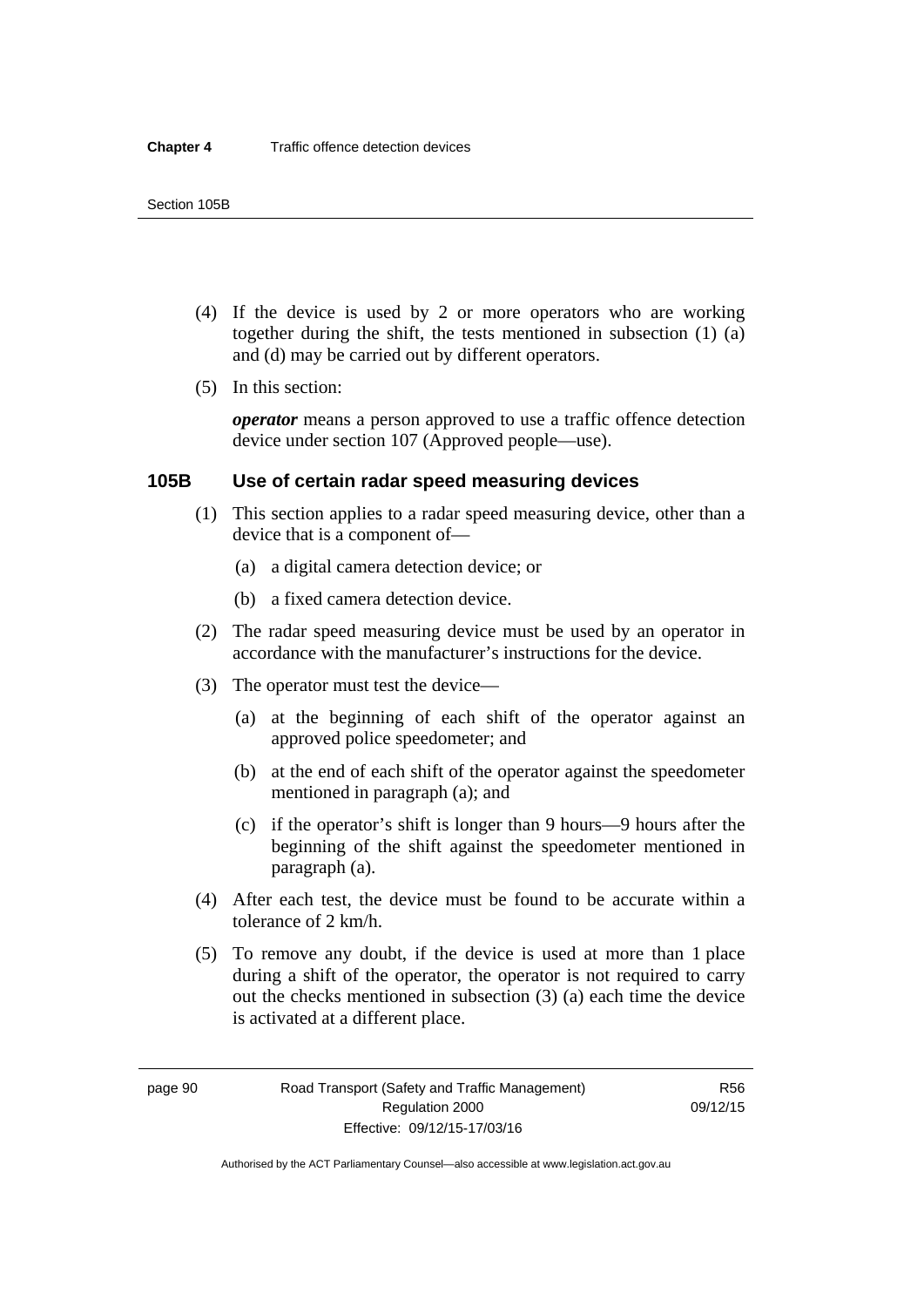- (6) If the device is used by 2 or more operators who are working together during the shift, the tests mentioned in subsection (3) may be carried out by different operators.
- (7) In this section:

*operator* means a person approved to use a traffic offence detection device under section 107 (Approved people—use).

# **106 Approved people—testing and sealing**

Each person employed by a testing authority to test and seal traffic offence detection devices is approved to test and seal traffic offence detection devices.

# **107 Approved people—use**

- (1) Each police officer is approved to use any traffic offence detection device (other than a fixed camera detection device).
- (2) The road transport authority may approve a person who is not a police officer to use digital camera detection devices.
- (3) The road transport authority may only approve a person under subsection (2) if the authority is satisfied that the person has appropriate qualifications to operate, or experience in the operation of, digital camera detection devices.

# **107A Recording of camera detection device image files—Act, s 23 (2) (c) (ii)**

(1) An electronic file created by a camera detection device must be recorded on a storage medium for electronic data (the *recording medium*).

*Note Camera detection device*—see the [Act](http://www.legislation.act.gov.au/a/1999-80/default.asp), s 23.

- (2) The recording medium for a camera detection device may be—
	- (a) attached directly to, or located with, the device; or

R56 09/12/15 page 91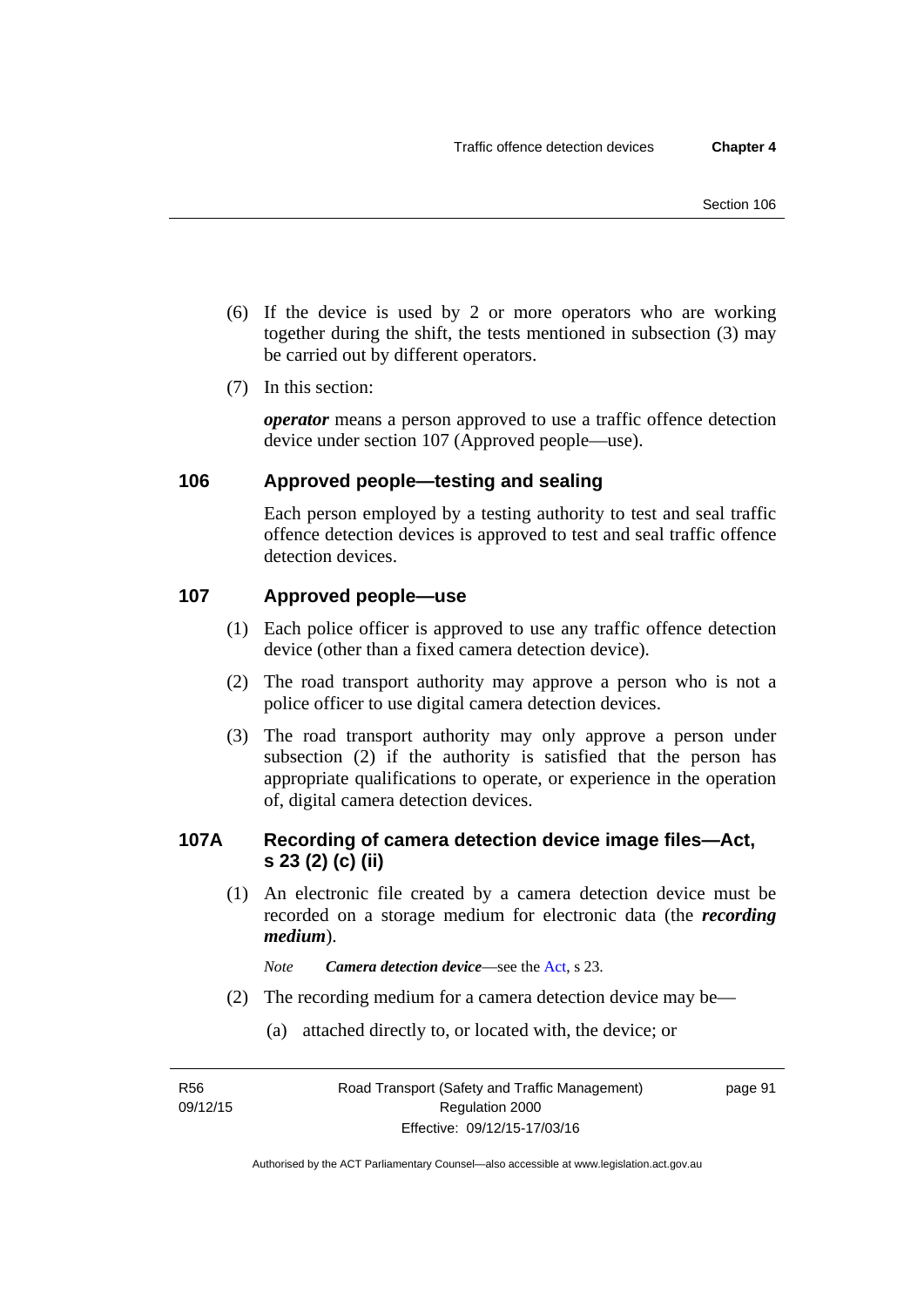(b) at a place other than the place where the device is located.

#### **Example—par (b)**

If a motor vehicle goes through a red traffic light and an image of the vehicle is taken by a fixed camera detection device, the electronic file created by the device in relation to the offence is sent along a wire or optical fibre, or across a wireless network, to a recording device in a building in another suburb and is stored at that building on a recording medium.

- *Note* An example is part of the regulation, is not exhaustive and may extend, but does not limit, the meaning of the provision in which it appears (see [Legislation Act,](http://www.legislation.act.gov.au/a/2001-14) s 126 and s 132).
- (3) If the recording medium for a camera detection device is at a place other than the place where the device is located—
	- (a) the device must produce a security checksum for each electronic file created by the device; and
	- (b) the device must encrypt the security checksum and the file; and
	- (c) the security checksum and the encrypted file must be recorded as soon as practicable on a recording medium.
- (4) However, subsection (3) does not prevent other security measures being taken in relation to a security checksum or an electronic file before it is recorded on the recording medium.

# **107B Verification of camera detection device image files—Act, s 23 (2) (c) (iii)**

- (1) This section applies if an electronic file that contains an image of a vehicle taken by a camera detection device is recorded on a recording medium that is at a place other than the place where the device is located.
- (2) Before the image of the vehicle is produced from the file, the accuracy of the file must be verified by using a computer to—
	- (a) recalculate the security checksum for the file; and

page 92 Road Transport (Safety and Traffic Management) Regulation 2000 Effective: 09/12/15-17/03/16

R56 09/12/15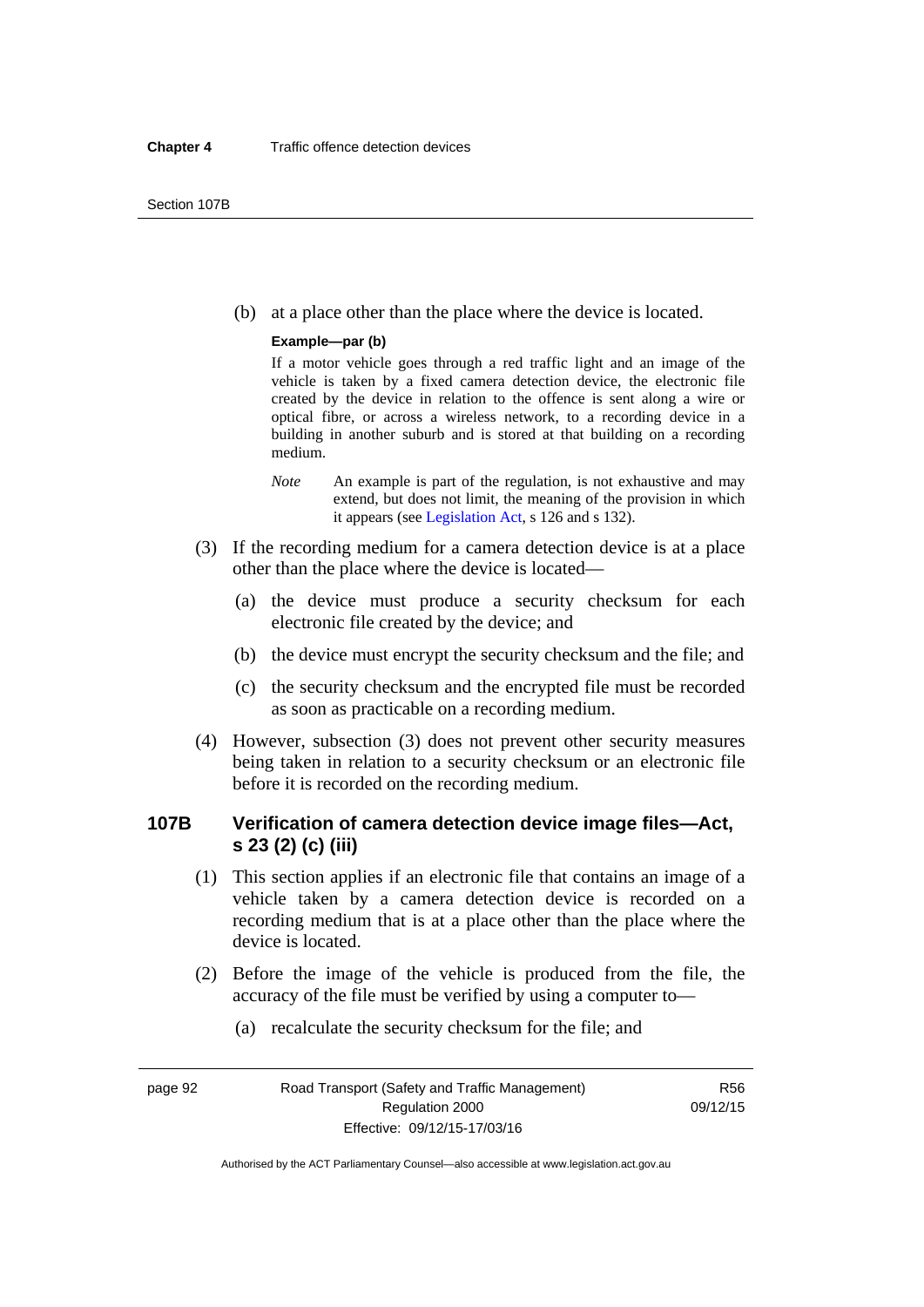(b) confirm that the security checksum produced by the recalculation is identical to the checksum produced by the device for the file.

# **108 Meaning of codes etc on image taken by approved camera detection device or approved average speed detection system—Act, s 24 (2) (a)**

(1) This section defines the meaning of codes and other information indicated on an image of a vehicle taken by an approved camera detection device or approved average speed detection system.

*Note* Information etc that is indicated on an image includes information etc accompanying or reasonably associated with the image (see [Act,](http://www.legislation.act.gov.au/a/1999-80/default.asp) dict, def of *indicated on*).

- (2) It is not necessary that all the codes and other information mentioned in this section be indicated on an image but if they do appear they have the meaning given in this section.
- (3) The characters (whether numbers, letters or both) in the field immediately after 'Device' is the code for—
	- (a) the laser speed measuring device component of the digital camera detection device that took the image; or
	- (b) the radar speed measuring device component of the digital camera detection device, or fixed camera detection device, that took the image; or
	- (c) the piezo strip speed measuring device component of the fixed camera detection device that took the image; or
	- (d) the loop detector speed measuring device component of the fixed camera detection device that took the image; or

page 93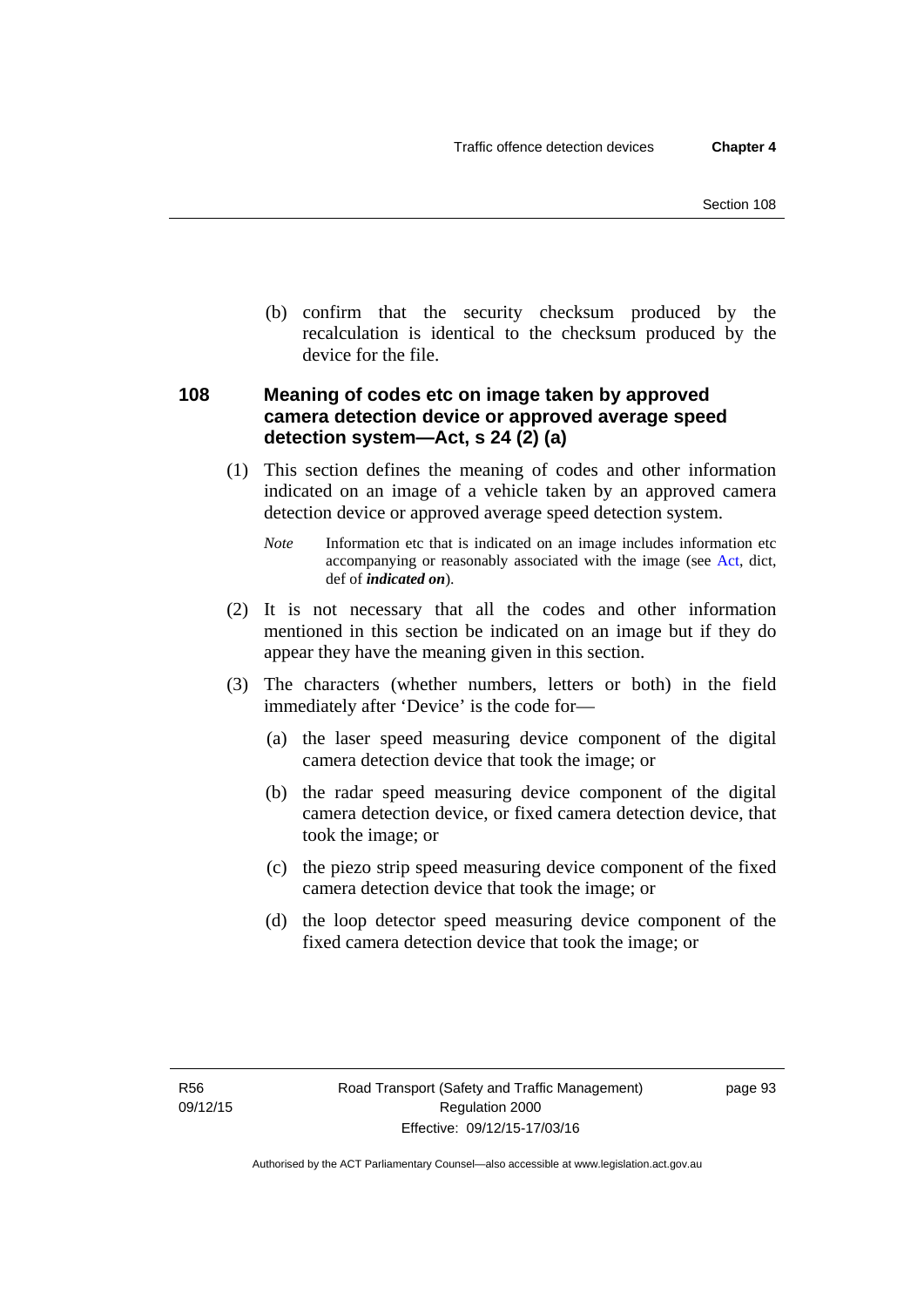#### Section 108

 (e) the automatic number plate recognition camera component of the average speed detection system that took the image.

#### **Example**

'Device: 012409' indicates that the code for the laser speed measuring device component of the digital detection device, or piezo strip speed measuring device component of the fixed camera detection device, that took the image, is 012409.

 (4) The characters in the field immediately after 'Date' is the date when the image was taken, with the first 2 numbers indicating the day of the month, followed by an abbreviation for the month and the year.

#### **Example**

'Date: 15/11/00' indicates that the image was taken on 15 November 2000.

 (5) The numbers in the field immediately after 'Time' is the time when the image was taken, stated in the 24-hour clock system.

#### **Examples**

- 1 'Time: 11.07.00.23' indicates that the image was taken at 0.23 seconds after 11.07 am.
- 2 'Time: 13:53:10:07' indicates that the image was taken at 10.07 seconds after 1.53 pm.
- (6) The letter in the field immediately after 'Direction' or 'Dir' indicates—
	- (a) for an image taken by a digital camera detection device whether the general direction in which the vehicle was travelling was away from or towards the device, with 'A' indicating away from the device and 'T' indicating towards the device; or
	- (b) for an image taken by a fixed camera detection device—the general direction in which the vehicle was travelling when the image was taken, with 'N' indicating north, 's' indicating south, 'E' indicating east and 'W' indicating west.

#### **Example for par (a)**

'Direction: A' indicates that when the image was taken the vehicle was generally travelling away from the digital camera detection device that took the image.

page 94 Road Transport (Safety and Traffic Management) Regulation 2000 Effective: 09/12/15-17/03/16

R56 09/12/15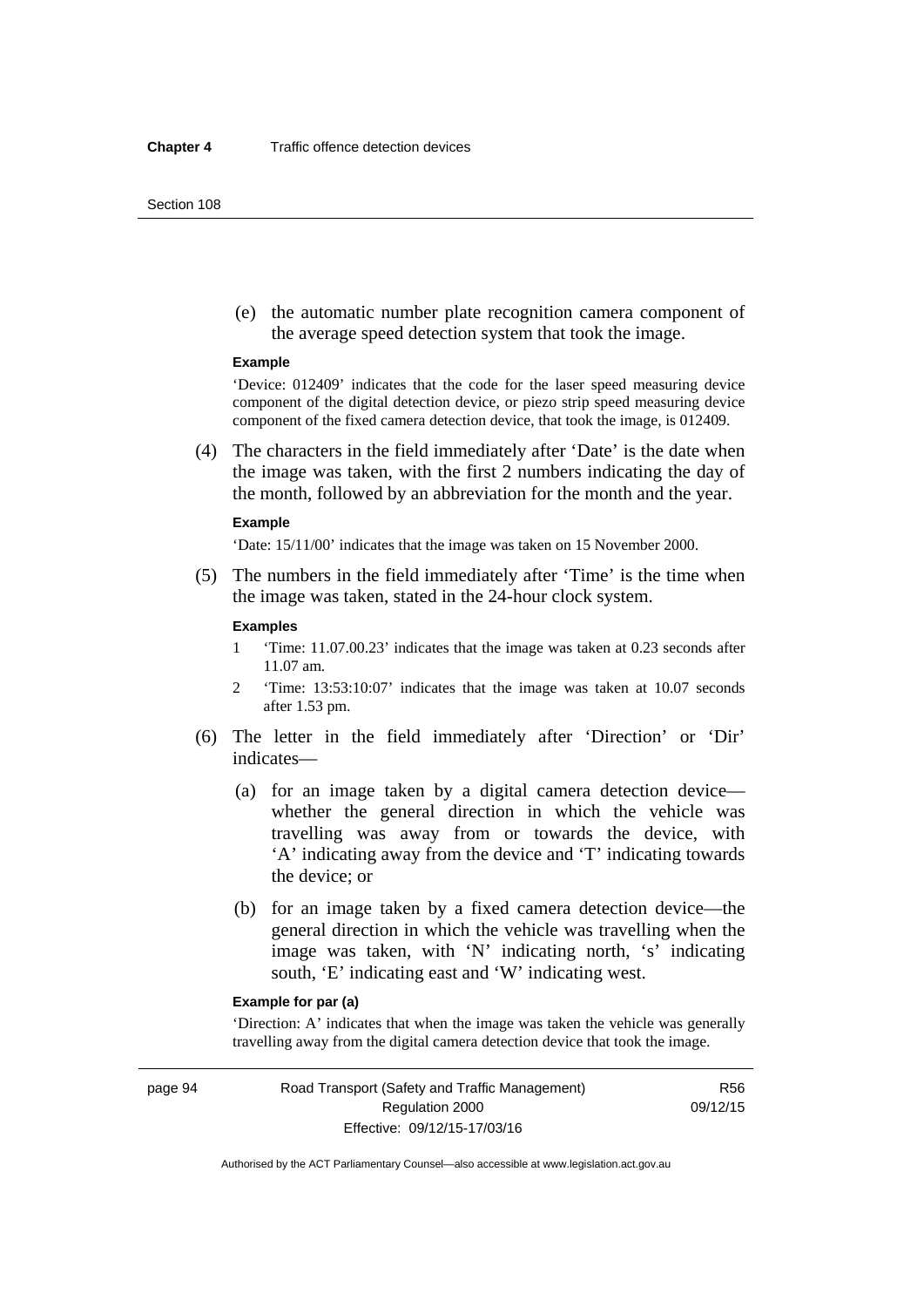#### **Example for par (b)**

'Direction: N' indicates that when the image was taken the vehicle was travelling in the general direction of north.

 (7) The characters in the field immediately after 'Lane' is the code for the lane in which the vehicle was travelling when the image was taken, with the following codes having the stated meaning:

'L1' or '1': means the lane next to the centre of the road

'L2' or '2': means the lane immediately to the left of L1 (or 1)

'L3' or '3': means the lane immediately to the left of L2 (or 2)

'L4' or '4': means the lane immediately to the left of L3 (or 3).

#### **Example**

'Lane: L1' indicates that the vehicle was travelling in the lane next to the centre of the road when the image was taken.

 (8) The number in the field immediately after 'Red time' is the time in seconds and part seconds (stated as a fraction) that a red traffic light or red traffic arrow facing the driver of the vehicle had been showing before the driver entered the intersection concerned.

#### **Example**

'Red time: 1.50' indicates that the red traffic light or red traffic arrow facing the driver of the vehicle had been showing for 1.5 seconds before the driver entered the intersection concerned.

 (9) The number in the field immediately after 'Speed li', which may be described as 'Speed limit', is the speed limit applying to the driver of the vehicle for the length of road where the driver was driving when the image was taken.

#### **Example**

'Speed li: 60'or 'Speed limit 60' indicates that the speed limit applying to the driver of the vehicle for the length of road where the driver was driving when the image was taken is 60 km/h.

R56 09/12/15 page 95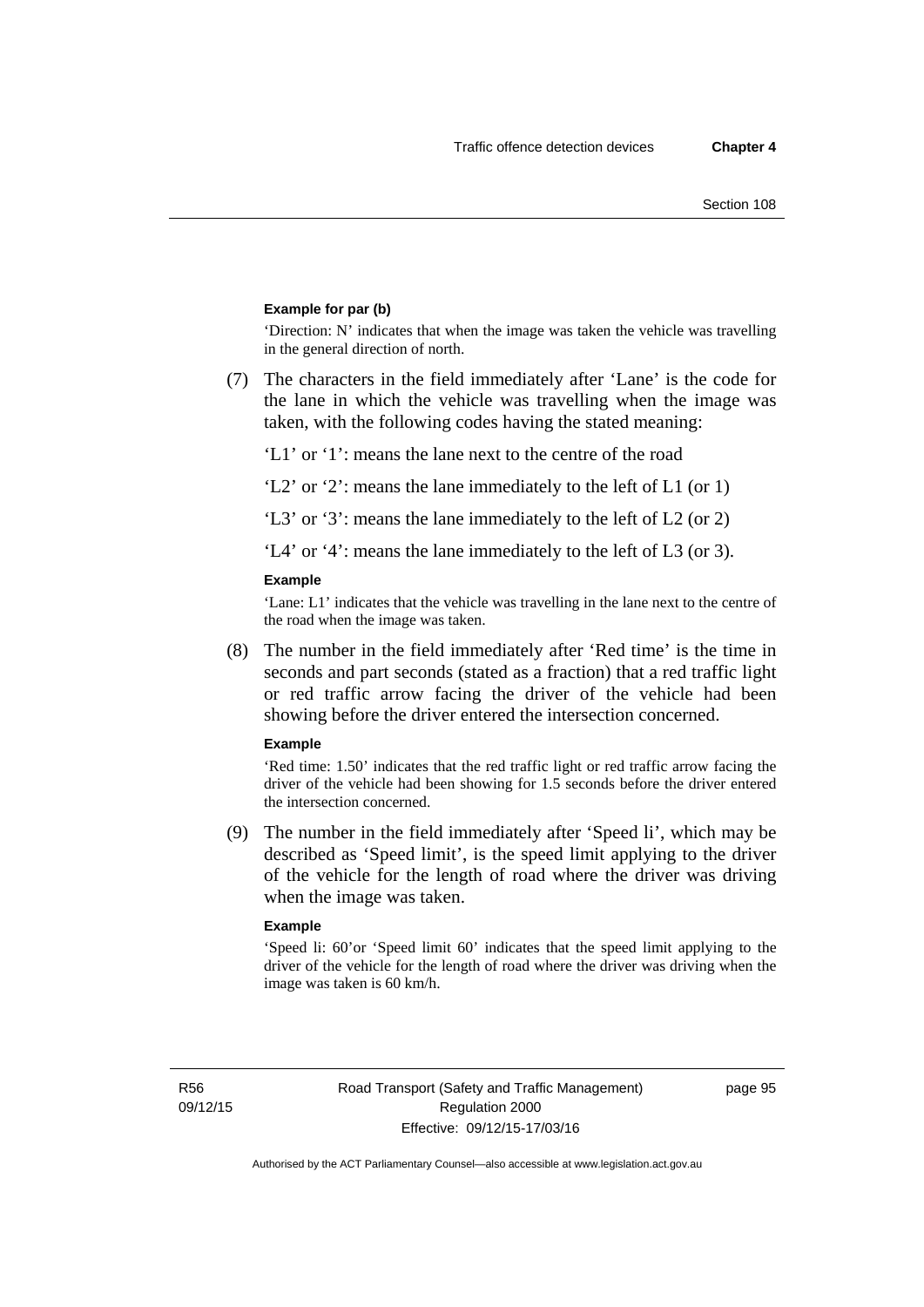(10) The number in the field immediately after 'Speed' is the speed in kilometres per hour at which the driver of the vehicle was driving when the image was taken.

## **Example**

'Speed: 82' indicates that the driver of the vehicle was driving at 82 km/h when the image was taken.

 (11) The characters (whether numbers, letters or both) in the field immediately after 'Operator' is the code for the person responsible for the use of the device when the image was taken.

#### **Example**

'Operator: op002' indicates that the code for the person responsible for the device when the image was taken is operator 002.

 (12) The characters (whether numbers, letters or both) in the field immediately after 'Disk' is the code for the recording medium used to record the image of the vehicle.

#### **Example**

'Disk: WD0022' indicates that the code for the device used to record the image was WD0022.

*Note* An example is part of the regulation, is not exhaustive and may extend, but does not limit, the meaning of the provision in which it appears (see [Legislation Act,](http://www.legislation.act.gov.au/a/2001-14) s 126 and s 132).

page 96 Road Transport (Safety and Traffic Management) Regulation 2000 Effective: 09/12/15-17/03/16

R56 09/12/15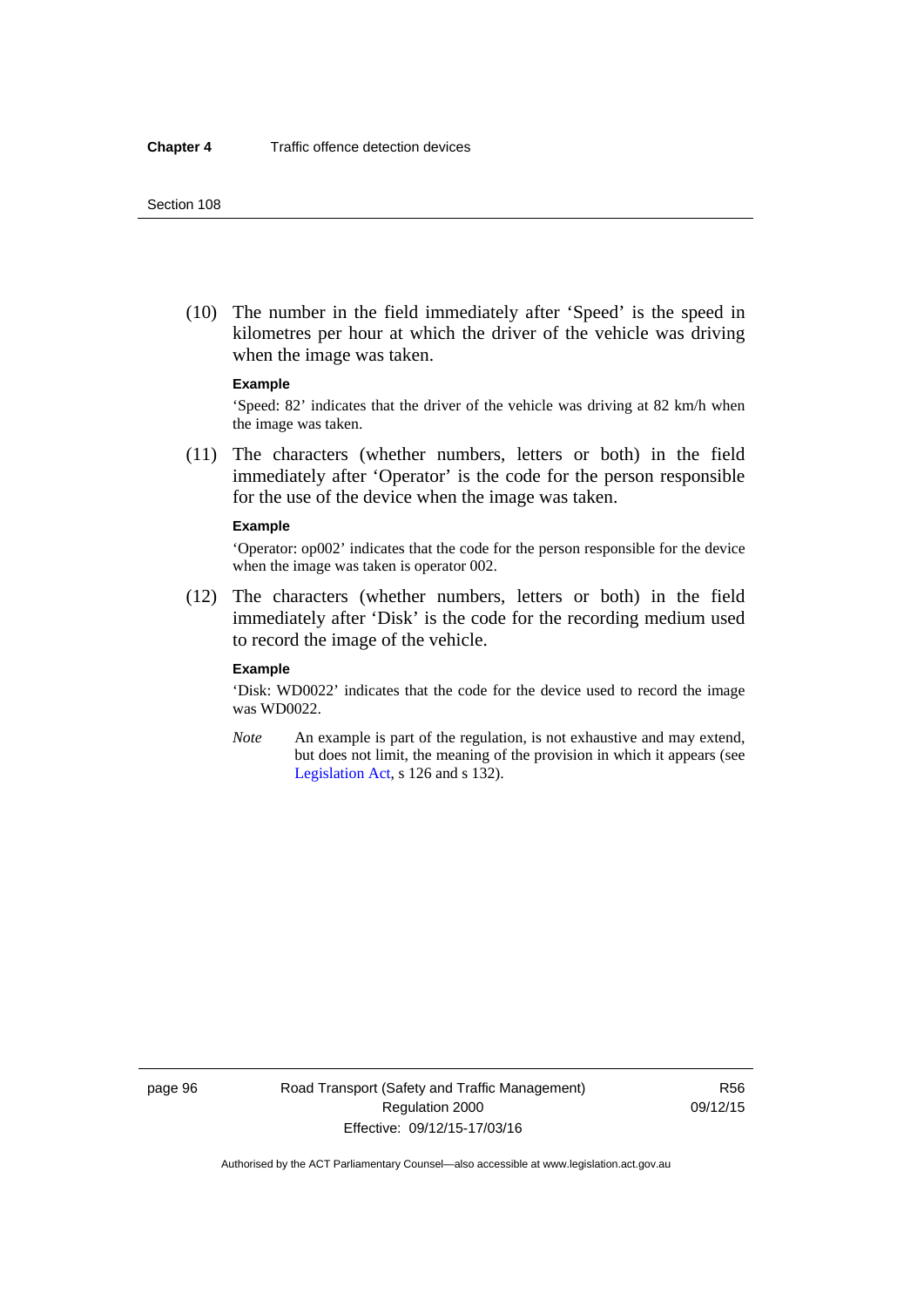# **Chapter 5 Miscellaneous**

# **109 Additional powers of police**

- (1) A police officer may request or signal the driver of a vehicle to stop the vehicle.
- (2) A person must not, without reasonable excuse, fail to comply with a request or signal made or given by a police officer under subsection  $(1)$ .

Maximum penalty: 20 penalty units.

 (3) A police officer may, during a temporary obstruction or danger to traffic or in an emergency, direct the responsible person for or driver of a vehicle parked in any part of a pay parking area to remove the vehicle or, if no-one appears to be in charge of the vehicle, remove the vehicle.

# **110 Prohibition on car minding**

- (1) The chief police officer may, by written notice given to a person, prohibit the person from—
	- (a) parking, minding, caring for, or taking charge of any motor vehicle or trailer (other than a motor vehicle or trailer of which the person is the driver) on a road; or
	- (b) offering his or her services for any such purpose.
- (2) A person who is given a notice under subsection (1) must comply with the notice.

Maximum penalty: 20 penalty units.

- (3) This section does not authorise the chief police officer to prohibit the proprietor of a parking station or parking area—
	- (a) from parking, minding, caring for, or taking charge of a motor vehicle or trailer in or on the parking station or parking area; or

R56 09/12/15 page 97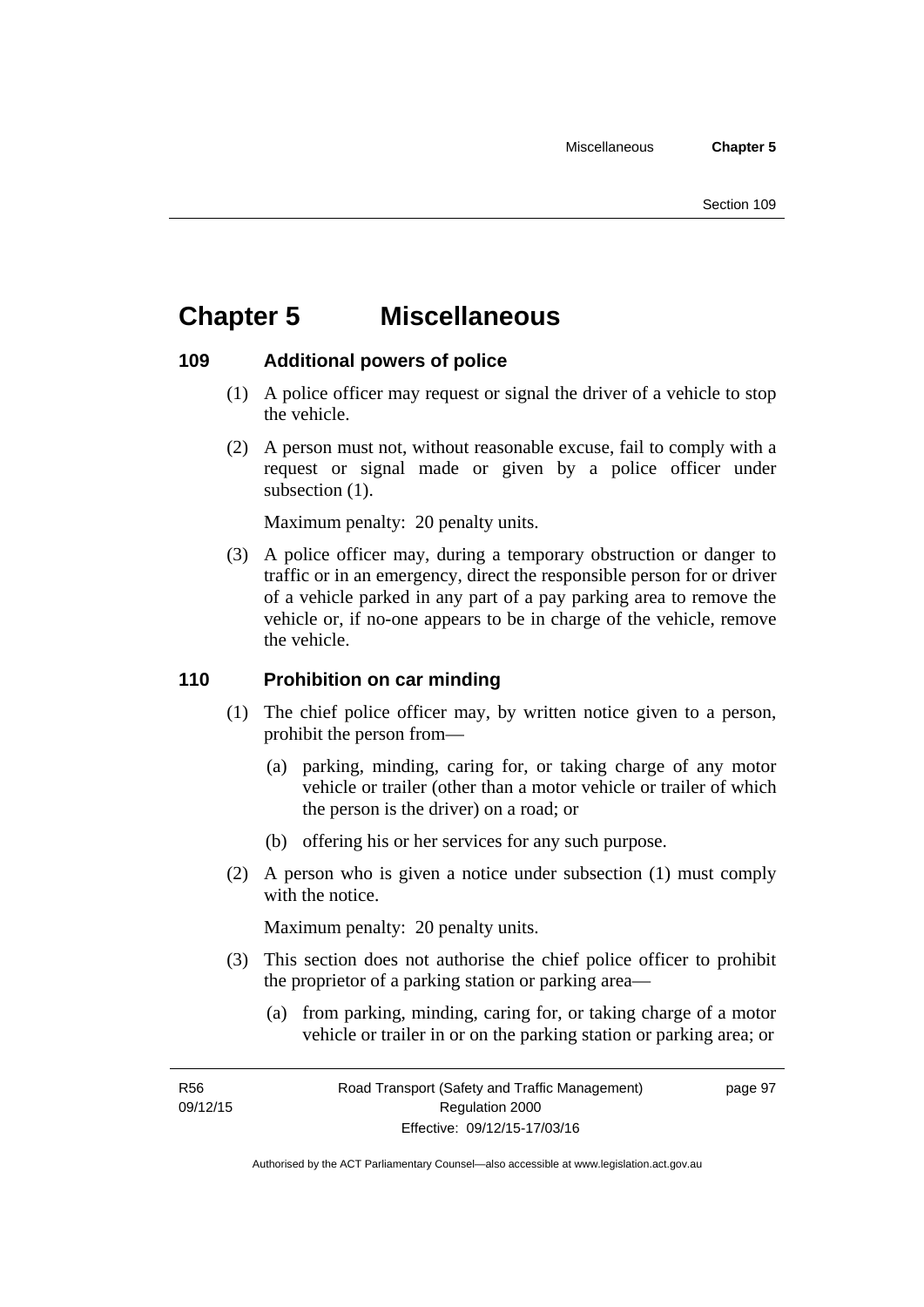- (b) from offering the proprietor's services for that purpose—
	- (i) whether by the display or publication of an advertisement in relation to the parking station or parking area or otherwise; and
	- (ii) whether the services are performed or offered to be performed by the proprietor or by an employee or agent of the proprietor.

# **111 Removal of unattended vehicles—Act, s 32 (1) (c)**

A police officer or authorised person may move an unattended vehicle from a road or road related area to a retention area if the vehicle is in—

- (a) a bus lane; or
- (b) a length of road to which a *clearway sign* applies; or
- (c) a transit lane.

# **112 Disposal of impounded vehicles—Act, s 10K**

- (1) This section applies to a vehicle impounded under the following provisions of the [Act:](http://www.legislation.act.gov.au/a/1999-80/default.asp)
	- (a) section 10A (Impounding of vehicles used for menacing driving on court order before conviction etc);
	- (b) section 10B (Impounding or forfeiture of vehicles on conviction etc for certain offences);
	- (c) section 10C (Powers of police officers to seize and impound vehicles used in committing certain offences).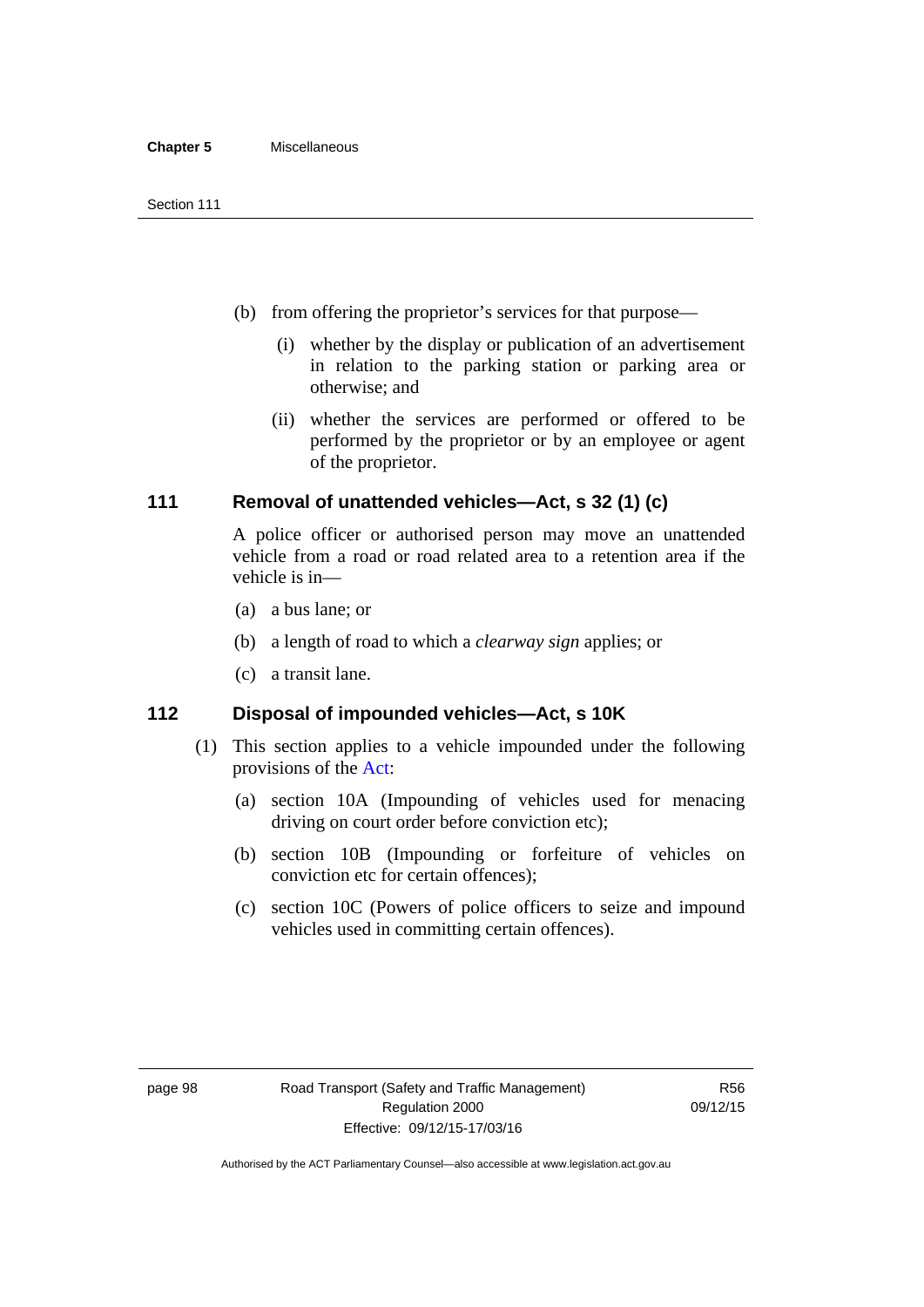- (2) If a person has not applied to the chief police officer for the release of the vehicle at the end of the period of impoundment, the chief police officer must, by notice served on the registered operator of the vehicle and every person who has a registered interest in the vehicle, warn them that the vehicle may be offered for sale if the vehicle is not removed from the place of impoundment within 28 days after the day of service of the notice.
- (3) The vehicle may be offered for sale, by public auction or public tender, if the vehicle is not removed within 28 days after service of the notice or, if more than 1 notice is served under subsection (2), the later of the notices.
- (4) A person may apply to the chief police officer for payment to the person of the balance of the proceeds of sale of a vehicle within 1 year after the vehicle is sold in accordance with subsection (3).
- (5) The balance of the proceeds of sale may be paid to the person if the person satisfies the chief police officer that—
	- (a) the person was lawfully entitled to possession of the vehicle immediately before its sale; and
	- (b) there was a reasonable excuse for the person's failure to obtain release of the vehicle before it was sold.
- (6) In this section:

*balance of the proceeds of sale*, of a vehicle, means the proceeds of the sale of the vehicle less—

- (a) any fee or other amount payable under the *[Road Transport](http://www.legislation.act.gov.au/a/1999-77)  [\(General\) Act 1999](http://www.legislation.act.gov.au/a/1999-77)* for the seizure, impounding and storage of the vehicle; and
- (b) the reasonable costs of or incidental to the sale.

page 99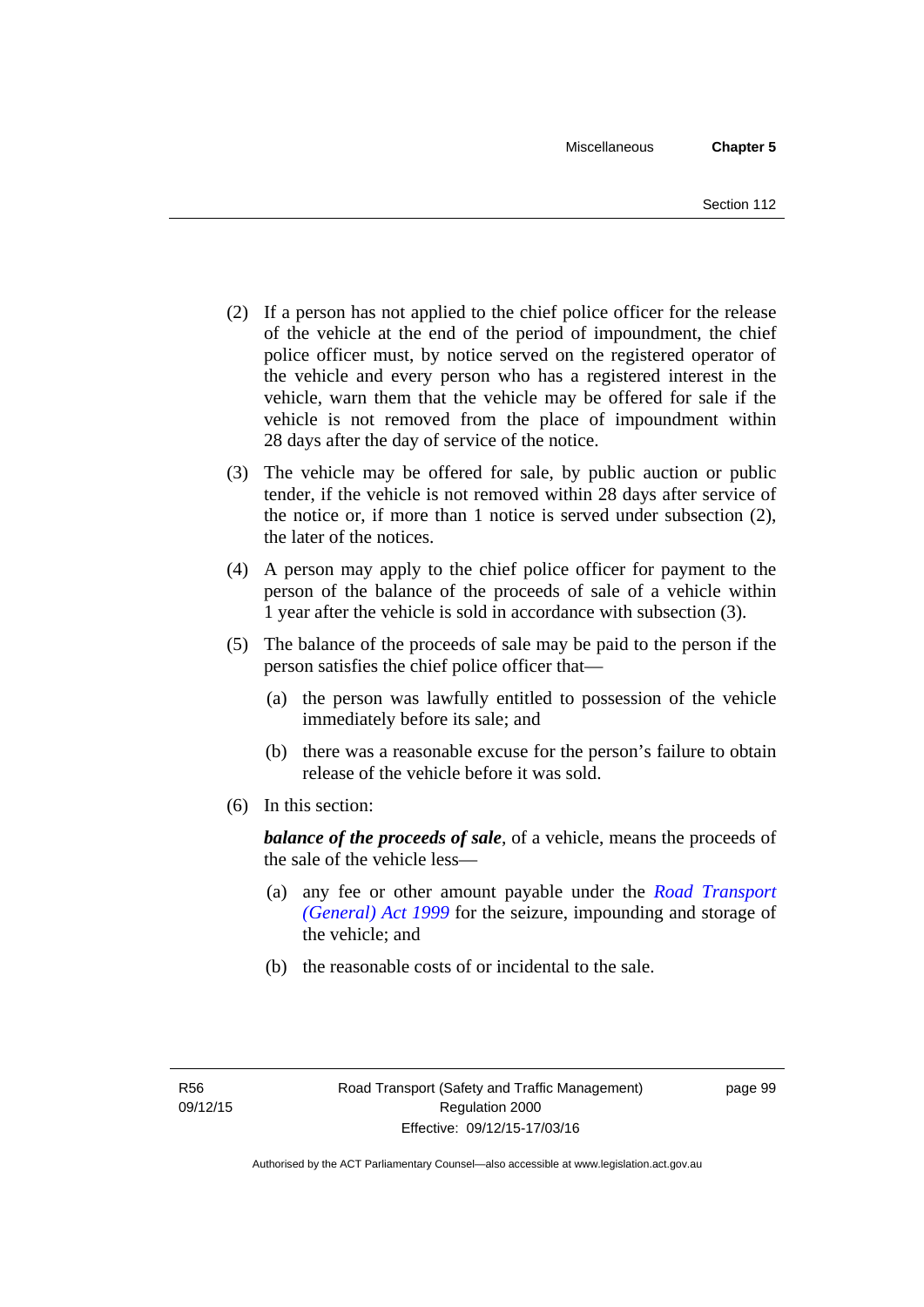(7) An interest mentioned in subsection (6), definition of *balance of proceeds of sale* paragraph (a) or (b) is a statutory interest of a kind to which the *[Personal Property Securities Act 2009](http://www.comlaw.gov.au/Series/C2009A00130)* (Cwlth), section 73 (2) applies.

# **112A Disposal of forfeited vehicles—Act, s 10K**

A vehicle that has been forfeited to the Territory under the [Act](http://www.legislation.act.gov.au/a/1999-80/default.asp), section 10B (Impounding or forfeiture of vehicles on conviction etc for certain offences) may be offered for sale by public auction or public tender.

# **113 Responsible person to inspect driver licence**

(1) Before permitting someone else to drive a motor vehicle, the responsible person for, or the person in charge of, the vehicle must require the person to produce his or her Australian driver licence or external driver licence and must inspect the licence.

Maximum penalty: 20 penalty units.

 (2) It is a defence to a prosecution of a person for an offence against subsection (1) if the person proves that the person had taken reasonable steps (other than those mentioned in the subsection) to ensure the person permitted to drive the motor vehicle was the holder of a current Australian driver licence or external driver licence.

# **114 Responsible person's consent**

The person in charge of a motor vehicle or trailer on a road must not, without reasonable excuse, permit anyone to use the vehicle without the consent of the responsible person for the vehicle.

Maximum penalty: 20 penalty units.

page 100 Road Transport (Safety and Traffic Management) Regulation 2000 Effective: 09/12/15-17/03/16

R56 09/12/15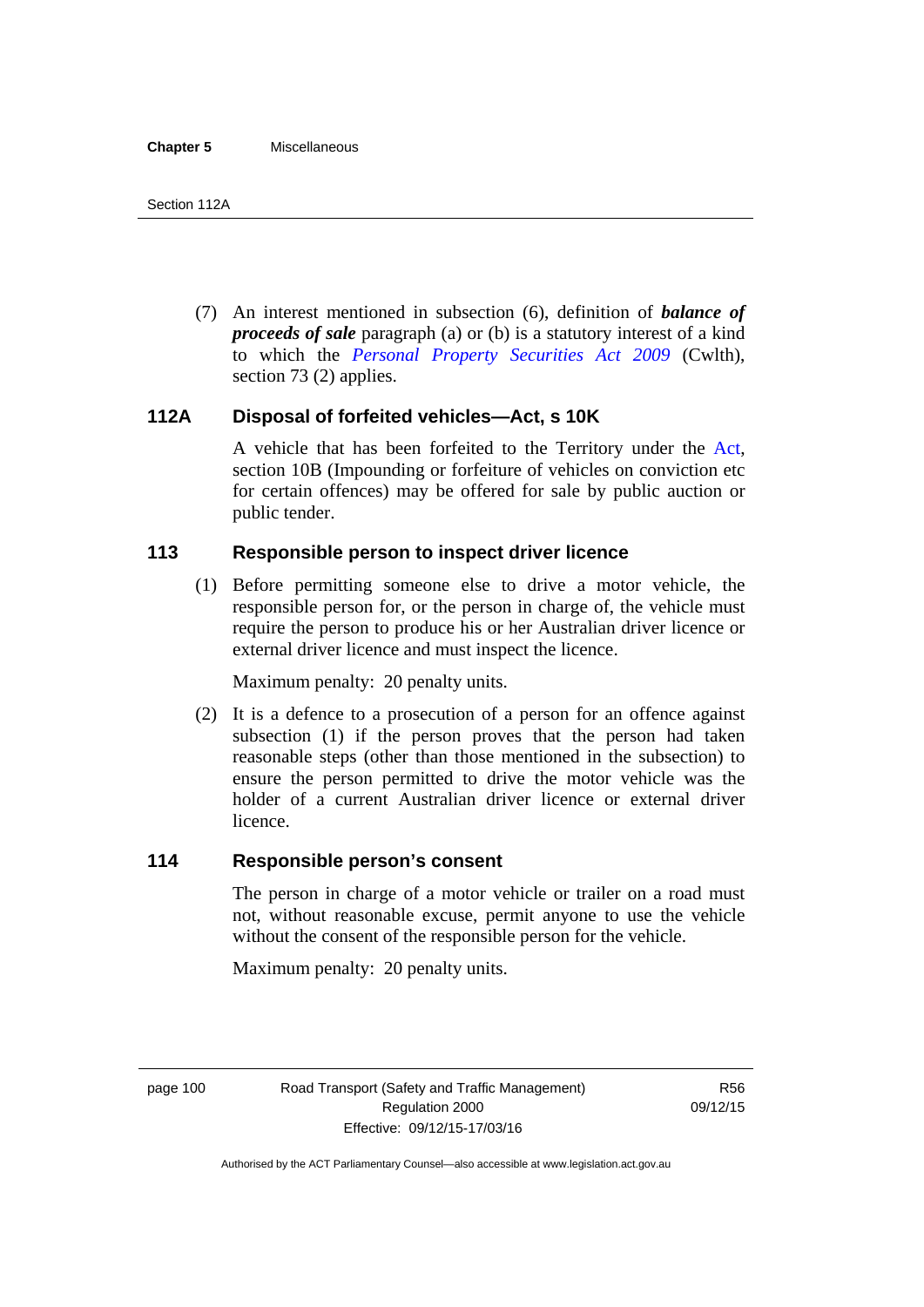# **115 Standards for safe carriage of loads—Act, s 14 (2)**

The prescribed standards are the performance standards in the *[Load](http://www.ntc.gov.au/viewpage.aspx?documentid=862)  [Restraint Guide—Guidelines and Performance Standards for the](http://www.ntc.gov.au/viewpage.aspx?documentid=862)  [Safe Carriage of Loads on Road Vehicles](http://www.ntc.gov.au/viewpage.aspx?documentid=862)*, 2nd ed (2004) published by the National Transport Commission.

# **116 Tracked vehicle—Act, dict, def** *vehicle***, par (b)**

- (1) Any tracked vehicle that is not used exclusively on a railway or tramway is prescribed.
- (2) In this section:

*tracked vehicle* means a vehicle that moves on wheels inside endless tracks.

**Example—tracked vehicle** 

bulldozer

*Note* An example is part of the regulation, is not exhaustive and may extend, but does not limit, the meaning of the provision in which it appears (see [Legislation Act,](http://www.legislation.act.gov.au/a/2001-14) s 126 and s 132).

# **117 Review of div 2.3.1A**

- (1) The Minister must review the operation of division 2.3.1A (Bicycle riders) as soon as practicable after the end of its 2nd year of operation.
- (2) The Minister must present a report of the review to the Legislative Assembly within 3 months after the day the review is started.
- (3) This section expires 2 years after the day it commences.

page 101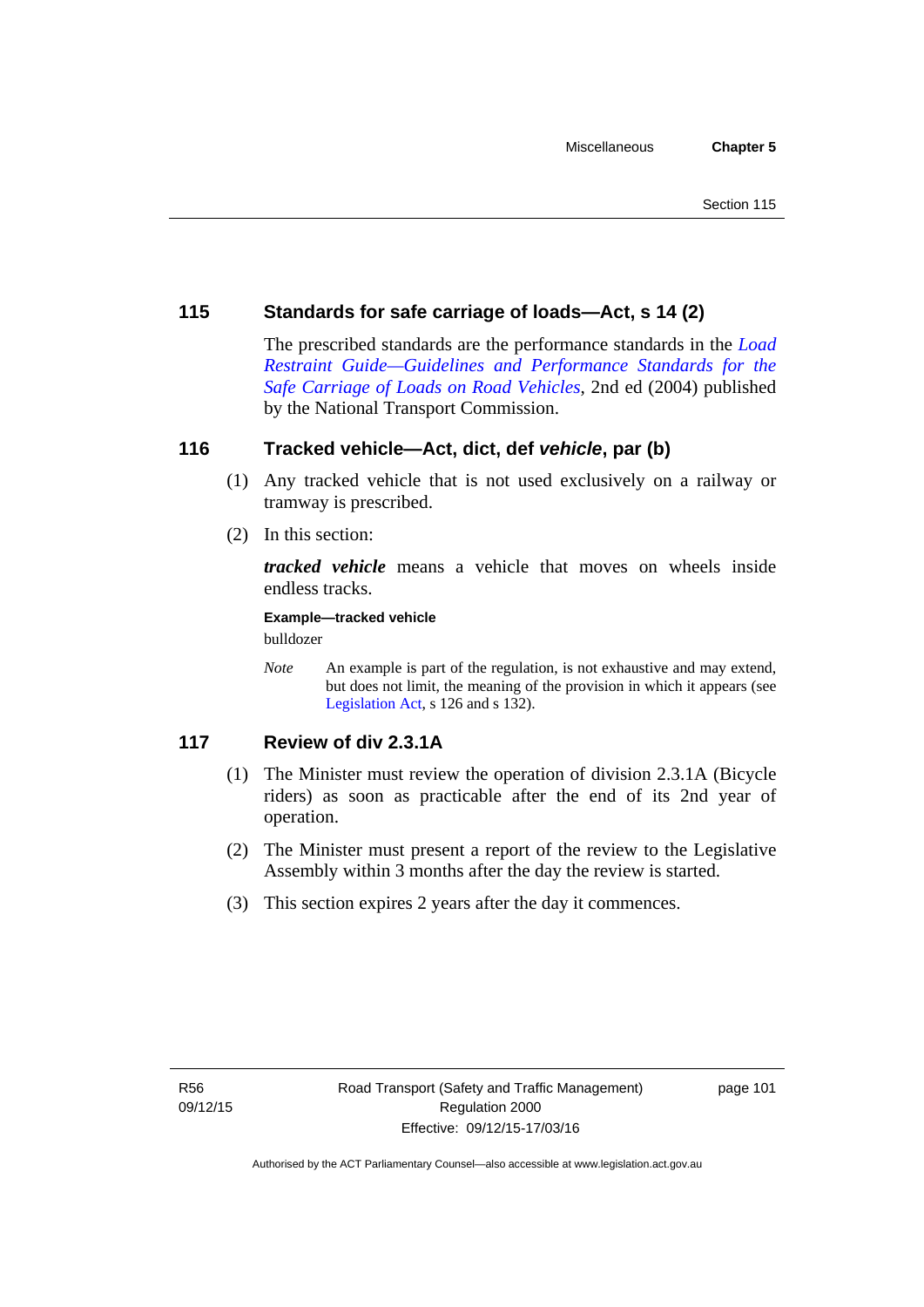**Dictionary** 

# **Dictionary**

(see s 3)

- *Note 1* The [Legislation Act](http://www.legislation.act.gov.au/a/2001-14) contains definitions and other provisions relevant to this regulation.
- *Note 2* For example, the [Legislation Act,](http://www.legislation.act.gov.au/a/2001-14) dict, pt 1, defines the following terms:
	- ambulance service
	- chief police officer
	- contravene
	- exercise
	- fire and rescue
	- police officer
	- rural fire service
	- **SES**
	- territory plan
	- the Territory.

*Note 3* Terms used in this regulation have the same meaning that they have in the *[Road Transport \(Safety and Traffic Management\) Act 1999](http://www.legislation.act.gov.au/a/1999-80)* (see [Legislation Act,](http://www.legislation.act.gov.au/a/2001-14) s 148.) For example, the following terms are defined in the *[Road Transport \(Safety and Traffic Management\) Act 1999](http://www.legislation.act.gov.au/a/1999-80)*, dict:

- authorised person
- camera detection device (see s 23)
- indicated on
- registered interest
- road related area
- speed measuring device
- traffic offence detection device.

*Note 4* The *[Road Transport \(General\) Act 1999](http://www.legislation.act.gov.au/a/1999-77)* contains definitions relevant to this Regulation. For example, the following terms are defined in the *[Road Transport \(General\) Act 1999](http://www.legislation.act.gov.au/a/1999-77)*, dictionary:

- another jurisdiction
- bicycle
- combination

page 102 Road Transport (Safety and Traffic Management) Regulation 2000 Effective: 09/12/15-17/03/16

R56 09/12/15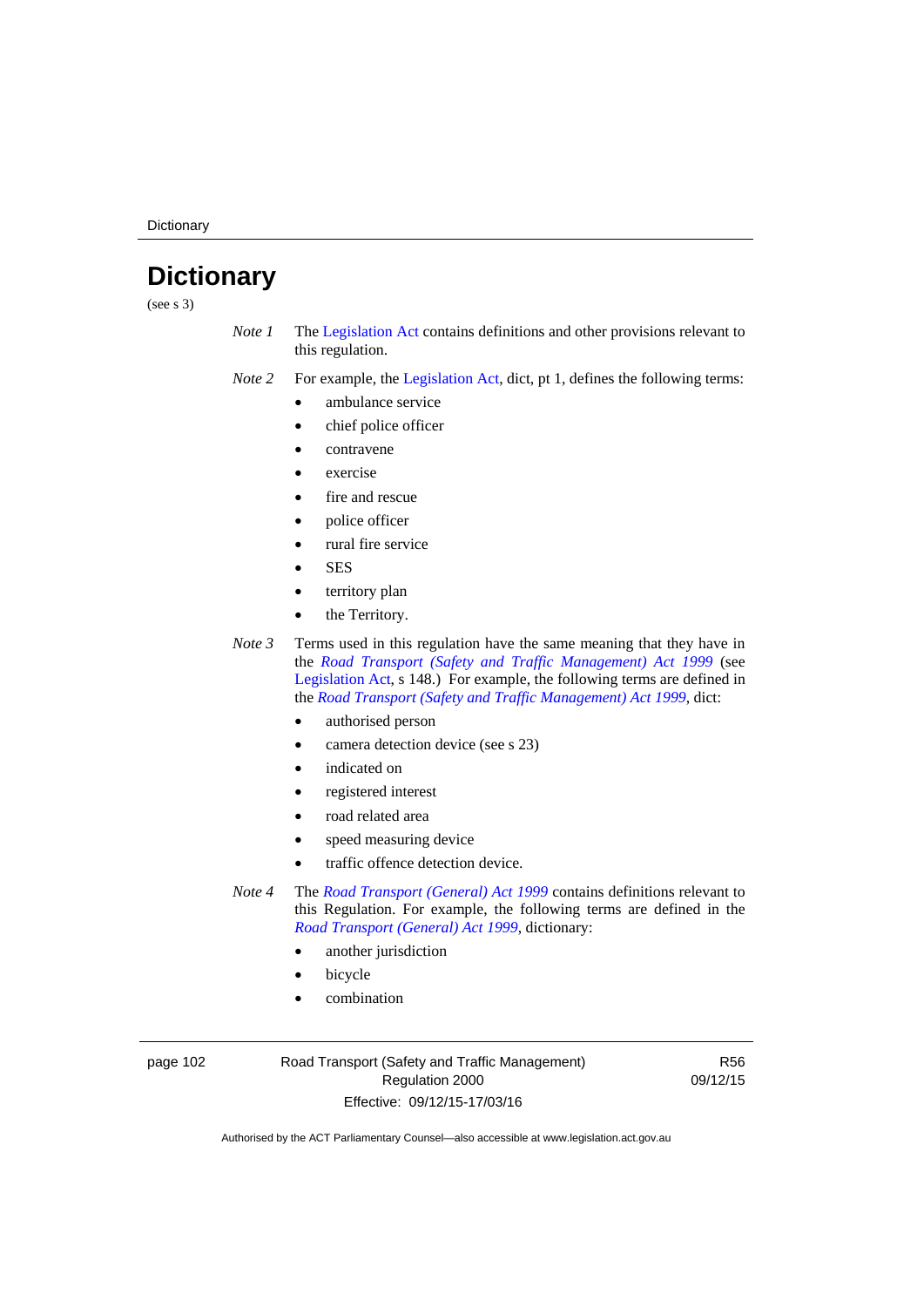- driver
- jurisdiction
- motor vehicle
- National Transport Commission
- ride
- road transport authority (or authority) (see s 16)
- road transport legislation (see s 6)
- taxi
- trailer
- use (in relation to a vehicle).

*approved child restraint* means a child restraint approved by the road transport authority under section 66 (1) (c).

*approved e-payment method*—see section 76AA.

*approved police speedometer*, for chapter 4 (Traffic offence detection devices)—see section 102.

*area*—see the [Australian Road Rules,](http://www.legislation.act.gov.au//ni/db_37271/default.asp) dictionary.

*area of operations*, for a parking authority, means the area of operations declared for the parking authority under section 75A.

*ARR* means [Australian Road Rules](http://www.legislation.act.gov.au//ni/db_37271/default.asp).

*articulated vehicle* means a motor vehicle with—

- (a) 2 rigid sections, each of which has wheels; and
- (b) the rear section pivoted on, and part of the rear section (other than a pole, drawbar or similar device, or an accessory of the motor vehicle) superimposed on, the front section.

*Australian driver licence*—see the *[Road Transport \(Driver](http://www.legislation.act.gov.au/a/1999-78)  [Licensing\) Act 1999](http://www.legislation.act.gov.au/a/1999-78)*, dictionary.

*Australian Road Rules*—see section 5.

R56 09/12/15 page 103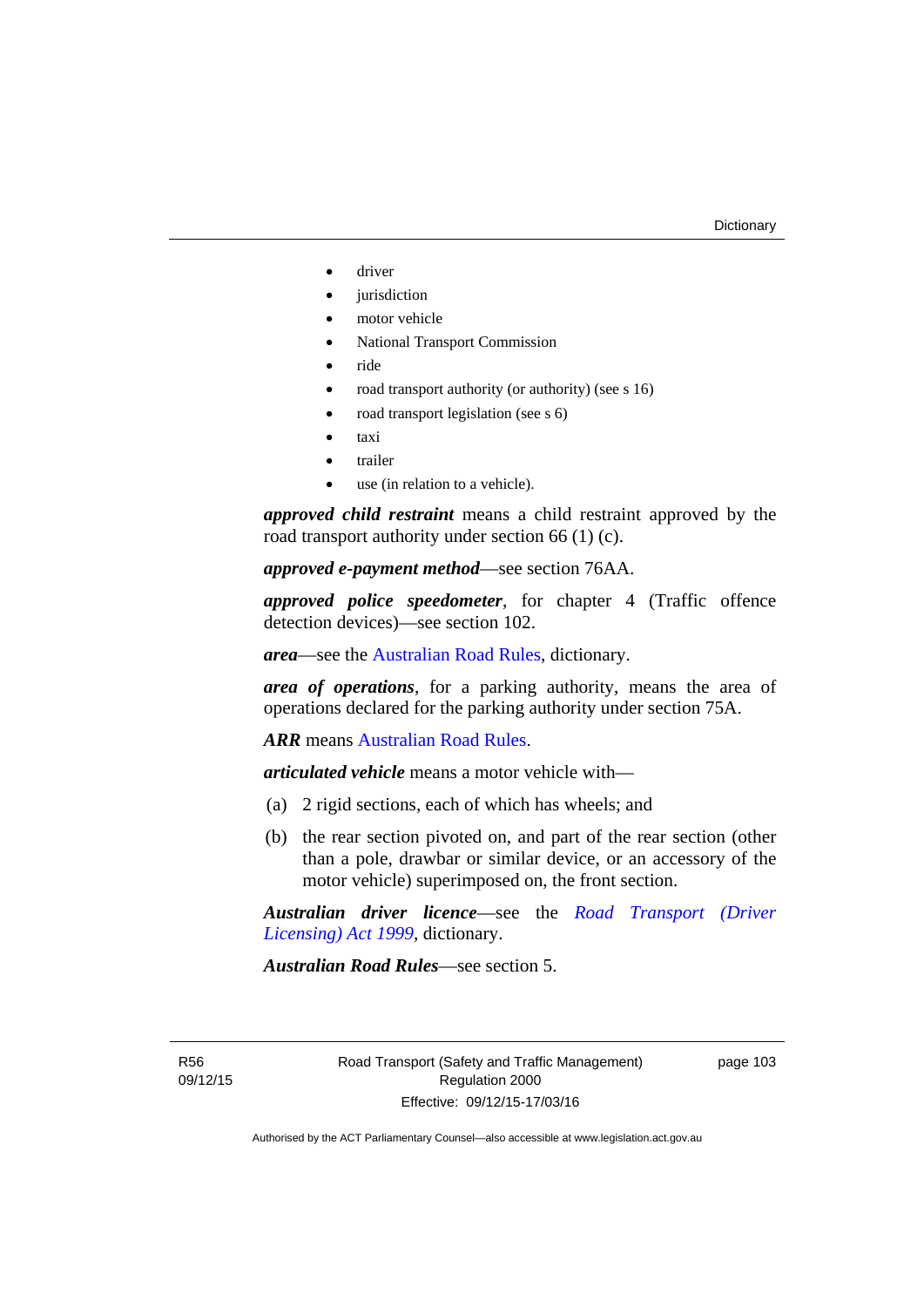*axle group*—see the *[Road Transport \(Vehicle Registration\)](http://www.legislation.act.gov.au/sl/2000-12)  [Regulation 2000](http://www.legislation.act.gov.au/sl/2000-12)*, dictionary.

*B-double*—see the *[Road Transport \(Vehicle Registration\)](http://www.legislation.act.gov.au/sl/2000-12)  [Regulation 2000](http://www.legislation.act.gov.au/sl/2000-12)*, dictionary.

**built-up area**, in relation to a length of road—see the Australian [Road Rules,](http://www.legislation.act.gov.au//ni/db_37271/default.asp) dictionary.

*bus*—see the [Australian Road Rules,](http://www.legislation.act.gov.au//ni/db_37271/default.asp) dictionary.

*bus lane*—see the [Australian Road Rules](http://www.legislation.act.gov.au//ni/db_37271/default.asp), rule 154.

*camera detection device*—see the [Act](http://www.legislation.act.gov.au/a/1999-80/default.asp), section 23 (1) (Use of camera detection devices).

*centre of the road*—see the [Australian Road Rules](http://www.legislation.act.gov.au//ni/db_37271/default.asp), dictionary.

*clearway sign*—see the [Australian Road Rules,](http://www.legislation.act.gov.au//ni/db_37271/default.asp) schedule 2, rule 314, rule 315 and rule 316.

*controlled parking hours*, in relation to a pay parking space, means the periods (as indicated by information on or with traffic signs applying to the space) when a vehicle may not be parked in the space unless the relevant parking fee has been paid.

*converter dolly*—see the *[Road Transport \(Vehicle Registration\)](http://www.legislation.act.gov.au/sl/2000-12)  [Regulation 2000](http://www.legislation.act.gov.au/sl/2000-12)*, dictionary.

*crash*—see the [Australian Road Rules](http://www.legislation.act.gov.au//ni/db_37271/default.asp), dictionary.

*demand responsive service vehicle*—see the *[Road Transport](http://www.legislation.act.gov.au/a/2001-62)  [\(Public Passenger Services\) Act 2001](http://www.legislation.act.gov.au/a/2001-62)*, section 81.

*digital camera detection device*, for chapter 4 (Traffic offence detection devices)—see section 102.

*dog trailer*—see the *[Road Transport \(Vehicle Registration\)](http://www.legislation.act.gov.au/sl/2000-12)  [Regulation 2000](http://www.legislation.act.gov.au/sl/2000-12)*, dictionary.

*do not overtake turning vehicle sign*—see the [Australian Road](http://www.legislation.act.gov.au//ni/db_37271/default.asp)  [Rules](http://www.legislation.act.gov.au//ni/db_37271/default.asp), schedule 4, rule 319 and rule 320.

page 104 Road Transport (Safety and Traffic Management) Regulation 2000 Effective: 09/12/15-17/03/16

R56 09/12/15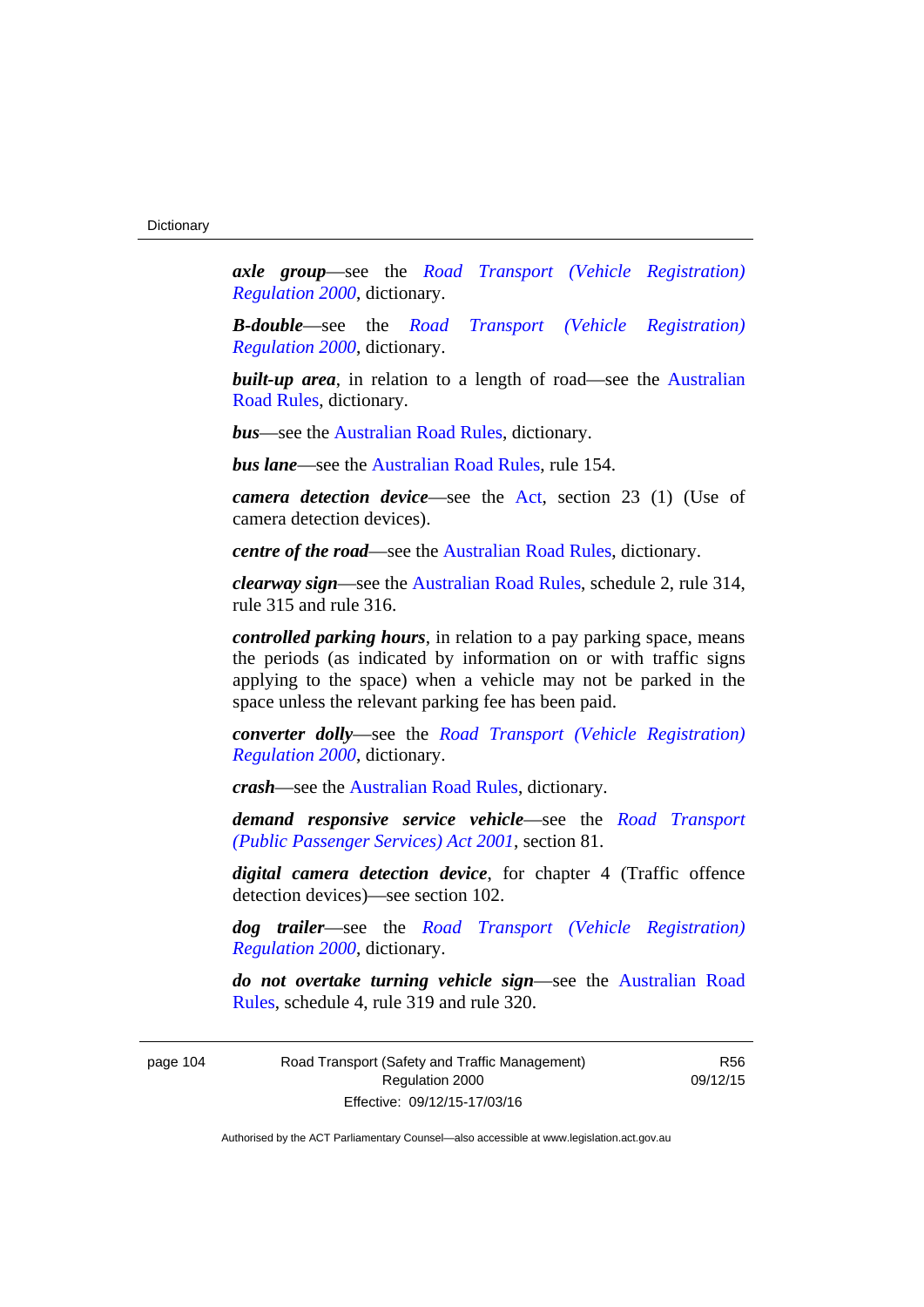*drawbar*—see the *[Road Transport \(Vehicle Registration\)](http://www.legislation.act.gov.au/sl/2000-12)  [Regulation 2000](http://www.legislation.act.gov.au/sl/2000-12)*, dictionary.

*driver's vehicle*, for a driver*—*see the [Australian Road Rules](http://www.legislation.act.gov.au//ni/db_37271/default.asp), dictionary.

*emergency stopping lane—see the [Australian Road Rules](http://www.legislation.act.gov.au//ni/db_37271/default.asp), rule 95.* 

*emergency vehicle* means any vehicle driven by a person who is—

- (a) an emergency worker; and
- (b) driving the vehicle in the course of his or her duties as an emergency worker.

*emergency worker*—see section 33 (1).

*external driver licence*—see the *[Road Transport \(Driver Licensing\)](http://www.legislation.act.gov.au/a/1999-78)  [Act 1999](http://www.legislation.act.gov.au/a/1999-78)*, dictionary.

*fixed camera detection device*, for chapter 4 (Traffic offence detection devices)—see section 102.

*footpath*—see the [Australian Road Rules](http://www.legislation.act.gov.au//ni/db_37271/default.asp), dictionary.

*give way*—see the [Australian Road Rules](http://www.legislation.act.gov.au//ni/db_37271/default.asp), dictionary.

*GVM*—see the *[Road Transport \(Vehicle Registration\) Act 1999](http://www.legislation.act.gov.au/a/1999-81)*, dictionary.

*heavy vehicle*, for division 3.1.3 (Heavy vehicle parking)—see section 82.

*hire car*—see the *[Road Transport \(Public Passenger Services\)](http://www.legislation.act.gov.au/a/2001-62)  [Act 2001](http://www.legislation.act.gov.au/a/2001-62)*, section 67.

*implement*—see the *[Road Transport \(Vehicle Registration\)](http://www.legislation.act.gov.au/sl/2000-12)  [Regulation 2000](http://www.legislation.act.gov.au/sl/2000-12)*, dictionary.

*land adjoining residential land*, for division 3.1.3 (Heavy vehicle parking)—see section 82.

R56 09/12/15 Road Transport (Safety and Traffic Management) Regulation 2000 Effective: 09/12/15-17/03/16

page 105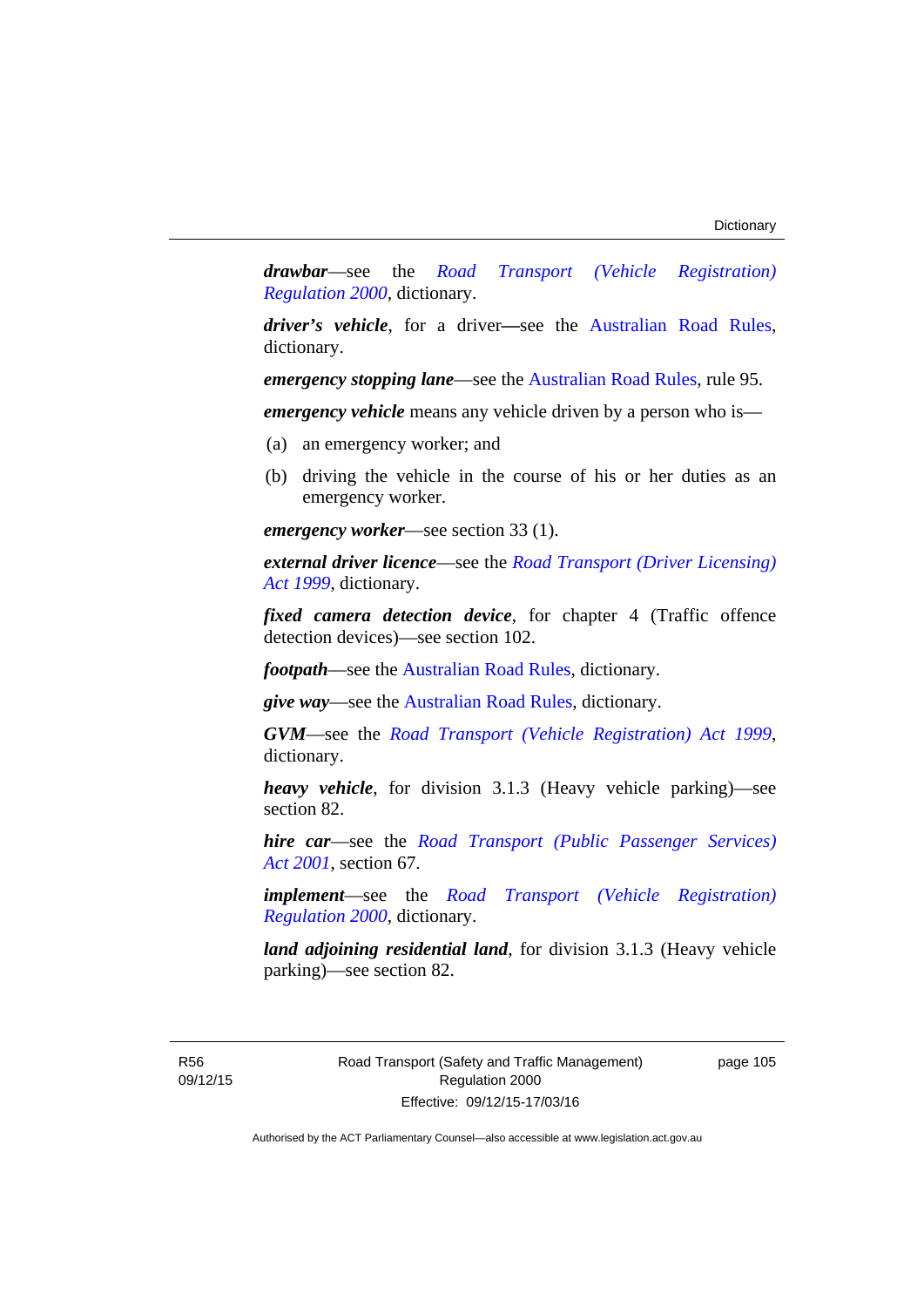*laser speed measuring device*, for chapter 4 (Traffic offence detection devices)—see section 102.

*length*, of road—see the [Australian Road Rules](http://www.legislation.act.gov.au//ni/db_37271/default.asp), dictionary.

*lift and tow trailer* means a trailer consisting of an axle group and a drawbar designed to support 1 axle group of a vehicle under tow.

*loading zone*—see the [Australian Road Rules,](http://www.legislation.act.gov.au//ni/db_37271/default.asp) rule 179.

*marked foot crossing*—see the [Australian Road Rules,](http://www.legislation.act.gov.au//ni/db_37271/default.asp) dictionary.

*metered parking area* means a length of road or area that is set aside as a metered parking area in accordance with section 73.

*metered parking scheme* means a metered parking scheme under division 3.1.1.

*metered parking sign* means a *permissive parking sign* with the word 'meter' on or with the sign.

*metered parking space* means an area that is a metered parking space mentioned in section 75.

*mobility parking scheme authority* means an authority issued under section 101.

*motorbike*—see the [Australian Road Rules,](http://www.legislation.act.gov.au//ni/db_37271/default.asp) dictionary, definition of *motor bike*.

*multi-space parking meter* means a parking meter that applies to 2 or more metered parking spaces.

*nature strip*—see the [Australian Road Rules](http://www.legislation.act.gov.au//ni/db_37271/default.asp), dictionary.

*night*—see the [Australian Road Rules,](http://www.legislation.act.gov.au//ni/db_37271/default.asp) dictionary.

*no parking sign*—see the [Australian Road Rules](http://www.legislation.act.gov.au//ni/db_37271/default.asp), schedule 2, schedule 3, rule 314, rule 315 and rule 316.

*no trucks sign*—see the [Australian Road Rules,](http://www.legislation.act.gov.au//ni/db_37271/default.asp) schedule 2, rule 314, rule 315 and rule 316.

page 106 Road Transport (Safety and Traffic Management) Regulation 2000 Effective: 09/12/15-17/03/16

R56 09/12/15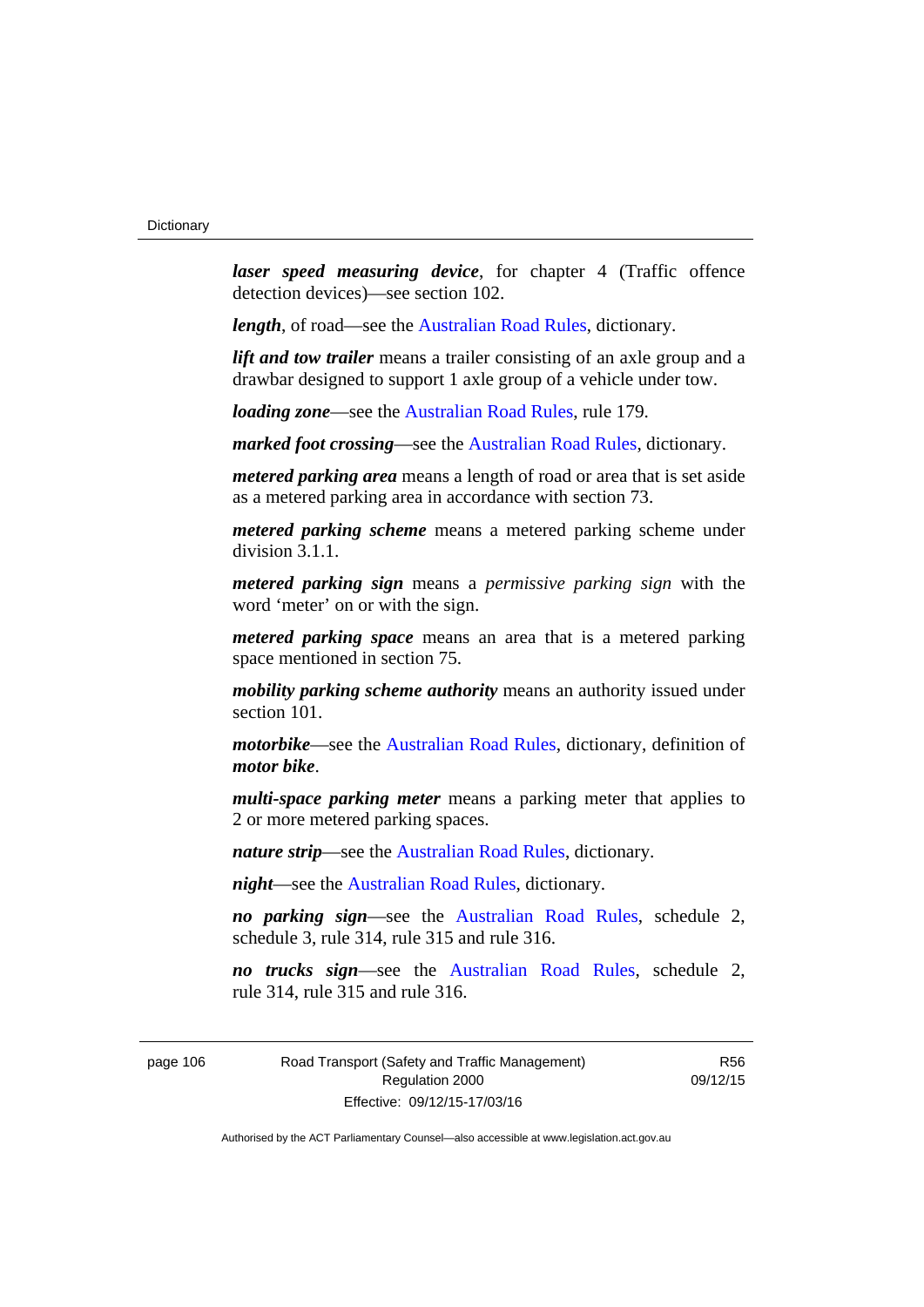*oncoming vehicle*, for a driver—see the [Australian Road Rules](http://www.legislation.act.gov.au//ni/db_37271/default.asp), dictionary.

*park*—see section 3B.

*parking authority* means a person declared to be a parking authority under section 75A.

*parking authority guidelines*—see section 75B (1).

*parking bay*—see the [Australian Road Rules,](http://www.legislation.act.gov.au//ni/db_37271/default.asp) dictionary.

*parking control sign*—see the [Australian Road Rules](http://www.legislation.act.gov.au//ni/db_37271/default.asp), dictionary.

*parking meter* means a device designed to indicate, or capable of indicating, whether the relevant parking fee for the parking of a vehicle in a metered parking space has been paid, and includes the stand on which the device is erected.

*parking meter hood* means a hood or other cover designed to be fitted to a parking meter and to cover the part of the meter that would normally display a sign with the word 'expired' when the meter is not in operation.

*parking permit* means a parking permit issued under section 100.

*parking ticket* means a ticket issued by the road transport authority or a parking authority (by means of a parking ticket machine) for display in or on a vehicle as evidence of the prepayment of a parking fee.

*parking ticket machine* means a device designed to issue parking tickets, and includes the stand on which the device is erected.

*pay parking area* means a metered parking area or ticket parking area.

*pay parking device* means a parking meter or parking ticket machine.

*pay parking scheme* means a metered parking scheme or ticket parking scheme.

Road Transport (Safety and Traffic Management) Regulation 2000 Effective: 09/12/15-17/03/16

page 107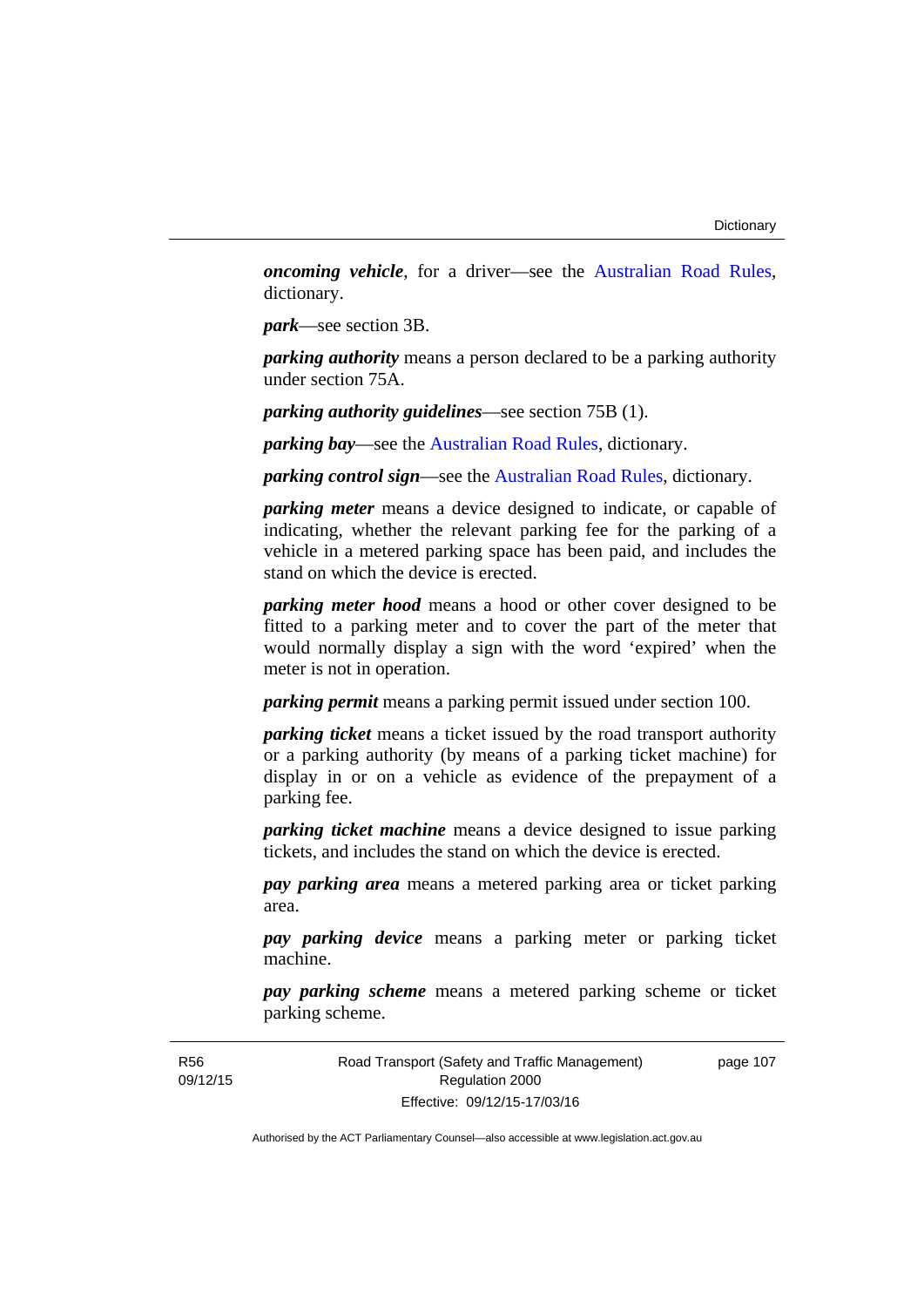*pay parking sign* means a metered parking sign or ticket parking sign.

*pay parking space* means a metered parking space or ticket parking space.

*pedestrian***—see the [Australian Road Rules](http://www.legislation.act.gov.au//ni/db_37271/default.asp)**, rule 18.

*permissive parking sign*—see the [Australian Road Rules](http://www.legislation.act.gov.au//ni/db_37271/default.asp), schedule 2, schedule 3, rule 314, rule 315 and rule 316.

*person with a disability* means a person—

- (a) who cannot walk because of permanent or temporary loss of the use of 1 or both legs or another permanent medical or physical condition; or
- (b) whose physical condition is detrimentally affected by walking 100m; or
- (c) who needs to use a walking frame, crutches, callipers, a scooter, a wheelchair or a similar mobility aid.

*piezo strip speed measuring device*, for chapter 4 (Traffic offence detection devices)—see section 102.

*police vehicle* means any vehicle driven by a person who is—

- (a) a police officer; and
- (b) driving the vehicle in the course of his or her duties as a police officer.

*postal vehicle*—see the [Australian Road Rules,](http://www.legislation.act.gov.au//ni/db_37271/default.asp) dictionary.

*premises* includes land.

*prime mover*—see the *[Road Transport \(Vehicle Registration\)](http://www.legislation.act.gov.au/sl/2000-12)  [Regulation 2000](http://www.legislation.act.gov.au/sl/2000-12)*, dictionary.

*public bus*—see the *[Road Transport \(Public Passenger Services\)](http://www.legislation.act.gov.au/a/2001-62)  [Act 2001](http://www.legislation.act.gov.au/a/2001-62)*, dictionary.

page 108 Road Transport (Safety and Traffic Management) Regulation 2000 Effective: 09/12/15-17/03/16

R56 09/12/15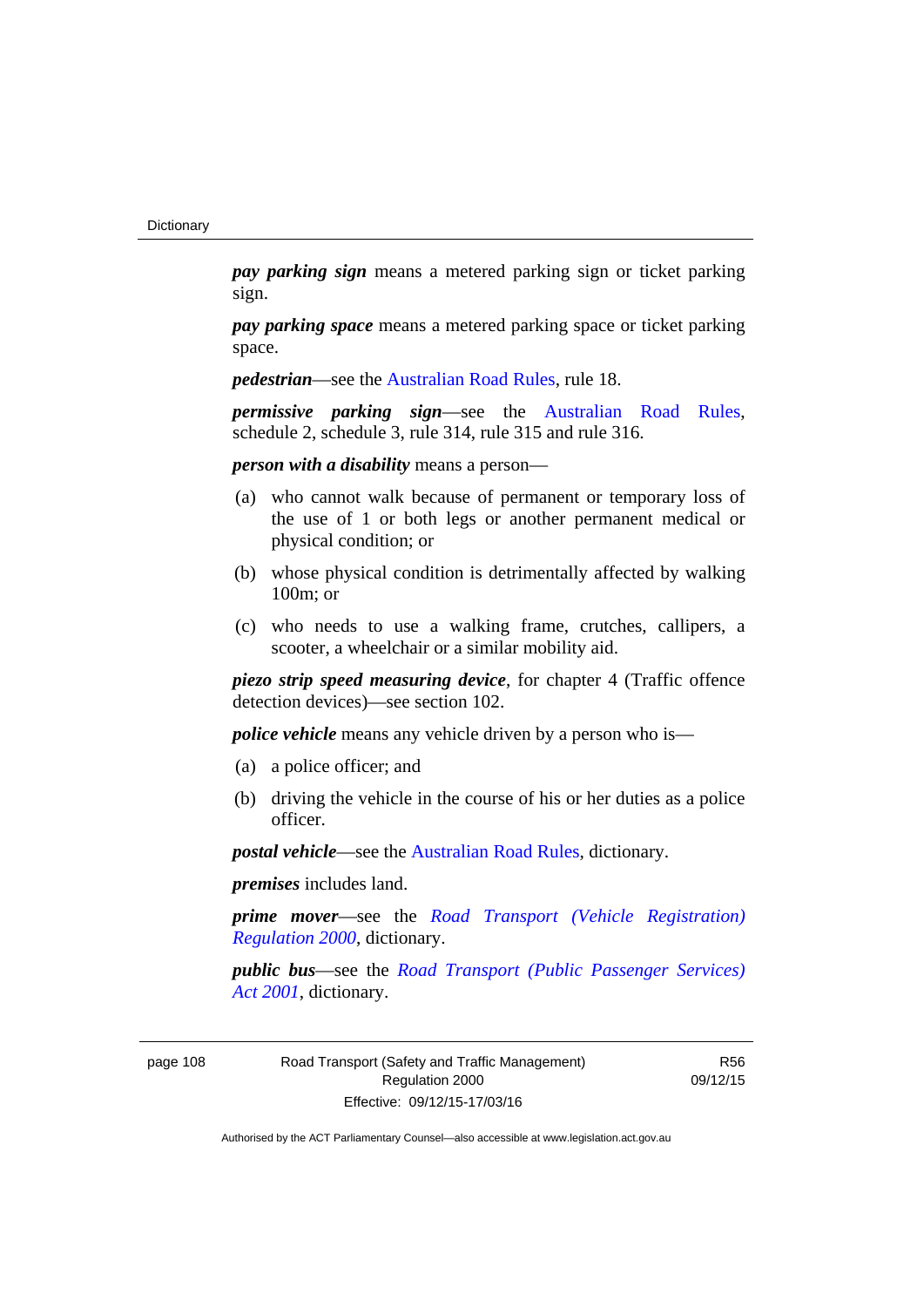*radar speed measuring device*, for chapter 4 (Traffic offence detection devices)—see section 102.

*recording medium*, for chapter 4 (Traffic offence detection devices)—see section 107B (1).

*red traffic arrow*—see the [Australian Road Rules,](http://www.legislation.act.gov.au//ni/db_37271/default.asp) dictionary.

*red traffic light*—see the [Australian Road Rules](http://www.legislation.act.gov.au//ni/db_37271/default.asp), dictionary.

*registered operator*—see the *[Road Transport \(Vehicle Registration\)](http://www.legislation.act.gov.au/a/1999-81)  [Act 1999](http://www.legislation.act.gov.au/a/1999-81)*, dictionary.

*relevant parking fee*, for parking a vehicle in a pay parking space, means the fee for parking the vehicle in the space, for the day and time when the vehicle is parked in the space, as indicated on or with the parking meter or parking ticket machine applying to the space.

*residential land*, for division 3.1.3 (Heavy vehicle parking)—see section 82.

*rider*—see the [Australian Road Rules,](http://www.legislation.act.gov.au//ni/db_37271/default.asp) rule 17.

*road*—see section 3A.

*road marking*—see the [Australian Road Rules](http://www.legislation.act.gov.au//ni/db_37271/default.asp), dictionary.

*road train*—see the *[Road Transport \(Vehicle Registration\)](http://www.legislation.act.gov.au/sl/2000-12)  [Regulation 2000](http://www.legislation.act.gov.au/sl/2000-12)*, dictionary.

*road user***—see the Australian Road Rules**, rule 14.

*security checksum*, for chapter 4 (Traffic offence detection devices)—see section 102.

*semitrailer*—see the *[Road Transport \(Vehicle Registration\)](http://www.legislation.act.gov.au/sl/2000-12)  [Regulation 2000](http://www.legislation.act.gov.au/sl/2000-12)*, dictionary.

*stock truck*, for division 3.1.3 (Heavy vehicle parking)—see section 82.

*stop*—see section 3B.

R56 09/12/15 Road Transport (Safety and Traffic Management) Regulation 2000 Effective: 09/12/15-17/03/16

page 109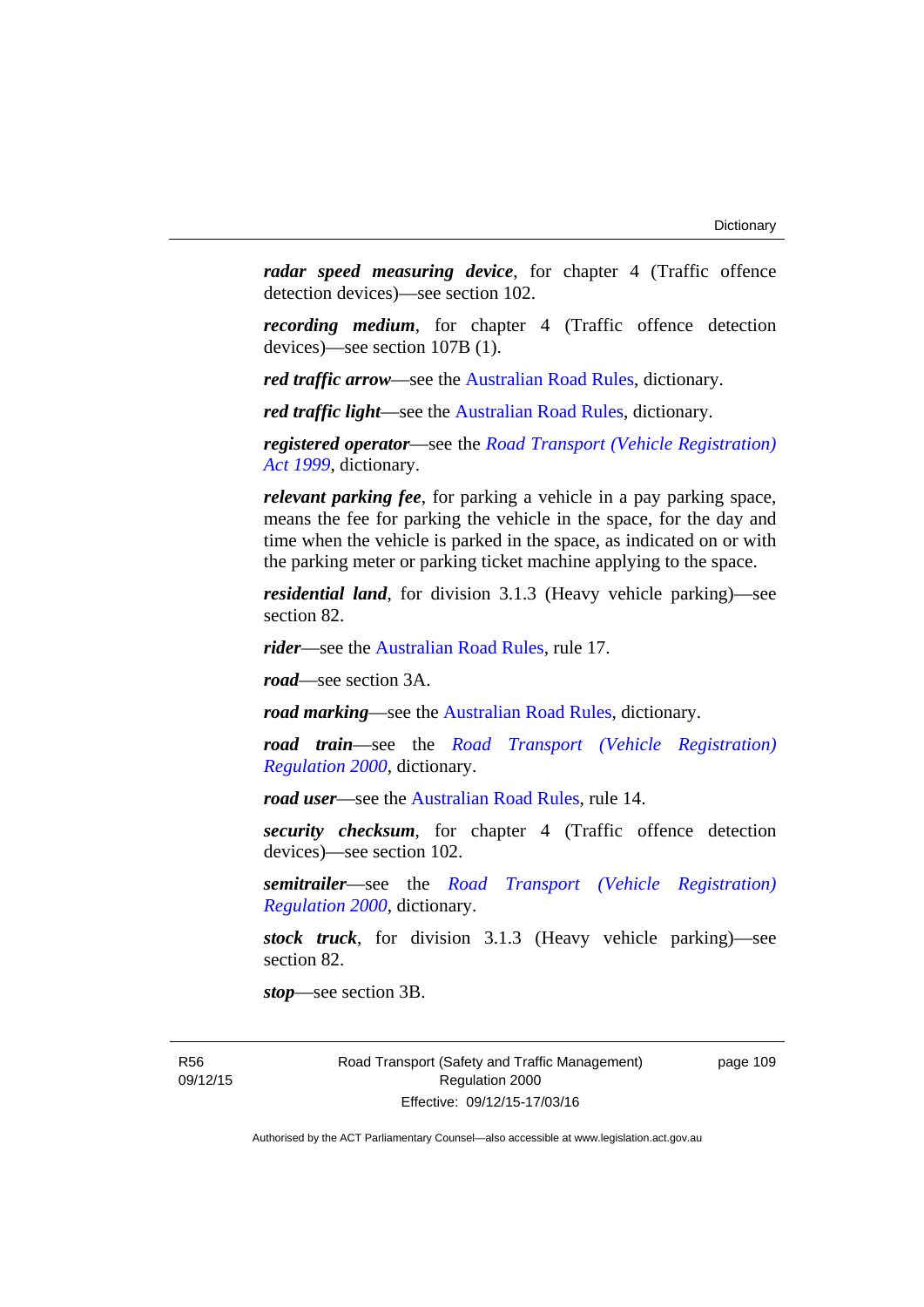*testing authority*, for chapter 4 (Traffic offence detection devices) see section 102.

# *ticket parking area*—

- (a) means a length of road or area that is set aside as a ticket parking area under section 76 (2) (a) or section 76A (2) (a); but
- (b) does not include a length of road or area that, under section 77 (2), is not taken to be included in the length of road or area set aside.

*ticket parking scheme* means a ticket parking scheme under division 3.1.2.

*ticket parking sign* means a *permissive parking sign* with the word 'ticket' on or with the sign.

*ticket parking space* means a ticket parking space under section 78.

*tow truck*—see the *[Road Transport \(Vehicle Registration\)](http://www.legislation.act.gov.au/sl/2000-12)  [Regulation 2000](http://www.legislation.act.gov.au/sl/2000-12)*, dictionary.

*towing attachment* means a device fitted to a vehicle to which the drawbar of a trailer may be attached.

*tractor*—see the *[Road Transport \(Vehicle Registration\) Regulation](http://www.legislation.act.gov.au/sl/2000-12)  [2000](http://www.legislation.act.gov.au/sl/2000-12)*, dictionary.

*traffic control device*—see the [Australian Road Rules](http://www.legislation.act.gov.au//ni/db_37271/default.asp), dictionary.

*traffic-related item*—see the [Australian Road Rules,](http://www.legislation.act.gov.au//ni/db_37271/default.asp) dictionary.

*traffic sign*—see the [Australian Road Rules](http://www.legislation.act.gov.au//ni/db_37271/default.asp), dictionary.

*traffic signals*—see the [Australian Road Rules](http://www.legislation.act.gov.au//ni/db_37271/default.asp), dictionary.

*transit lane*—see the [Australian Road Rules,](http://www.legislation.act.gov.au//ni/db_37271/default.asp) rule 156.

*truck lane*—see the [Australian Road Rules,](http://www.legislation.act.gov.au//ni/db_37271/default.asp) rule 157.

*vehicle*—see the [Australian Road Rules](http://www.legislation.act.gov.au//ni/db_37271/default.asp), rule 15.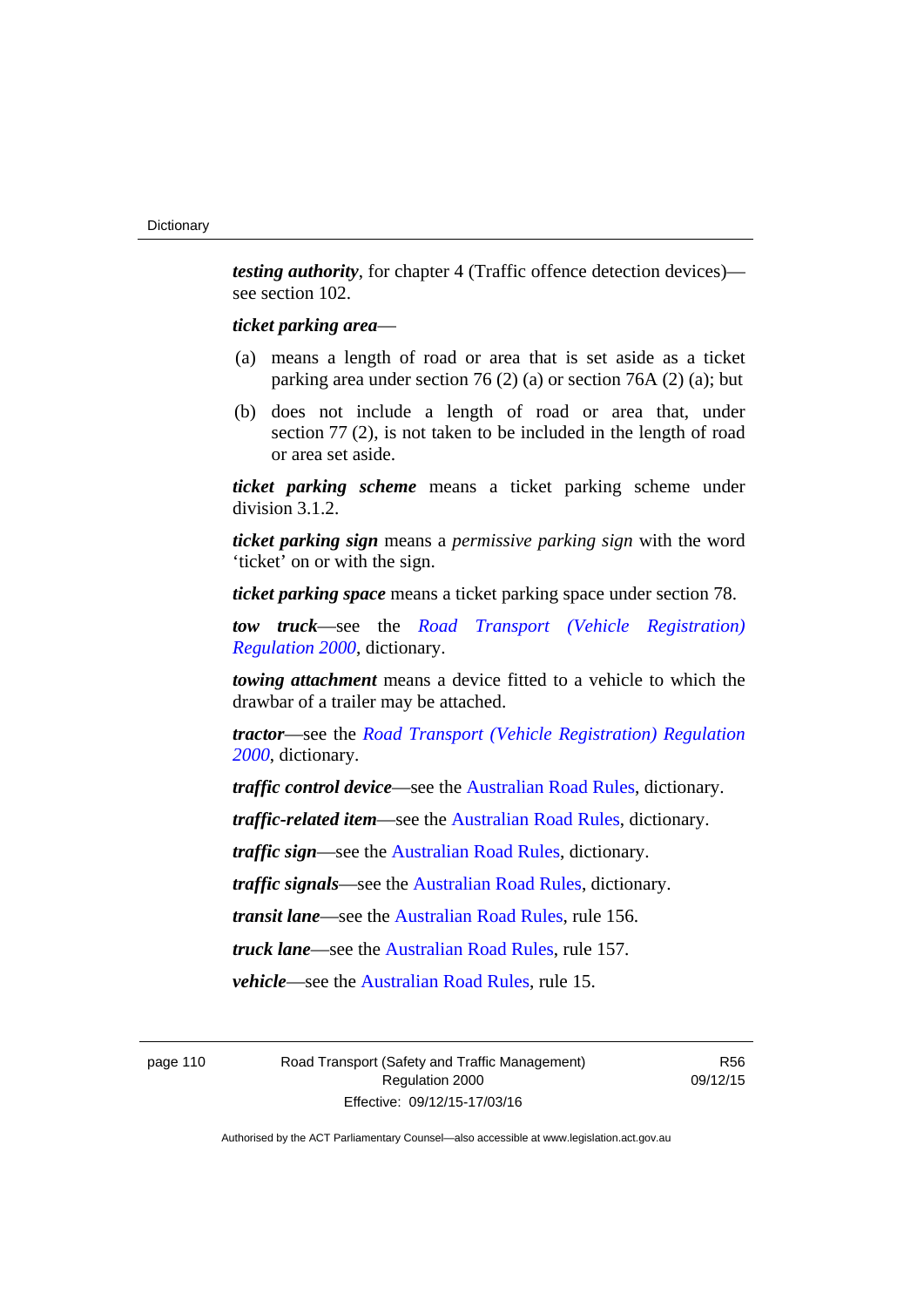*wheeled recreational device*—see the [Australian Road Rules](http://www.legislation.act.gov.au//ni/db_37271/default.asp), dictionary.

*wheeled toy*—see the [Australian Road Rules](http://www.legislation.act.gov.au//ni/db_37271/default.asp), dictionary.

*with*, for information about the application of a traffic control device—see the [Australian Road Rules](http://www.legislation.act.gov.au//ni/db_37271/default.asp), dictionary.

R56 09/12/15 Road Transport (Safety and Traffic Management) Regulation 2000 Effective: 09/12/15-17/03/16

page 111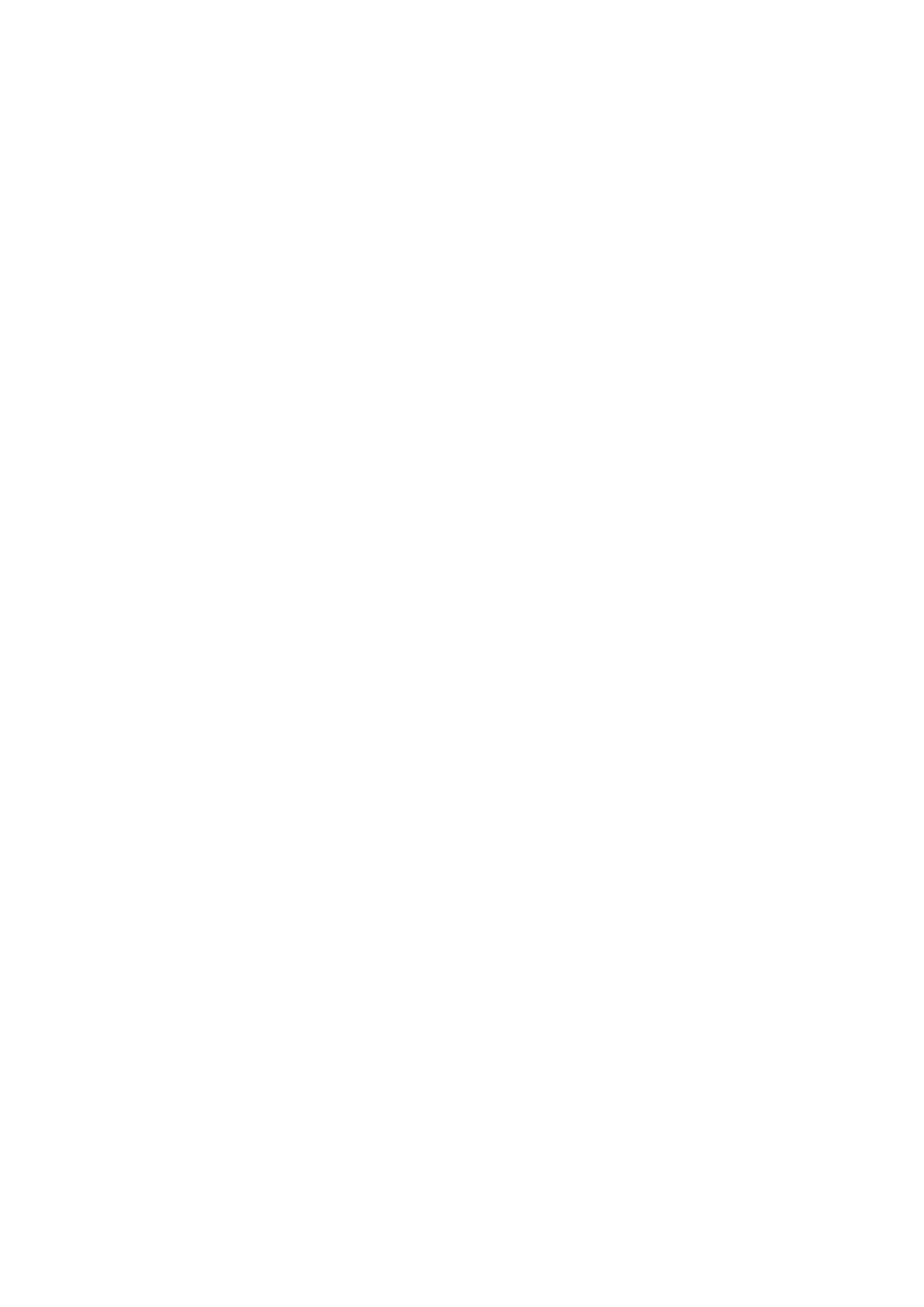1 About the endnotes

# **Endnotes**

# **1 About the endnotes**

Amending and modifying laws are annotated in the legislation history and the amendment history. Current modifications are not included in the republished law but are set out in the endnotes.

Not all editorial amendments made under the *[Legislation Act 2001](http://www.legislation.act.gov.au/a/2001-14)*, part 11.3 are annotated in the amendment history. Full details of any amendments can be obtained from the Parliamentary Counsel's Office.

Uncommenced amending laws are not included in the republished law. The details of these laws are underlined in the legislation history. Uncommenced expiries are underlined in the legislation history and amendment history.

If all the provisions of the law have been renumbered, a table of renumbered provisions gives details of previous and current numbering.

The endnotes also include a table of earlier republications.

| $A = Act$                                    | NI = Notifiable instrument                  |
|----------------------------------------------|---------------------------------------------|
| $AF =$ Approved form                         | $o = order$                                 |
| $am = amended$                               | $om = omitted/repealed$                     |
| $amdt = amendment$                           | $ord = ordinance$                           |
| $AR = Assembly resolution$                   | $orig = original$                           |
| $ch = chapter$                               | par = paragraph/subparagraph                |
| $CN =$ Commencement notice                   | $pres = present$                            |
| $def = definition$                           | prev = previous                             |
| $DI = Disallowable instrument$               | $(\text{prev}) = \text{previously}$         |
| $dict = dictionary$                          | $pt = part$                                 |
| disallowed = disallowed by the Legislative   | $r = rule/subrule$                          |
| Assembly                                     | $reloc = relocated$                         |
| $div = division$                             | $remum = renumbered$                        |
| $exp = expires/expired$                      | $R[X]$ = Republication No                   |
| $Gaz = gazette$                              | $RI = reissue$                              |
| $hdg =$ heading                              | $s = section/subsection$                    |
| $IA = Interpretation Act 1967$               | $sch = schedule$                            |
| $ins = inserted/added$                       | $sdiv = subdivision$                        |
| $LA =$ Legislation Act 2001                  | $SL = Subordinate$ law                      |
| $LR =$ legislation register                  | $sub =$ substituted                         |
| $LRA =$ Legislation (Republication) Act 1996 | $underlining = whole or part not commenced$ |
| $mod = modified/modification$                | or to be expired                            |
|                                              |                                             |

# **2 Abbreviation key**

page 112 Road Transport (Safety and Traffic Management) Regulation 2000 Effective: 09/12/15-17/03/16

R56 09/12/15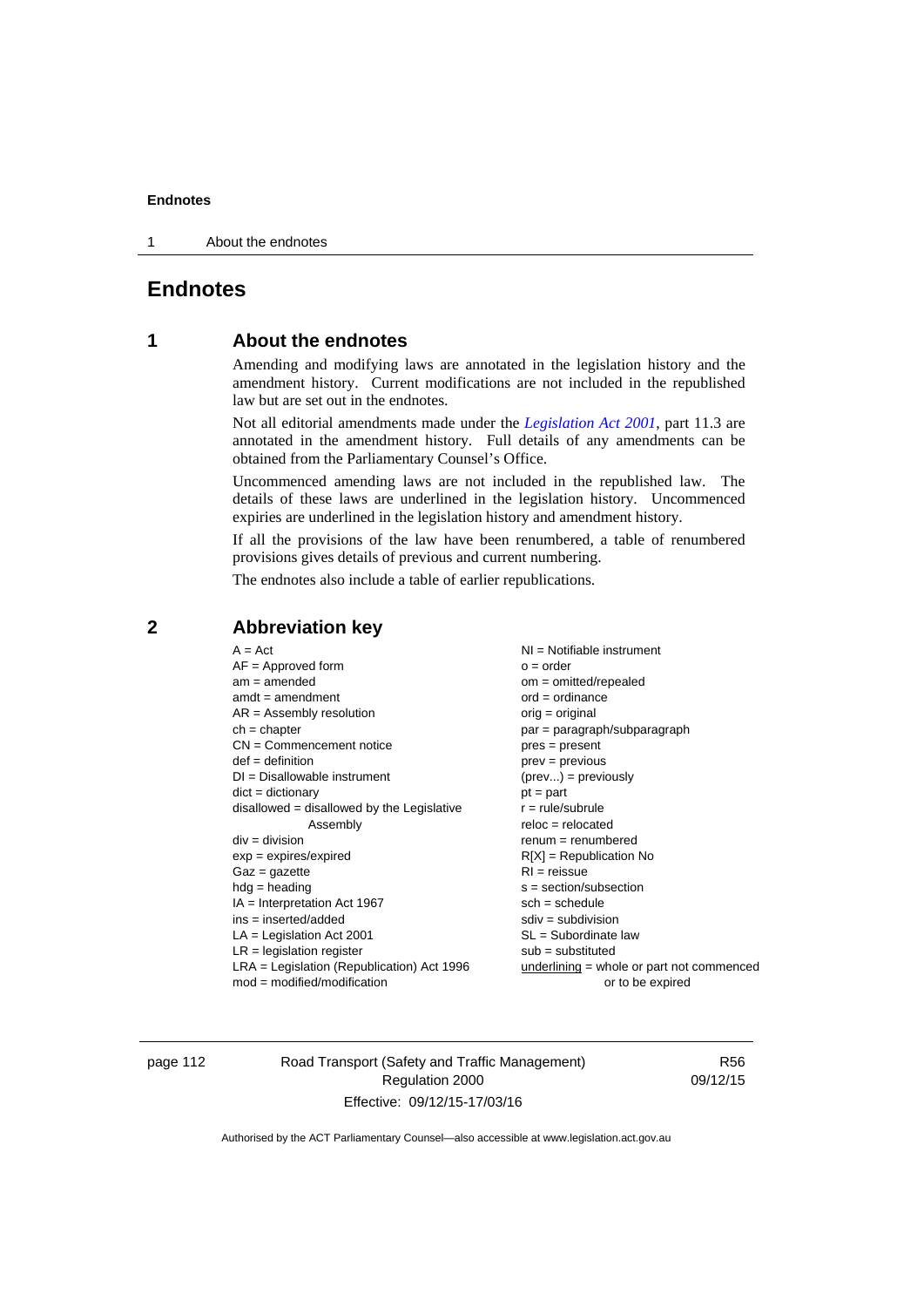#### **3 Legislation history**

This regulation was originally the *Road Transport (Safety and Traffic Management) Regulations 2000*. It was renamed under the *[Legislation Act 2001](http://www.legislation.act.gov.au/a/2001-14)*.

# **Road Transport (Safety and Traffic Management) Regulation 2000 SL2000-10**

notified 29 February 2000 [\(Gaz 2000 No S6](http://www.legislation.act.gov.au/gaz/2000-S6/default.asp))

s 1, s 2 commenced 29 February 2000 (IA 10B)

remainder commenced 1 March 2000 (s 2 and [Gaz 2000 No S5\)](http://www.legislation.act.gov.au/gaz/2000-S5/default.asp)

#### as amended by

# **Legislative Assembly [AR2000-2](http://www.legislation.act.gov.au/ar/2000-2/default.asp)**

notified 18 May 2000 ([Gaz 2000 No 20 p](http://www.legislation.act.gov.au/gaz/2000-20/default.asp) 505) commenced 18 May 2000 (SLA s 6 (13))

#### **[Road Transport \(Safety and Traffic Management\) Regulations](http://www.legislation.act.gov.au/sl/2000-21/default.asp)  [Amendment](http://www.legislation.act.gov.au/sl/2000-21/default.asp) SL2000-21 pt 2**

notified 18 May 2000 ([Gaz 2000 No 20\)](http://www.legislation.act.gov.au/gaz/2000-20/default.asp) commenced 18 May 2000 (s 1)

# **[Road Transport Legislation Regulations Amendment](http://www.legislation.act.gov.au/sl/2000-33/default.asp) SL2000-33 pt 2**  notified 2 August 2000 ([Gaz 2000 No S41](http://www.legislation.act.gov.au/gaz/2000-S41/default.asp)) commenced 2 August 2000 (s 1)

# **[Road Transport Legislation Regulations Amendment](http://www.legislation.act.gov.au/sl/2000-52/default.asp) SL2000-52 pt 2**  notified 14 December 2000 [\(Gaz 2000 No 50](http://www.legislation.act.gov.au/gaz/2000-50/default.asp)) commenced 14 December 2000 (s 1)

# **[Road Transport Legislation Amendment Act 2001](http://www.legislation.act.gov.au/a/2001-27) A2001-27 sch 4**

notified 24 May 2001 ([Gaz 2001 No 21\)](http://www.legislation.act.gov.au/gaz/2001-21/default.asp) s 1, s 2 commenced 24 May 2001 (IA s 10B) sch 4 commenced 24 May 2001 (s 2)

# **[Road Transport \(Safety and Traffic Management\) Amendment](http://www.legislation.act.gov.au/a/2001-29)  [Act 2001](http://www.legislation.act.gov.au/a/2001-29) A2001-29 pt 3**  notified 24 May 2001 ([Gaz 2001 No 21\)](http://www.legislation.act.gov.au/gaz/2001-21/default.asp)

commenced 24 May 2001 (s 2)

R56 09/12/15 Road Transport (Safety and Traffic Management) Regulation 2000 Effective: 09/12/15-17/03/16

page 113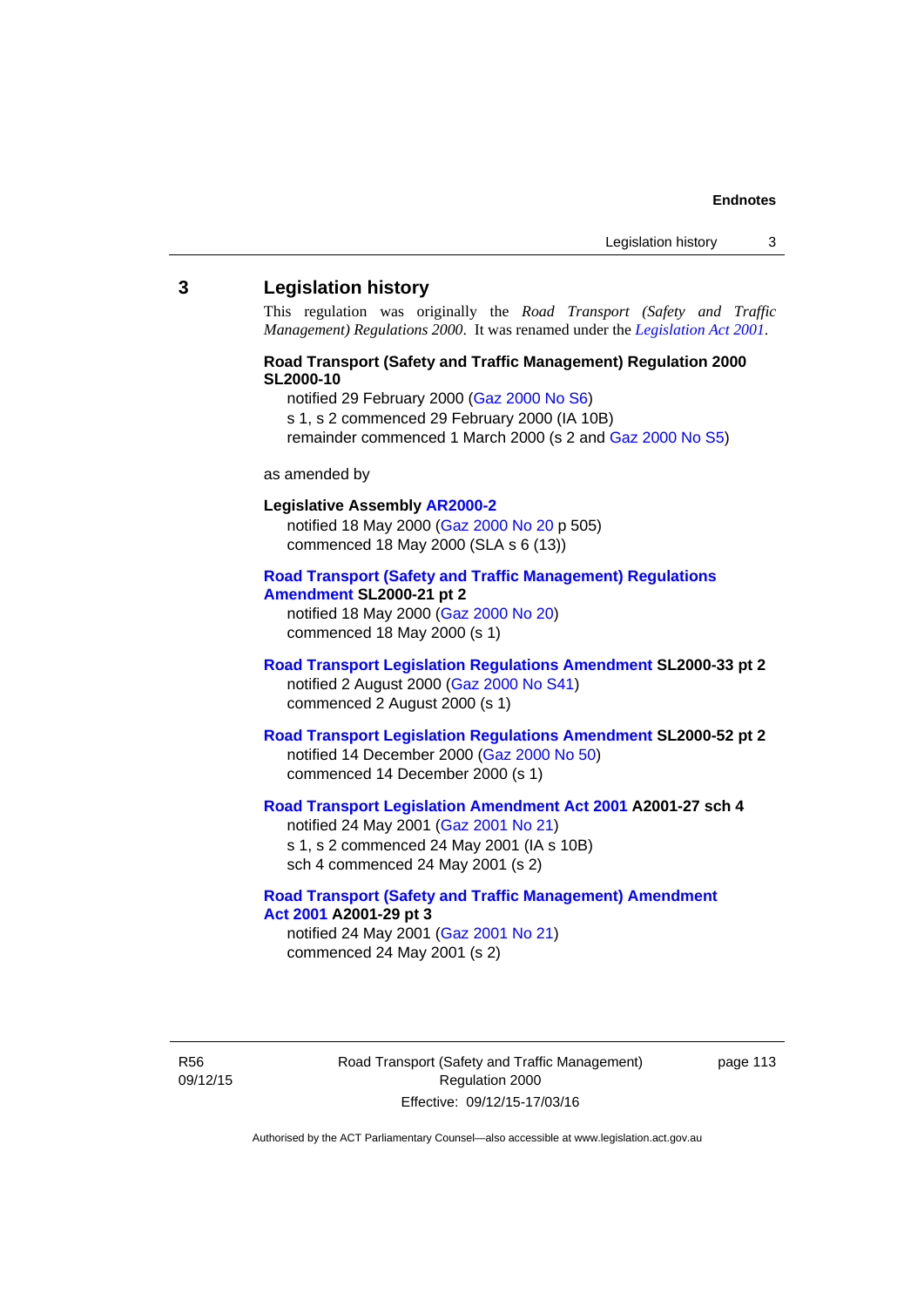| Legislation history<br>-3 |
|---------------------------|
|---------------------------|

| Legislation (Consequential Amendments) Act 2001 A2001-44 pt 348<br>notified 26 July 2001 (Gaz 2001 No 30)<br>s 1, s 2 commenced 26 July 2001 (IA s 10B)<br>pt 348 commenced 12 September 2001 (s 2 and see Gaz 2001<br><b>No S65)</b> |
|---------------------------------------------------------------------------------------------------------------------------------------------------------------------------------------------------------------------------------------|
| Statute Law Amendment Act 2001 A2001-11 pt 3.46<br>notified 5 September 2001 (Gaz 2001 No S 65)<br>s 1, s 2 commenced 5 September 2001 (IA s 10B)<br>pt 3.46 commenced 12 September 2001 (amdt 3.475)                                 |
| <b>Road Transport (Safety and Traffic Management) Regulations</b><br><b>Amendment 2001 SL2001-32</b><br>notified 11 September 2001 (Gaz 2001 No S69)<br>commenced 11 September 2001 (s 1)                                             |
| Road Transport (Public Passenger Services) Act 2001 A2001-62<br>pt 1.12<br>notified 10 September 2001 (Gaz 2001 No S66)<br>s 1, s 2 commenced 10 September 2001 (IA s 10B)<br>pt 1.12 commenced 1 December 2001 (s 2 and CN2001-2)    |
| <b>Road Transport Legislation Amendment Regulations 2002 SL2002-2</b><br>pt 5<br>notified LR 27 February 2002<br>s 1, s 2 commenced 27 February 2002 (LA s 75)<br>pt 5 commenced 1 March 2002 (s 2 and see CN2002-2)                  |
| <b>Road Transport (Safety and Traffic Management) Amendment</b><br>Regulations 2002 SL2002-7<br>notified LR 15 April 2002<br>commenced 16 April 2002 (s 2)                                                                            |
| Statute Law Amendment Act 2002 A2002-30 pt 3.73<br>notified LR 16 September 2002<br>s 1, s 2 taken to have commenced 19 May 1997 (LA s 75 (2))<br>pt 3.73 commenced 17 September 2002 (s 2 (1))                                       |

page 114 Road Transport (Safety and Traffic Management) Regulation 2000 Effective: 09/12/15-17/03/16

R56 09/12/15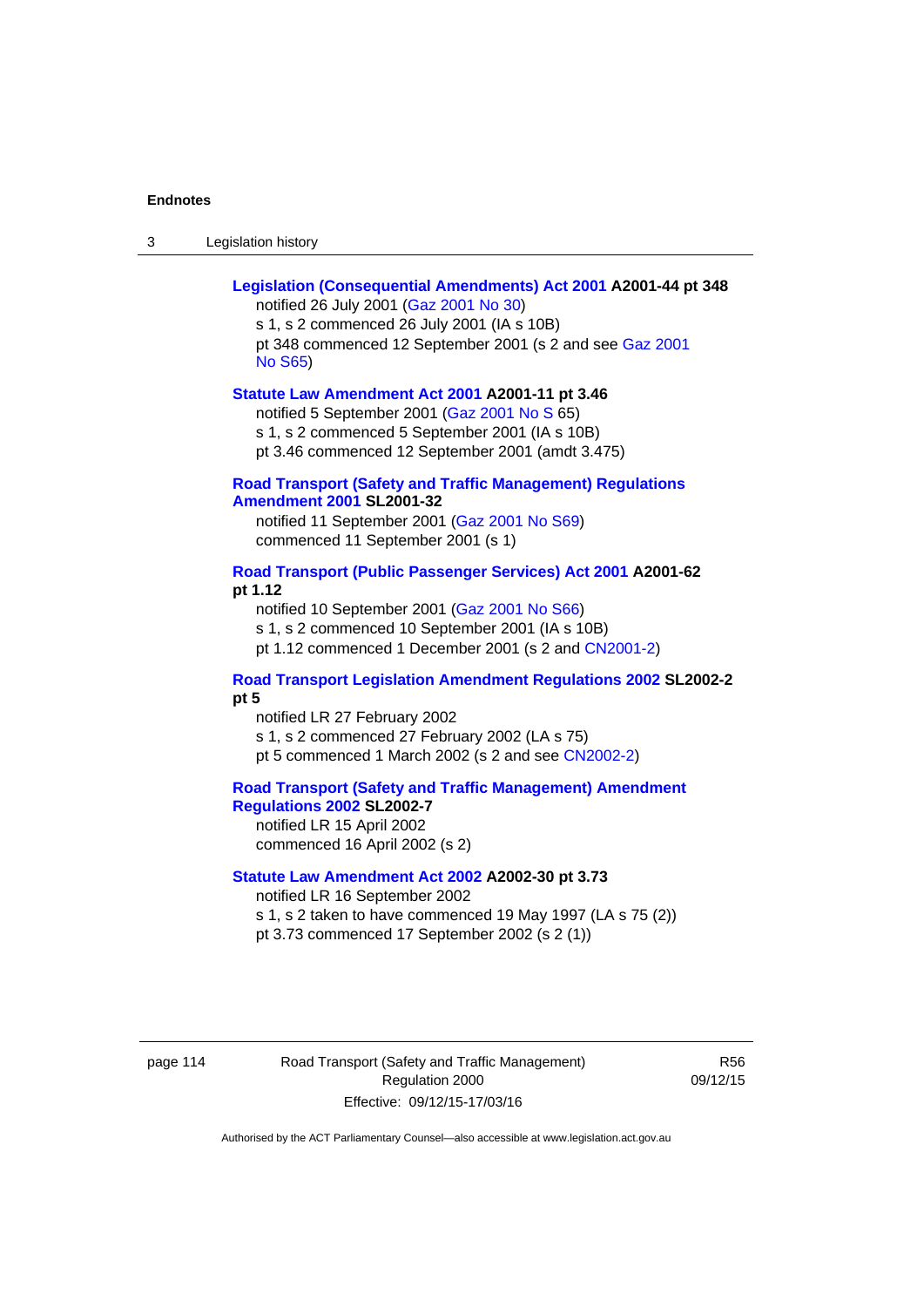## **[Road Transport Legislation Amendment Regulations 2002 \(No 2\)](http://www.legislation.act.gov.au/sl/2002-31) SL2002-31 pt 5**

notified LR 31 October 2002 s 1, s 2 commenced 31 October 2002 (LA s 75 (1)) pt 5 commenced 1 November 2002 (s 2 (1))

#### **[Criminal Code 2002](http://www.legislation.act.gov.au/a/2002-51) A2002-51 pt 1.20**

notified LR 20 December 2002 s 1, s 2 commenced 20 December 2002 (LA s 75)

pt 1.20 commenced 1 January 2003 (s 2 (1))

# **[Urban Services \(Application of Criminal Code\) Amendment](http://www.legislation.act.gov.au/sl/2003-1)**

# **[Regulations 2002](http://www.legislation.act.gov.au/sl/2003-1) SL2003-1 pt 4**

notified LR 9 January 2003 s 1, s 2 commenced 9 January 2003 (LA s 75 (1)) pt 4 commenced 10 January 2003 (s 2 (3) and see LA s 73 (3) (b))

# **[Road Transport \(Safety and Traffic Management\) Amendment](http://www.legislation.act.gov.au/sl/2003-12)  [Regulations 2003 \(No 1\)](http://www.legislation.act.gov.au/sl/2003-12) SL2003-12**

notified LR 22 May 2003 s 1, s 2 commenced 22 May 2003 (LA s 75 (1)) remainder commenced 1 June 2003 (s 2 and [CN2003-3](http://www.legislation.act.gov.au/cn/2003-3/default.asp))

# **[Road Transport \(Safety and Traffic Management\) Amendment](http://www.legislation.act.gov.au/sl/2003-14)  [Regulations 2003 \(No 2\)](http://www.legislation.act.gov.au/sl/2003-14) SL2003-14**

notified LR 10 June 2003 s 1, s 2 commenced 10 June 2003 (LA s 75 (1)) remainder commenced 11 June 2003 (s 2)

# **[Dangerous Substances Act 2004](http://www.legislation.act.gov.au/a/2004-7) A2004-7 sch 1 pt 1.8**

notified LR 19 March 2004 s 1, s 2 commenced 19 March 2004 (LA s 75 (1)) sch 1 pt 1.8 commenced 5 April 2004 (s 2 and [CN2004-6](http://www.legislation.act.gov.au/cn/2004-6/default.asp))

R56 09/12/15 Road Transport (Safety and Traffic Management) Regulation 2000 Effective: 09/12/15-17/03/16

page 115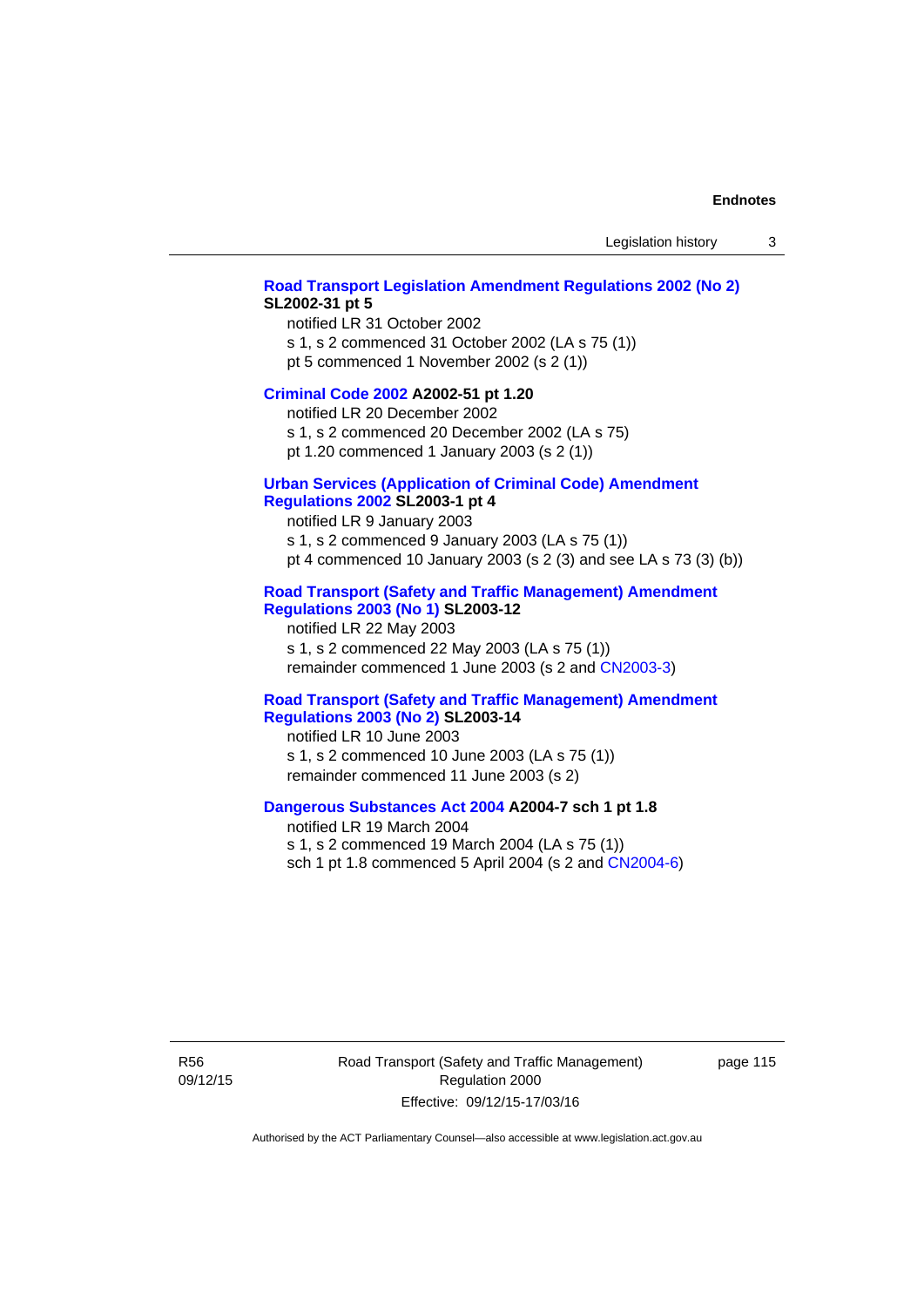# **[Road Transport Legislation \(Australian Road Rules\) Amendment](http://www.legislation.act.gov.au/sl/2004-16)  [Regulations 2004 \(No 1\)](http://www.legislation.act.gov.au/sl/2004-16) SL2004-16 pt 3**

notified LR 24 May 2004

s 1, s 2 commenced 24 May 2004 (LA s 75 (1)) pt 3 commenced 19 July 2004 (s 2 and [CN2004-10](http://www.legislation.act.gov.au/cn/2004-10/default.asp))

# **[Emergencies Act 2004](http://www.legislation.act.gov.au/a/2004-28) A2004-28 sch 3 pt 3.20**

notified LR 29 June 2004 s 1, s 2 commenced 29 June 2004 (LA s 75 (1)) sch 3 pt 3.20 commenced 1 July 2004 (s 2 (1) and [CN2004-11](http://www.legislation.act.gov.au/cn/2004-11/default.asp))

#### **[Road Transport Legislation Amendment Regulations 2004 \(No 1\)](http://www.legislation.act.gov.au/sl/2004-47) SL2004-47 pt 5**

notified LR 9 September 2004 s 1, s 2 commenced 9 September 2004 (LA s 75 (1)) pt 5 commenced 10 September 2004 (s 2)

# **[Road Transport Legislation \(Hire Cars\) Amendment Regulation 2005](http://www.legislation.act.gov.au/sl/2005-4)  [\(No 1\)](http://www.legislation.act.gov.au/sl/2005-4) SL2005-4 sch 2 pt 2.4**

notified LR 7 March 2005 s 1, s 2 commenced 7 March 2005 (LA s 75 (1)) sch 2 pt 2.4 commenced 9 March 2005 (s 2 and see [Road Transport](http://www.legislation.act.gov.au/a/2004-69)  [\(Public Passenger Services\) \(Hire Cars\) Amendment Act 2004](http://www.legislation.act.gov.au/a/2004-69) A2004-69, s 2 and LA s 79)

# **[Road Transport \(Safety and Traffic Management\) Amendment](http://www.legislation.act.gov.au/sl/2005-7)  [Regulation 2005 \(No 1\)](http://www.legislation.act.gov.au/sl/2005-7) SL2005-7**

notified LR 8 April 2005 s 1, s 2 commenced 8 April 2005 (LA s 75 (1)) remainder commenced 9 April 2005 (s 2)

# **[Road Transport \(Safety and Traffic Management\) Amendment](http://www.legislation.act.gov.au/sl/2005-22)  [Regulation 2005 \(No 2\)](http://www.legislation.act.gov.au/sl/2005-22) SL2005-22**

notified LR 15 September 2005 s 1, s 2 commenced 15 September 2005 (LA s 75 (1)) remainder commenced 16 September 2005 (s 2)

# **[Statute Law Amendment Act 2005 \(No 2\)](http://www.legislation.act.gov.au/a/2005-62) A2005-62 sch 1 pt 1.4**

notified LR 21 December 2005 s 1, s 2 commenced 21 December 2005 (LA s 75 (1)) sch 1 pt 1.4 commenced 11 January 2006 (s 2 (1))

page 116 Road Transport (Safety and Traffic Management) Regulation 2000 Effective: 09/12/15-17/03/16

R56 09/12/15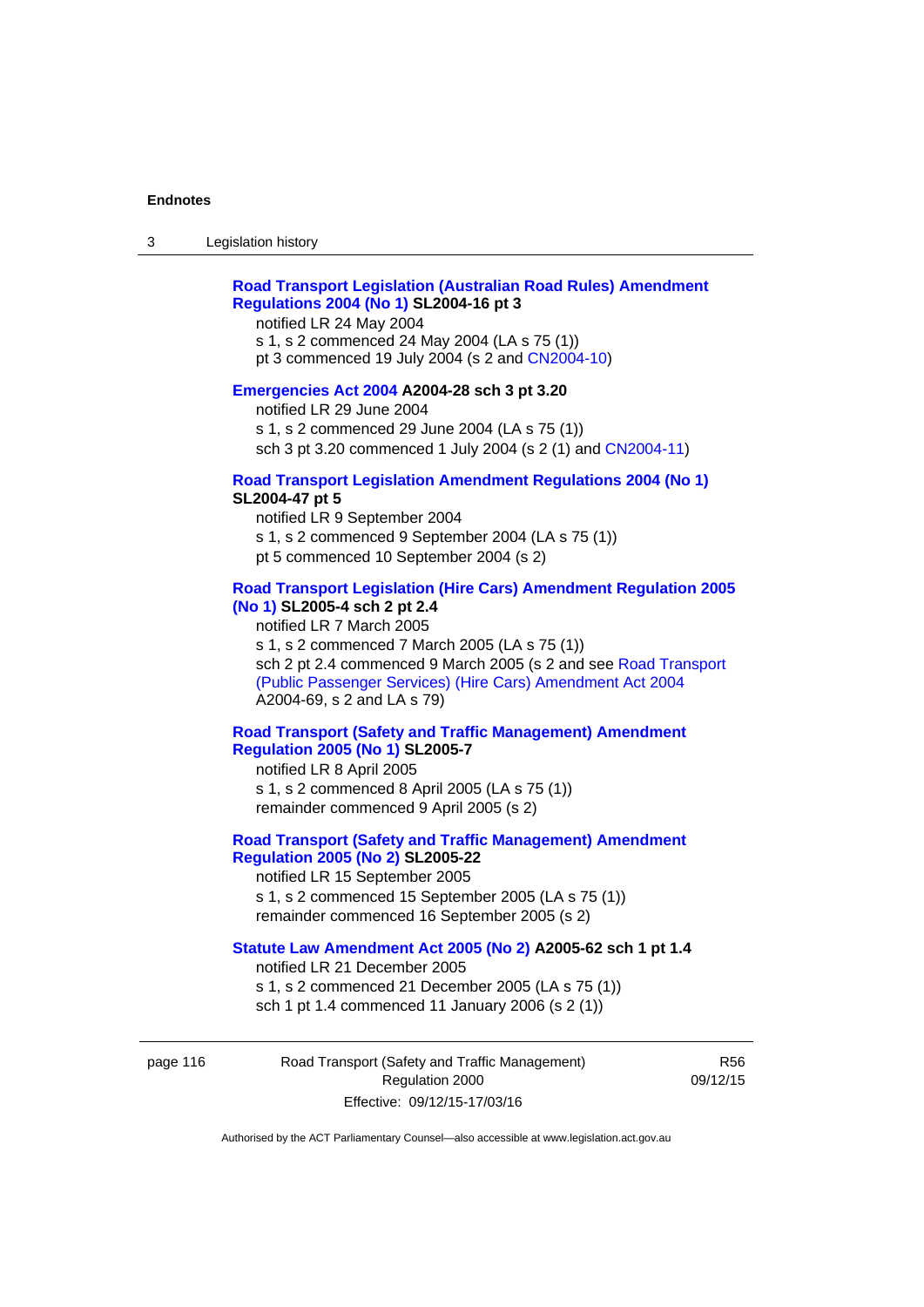| Legislation history |  |
|---------------------|--|
|---------------------|--|

# **[Road Transport \(Safety and Traffic Management\) Amendment](http://www.legislation.act.gov.au/sl/2006-4)  [Regulation 2006 \(No 1\)](http://www.legislation.act.gov.au/sl/2006-4) SL2006-4**

notified LR 16 January 2006 s 1, s 2 commenced 16 January 2006 (LA s 75 (1)) remainder commenced 17 January 2006 (s 2)

# **[Road Transport \(Public Passenger Services\) Amendment](http://www.legislation.act.gov.au/sl/2006-32)  [Regulation 2006 \(No 1\)](http://www.legislation.act.gov.au/sl/2006-32) SL2006-32 sch 1 pt 1.5**

notified LR 26 June 2006 s 1, s 2 commenced 26 June 2006 (LA s 75 (1)) sch 1 pt 1.5 commenced 3 July 2006 (s 2 (2))

#### **[Road Transport \(Safety and Traffic Management\) Amendment](http://www.legislation.act.gov.au/sl/2006-51)  [Regulation 2006 \(No 2\)](http://www.legislation.act.gov.au/sl/2006-51) SL2006-51**

notified LR 4 December 2006 s 1, s 2 commenced 4 December 2006 (LA s 75 (1)) remainder commenced 5 December 2006 (s 2)

# **[Road Transport \(Safety and Traffic Management\) Amendment](http://www.legislation.act.gov.au/sl/2007-20)**

**[Regulation 2007 \(No 1\)](http://www.legislation.act.gov.au/sl/2007-20) SL2007-20**  notified LR 30 July 2007 s 1, s 2 commenced 30 July 2007 (LA s 75 (1)) remainder commenced 31 July 2007 (s 2)

#### **[Planning and Development \(Consequential Amendments\) Act 2007](http://www.legislation.act.gov.au/a/2007-25) A2007-25 sch 1 pt 1.29**

notified LR 13 September 2007 s 1, s 2 commenced 13 September 2007 (LA s 75 (1)) sch 1 pt 1.29 commenced 31 March 2008 (s 2 and see [Planning and](http://www.legislation.act.gov.au/a/2007-24)  [Development Act 2007](http://www.legislation.act.gov.au/a/2007-24) A2007-24, s 2 and [CN2008-1](http://www.legislation.act.gov.au/cn/2008-1/default.asp))

# **[Road Transport \(Safety and Traffic Management\) Amendment](http://www.legislation.act.gov.au/sl/2008-40)  [Regulation 2008 \(No 1\)](http://www.legislation.act.gov.au/sl/2008-40) SL2008-40**

notified LR 11 September 2008 s 1, s 2 commenced 11 September 2008 (LA s 75 (1)) remainder commenced 11 March 2009 (s 2 and LA s 79)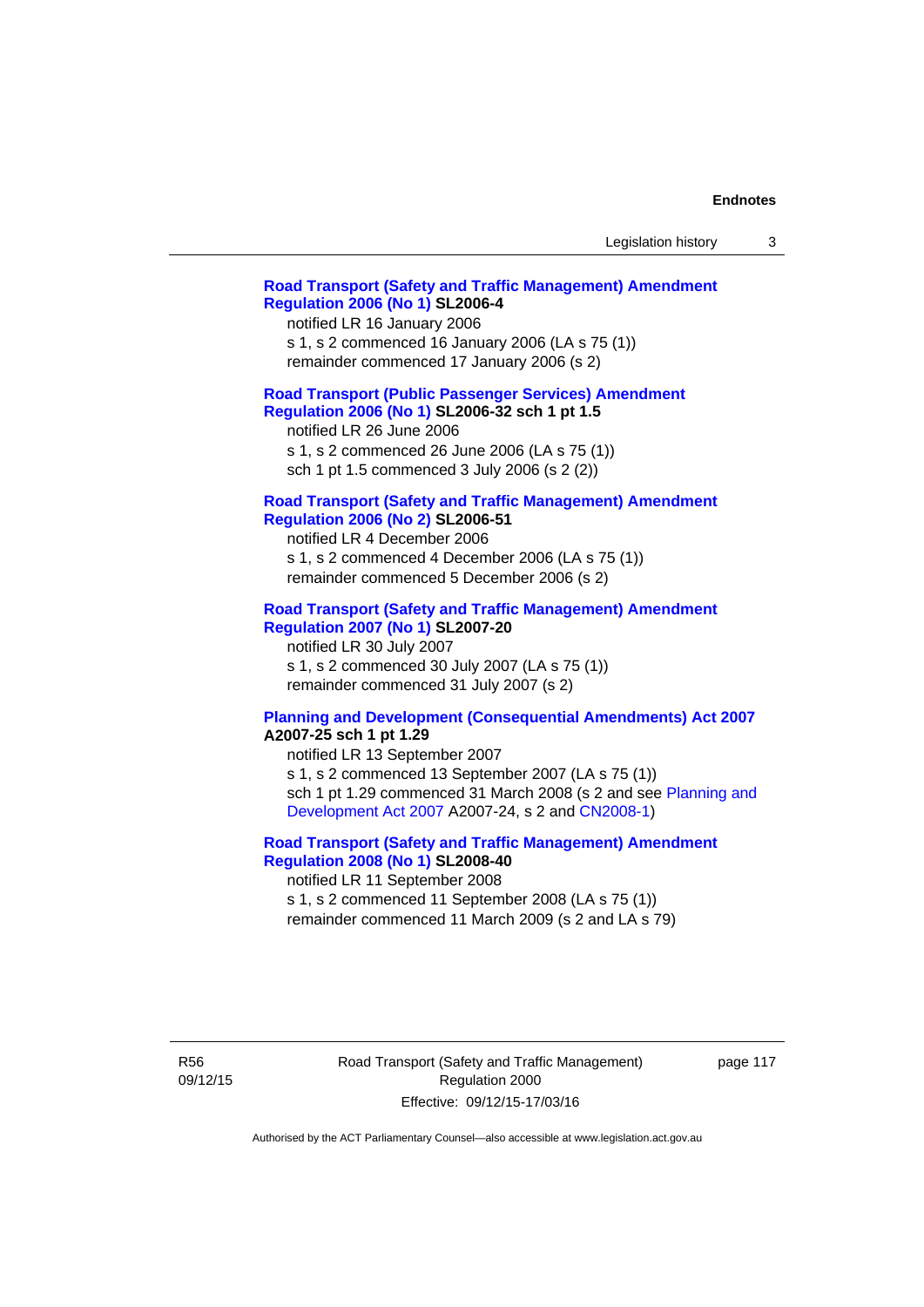# **[Road Transport Legislation Amendment Regulation 2008 \(No 2\)](http://www.legislation.act.gov.au/sl/2008-47) SL2008-47 sch 1 pt 1.3**

notified LR 1 December 2008 s 1, s 2 commenced 1 December 2008 (LA s 75 (1)) sch 1 pt 1.3 commenced 2 December 2008 (s 2)

# **[Road Transport Legislation Amendment Regulation 2009 \(No 1\)](http://www.legislation.act.gov.au/sl/2009-6) SL2009-6 pt 4**

notified LR 11 March 2009 s 1, s 2 commenced 11 March 2009 (LA s 75 (1)) pt 4 commenced 16 March 2009 (s 2 and [CN2009-7\)](http://www.legislation.act.gov.au/cn/2009-7/default.asp)

# **[Road Transport \(Safety and Traffic Management\) Amendment](http://www.legislation.act.gov.au/sl/2009-7)  [Regulation 2009 \(No 1\)](http://www.legislation.act.gov.au/sl/2009-7) SL2009-7**

notified LR 12 March 2009 s 1, s 2 commenced 12 March 2009 (LA s 75 (1)) remainder commenced 13 March 2009 (s 2)

#### **[Road Transport \(Mass, Dimensions and Loading\) Act 2009](http://www.legislation.act.gov.au/a/2009-22/default.asp) A2009-22 sch 1 pt 1.10**

notified LR 3 September 2009 s 1, s 2 commenced 3 September 2009 (LA s 75 (1)) sch 1 pt 1.10 commenced 3 March 2010 (s 2 and LA s 79)

# **[Dangerous Goods \(Road Transport\) Act 2009](http://www.legislation.act.gov.au/a/2009-34) A2009-34 sch 1 pt 1.3**

notified LR 28 September 2009 s 1, s 2 commenced 28 September 2009 (LA s 75 (1)) sch 1 pt 1.3 commenced 2 April 2010 (s 2, [CN2010-5 a](http://www.legislation.act.gov.au/cn/2010-5/default.asp)nd LA s 77 (3))

**[Road Transport Legislation Amendment Regulation 2010 \(No 1\)](http://www.legislation.act.gov.au/sl/2010-5)**

#### **SL2010-5 pt 4**

notified LR 1 March 2010 s 1, s 2 commenced 1 March 2010 (LA s 75 (1)) s 55, ss 58-62 commenced 15 March 2011 (s 2 (2)) pt 4 remainder commenced 15 March 2010 (s 2 (1))

#### **[Road Transport Legislation Amendment Regulation 2010 \(No 2\)](http://www.legislation.act.gov.au/sl/2010-7) SL2010-7 pt 5**  notified LR 16 March 2010

s 1, s 2 commenced 16 March 2010 (LA s 75 (1)) pt 5 commenced 17 March 2010 (s 2 (1))

page 118 Road Transport (Safety and Traffic Management) Regulation 2000 Effective: 09/12/15-17/03/16

R56 09/12/15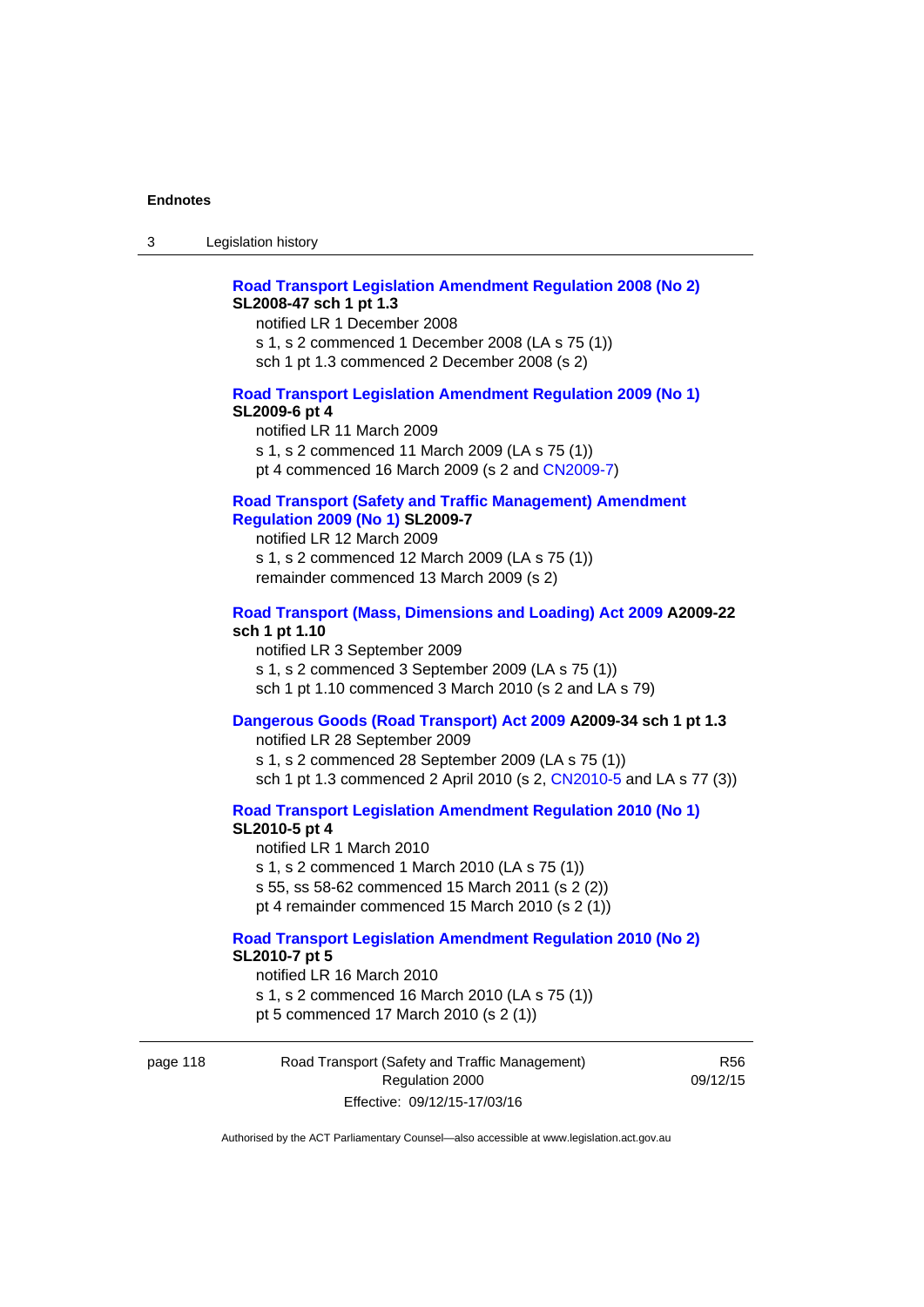| Legislation history |  |  |
|---------------------|--|--|
|---------------------|--|--|

# **[Personal Property Securities Act 2010](http://www.legislation.act.gov.au/a/2010-15) A2010-15 sch 2 pt 2.5**

notified LR 1 April 2010 s 1, s 2 commenced 1 April 2010 (LA s 75 (1)) sch 2 pt 2.5 commenced 30 January 2012 (s 2 (2) (b))

# **[Statute Law Amendment Act 2010](http://www.legislation.act.gov.au/a/2010-18) A2010-18 sch 3 pt 3.21**

notified LR 13 May 2010 s 1, s 2 commenced 13 May 2010 (LA s 75 (1)) sch 3 pt 3.21 commenced 3 June 2010 (s 2)

#### **[Road Transport Legislation Amendment Regulation 2010 \(No 4\)](http://www.legislation.act.gov.au/sl/2010-33) SL2010-33 pt 3**

notified LR 5 August 2010 s 1, s 2 commenced 5 August 2010 (LA s 75 (1)) pt 3 commenced 6 August 2010 (s 2)

#### **[Road Transport \(Safety and Traffic Management\) Amendment](http://www.legislation.act.gov.au/sl/2010-38)  [Regulation 2010 \(No 1\)](http://www.legislation.act.gov.au/sl/2010-38) SL2010-38**

notified LR 16 September 2010 s 1, s 2 commenced 16 September 2010 (LA s 75 (1)) remainder commenced 17 September 2010 (s 2)

#### **[Road Transport Legislation Amendment Regulation 2011 \(No 1\)](http://www.legislation.act.gov.au/sl/2011-2) SL2011-2 pt 3**

notified LR 27 January 2011 s 1, s 2 commenced 27 January 2011 (LA s 75 (1)) pt 3 commenced 28 January 2011 (s 2)

# **[Statute Law Amendment Act 2011 \(No 3\)](http://www.legislation.act.gov.au/a/2011-52) A2011-52 sch 3 pt 3.49**

notified LR 28 November 2011 s 1, s 2 commenced 28 November 2011 (LA s 75 (1)) sch 3 pt 3.49 commenced 12 December 2011 (s 2)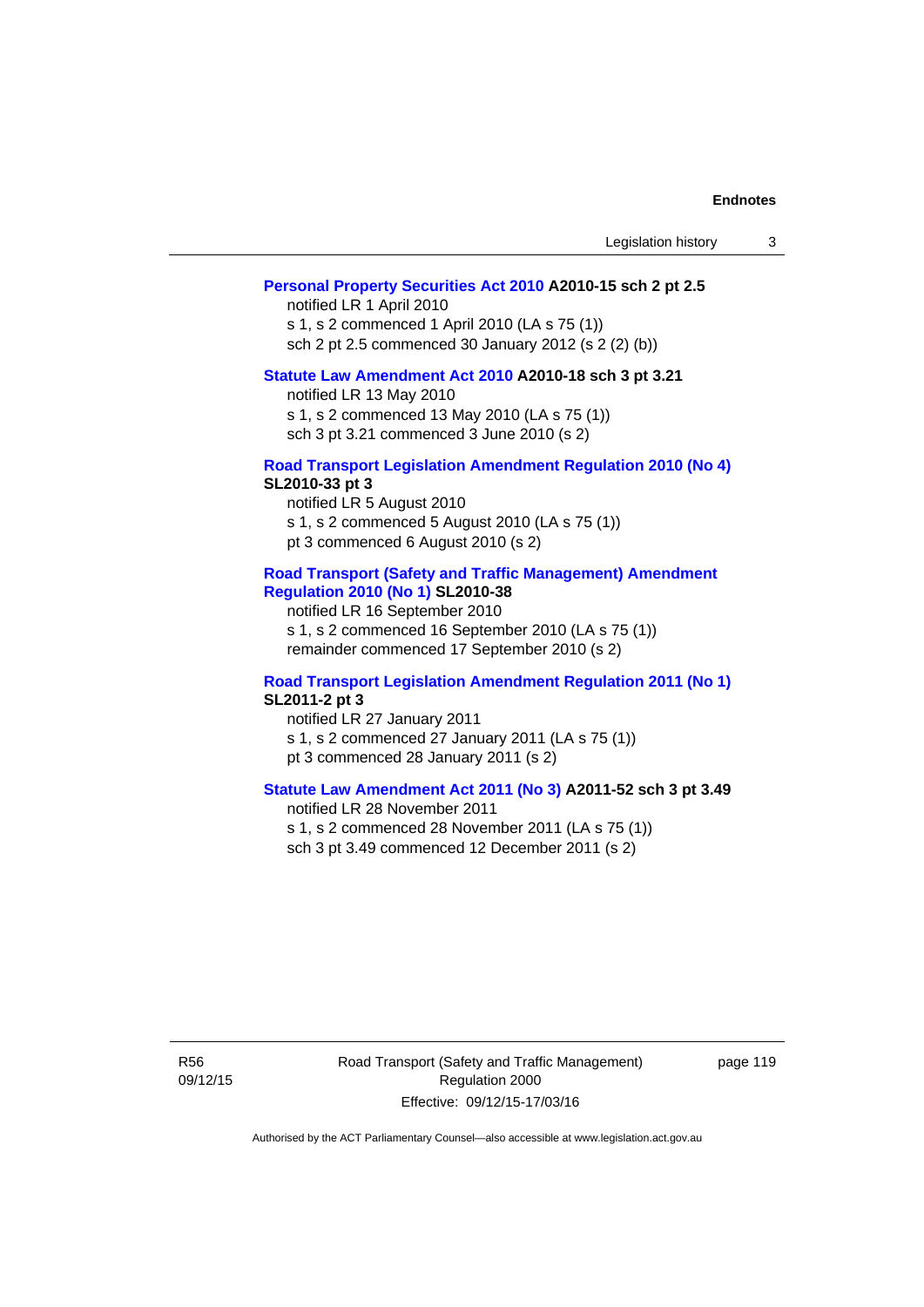3 Legislation history

# **[Road Transport \(Safety and Traffic Management\) Amendment](http://www.legislation.act.gov.au/sl/2011-35)  [Regulation 2011 \(No 1\)](http://www.legislation.act.gov.au/sl/2011-35) SL2011-35**

notified LR 19 December 2011

s 1, s 2 commenced 19 December 2011 (LA s 75 (1)) remainder commenced 15 January 2012 (s 2 and see [Road Transport](http://www.legislation.act.gov.au/a/2011-38)  [\(Safety and Traffic Management\) Amendment Act 2011](http://www.legislation.act.gov.au/a/2011-38) A2011-38, s 2 and [CN2011-15\)](http://www.legislation.act.gov.au/cn/2011-15/default.asp)

# **[Road Transport Legislation Amendment Regulation 2012 \(No 1\)](http://www.legislation.act.gov.au/sl/2012-44/default.asp) SL2012-44 pt 6**

notified LR 19 December 2012 s 1, s 2 commenced 19 December 2012 (LA s 75 (1)) pt 6 commenced 20 December 2012 (s 2)

#### **[Road Transport \(Police Driver and Rider Exemptions\) Amendment](http://www.legislation.act.gov.au/sl/2013-9/default.asp)  [Regulation 2013 \(No 1\)](http://www.legislation.act.gov.au/sl/2013-9/default.asp) SL2013-9 pt 3**

notified LR 6 May 2013 s 1, s 2 commenced 6 May 2013 (LA s 75 (1)) pt 3 commenced 7 May 2013 (s 2)

#### **[Road Transport Legislation Amendment Regulation 2013 \(No 3\)](http://www.legislation.act.gov.au/sl/2013-20) SL2013-20 pt 3**  notified LR 29 July 2013

s 1, s 2 commenced 29 July 2013 (LA s 75 (1)) pt 3 commenced 1 August 2013 (s 2)

# **[Road Transport \(Safety and Traffic Management\) Amendment](http://www.legislation.act.gov.au/sl/2013-25)  [Regulation 2013 \(No 1\)](http://www.legislation.act.gov.au/sl/2013-25) SL2013-25**

notified LR 5 September 2013 s 1, s 2 commenced 5 September 2013 (LA s 75 (1)) remainder commenced 6 September 2013 (s 2)

# **[Heavy Vehicle National Law \(Consequential Amendments\) Act 2013](http://www.legislation.act.gov.au/a/2013-52) A2013-52 pt 13**  notified LR 9 December 2013

s 1, s 2 commenced 9 December 2013 (LA s 75 (1)) pt 13 commenced 10 February 2014 (s 2 and see [Heavy Vehicle](http://www.legislation.act.gov.au/a/2013-51/default.asp)  [National Law \(ACT\) Act 2013](http://www.legislation.act.gov.au/a/2013-51/default.asp) A2013-51, s 2 (1) and [CN2014-2](http://www.legislation.act.gov.au/cn/2014-2/default.asp))

# page 120 Road Transport (Safety and Traffic Management) Regulation 2000 Effective: 09/12/15-17/03/16

R56 09/12/15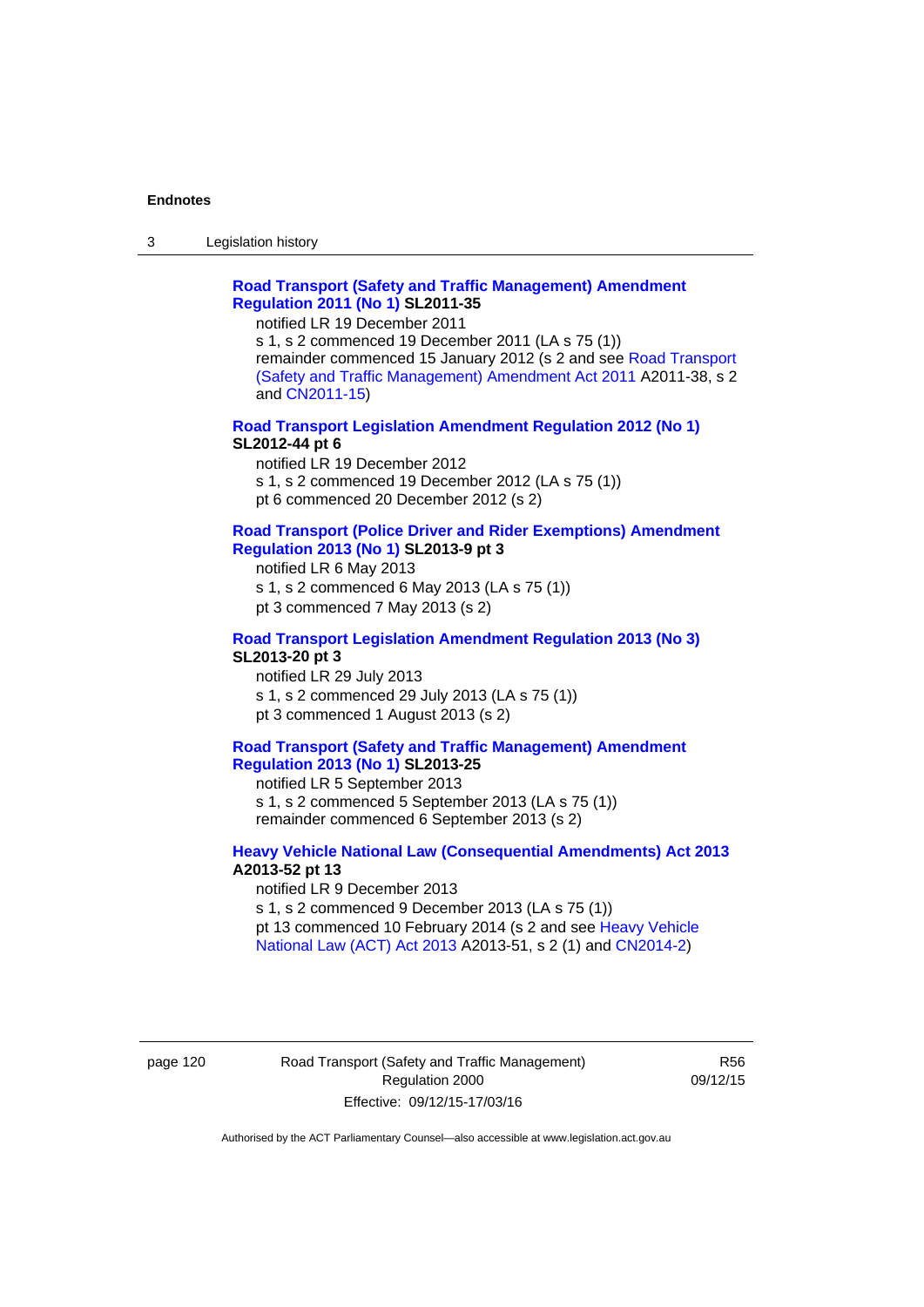| Legislation history |  |  |
|---------------------|--|--|
|---------------------|--|--|

# **[Road Transport \(Safety and Traffic Management\) Amendment](http://www.legislation.act.gov.au/sl/2014-5)  [Regulation 2014 \(No 1\)](http://www.legislation.act.gov.au/sl/2014-5) SL2014-5**

notified LR 27 March 2014 s 1, s 2 commenced 27 March 2014 (LA s 75 (1)) remainder commenced 28 March 2014 (s 2)

# **[Road Transport \(Safety and Traffic Management\) Amendment](http://www.legislation.act.gov.au/sl/2014-11)**

**[Regulation 2014 \(No 2\)](http://www.legislation.act.gov.au/sl/2014-11) SL2014-11**  notified LR 26 June 2014

s 1, s 2 commenced 26 June 2014 (LA s 75 (1)) remainder commenced 27 June 2014 (s 2)

#### **[Road Transport Legislation Amendment Act 2015](http://www.legislation.act.gov.au/a/2015-30/default.asp) A2015-30 pt 8**

notified LR 21 August 2015 s 1, s 2 commenced 21 August 2015 (LA s 75 (1)) pt 8 commenced 22 August 2015 (s 2)

# **[Road Transport \(Safety and Traffic Management\) Amendment](http://www.legislation.act.gov.au/sl/2015-29)  [Regulation 2015 \(No 1\)](http://www.legislation.act.gov.au/sl/2015-29) SL2015-29**

notified LR 28 August 2015 s 1, s 2 commenced 28 August 2015 (LA s 75 (1)) remainder commenced 29 August 2015 (s 2)

#### **[Road Transport Legislation Amendment Regulation 2015 \(No 1\)](http://www.legislation.act.gov.au/sl/2015-33) SL2015-33 pt 3**

notified LR 29 October 2015 s 1, s 2 commenced 29 October 2015 (LA s 75 (1)) pt 3 commenced 1 November 2015 (s 2)

# **[Road Transport \(Safety and Traffic Management\) Amendment](http://www.legislation.act.gov.au/sl/2015-35)  [Regulation 2015 \(No 2\)](http://www.legislation.act.gov.au/sl/2015-35) SL2015-35**

notified LR 18 November 2015 s 1, s 2 commenced 18 November 2015 (LA s 75 (1)) remainder commenced 19 November 2015 (s 2)

#### **[Statute Law Amendment Act 2015 \(No 2\)](http://www.legislation.act.gov.au/a/2015-50) A2015-50 sch 3 pt 3.30**

notified LR 25 November 2015

s 1, s 2 commenced 25 November 2015 (LA s 75 (1)) sch 3 pt 3.30 commenced 9 December 2015 (s 2)

R56 09/12/15 Road Transport (Safety and Traffic Management) Regulation 2000 Effective: 09/12/15-17/03/16

page 121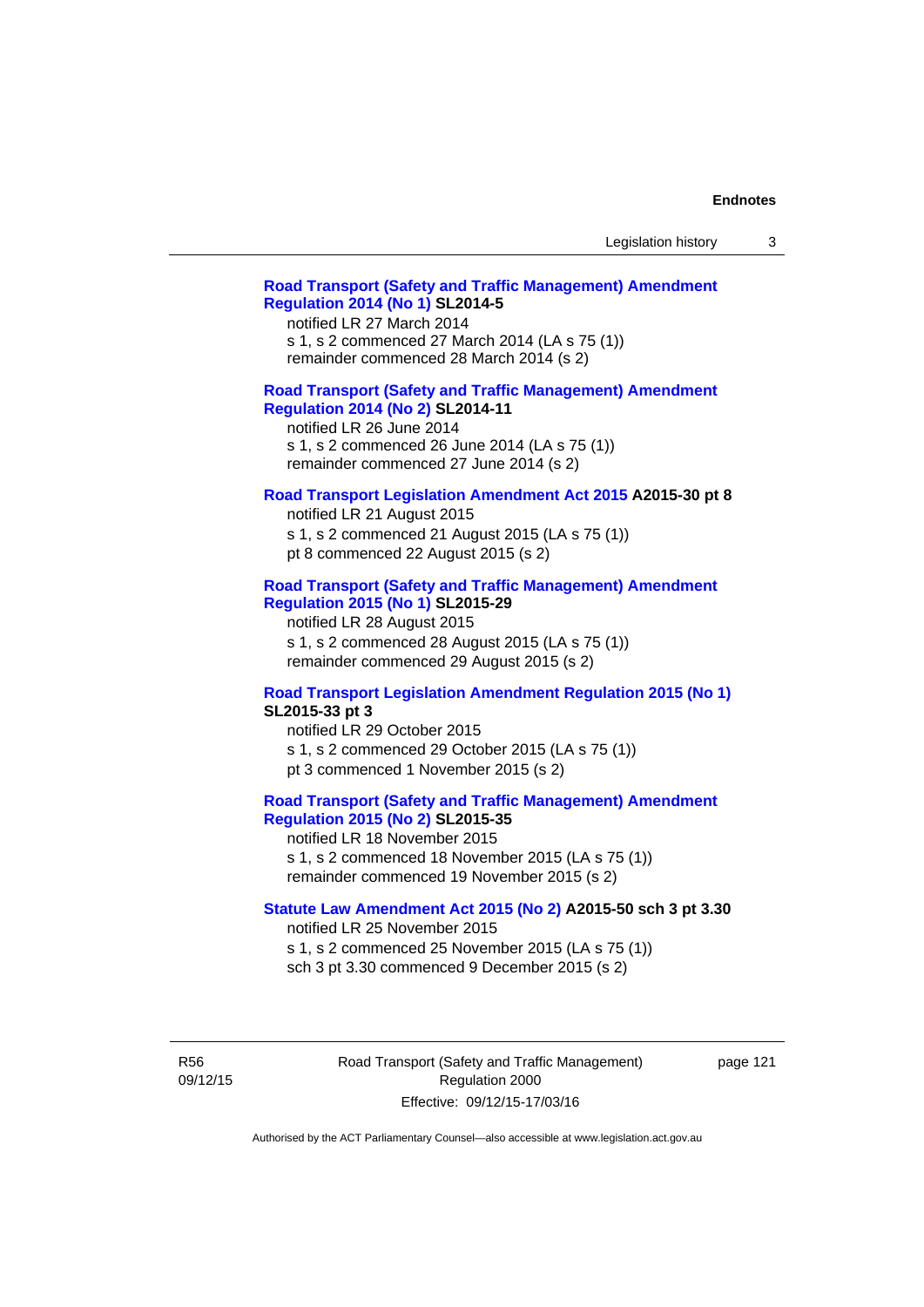| 4 | Amendment history |
|---|-------------------|
|---|-------------------|

# **4 Amendment history**

```
Name of regulation 
s 1 am R18 LA
Dictionary 
s 2 om A2001-27 amdt 4.24
                ins SL2005-22 amdt 1.1 
Dictionary—application to Australian Road Rules 
s 3 hdg bracketed note exp 17 September 2002 (s 4 (3))
s 3 am A2001-44 amdt 1.3793 
                sub SL2005-22 amdt 1.1 
Road includes road related area 
s 3A ins SL2005-22 amdt 1.1
Meaning of park and stop
SL2005-22 amdt 1.1
Notes 
s 4 hdg bracketed note exp 17 September 2002 (s 4 (3))<br>s 4 am A2001-44 amdt 1.3794: A2002-30 amdt 3.76
                A2001-44 A2002-30 amdt 3.769
                (2), (3) exp 17 September 2002 (s (4 (3)) 
Offences against regulation—application of Criminal Code etc 
SL2003-1 s 16
Offences against regulation are strict liability offences 
SL2003-1 s 16
General defence of accident or reasonable effort 
SL2003-1 s 16
Meaning of Australian Road Rules
s 5 hdg bracketed note exp 17 September 2002 (s 4 (3)) 
SL2004-16 s 25
                 am SL2005-22 amdt 1.2 
                sub SL2010-5 s 51 
                 am SL2013–20 s 24 
Incorporation of Australian Road Rules into ACT law 
s 6 hdg bracketed note exp 17 September 2002 (s 4 (3)) 
Transitional—ARR r 266 and r 267 
SL2010-5 s 52
                exp 14 March 2011 (s 6A (2)) 
Substitution—ARR r 300 
SL2010-38 s 4
                 om SL2013–20 s 25
```
page 122 Road Transport (Safety and Traffic Management) Regulation 2000 Effective: 09/12/15-17/03/16

R56 09/12/15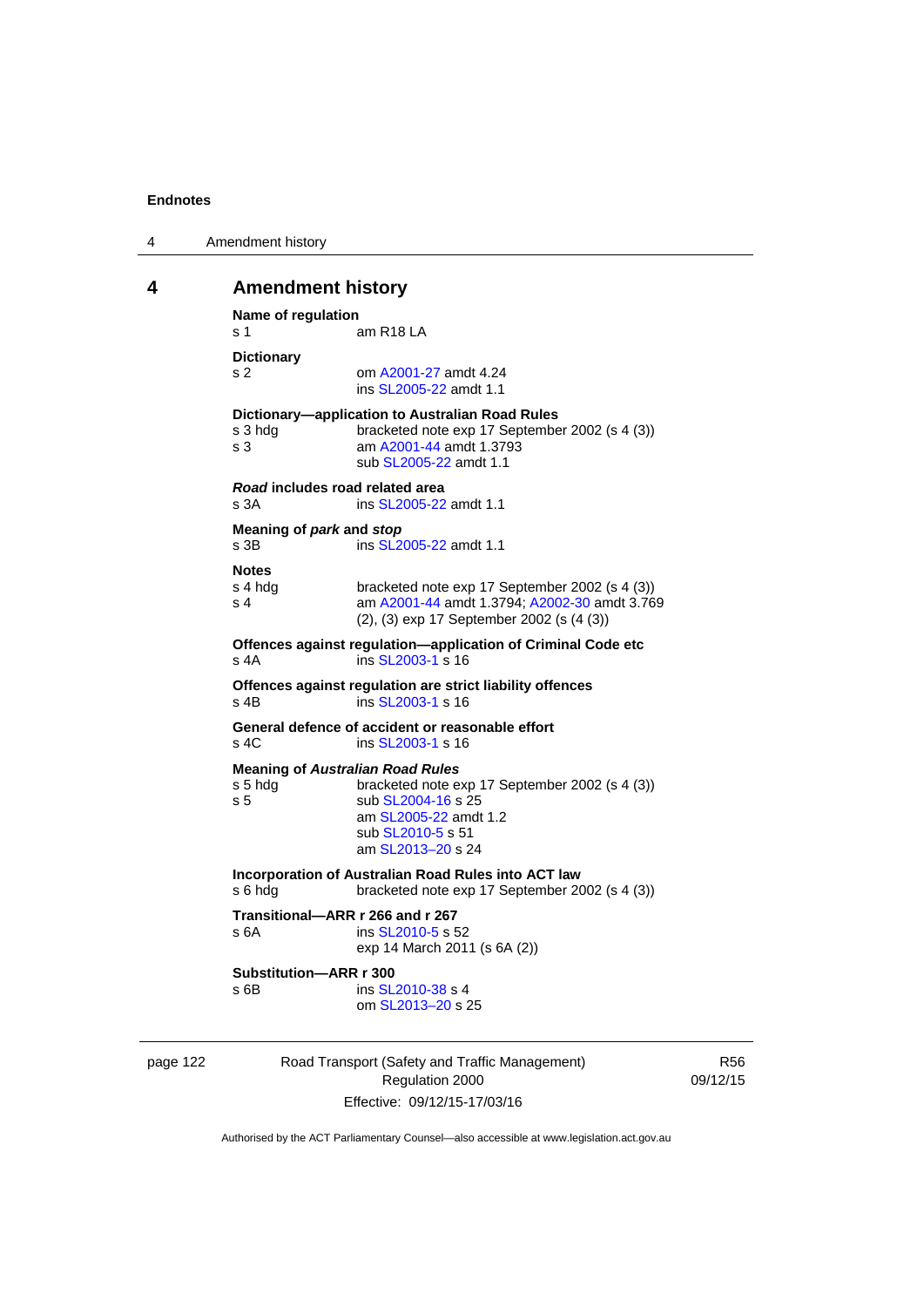| General<br>div 2.2.1 hdg    |                                                                                                                                                                                               |
|-----------------------------|-----------------------------------------------------------------------------------------------------------------------------------------------------------------------------------------------|
| note 2                      | am SL2000-52 s 3; SL2001-32 s 3; SL2002-31 s 22;<br>SL2003-12 s 4; SL2004-16 ss 26-30<br>sub SL2005-22 s 4                                                                                    |
|                             | am SL2006-32 amdt 1.92; items renum R24 LA; SL2010-5<br>s 53, s 54; items renum R34 LA; SL2010-5 s 55; SL2013-20<br>ss 26-28; items renum R47 LA; SL2015-35 s 4; items renum<br><b>R55 LA</b> |
| div 2.2.1 hdg               |                                                                                                                                                                                               |
| note 3                      | sub SL2005-22 s 4<br>am A2009-22 amdt 1.25; SL2010-33 s 5; items renum R38 LA;<br>A2013-52 s 65; A2015-30 s 42; SL2015-33 s 5, s 6; items<br>renum R54 LA                                     |
|                             | References to another law of this jurisdiction etc                                                                                                                                            |
| s 7 hdg<br>s <sub>7</sub>   | bracketed note exp 17 September 2002 (s 4 (3))<br>am A2001-44 amdt 1.3795, amdt 1.3796                                                                                                        |
|                             | ARR r 10 (2)-penalties for offences                                                                                                                                                           |
| s 8 hda                     | bracketed note exp 17 September 2002 (s 4 (3))                                                                                                                                                |
|                             | ARR r 25 (2)-default speed-limit in built-up area                                                                                                                                             |
| s 8A                        | ins SL2003-12 s 5<br>om SL2004-16 s 31                                                                                                                                                        |
|                             | ARR r 95-emergency stopping lane only signs                                                                                                                                                   |
| s 9 hdg<br>s 9              | bracketed note exp 17 September 2002 (s 4 (3))<br>am SL2005-22 amdt 1.3                                                                                                                       |
| ARR r 104-no truck signs    |                                                                                                                                                                                               |
| s 10 hdg<br>s <sub>10</sub> | bracketed note exp 17 September 2002 (s 4 (3))<br>am SL2005-22 amdt 1.4                                                                                                                       |
|                             | ARR r 158 (2) (c)-other vehicles permitted to travel in bus lanes                                                                                                                             |
| s 12 hdg                    | bracketed note exp 17 September 2002 (s 4 (3))                                                                                                                                                |
| s 12                        | sub SL2002-31 s 23; SL2005-4 amdt 2.38<br>am SL2006-32 amdt 1.93                                                                                                                              |
|                             | ARR r 170 (1)-driver not to stop in intersection unless permitted                                                                                                                             |
| s 12A                       | ins SL2004-16 s 32<br>om SL2010-5 s 56                                                                                                                                                        |
|                             | ARR r 179 (1) (c)-stopping in a loading zone-goods and permit vehicles                                                                                                                        |
| s 13 hdg<br>s 13            | bracketed note exp 17 September 2002 (s 4 (3))<br>sub SL2005-22 s 5                                                                                                                           |
| s 13A                       | ARR r 179 (1) (c) and (2) (c)-stopping in loading zone-taxis<br>ins SL2005-22 s 5                                                                                                             |
|                             |                                                                                                                                                                                               |

R56 09/12/15 Road Transport (Safety and Traffic Management) Regulation 2000 Effective: 09/12/15-17/03/16

page 123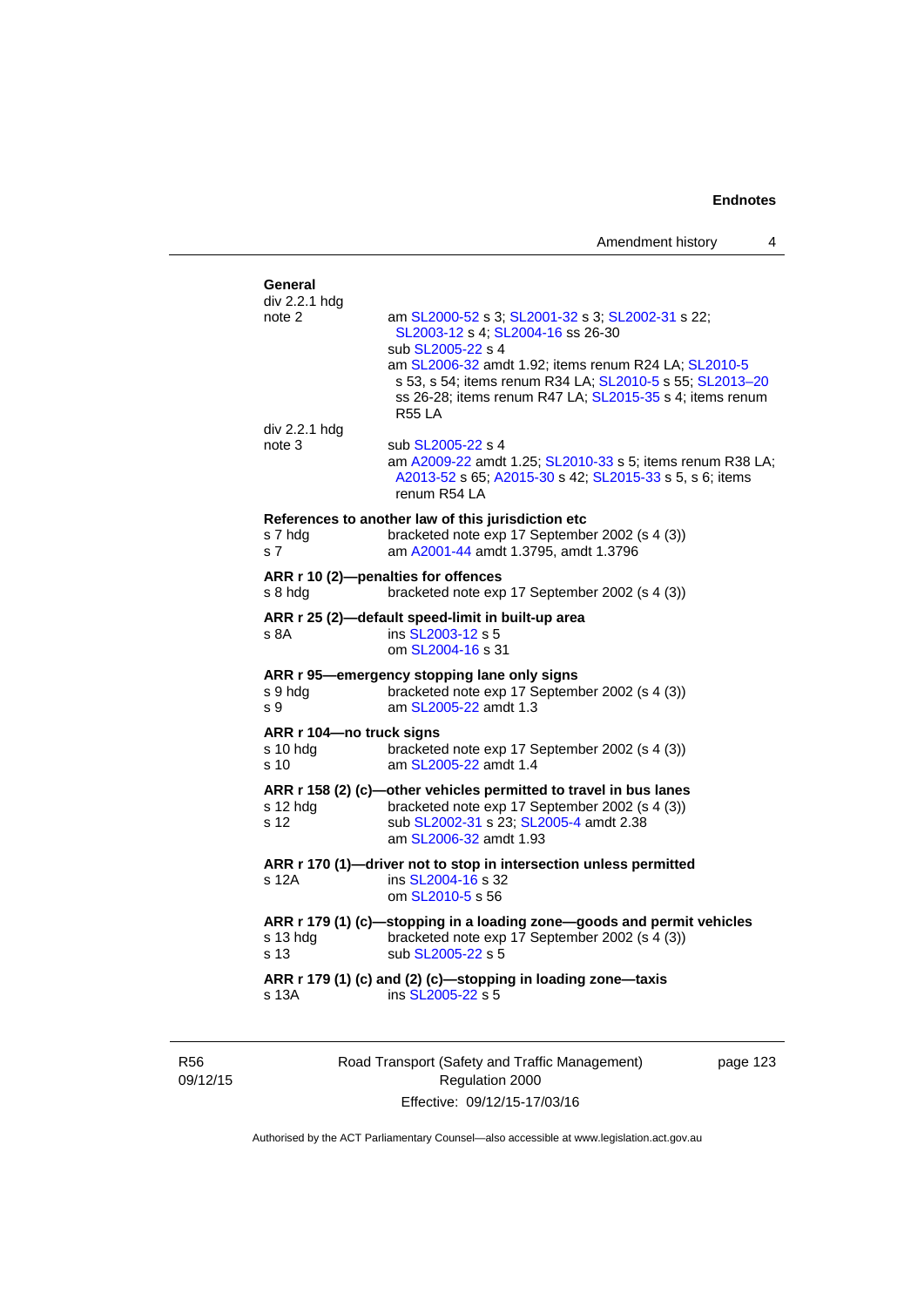| 4 | Amendment history                                                                                                                                                                                                               |
|---|---------------------------------------------------------------------------------------------------------------------------------------------------------------------------------------------------------------------------------|
|   | ARR r 183-stopping in a bus zone<br>ins SL2006-32 amdt 1.94<br>s 13B                                                                                                                                                            |
|   | ARR r 195—stopping at or near a bus stop<br>ins SL2006-32 amdt 1.94<br>s 13C                                                                                                                                                    |
|   | ARR r 199 (2)-stopping near postbox<br>bracketed note exp 17 September 2002 (s 4 (3))<br>s 14 hdg                                                                                                                               |
|   | ARR r 206 (2) (b), (c)—time extension for people with disabilities permit<br>bracketed note exp 17 September 2002 (s 4 (3))<br>s 15 hda<br>sub SL2005-22 amdt 1.5                                                               |
|   | ARR r 207 (2) (a)-fees for parking in pay parking spaces<br>bracketed note exp 17 September 2002 (s 4 (3))<br>s 16 hda                                                                                                          |
|   | ARR r 213 (5)-making a motor vehicle secure-exception<br>ins Legislative Assembly AR2000-2 (see Gaz SL2000-20)<br>s 16A<br>am SL2004-16 s 33<br>sub SL2005-22 amdt 1.6                                                          |
|   | ARR r 216 (3)—towing a vehicle at night or in hazardous weather conditions<br>s 18 hdg<br>bracketed note exp 17 September 2002 (s 4 (3))<br>sub A2009-34 amdt 1.6<br>s 18                                                       |
|   | ARR r 225-use of radar detectors<br>s 22 hdg<br>bracketed note exp 17 September 2002 (s 4 (3))                                                                                                                                  |
|   | ARR r 236 (6)-hitchhiking, roadside commerce etc permitted<br>s 22A<br>ins SL2004-16 s 34                                                                                                                                       |
|   | ARR r 244C-motorised scooters not to be used<br>bracketed note exp 17 September 2002 (s 4 (3))<br>s 23 hdg<br>sub SL2010-5 s 57<br>s 23                                                                                         |
|   | ARR r 266-children travelling in interstate registered vehicles<br>ins SL2000-21 s 3<br>s 23A<br>om SL2004-16 s 35<br>ins SL2010-5 s 58<br>om SL2013-20 s 29                                                                    |
|   | ARR r 266 (2B)-children travelling in goods compartments<br>s 23B<br>ins SL2001-32 s 4<br>am SL2002-2 s 28; A2002-51 amdt 1.38; SL2005-4 amdt 2.39,<br>amdt 2.40; SL2006-32 amdt 1.95<br>sub SL2010-5 s 58<br>om SL2013-20 s 29 |

page 124 Road Transport (Safety and Traffic Management) Regulation 2000 Effective: 09/12/15-17/03/16

R56 09/12/15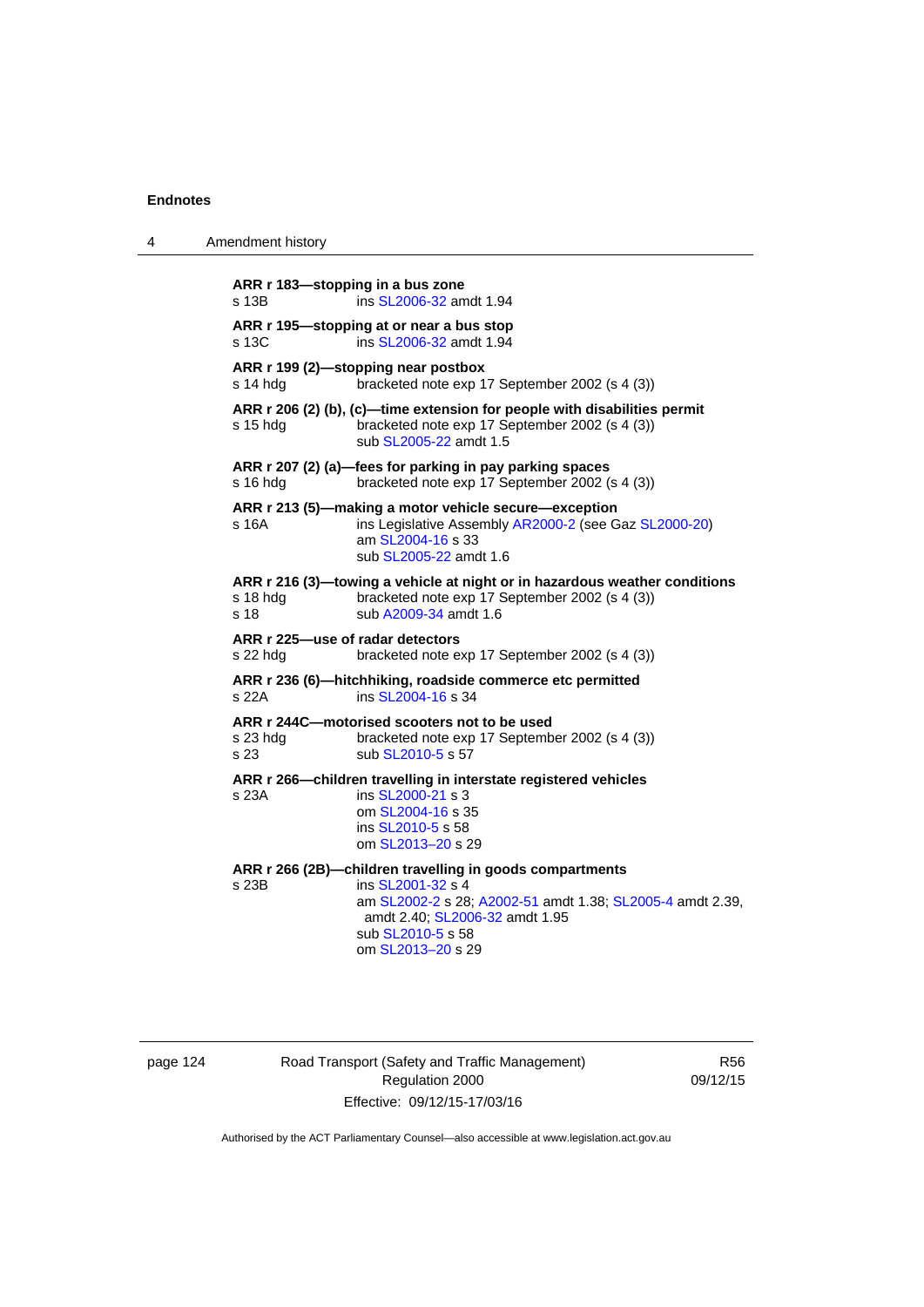**ARR r 266 (7)—wearing of seatbelts by passengers under 16 years old**  s 24 hdg bracketed note exp 17 September 2002 (s 4 (3)) s 24 am [SL2010-5](http://www.legislation.act.gov.au/sl/2010-5) s 59 **ARR r 267 (3)—certificates of exemption from wearing seatbelts**  s 25 hdg bracketed note exp 17 September 2002 (s 4 (3)) s 25 om [SL2010-5](http://www.legislation.act.gov.au/sl/2010-5) s 60 **ARR r 270 (3)—wearing motorbike helmets**  s 26 hdg bracketed note exp 17 September 2002 (s 4 (3)) **ARR r 271 (6)—riding on motorbikes**  s 27 hdg bracketed note exp 17 September 2002 (s 4 (3)) **ARR r 280 (2) (a)—other vehicles to which B light rules apply**  s 27A **ins [SL2002-31](http://www.legislation.act.gov.au/sl/2002-31) s 24**  sub [SL2005-4](http://www.legislation.act.gov.au/sl/2005-4) amdt 2.41; [SL2006-32](http://www.legislation.act.gov.au/sl/2006-32) amdt 1.96 **ARR r 287 (3), (4)—duties of participants in crashes**  s 28 hdg bracketed note exp 17 September 2002 (s 4 (3))<br>s 28 sub SL 2008-40 s 4 sub [SL2008-40](http://www.legislation.act.gov.au/sl/2008-40) s 4 **ARR r 289 (1) (g)—driving on nature strip**  s 29 hdg bracketed note exp 17 September 2002 (s 4 (3)) s 29 am [SL2004-16](http://www.legislation.act.gov.au/sl/2004-16) s 36; pars renum R16 LA (see [SL2004-16](http://www.legislation.act.gov.au/sl/2004-16) s 37); [SL2005-22](http://www.legislation.act.gov.au/sl/2005-22) amdt 1.7 **ARR r 298—driving with a person in or on trailer**  s 30 am [SL2005-22](http://www.legislation.act.gov.au/sl/2005-22) amdt 1.8 **ARR r 299—television receivers and visual display units in motor vehicles**  s 30A ins [SL2015-35](http://www.legislation.act.gov.au/sl/2015-35) s 5 **ARR r 300 (1) (c)—use of mobile phone**  s 30B ins [SL2015-35](http://www.legislation.act.gov.au/sl/2015-35) s 5 **ARR r 313—postal workers**  s 32 hdg bracketed note exp 17 September 2002 (s 4 (3))

R56 09/12/15 Road Transport (Safety and Traffic Management) Regulation 2000 Effective: 09/12/15-17/03/16

page 125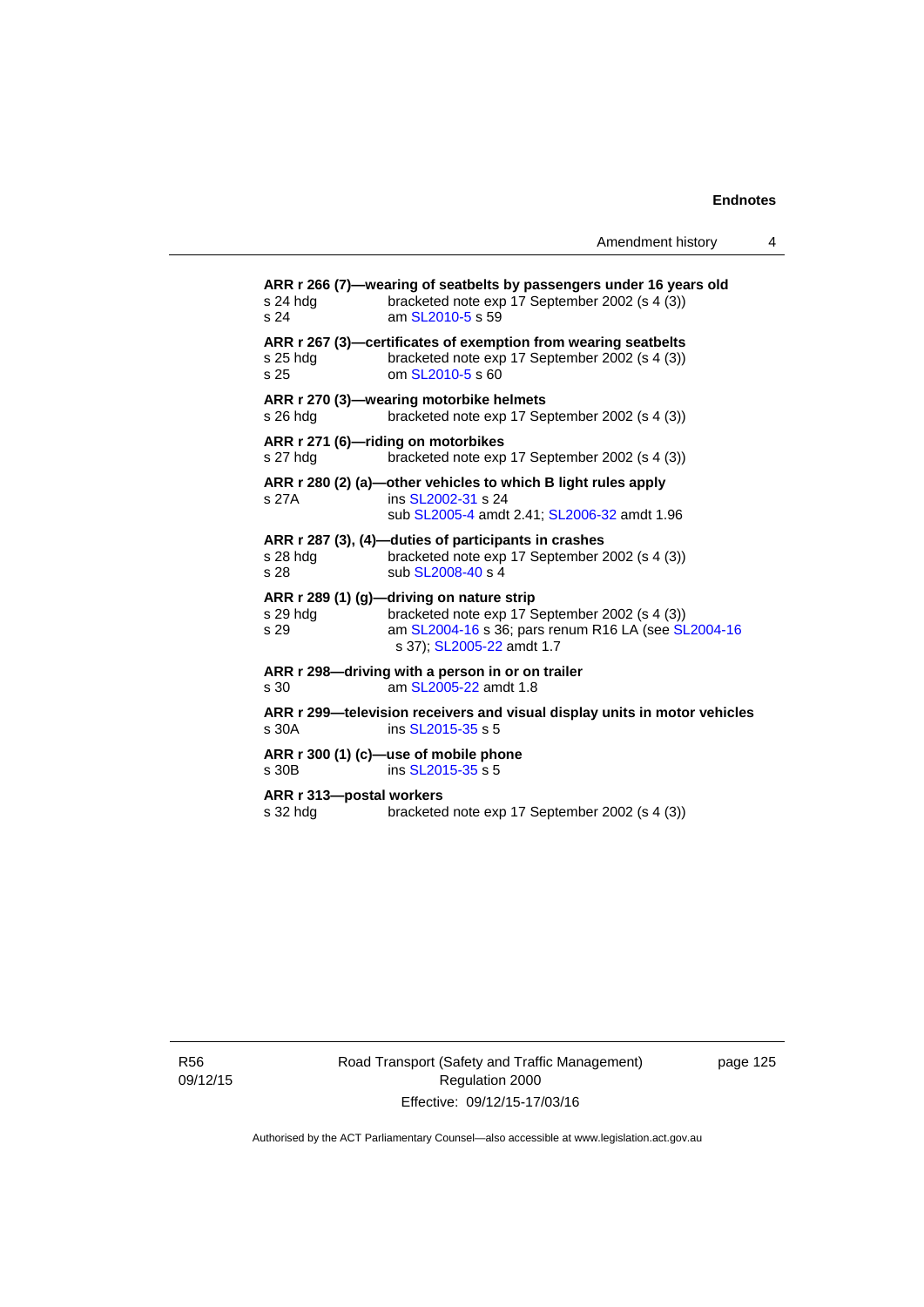| 4 | Amendment history                                       |                                                                                                                                                                                                                                                                                                                                                                                                                                                                                                                                                                                                                                                                                          |
|---|---------------------------------------------------------|------------------------------------------------------------------------------------------------------------------------------------------------------------------------------------------------------------------------------------------------------------------------------------------------------------------------------------------------------------------------------------------------------------------------------------------------------------------------------------------------------------------------------------------------------------------------------------------------------------------------------------------------------------------------------------------|
|   | s 33 hdg<br>s 33                                        | ARR dict-definitions for dictionary<br>bracketed note exp 17 September 2002 (s 4 (3))<br>am SL2005-22 amdt 1.9; SL2013-20 s 31<br>def <i>approved seatbelt</i> ins SL2013-20 s 30<br>def authorised person am SL2010-33 s 6<br>def emergency worker am A2004-28 amdt 3.61; A2015-50<br>amdt 3.144<br>def <i>hire car</i> ins SL2005-4 amdt 2.43<br>def oversize vehicle sub A2009-22 amdt 1.26<br>am A2013-52 s 66<br>def <i>police officer</i> sub A2001-56 amdt 3.475<br>def private hire car om SL2005-4 amdt 2.44<br>def <i>public bus</i> sub A2001-62 amdt 1.38<br>def restricted hire vehicle om SL2005-4 amdt 2.44<br>def <i>taxi</i> sub SL2002-2 s 29<br>am SL2005-4 amdt 2.42 |
|   | div 2.2.3 hdg                                           | <b>Offences against the Australian Road Rules</b><br>om SL2003-1 s 17                                                                                                                                                                                                                                                                                                                                                                                                                                                                                                                                                                                                                    |
|   | <b>Application of Criminal Code</b><br>s 34 hdg<br>s 34 | bracketed note exp 17 September 2002 (s 4 (3))<br>sub A2002-51 amdt 1.39<br>om SL2003-1 s 17                                                                                                                                                                                                                                                                                                                                                                                                                                                                                                                                                                                             |
|   | s 35 hdg<br>s 35                                        | Offences are strict liability offences<br>bracketed note exp 17 September 2002 (s 4 (3))<br>am A2002-51 amdt 1.40<br>om SL2003-1 s 17                                                                                                                                                                                                                                                                                                                                                                                                                                                                                                                                                    |
|   | s 36 hdg<br>s 36                                        | General defence of accident or reasonable effort<br>bracketed note exp 17 September 2002 (s 4 (3))<br>am A2002-51 amdt 1.41<br>om SL2003-1 s 17                                                                                                                                                                                                                                                                                                                                                                                                                                                                                                                                          |
|   | s 37 hdg                                                | Making unnecessary engine noise<br>bracketed note exp 17 September 2002 (s 4 (3))                                                                                                                                                                                                                                                                                                                                                                                                                                                                                                                                                                                                        |
|   | s 38 hdg                                                | <b>Emission of waste oil or grease</b><br>bracketed note exp 17 September 2002 (s 4 (3))                                                                                                                                                                                                                                                                                                                                                                                                                                                                                                                                                                                                 |
|   | <b>Bicycle riders</b><br>div 2.3.1A hdg                 | ins SL2015-33 s 7                                                                                                                                                                                                                                                                                                                                                                                                                                                                                                                                                                                                                                                                        |
|   | s 38A                                                   | Keeping safe lateral distance when passing bicycle rider<br>ins SL2015-33 s 7                                                                                                                                                                                                                                                                                                                                                                                                                                                                                                                                                                                                            |
|   | s 38B                                                   | <b>Exceptions for passing bicycle rider</b><br>ins SL2015-33 s 7                                                                                                                                                                                                                                                                                                                                                                                                                                                                                                                                                                                                                         |
|   |                                                         |                                                                                                                                                                                                                                                                                                                                                                                                                                                                                                                                                                                                                                                                                          |

page 126 Road Transport (Safety and Traffic Management) Regulation 2000 Effective: 09/12/15-17/03/16

R56 09/12/15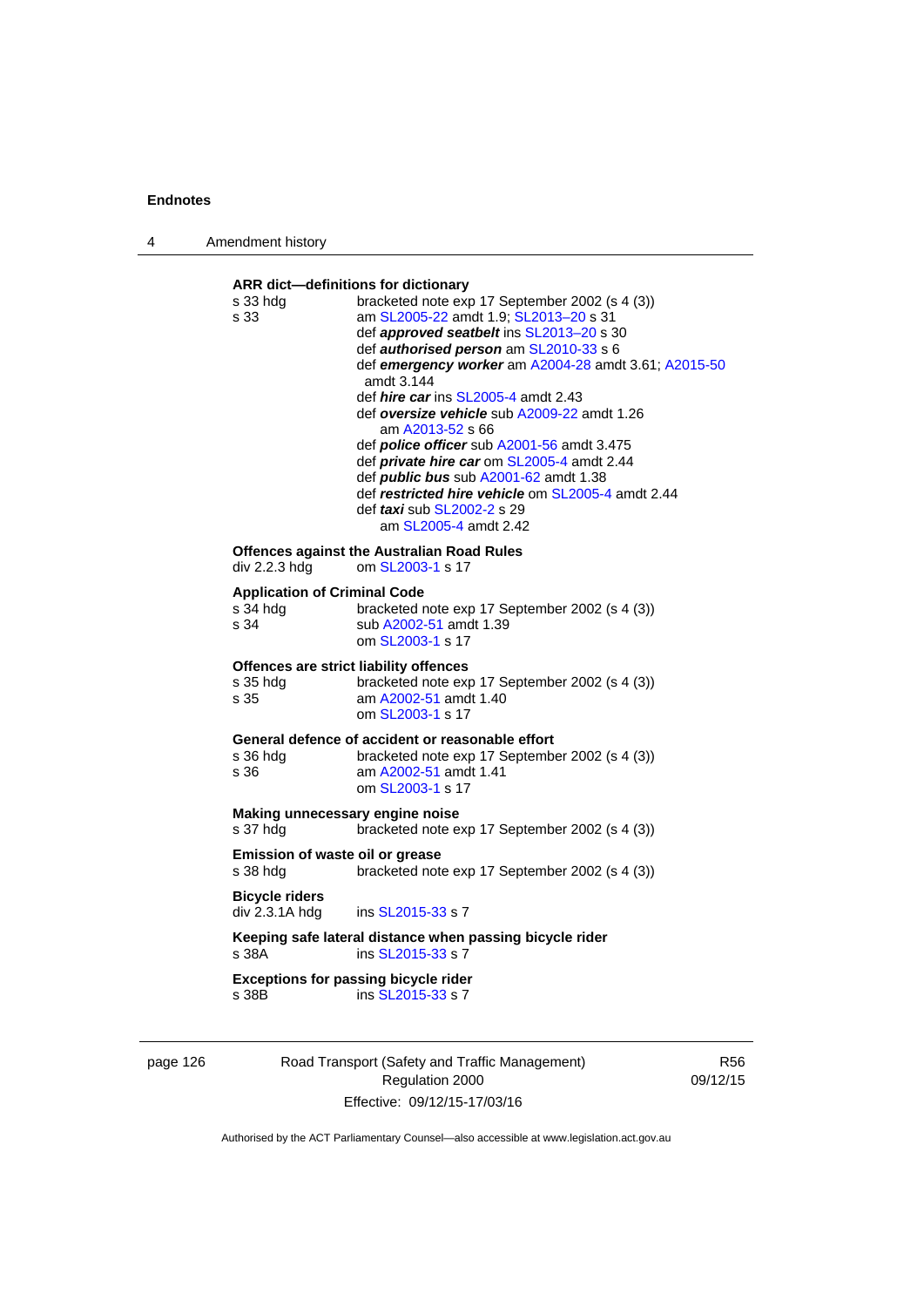```
Riding across road on crossing 
SL2015-33 s 7
Application of ARRs to riders crossing road on crossing 
                 SL2015-33 s 7
Safety of persons on trailers<br>s 39 hdg bracketed
                 bracketed note exp 17 September 2002 (s 4 (3))
s 39 am SL2005-22 amdt 1.10, amdt 1.11
Passengers in sidecars to be seated 
s 40 hdg bracketed note exp 17 September 2002 (s 4 (3))
Number of vehicles that may be drawn 
s 41 hdg bracketed note exp 17 September 2002 (s 4 (3)) 
Towing by vehicles under 4.5t 
s 42 hdg bracketed note exp 17 September 2002 (s 4 (3))
Lights on motor vehicles generally 
s 43 hdg bracketed note exp 17 September 2002 (s 4 (3)) 
Metered parking 
div 2.3.5 hdg sub SL2005-22 s 6
Metered parking—parking in spaces 
s 44 hdg bracketed note exp 17 September 2002 (s 4 (3))
SL2005-22 s 7
Metered parking—parking fees 
s 44A ins SL2005-22 s 7 
Metered parking—maximum length of stay 
s 44B ins SL2005-22 s 7 
Metered parking—exceptions to s 44A and s 44B<br>s 45 hdg bracketed note exp 17 Septembe
                 bracketed note exp 17 September 2002 (s 4 (3))
SL2005-22 s 7
Temporary closure of metered parking spaces 
s 46 hdg bracketed note exp 17 September 2002 (s 4 (3))
Misuse of parking meters 
s 47 hdg bracketed note exp 17 September 2002 (s 4 (3))
Interfering with parking meters etc<br>s 48 hdg bracketed note ex
                 bracketed note exp 17 September 2002 (s 4 (3))
Ticket parking 
div 2.3.6 hdg orig div 2.3.6 hdg renum as div 2.3.8 hdg
                  ins by SL2005-22 s 8
```
R56 09/12/15 Road Transport (Safety and Traffic Management) Regulation 2000 Effective: 09/12/15-17/03/16

page 127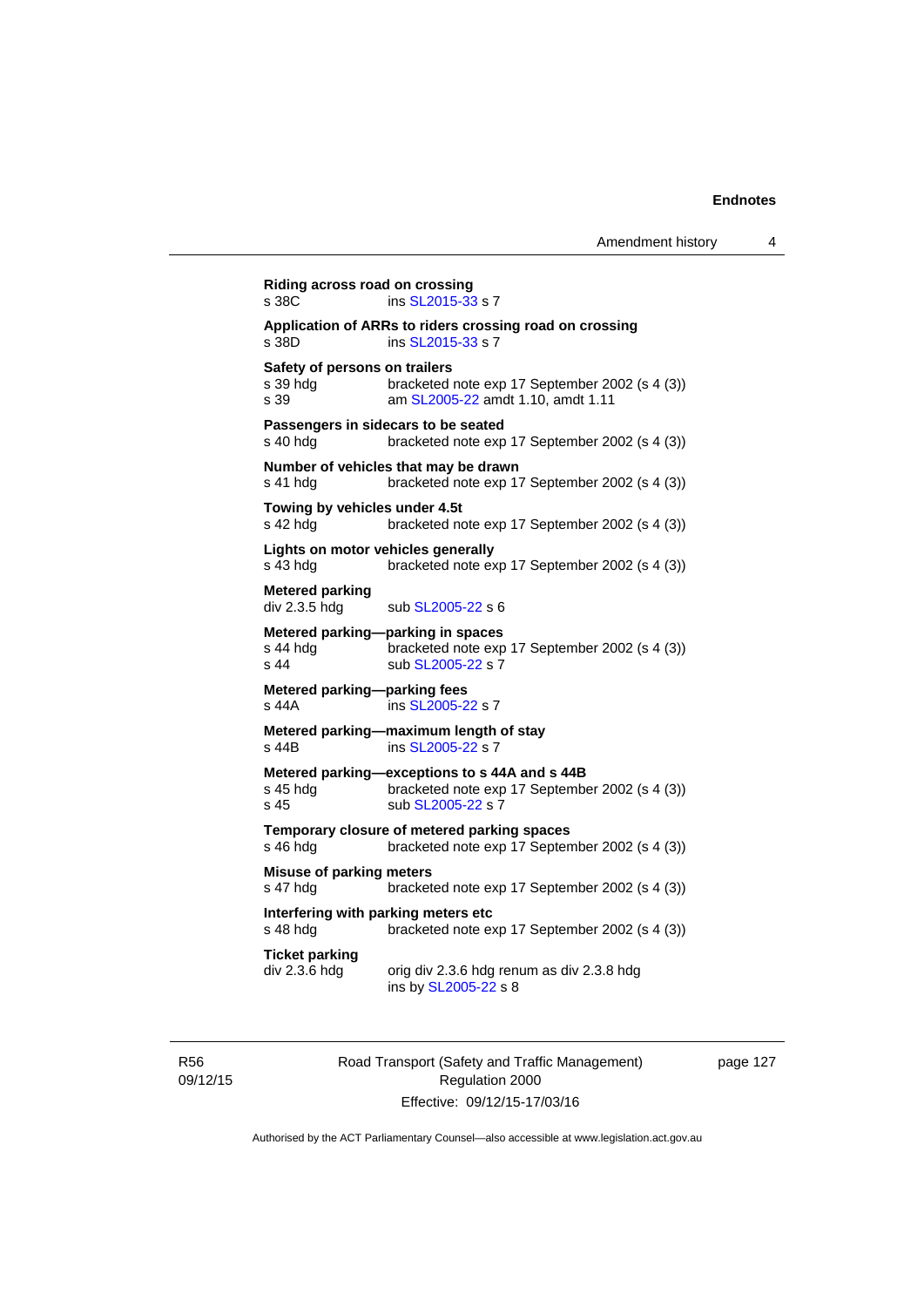4 Amendment history **Ticket parking—parking in spaces**  s 49 hdg bracketed note exp 17 September 2002 (s 4 (3)) s 49 sub [SL2005-22](http://www.legislation.act.gov.au/sl/2005-22) s 8 **Ticket parking—display of tickets**  s 49A ins [SL2005-22](http://www.legislation.act.gov.au/sl/2005-22) s 8 am [SL2010-7](http://www.legislation.act.gov.au/sl/2010-7) s 42; [SL2014-11](http://www.legislation.act.gov.au/sl/2014-11) s 4 **Ticket parking—e-payment**  s 49AA **ins [SL2014-11](http://www.legislation.act.gov.au/sl/2014-11) s 5 Ticket parking—maximum length of stay**  s 49B ins [SL2005-22](http://www.legislation.act.gov.au/sl/2005-22) s 8 am [SL2014-11](http://www.legislation.act.gov.au/sl/2014-11) s 6, s 7; ss renum R51 LA **Ticket parking—exceptions to s 49A and s 49B**  bracketed note exp 17 September 2002 (s 4 (3)) s 50 sub [SL2005-22](http://www.legislation.act.gov.au/sl/2005-22) s 8 **Temporary closure of ticket parking spaces and areas**  s 51 hdg bracketed note exp 17 September 2002 (s 4 (3)) sub [SL2005-22](http://www.legislation.act.gov.au/sl/2005-22) amdt 1.12 s 51 am [SL2002-7](http://www.legislation.act.gov.au/sl/2002-7) s 4, s 5; regs renum R6 LA (see [SL2002-7](http://www.legislation.act.gov.au/sl/2002-7) s 6) **Use of false or damaged parking tickets etc**  s 52 hdg bracketed note exp 17 September 2002 (s 4 (3)) s 52 sub [SL2005-22](http://www.legislation.act.gov.au/sl/2005-22) s 9 **Misuse of parking ticket machines**<br>s 53 hdg bracketed note e bracketed note exp 17 September 2002 (s 4 (3)) s 53 sub [SL2005-22](http://www.legislation.act.gov.au/sl/2005-22) s 9 **Interfering with parking ticket machines etc**  s 54 hdg bracketed note exp 17 September 2002 (s 4 (3)) **Interfering with parking tickets**  bracketed note exp 17 September 2002 (s 4 (3)) s 55 sub [SL2005-22](http://www.legislation.act.gov.au/sl/2005-22) s 10 **Other ACT road rules about stopping and parking div 2.3.7 hdg ins SL2005-22 s 10** ins  $SL2005-22$  s 10 **Unauthorised use of parking permits and mobility parking scheme authorities**  bracketed note exp 17 September 2002 (s 4 (3)) s 56 am [A2002-30](http://www.legislation.act.gov.au/a/2002-30) amdt 3.770 sub [SL2005-22](http://www.legislation.act.gov.au/sl/2005-22) s 10 **Interfering with parking permits and mobility parking scheme authorities**  s 56A ins [SL2005-22](http://www.legislation.act.gov.au/sl/2005-22) s 10

page 128 Road Transport (Safety and Traffic Management) Regulation 2000 Effective: 09/12/15-17/03/16

R56 09/12/15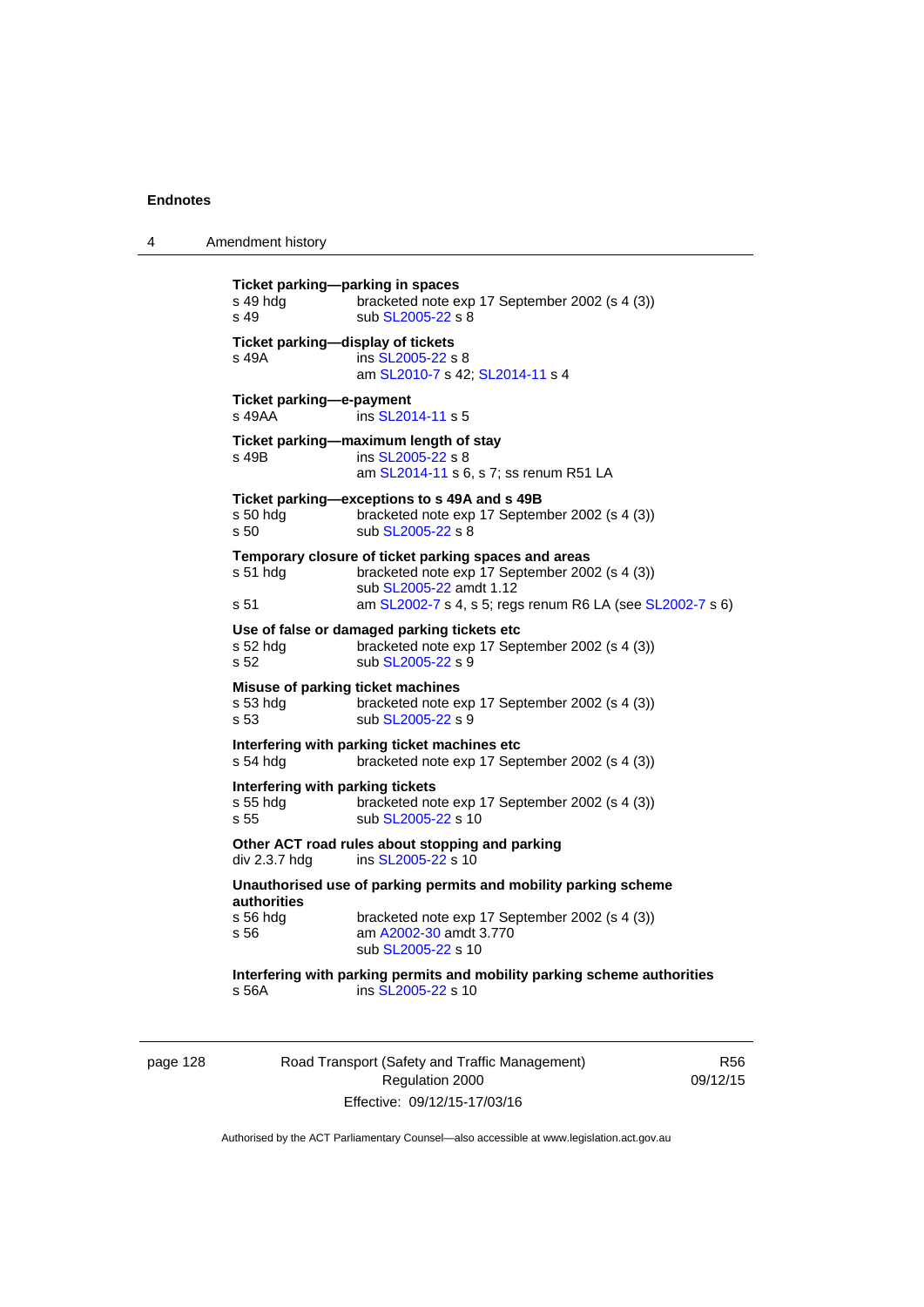|                        |                                                           | No stopping on a road with a red kerb                                                                                                                           |          |
|------------------------|-----------------------------------------------------------|-----------------------------------------------------------------------------------------------------------------------------------------------------------------|----------|
|                        | s 57                                                      | am SL2001-32 s 5<br>exp 1 December 2002 (s 57 (2))                                                                                                              |          |
|                        | s 57A hdg<br>s 57A                                        | Stopping public buses in bus zones and at bus stops<br>bracketed note exp 17 September 2002 (s 4 (3))<br>ins SL2000-33 s 3<br>am 2001 Act No 62 amdts 1.39-1.41 |          |
|                        | s 58 hdg<br>s 58                                          | Stopping in an emergency etc or to comply with another law<br>bracketed note exp 17 September 2002 (s 4 (3))<br>am SL2005-22 s 11, s 12                         |          |
|                        | <b>Other ACT road rules</b><br>div 2.3.8 hdg              | (prev div 2.3.6 hdg) ins SL2005-22 s 13                                                                                                                         |          |
|                        | <b>Carrying dangerous substances</b><br>$s59$ hdg<br>s 59 | bracketed note exp 17 September 2002 (s 4 (3))<br>sub A2004-7 amdt 1.14<br>am A2004-7 amdt 1.15, amdt 1.16<br>om A2009-34 amdt 1.7                              |          |
|                        | $s$ 60 hdg                                                | Interrupting funeral processions etc<br>bracketed note exp 17 September 2002 (s 4 (3))                                                                          |          |
|                        | s 61 hdg                                                  | Driving on roads closed to traffic<br>bracketed note exp 17 September 2002 (s 4 (3))                                                                            |          |
|                        | s 62 hdg                                                  | Use of wheeled recreational devices and wheeled toys on roads<br>bracketed note exp 17 September 2002 (s 4 (3))                                                 |          |
|                        | traffic control device<br>$s$ 63 hdg<br>s 63              | Devices that are prescribed traffic control devices-Act, dict, def prescribed<br>bracketed note exp 17 September 2002 (s 4 (3))<br>sub SL2005-22 s 14           |          |
|                        | s 64 hdg                                                  | Preventing prescribed traffic control devices being clearly visible<br>bracketed note exp 17 September 2002 (s 4 (3))                                           |          |
|                        | $s$ 65 hdg                                                | Use of do not overtake turning vehicle sign<br>bracketed note exp 17 September 2002 (s 4 (3))                                                                   |          |
|                        | s 66                                                      | Approvals etc by road transport authority<br>am A2001-44 amdt 1.3797, amdt 1.3798; SL2010-5 s 61, s 62;<br>pars renum R41 LA; A2011-52 amdt 3.184               |          |
|                        | s 68 hdg                                                  | Defence of complying with direction of police officer or authorised person<br>bracketed note exp 17 September 2002 (s 4 (3))                                    |          |
|                        | s 69 hdg<br>s 69                                          | Exemption for driver of police vehicle—generally—Act, s 35<br>bracketed note exp 17 September 2002 (s 4 (3))<br>sub SL2013-9 s 8                                |          |
| <b>R56</b><br>09/12/15 |                                                           | Road Transport (Safety and Traffic Management)<br>Regulation 2000<br>Effective: 09/12/15-17/03/16                                                               | page 129 |

Authorised by the ACT Parliamentary Counsel—also accessible at www.legislation.act.gov.au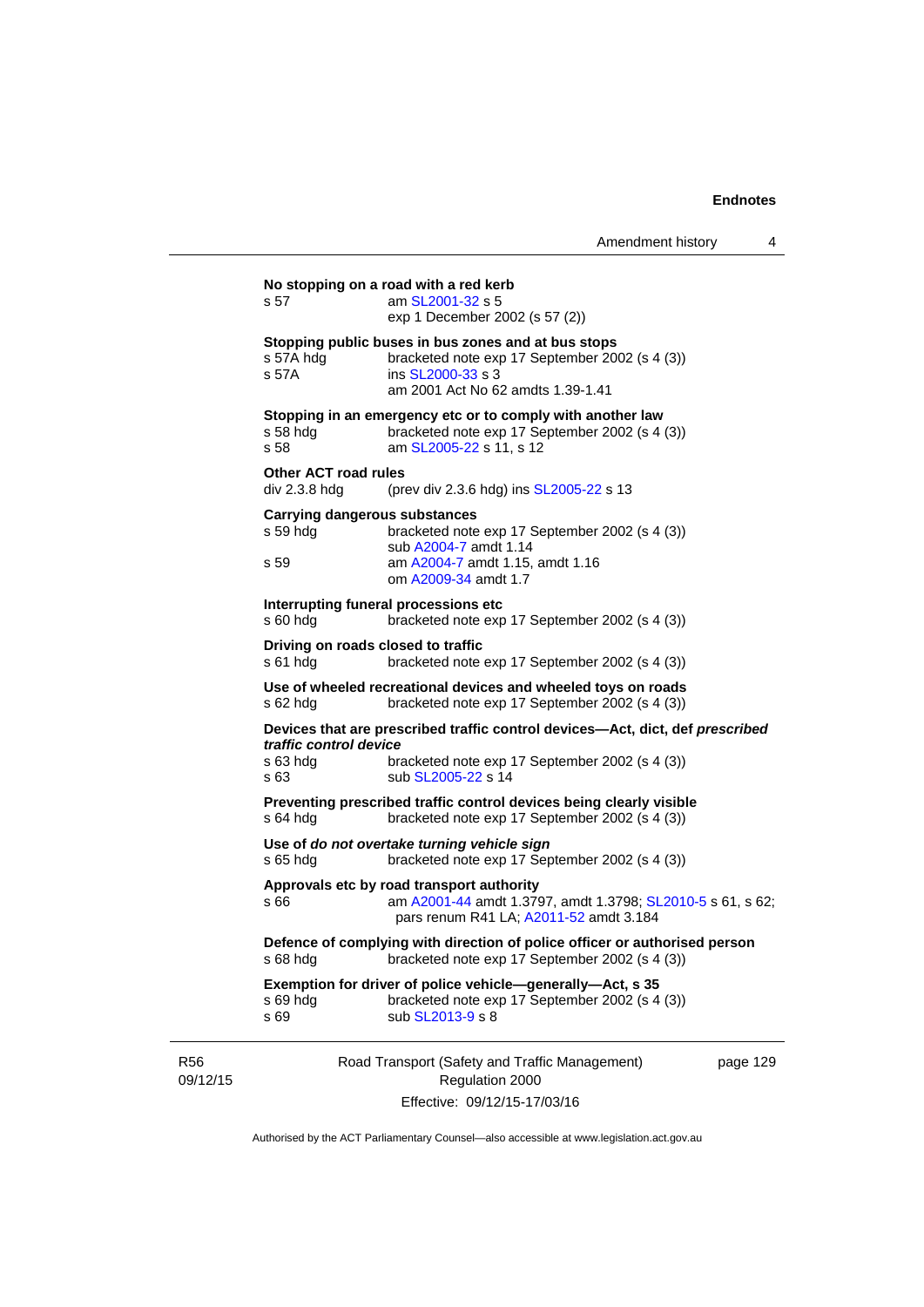| 4 | Amendment history                                         |                                                                                                                                                            |
|---|-----------------------------------------------------------|------------------------------------------------------------------------------------------------------------------------------------------------------------|
|   | s 69A                                                     | Exemption for driver of police vehicle-training and assessment<br>ins SL2013-9 s 9<br>am A2015-30 s 43                                                     |
|   | s 70 hdg                                                  | <b>Exemption for driver of emergency vehicles</b><br>bracketed note exp 17 September 2002 (s 4 (3))                                                        |
|   | authorised people<br>s 71 hdg<br>s 71                     | Stopping and parking exemption for police and emergency vehicles and<br>bracketed note exp 17 September 2002 (s 4 (3))<br>sub SL2002-7 s 7; SL2005-22 s 15 |
|   | <b>Parking</b><br>ch 3 hdg                                | ins SL2001-32 s 6                                                                                                                                          |
|   | <b>Metered parking schemes</b><br>s 72 hda                | bracketed note exp 17 September 2002 (s 4 (3))                                                                                                             |
|   | <b>Metered parking areas</b><br>s 73 hdg<br>s 73          | bracketed note exp 17 September 2002 (s 4 (3))<br>am SL2005-22 amdt 1.13                                                                                   |
|   | <b>Parking meters</b><br>s 74 hdg                         | bracketed note exp 17 September 2002 (s 4 (3))                                                                                                             |
|   | <b>Metered parking spaces</b><br>s 75 hdg<br>s 74         | bracketed note exp 17 September 2002 (s 4 (3))<br>am SL2005-22 s 16                                                                                        |
|   | <b>Parking authorities</b><br>s 75A                       | ins SL2002-7 s 8<br>am A2011-52 amdt 3.185                                                                                                                 |
|   | <b>Parking authority guidelines</b><br>s 75B hdg<br>s 75B | bracketed note exp 17 September 2002 (s 4 (3))<br>ins SL2002-7 s 8<br>am A2011-52 amdt 3.186                                                               |
|   | s 76 hdg                                                  | Ticket parking schemes—road transport authority<br>sub SL2002-7 s 9<br>bracketed note exp 17 September 2002 (s 4 (3))                                      |
|   | s 76                                                      | am SL2005-22 s 17                                                                                                                                          |
|   | Approval of e-payment method<br>s 76AA                    | ins SL2014-11 s 8                                                                                                                                          |
|   | s 76A hdg                                                 | Ticket parking schemes-parking authorities<br>bracketed note exp 17 September 2002 (s 4 (3))<br>sub SL2005-22 amdt 1.14                                    |
|   | s 76A                                                     | ins SL2002-7 s 10                                                                                                                                          |

page 130 Road Transport (Safety and Traffic Management) Regulation 2000 Effective: 09/12/15-17/03/16

R56 09/12/15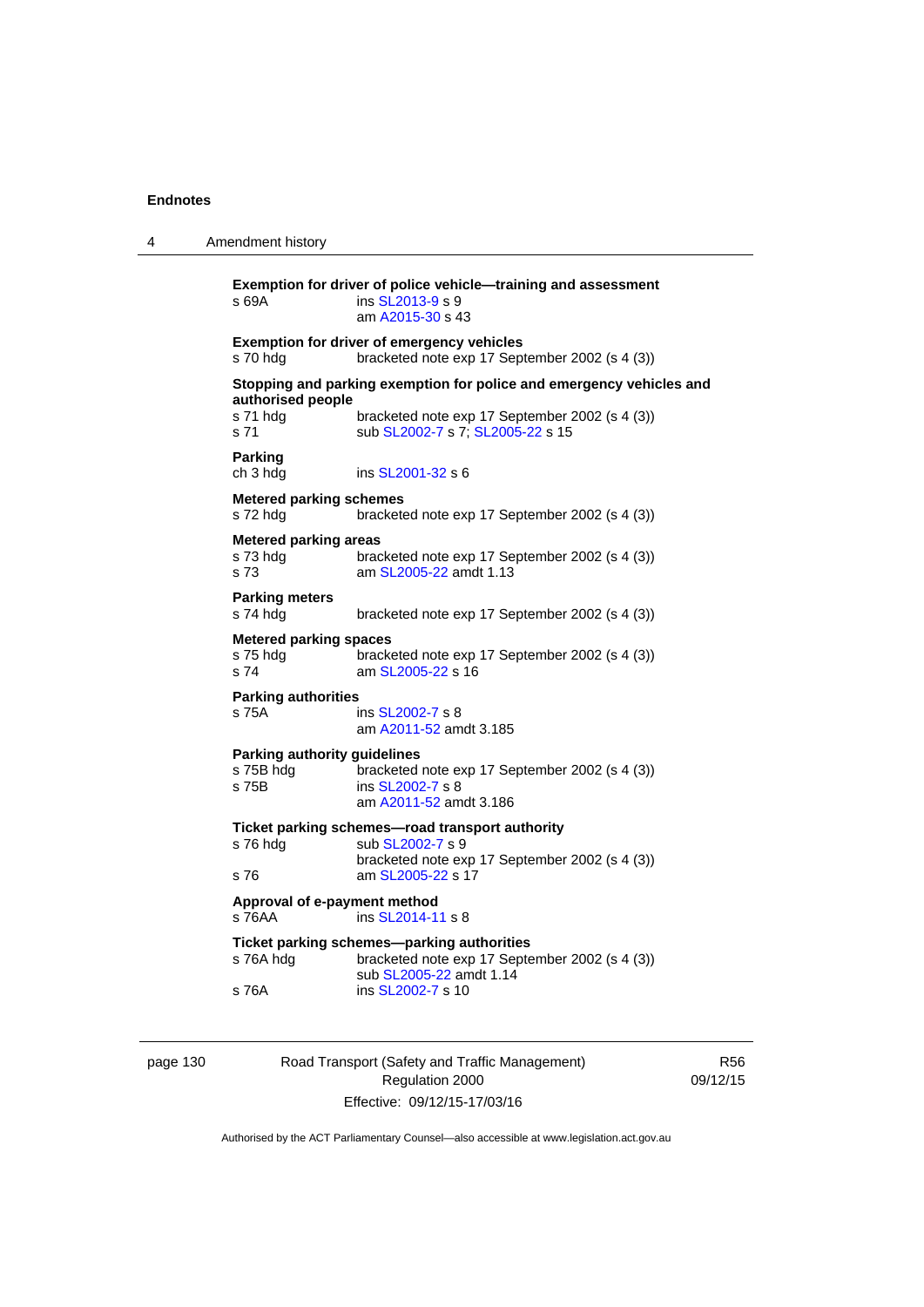| s 77 hdg<br>s 77                           | bracketed note exp 17 September 2002 (s 4 (3))<br>am SL2005-22 amdt 1.15, amdt 1.16<br>(3), (4) exp 1 December 2006 (s 77 (4))                                                                                                                  |
|--------------------------------------------|-------------------------------------------------------------------------------------------------------------------------------------------------------------------------------------------------------------------------------------------------|
| <b>Ticket parking spaces</b><br>s 78 hdg   | bracketed note exp 17 September 2002 (s 4 (3))                                                                                                                                                                                                  |
| <b>Ticket machines</b><br>s 79 hdg         | bracketed note exp 17 September 2002 (s 4 (3))                                                                                                                                                                                                  |
| <b>Parking tickets</b><br>s 80 hdg<br>s 80 | bracketed note exp 17 September 2002 (s 4 (3))<br>am SL2002-7 s 11; SL2005-22 ss 18-20; SL2010-7 ss 43-46                                                                                                                                       |
| s 81 hdg<br>s 81                           | Duration of parking tickets and e-payment parking period<br>bracketed note exp 17 September 2002 (s 4 (3))<br>sub SL2014-11 s 9                                                                                                                 |
| Definitions-div 3.1.3<br>s 82 hdg<br>s 82  | bracketed note exp 17 September 2002 (s 4 (3))<br>def code of practice om SL2008-47 amdt 1.4<br>def exemption om SL2008-47 amdt 1.4<br>def existing operator om SL2008-47 amdt 1.4<br>def existing operator's certificate om SL2008-47 amdt 1.4 |
| s 83 hdg                                   | References in div 3.1.3 to land adjoining residential land<br>bracketed note exp 17 September 2002 (s 4 (3))                                                                                                                                    |
| s 84 hdg                                   | Vehicle parked partly on residential land<br>bracketed note exp 17 September 2002 (s 4 (3))                                                                                                                                                     |
| s 85 hdg<br>s 85                           | Parking of certain vehicles on residential land prohibited<br>bracketed note exp 17 September 2002 (s 4 (3))<br>am SL2005-22 amdt 1.17; SL2008-47 amdt 1.5                                                                                      |
| s 85A                                      | No more than 1 heavy vehicle on residential land<br>ins SL2008-47 amdt 1.6                                                                                                                                                                      |
| s 85B                                      | Heavy vehicles to be parked away from residential land boundaries<br>ins SL2008-47 amdt 1.6                                                                                                                                                     |
| s 86 hdg<br>s 86                           | Parking of certain vehicles on land adjoining residential land prohibited<br>bracketed note exp 17 September 2002 (s 4 (3))<br>am SL2005-22 amdt 1.17; SL2008-47 amdt 1.7, amdt 1.8;<br>ss renum R29 LA                                         |

R56 09/12/15 Road Transport (Safety and Traffic Management) Regulation 2000 Effective: 09/12/15-17/03/16

page 131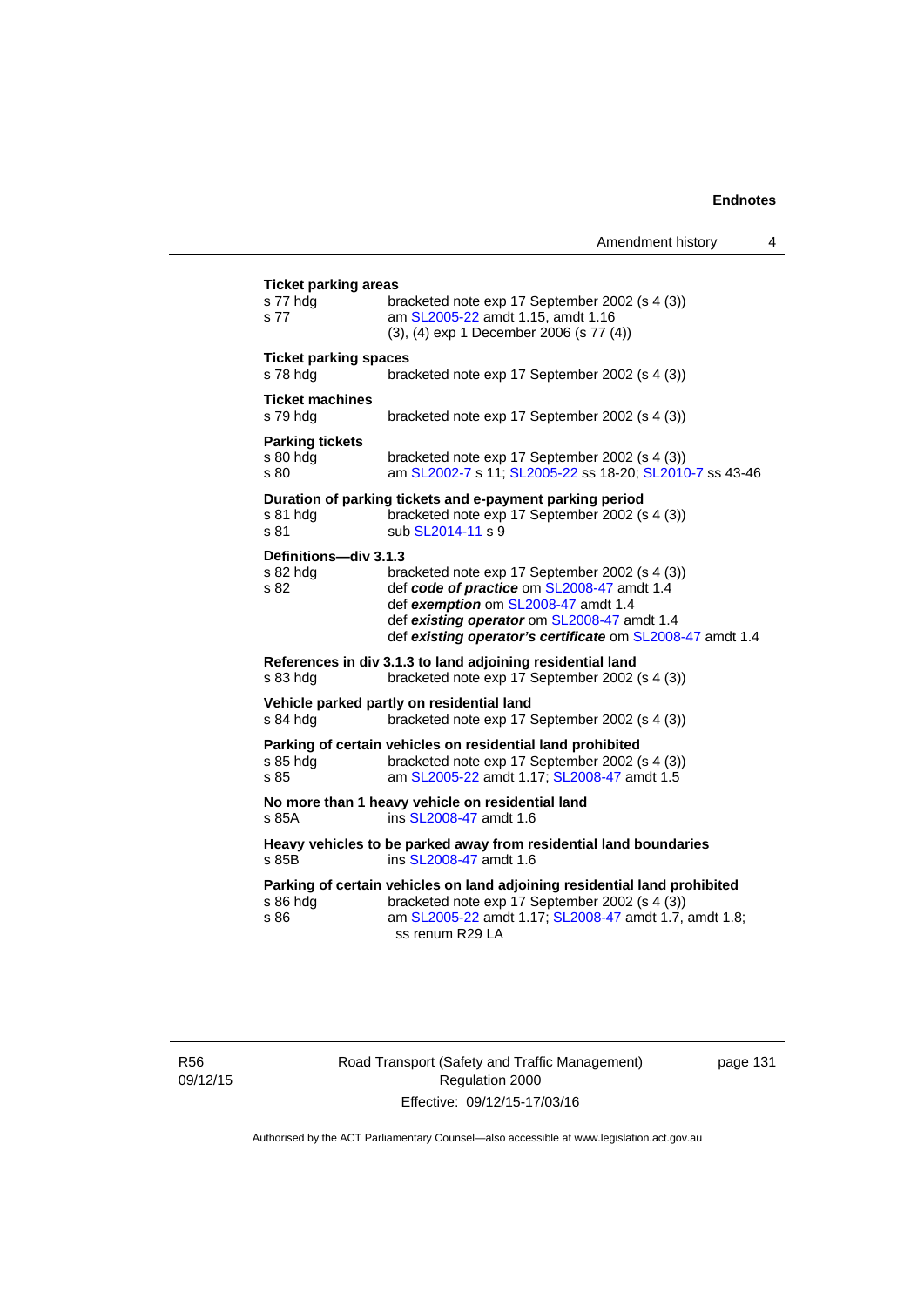| 4 | Amendment history                                  |                                                                                                                                                                                                                                                                                 |
|---|----------------------------------------------------|---------------------------------------------------------------------------------------------------------------------------------------------------------------------------------------------------------------------------------------------------------------------------------|
|   | s 87 hda<br>s 87                                   | Parking of certain commercial vehicles on land with multi-unit housing<br>bracketed note exp 17 September 2002 (s 4 (3))<br>sub A2007-25 amdt 1.165<br>am A2002-30 amdt 3.771; SL2005-22 amdt 1.17; A2007-25<br>amdt 1.166, amdt 1.167; SL2008-47 amdt 1.9; ss renum R29<br>I A |
|   | s 87A                                              | No offence if reasonable necessity etc<br>ins SL2008-47 amdt 1.10                                                                                                                                                                                                               |
|   | s 87B                                              | Heavy vehicle refrigeration units not to be operated on residential land<br>ins SL2008-47 amdt 1.10                                                                                                                                                                             |
|   | s 87C                                              | Prohibition on night operation of heavy vehicle<br>ins SL2008-47 amdt 1.10                                                                                                                                                                                                      |
|   | Daily infringement<br>s 88 hdg<br>s 88             | bracketed note exp 17 September 2002 (s 4 (3))<br>am A2007-25 amdt 1.168<br>sub SL2008-47 amdt 1.11                                                                                                                                                                             |
|   | div 3.1.3A hdg                                     | Heavy vehicle parking-enforcement<br>ins SL2008-47 amdt 1.13                                                                                                                                                                                                                    |
|   | Meaning of occupier-div 3.1.3A<br>s 89 hdg<br>s 89 | bracketed note exp 17 September 2002 (s 4 (3))<br>am A2001-44 amdt 1.3799, amdt 1.3800<br>om SL2008-47 amdt 1.12<br>ins SL2008-47 amdt 1.13                                                                                                                                     |
|   | Power to enter premises<br>s 90 hdg<br>s 90        | bracketed note exp 17 September 2002 (s 4 (3))<br>am A2001-44 amdts 1.3801-1.3803<br>def the code of practice om A2001-44 amdt 1.3803<br>om SL2008-47 amdt 1.12<br>ins SL2008-47 amdt 1.13                                                                                      |
|   | Production of identity card<br>s 91 hdg<br>s 91    | bracketed note exp 17 September 2002 (s 4 (3))<br>om SL2008-47 amdt 1.12<br>ins SL2008-47 amdt 1.13                                                                                                                                                                             |
|   | <b>Consent to entry</b><br>s 92 hda<br>s 92        | bracketed note exp 17 September 2002 (s 4 (3))<br>am SL2005-22 s 21<br>om SL2008-47 amdt 1.12<br>ins SL2008-47 amdt 1.13<br>am A2010-18 amdt 3.93                                                                                                                               |

page 132 Road Transport (Safety and Traffic Management) Regulation 2000 Effective: 09/12/15-17/03/16

R56 09/12/15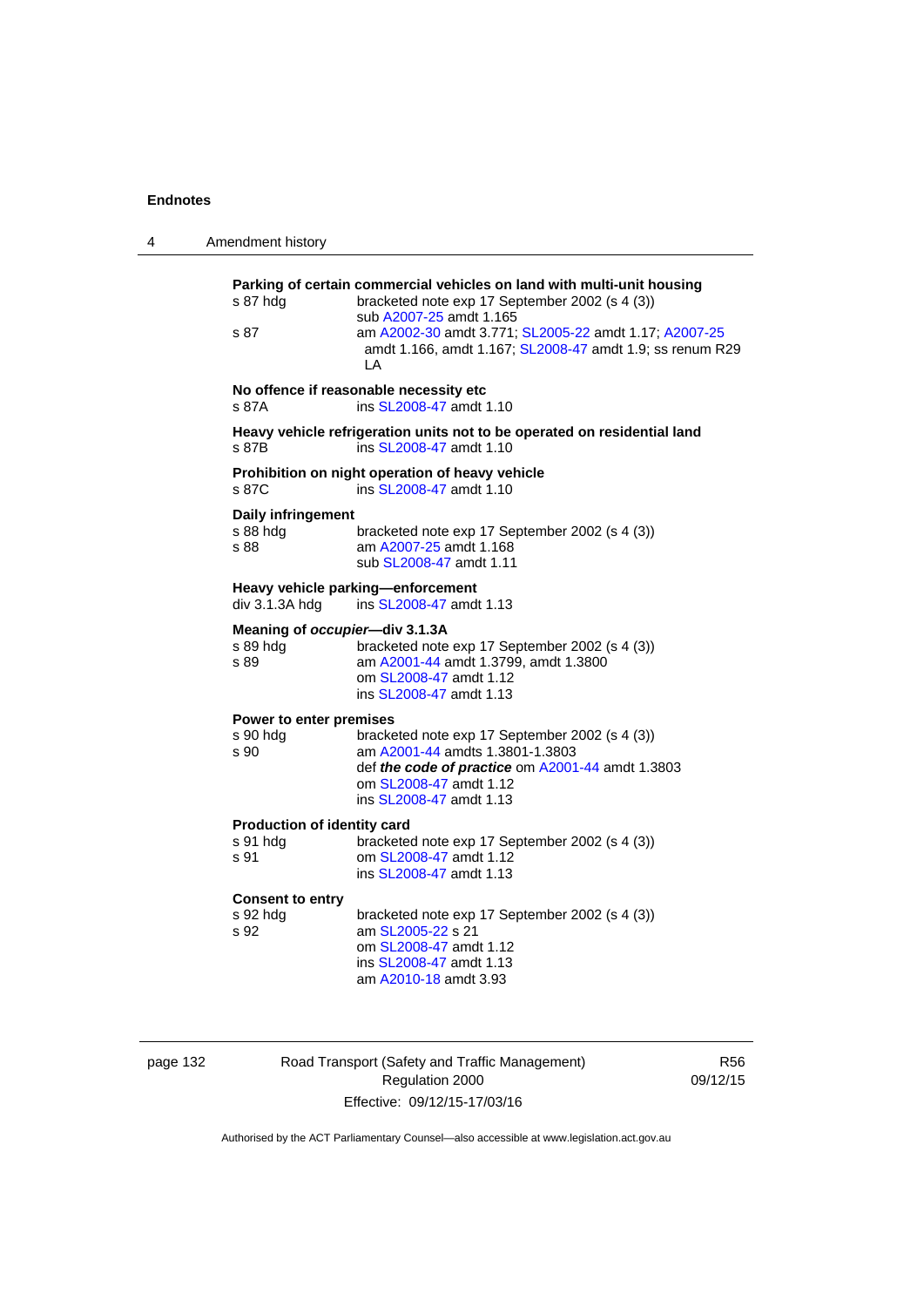| s 93 hda                              | General powers on entry to premises<br>bracketed note exp 17 September 2002 (s 4 (3))               |
|---------------------------------------|-----------------------------------------------------------------------------------------------------|
| s 93                                  | om SL2008-47 amdt 1.12<br>ins SL2008-47 amdt 1.13                                                   |
| Damage etc to be minimised            |                                                                                                     |
| s 94 hdg<br>s 94                      | bracketed note exp 17 September 2002 (s 4 (3))<br>om SL2008-47 amdt 1.12<br>ins SL2008-47 amdt 1.13 |
|                                       | <b>Compensation for exercise of enforcement powers</b>                                              |
| s 95 hda<br>s 95                      | bracketed note exp 17 September 2002 (s 4 (3))<br>om SL2008-47 amdt 1.12<br>ins SL2008-47 amdt 1.13 |
|                                       | Loss etc of existing operator's certificate                                                         |
| s 96 hda<br>s 96                      | bracketed note exp 17 September 2002 (s 4 (3))<br>om SL2008-47 amdt 1.12                            |
|                                       | Cancellation of existing operator's certificate etc                                                 |
| s 97 hdg<br>s 97                      | bracketed note exp 17 September 2002 (s 4 (3))<br>am A2002-30 amdt 3.772<br>om SL2008-47 amdt 1.12  |
|                                       | Other powers to provide pay parking                                                                 |
| s 97A hdg<br>s 97A                    | bracketed note exp 17 September 2002 (s 4 (3))<br>ins SL2002-7 s 12                                 |
| <b>Overlapping schemes</b>            |                                                                                                     |
| s 98 hdg<br>s 98                      | bracketed note exp 17 September 2002 (s 4 (3))<br>am SL2002-7 s 13                                  |
|                                       | Income from ticket parking scheme                                                                   |
| s 98A hdg<br>s 98A                    | bracketed note exp 17 September 2002 (s 4 (3))<br>ins SL2002-7 s 14                                 |
| <b>Costs of ticket parking scheme</b> |                                                                                                     |
| s 98B hdg<br>s 98B                    | bracketed note exp 17 September 2002 (s 4 (3))<br>ins SL2002-7 s 14                                 |
| s 99 hdg                              | Trailers not separately chargeable<br>bracketed note exp 17 September 2002 (s 4 (3))                |
| <b>Parking permits</b>                |                                                                                                     |
| s 100 hdg<br>s 100                    | bracketed note exp 17 September 2002 (s 4 (3))<br>sub SL2005-22 s 22                                |
|                                       | Mobility parking scheme authorities                                                                 |
| s 101 hdg                             | bracketed note exp 17 September 2002 (s 4 (3))                                                      |

R56 09/12/15 Road Transport (Safety and Traffic Management) Regulation 2000 Effective: 09/12/15-17/03/16

page 133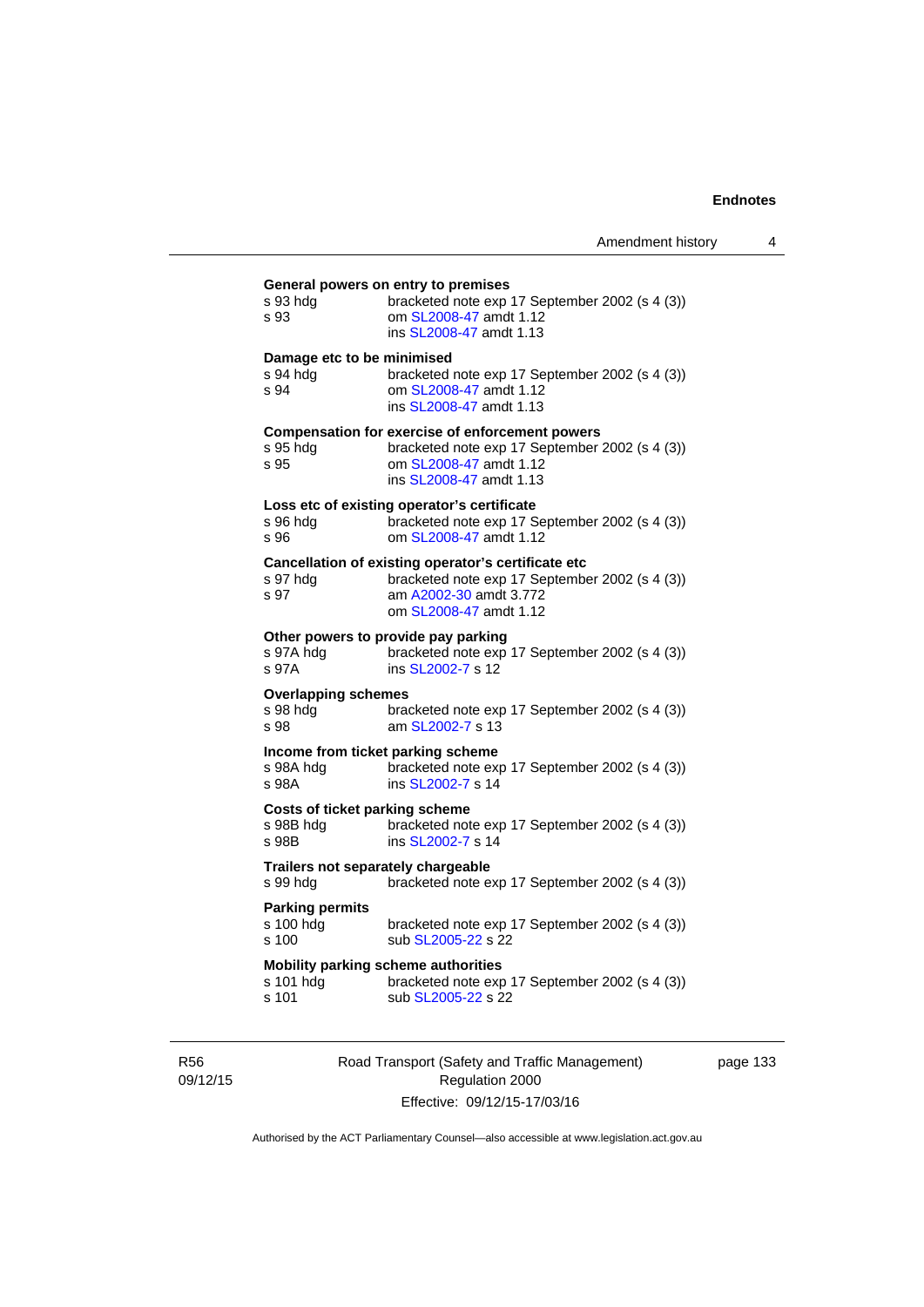4 Amendment history

| s 101A                                   | Parking permits and mobility parking scheme authorities-cancellation<br>ins SL2005-22 s 22                                   |
|------------------------------------------|------------------------------------------------------------------------------------------------------------------------------|
| cancelled                                | Parking permits and mobility parking scheme authorities-return when                                                          |
| s 101B                                   | ins SL2005-22 s 22                                                                                                           |
| Parking-other provisions<br>pt $3.3$ hdg | ins SL2006-51 s 4                                                                                                            |
| s 101C                                   | Marking tyres by parking inspectors<br>ins SL2006-51 s 4                                                                     |
| Definitions-ch 4                         |                                                                                                                              |
| s 102 hdg<br>s 102                       | bracketed note exp 17 September 2002 (s 4 (3))<br>am SL2000-33 s 4; SL2000-52 s 4                                            |
|                                          | def approved police speedometer ins SL2001-32 s 7<br>def digital camera detection device sub SL2001-32 s 8;<br>SL2007-20 s 4 |
|                                          | am SL2014-11 s 10                                                                                                            |
|                                          | def fixed camera detection device ins SL2007-20 s 5<br>am SL2014-11 s 11; pars renum R51 LA                                  |
|                                          | def laser speed measuring device sub SL2004-47 s 40                                                                          |
|                                          | am SL2009-7 s 4; SL2014-11 s 12<br>def loop detector speed measuring device ins SL2006-51                                    |
|                                          | s 5                                                                                                                          |
|                                          | def piezo strip speed measuring device sub SL2006-51 s 6                                                                     |
|                                          | def radar speed measuring device sub SL2004-47 s 41;<br>SL2007-20 s 6                                                        |
|                                          | am SL2009-7 s 5; SL2014-11 s 13; pars renum R51 LA                                                                           |
|                                          | def security checksum ins SL2001-32 s 9<br>def testing authority am SL2001-32 s 10; SL2004-47 s 42;                          |
|                                          | SL2009-6 s 33                                                                                                                |
|                                          | def traffic lights camera detection device am SL2006-51 s 7                                                                  |
|                                          | om SL2007-20 s 7<br>def <b>WORM disk</b> ins SL2004-47 s 43                                                                  |
|                                          | om SL2014-11 s 14                                                                                                            |
|                                          | Approved traffic offence detection devices                                                                                   |
| s 103 hdg                                | bracketed note exp 17 September 2002 (s 4 (3))<br>sub SL2000-52 s 5                                                          |
| s 103                                    | am SL2001-32 s 11; SL2006-51 s 8; SL2007-20 s 8;<br>SL2011-35 s 4                                                            |
|                                          | Approval of police vehicle speedometers                                                                                      |
| s 103A                                   | ins SL2001-32 s 12<br>am A2011-52 amdt 3.187                                                                                 |

| page 134 |  |
|----------|--|
|----------|--|

Road Transport (Safety and Traffic Management) Regulation 2000 Effective: 09/12/15-17/03/16

R56 09/12/15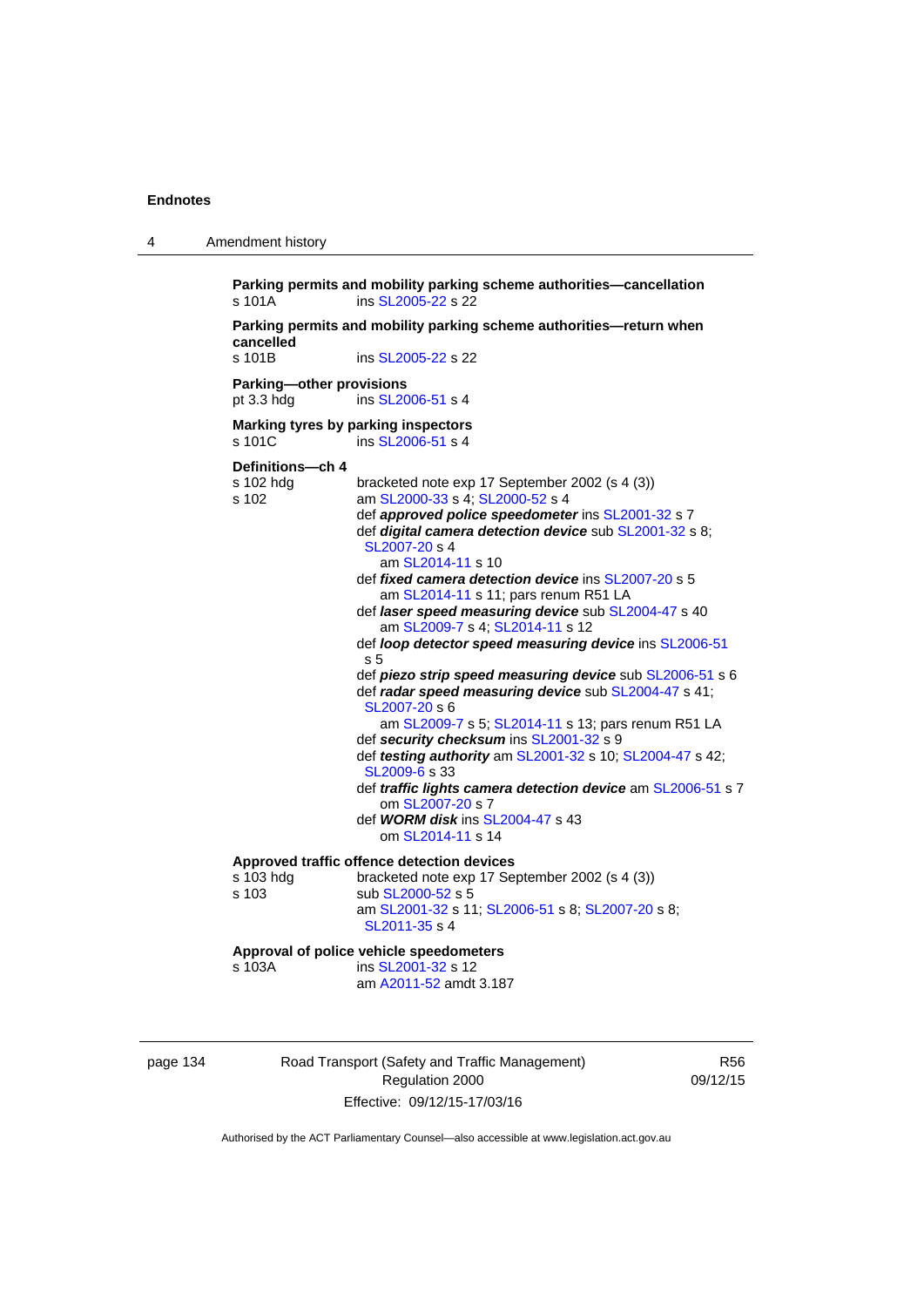| s 103B                                    | Average speed detection systems—Act, s 22AA, s 23B and s 24 (2)<br>ins SL2011-35 s 5<br>table am SL2013-25 s 4                                                                             |    |
|-------------------------------------------|--------------------------------------------------------------------------------------------------------------------------------------------------------------------------------------------|----|
| s 104 hdg<br>s 104                        | Major testing of laser speed measuring devices<br>bracketed note exp 17 September 2002 (s 4 (3))<br>am SL2000-33 s 5<br>sub SL2000-52 s 5<br>am SL2001-32 regs 13-17<br>sub SL2004-47 s 44 |    |
| s 104A                                    | Major testing of other traffic offence detection devices<br>ins SL2004-47 s 44<br>am SL2006-51 ss 9-11; ss renum R26 LA<br>sub SL2007-20 s 9<br>am SL2011-35 s 6, s 7; SL2014-11 s 15      |    |
| s 104B                                    | Certification and sealing of traffic offence detection devices<br>ins SL2004-47 s 44<br>am SL2011-35 s 8                                                                                   |    |
| s 105 hdg<br>s 105                        | Use of certain digital camera detection devices<br>bracketed note exp 17 September 2002 (s 4 (3))<br>sub SL2001-32 s 18; SL2007-20 s 10<br>am SL2014-11 s 16; ss renum R51 LA              |    |
| s 105A hdg<br>s 105A                      | Use of certain laser speed measuring devices<br>bracketed note exp 17 September 2002 (s 4 (3))<br>sub SL2007-20 s 11<br>ins SL2001-32 s 18<br>am SL2007-20 s 11; ss renum R27 LA           |    |
| s 105B hdg<br>s 105B                      | Use of certain radar speed measuring devices<br>bracketed note exp 17 September 2002 (s 4 (3))<br>sub SL2007-20 s 12<br>ins SL2001-32 s 18<br>am SL2007-20 s 12; ss renum R27 LA           |    |
| s 106 hdg                                 | Approved people—testing and sealing<br>bracketed note exp 17 September 2002 (s 4 (3))                                                                                                      |    |
| Approved people-use<br>s 107 hdg<br>s 107 | bracketed note exp 17 September 2002 (s 4 (3))<br>am SL2000-52 s 6; SL2007-20 s 13                                                                                                         |    |
| s 107A                                    | Recording of camera detection device image files-Act, s 23 (2) (c) (ii)<br>ins SL2001-32 s 19<br>am SL2004-47 s 45<br>sub SL2007-20 s 14<br>am SL2014-11 s 17                              |    |
|                                           | Road Transport (Safety and Traffic Management)                                                                                                                                             | n: |

R56 09/12/15

Road Transport (Safety and Traffic Management) Regulation 2000 Effective: 09/12/15-17/03/16

page 135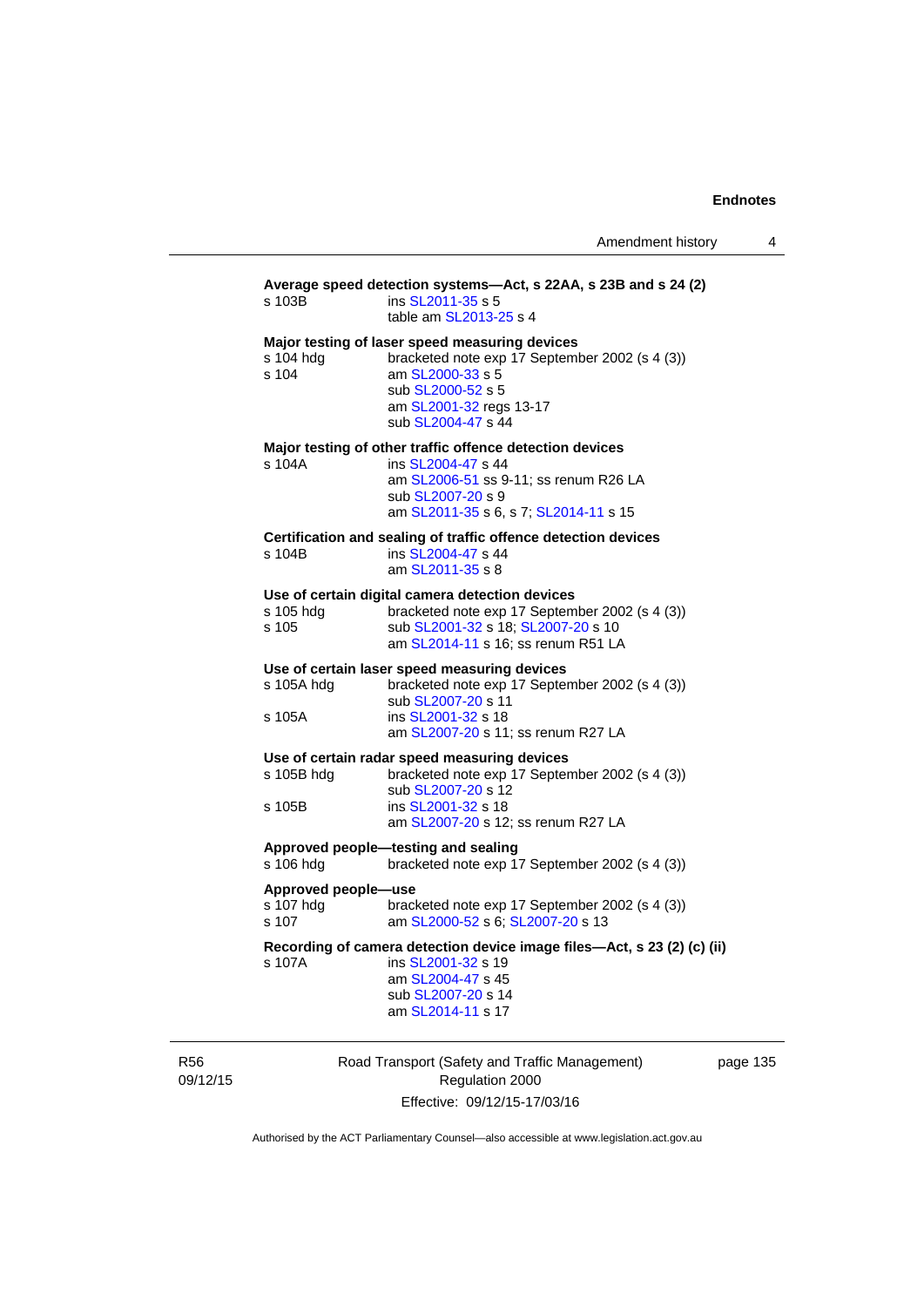4 Amendment history **Verification of camera detection device image files—Act, s 23 (2) (c) (iii)**  s 107B ins [SL2001-32](http://www.legislation.act.gov.au/sl/2001-32) s 19 sub [SL2007-20](http://www.legislation.act.gov.au/sl/2007-20) s 14 **Verification of traffic lights camera detection device image files—Act, s 23 (2) (c) (iii)**  s 107C ins [SL2001-32](http://www.legislation.act.gov.au/sl/2001-32) s 19 om [SL2007-20](http://www.legislation.act.gov.au/sl/2007-20) s 14 **Meaning of codes etc on image taken by approved camera detection device or approved average speed detection system—Act, s 24 (2) (a)**  s 108 hdg bracketed note exp 17 September 2002 (s 4 (3)) sub [SL2011-35](http://www.legislation.act.gov.au/sl/2011-35) s 9 s 108 sub [SL2000-33](http://www.legislation.act.gov.au/sl/2000-33) s 6; [SL2000-52](http://www.legislation.act.gov.au/sl/2000-52) s 7 am [SL2001-32](http://www.legislation.act.gov.au/sl/2001-32) regs 20-22; [SL2005-7](http://www.legislation.act.gov.au/sl/2005-7) ss 4-6; [SL2006-51](http://www.legislation.act.gov.au/sl/2006-51) s 12; [SL2007-20](http://www.legislation.act.gov.au/sl/2007-20) s 15, s 16; [SL2011-35](http://www.legislation.act.gov.au/sl/2011-35) s 10, s 11; [SL2014-11](http://www.legislation.act.gov.au/sl/2014-11) ss 18-21; [A2015-29](http://www.legislation.act.gov.au/a/2015-29) s 4; ss renum R53 LA **Additional powers of police**  s 109 hdg bracketed note exp 17 September 2002 (s 4 (3)) **Prohibition on car minding**  s 110 hdg bracketed note exp 17 September 2002 (s 4 (3)) **Removal of unattended vehicles—Act, s 32 (1) (c)**  s 111 hdg bracketed note exp 17 September 2002 (s 4 (3)) s 111 sub [SL2005-22](http://www.legislation.act.gov.au/sl/2005-22) amdt 1.18 **Disposal of impounded or forfeited vehicles**  s 112 hdg bracketed note exp 17 September 2002 (s 4 (3)) s 112 am [A2001-29](http://www.legislation.act.gov.au/a/2001-29) s 14 sub [SL2001-32](http://www.legislation.act.gov.au/sl/2001-32) s 23 am [A2010-15](http://www.legislation.act.gov.au/a/2010-15) amdt 2.5 **Disposal of forfeited vehicles—Act, s 10J**  s 112A hdg bracketed note exp 17 September 2002 (s 4 (3))<br>s 112A ins SL2001-32 s 23 ins [SL2001-32](http://www.legislation.act.gov.au/sl/2001-32) s 23 **Responsible person to inspect driver licence**  s 113 hdg bracketed note exp 17 September 2002 (s 4 (3)) **Responsible person's consent**  s 114 hdg bracketed note exp 17 September 2002 (s 4 (3)) **Standards for safe carriage of loads—Act, s 14 (2)**  s 115 hdg bracketed note exp 17 September 2002 (s 4 (3)) s 115 sub [A2002-51](http://www.legislation.act.gov.au/a/2002-51) amdt 1.42 om [SL2003-1](http://www.legislation.act.gov.au/sl/2003-1) s 18 ins [A2005-62](http://www.legislation.act.gov.au/a/2005-62) amdt 1.6

page 136 Road Transport (Safety and Traffic Management) Regulation 2000 Effective: 09/12/15-17/03/16

R56 09/12/15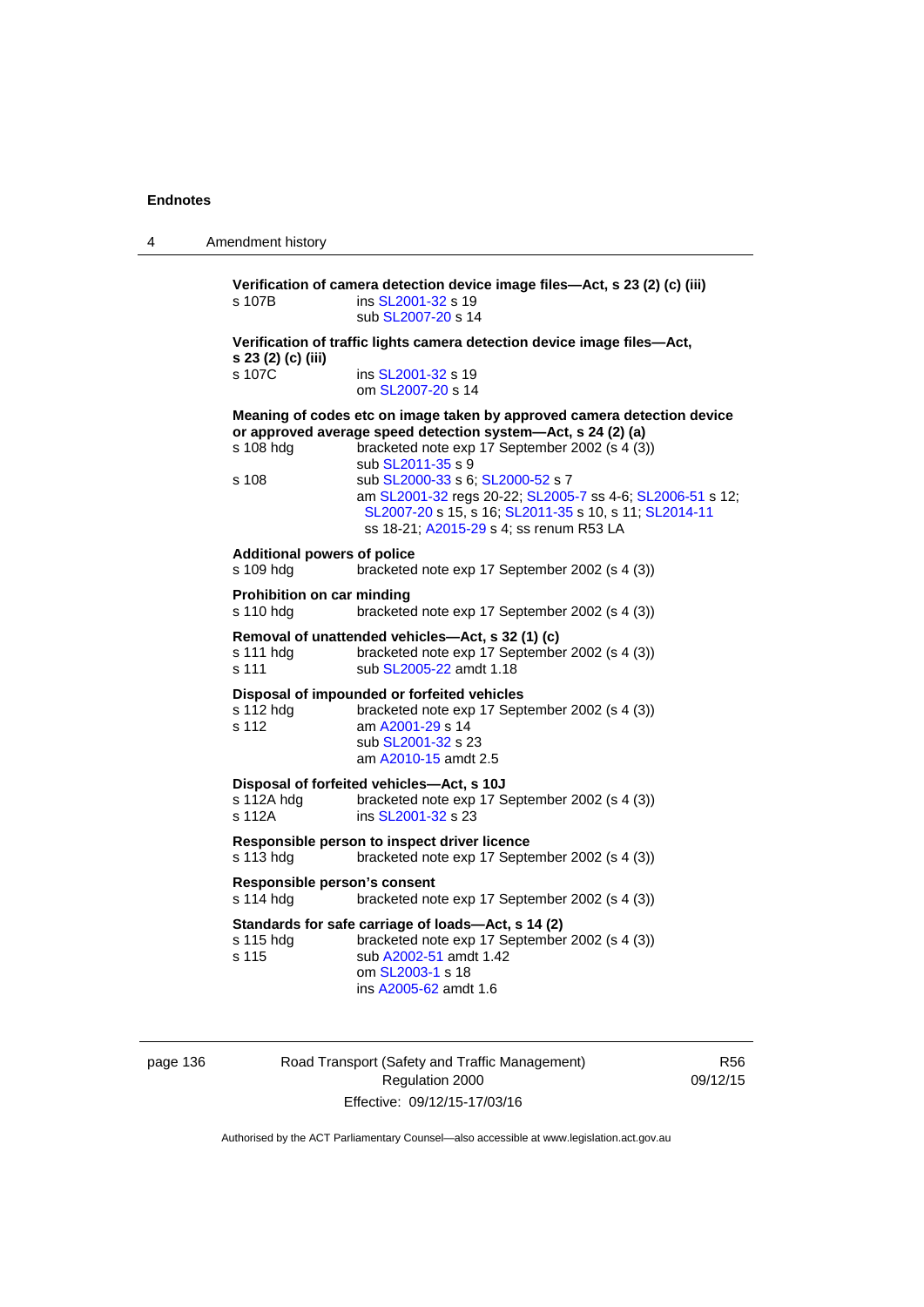```
Tracked vehicle—Act, dict, def vehicle, par (b) 
s 116 hdg bracketed note exp 17 September 2002 (s 4 (3))
s 116 am A2002-51 amdt 1.43
                  om SL2003-1 s 18 
                  ins SL2012-44 s 8 
Review of div 2.3.1A 
s 117 hdg bracketed note exp 17 September 2002 (s 4 (3))<br>s 117 am A2002-51 amdt 1.44
                 A2002-51 amdt 1.44
                  om SL2003-1 s 18 
                  ins SL2015-33 s 8 
                 exp 1 November 2017 (s 117 (3))
Transitional 
ch 6 hdg exp 1 March 2002 (s 128) 
Parking 
pt 6.1 hdg exp 1 March 2002 (s 128) 
Existing Class A and Class B parking spaces 
s 118 exp 1 March 2002 (s 128) 
Existing parking labels 
s 119 exp 1 March 2002 (s 128) 
Existing disability labels 
s 120 exp 1 June 2000 (s 120) 
Existing codes of practice 
s 121 exp 1 March 2002 (s 128) 
Existing exemptions 
s 122 exp 1 March 2002 (s 128) 
Existing applications for exemptions and variation of conditions 
s 123 exp 1 March 2002 (s 128) 
Existing notices to show cause 
s 124 exp 1 March 2002 (s 128) 
Traffic offence detection devices 
pt 6.2 hdg exp 1 March 2002 (s 128) 
Existing tests and certificates 
s 125 am SL2001-32 s 24 
                 exp 1 March 2002 (s 128) 
Existing approved people—use 
s 126 exp 1 March 2002 (s 128) 
Other transitional provisions 
pt 6.3 hdg exp 1 March 2002 (s 128)
```
R56 09/12/15 Road Transport (Safety and Traffic Management) Regulation 2000 Effective: 09/12/15-17/03/16

page 137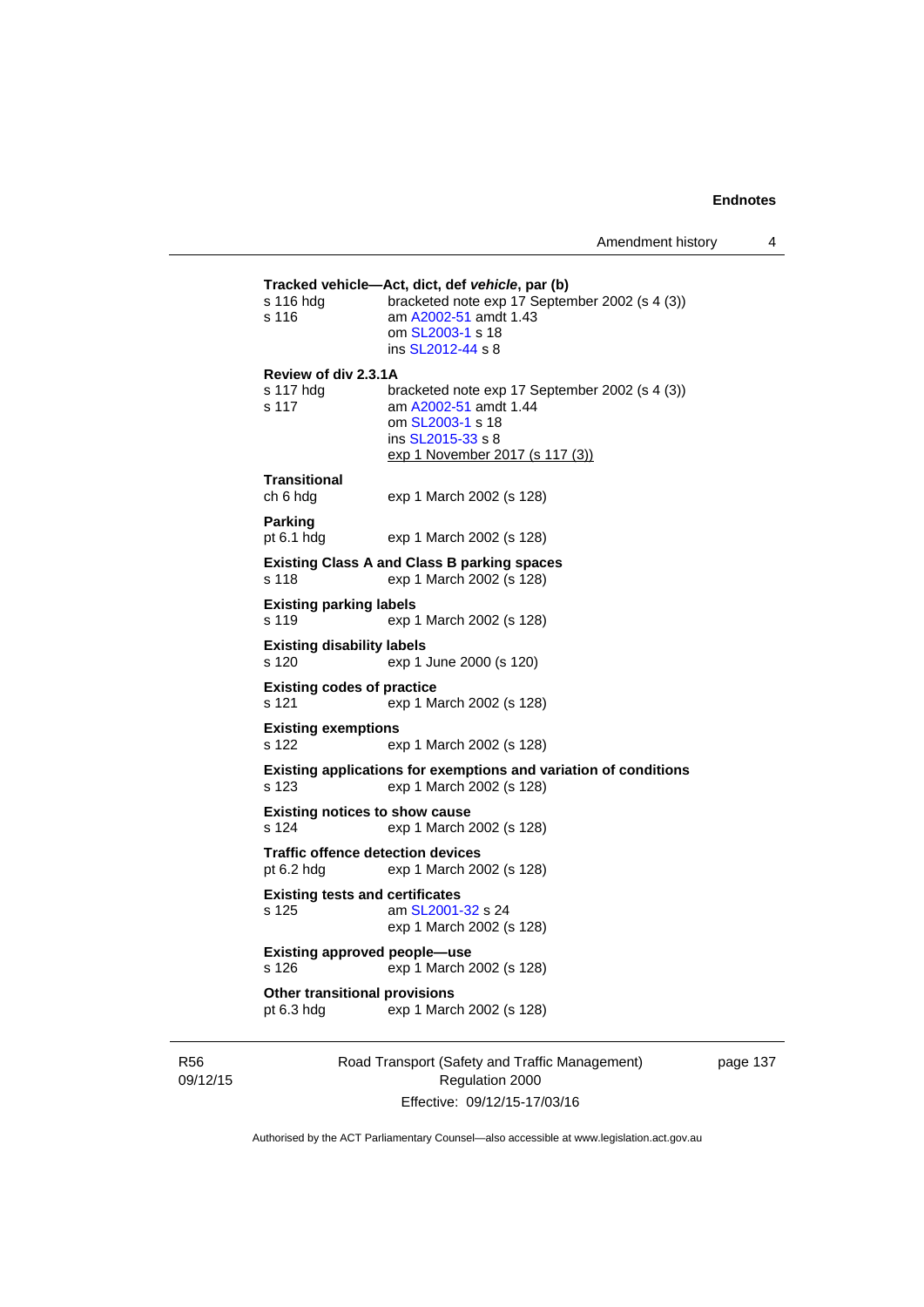| 4        | Amendment history                                                           |                                                                                                                                                                                                                                                                                                                                                                                                                                                                                                                                                                                                                                                      |                |
|----------|-----------------------------------------------------------------------------|------------------------------------------------------------------------------------------------------------------------------------------------------------------------------------------------------------------------------------------------------------------------------------------------------------------------------------------------------------------------------------------------------------------------------------------------------------------------------------------------------------------------------------------------------------------------------------------------------------------------------------------------------|----------------|
|          | s 127                                                                       | <b>Existing medical certificate about seatbelts</b><br>exp 1 March 2002 (s 128)                                                                                                                                                                                                                                                                                                                                                                                                                                                                                                                                                                      |                |
|          | Expiry of ch 6<br>s 128                                                     | am A2001-27 amdt 4.25<br>am A2001-44 amdt 1.3804<br>exp 1 March 2002 (s 128)                                                                                                                                                                                                                                                                                                                                                                                                                                                                                                                                                                         |                |
|          | sch 1                                                                       | <b>Meaning of location codes on images</b><br>sub SL2000-33 s 8<br>om A2015-29 s 5                                                                                                                                                                                                                                                                                                                                                                                                                                                                                                                                                                   |                |
|          | <b>Digital camera detection devices</b><br>sch 1 pt 1.1 hdg<br>sch 1 pt 1.1 | (prev sch 1 pt 1 hdg) ins SL2000-52 s 8<br>renum R4 LA<br>am SL2000-52 s 8; SL2005-7 s 7; SL2006-4 s 4; SL2006-51<br>om A2015-29 s 5                                                                                                                                                                                                                                                                                                                                                                                                                                                                                                                 |                |
|          | <b>Fixed camera detection devices</b><br>sch 1 pt 1.2 hdg                   | (prev sch 1 pt 2 hdg) ins $SL2000-52$ s 8<br>renum R4 LA<br>sub SL2007-20 s 17                                                                                                                                                                                                                                                                                                                                                                                                                                                                                                                                                                       |                |
|          | sch 1 pt 1.2                                                                | ins SL2000-52 s 8<br>am SL2003-14 s 4; items renum SL2005-7 s 8; SL2006-51<br>s 16, SL2007-20 s 18<br>om A2015-29 s 5                                                                                                                                                                                                                                                                                                                                                                                                                                                                                                                                |                |
|          | Average speed detection system<br>sch 1 pt 1.3                              | ins SL2011-35 s 12<br>am SL2013-25 s 5<br>om A2015-29 s 5                                                                                                                                                                                                                                                                                                                                                                                                                                                                                                                                                                                            |                |
|          | <b>Dictionary</b><br>dict                                                   | am A2004-28 amdt 3.62; SL2007-20 s 19; A2007-25<br>amdt 1.169; SL2008-47 amdt 1.14; A2010-18 amdt 3.94;<br>SL2013-9 s 10; A2015-50 amdt 3.145<br>def approved e-payment method ins SL2014-11 s 22<br>def approved police speedometer ins SL2001-32 s 26<br>def area of operations ins SL2002-7 s 15<br>def ARR ins SL2003-12 s 6<br>def bicycle om A2010-18 amdt 3.95<br>def camera detection device ins SL2000-52 s 9<br>sub SL2001-32 s 25<br>def centre of the road ins SL2000-52 s 9<br>def code of practice om SL2008-47 amdt 1.15<br>def combination om A2010-18 amdt 3.96<br>def demand responsive service vehicle ins SL2006-32<br>amdt 1.97 |                |
| page 138 |                                                                             | Road Transport (Safety and Traffic Management)                                                                                                                                                                                                                                                                                                                                                                                                                                                                                                                                                                                                       | R <sub>5</sub> |

Regulation 2000 Effective: 09/12/15-17/03/16

R56 09/12/15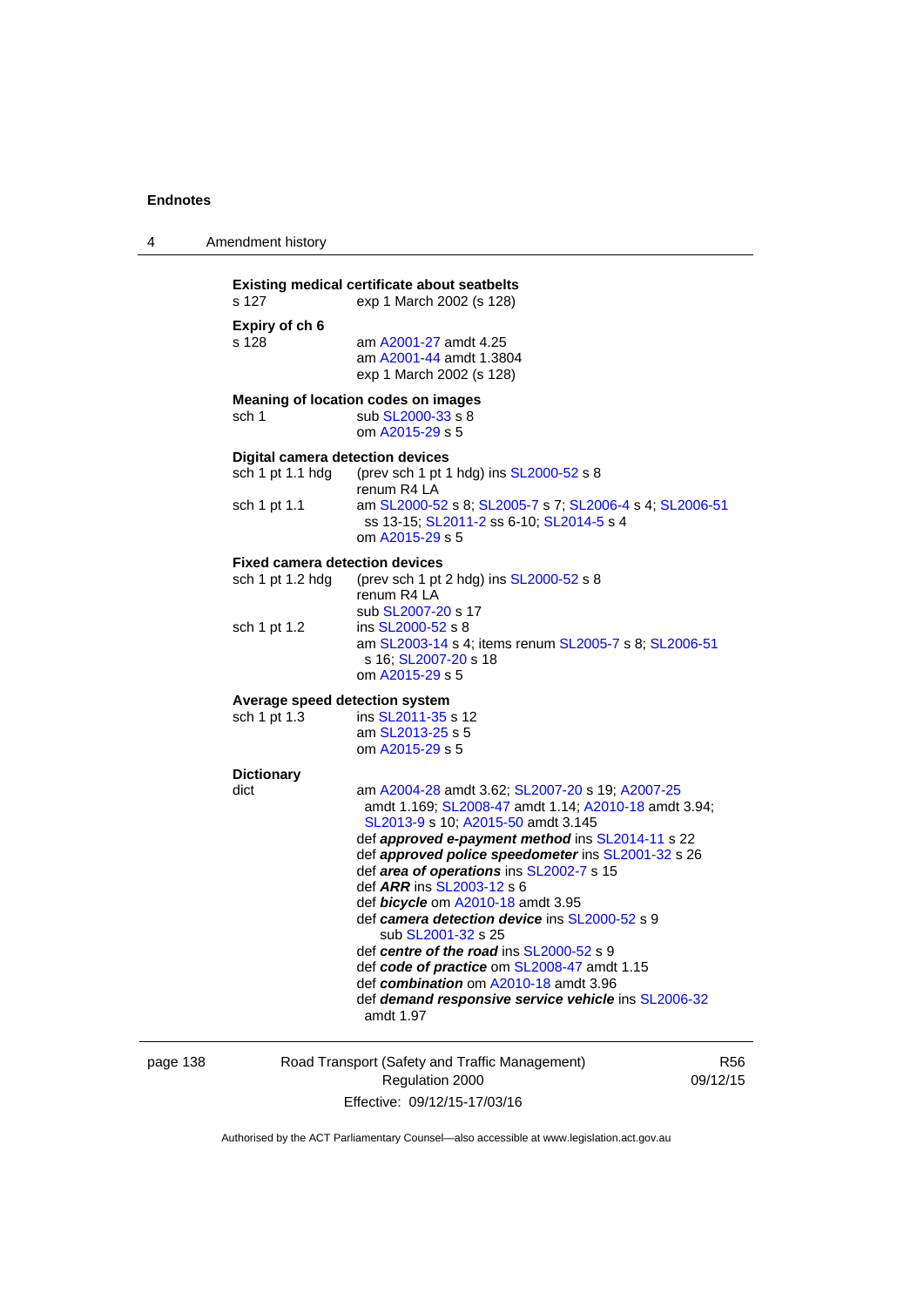```
 def digital camera detection device ins SL2000-52 s 9 
 def emergency worker om SL2004-16 s 38 
    ins SL2005-22 amdt 1.19 
 def exemption om SL2008-47 amdt 1.15
 def existing operator's certificate om SL2008-47 amdt 1.15 
 def fixed camera detection device ins SL2007-20 s 20 
 def give way ins SL2000-21 s 4 
 def hire car ins SL2005-4 amdt 2.43 
 def indicated on ins SL2001-32 s 26 
   om R18 LA 
 def laser speed measuring device ins SL2000-52 s 9 
 def length ins SL2000-52 s 9 
 def length of road om SL2000-52 s 9 
 def loading zone permit om SL2005-22 s 23 
 def marked foot crossing ins SL2000-21 s 4 
 def motor vehicle ins SL2000-52 s 9 
    om A2010-18 amdt 3.97
 def park sub SL2005-22 amdt 1.10 
 def parking authority ins SL2002-7 s 15 
 def parking authority guidelines ins SL2002-7 s 15 
 def parking meter am SL2005-22 s 24 
 def parking permit sub SL2005-22 s 25 
 def parking ticket am SL2002-7 s 16 
 def pay parking device sub SL2005-22 s 25 
 def pay parking sign ins SL2005-22 s 26 
 def pedestrian ins SL2000-21 s 4 
 def piezo strip speed measuring device ins SL2000-52 s 9 
 def postal vehicle am SL2004-16 s 39 
 def premises ins SL2008-47 amdt 1.16 
 def private hire car om SL2005-4 amdt 2.44 
 def public bus sub A2001-62 amdt 1.42
 def radar speed measuring device ins SL2000-52 s 9 
 def recording medium ins SL2001-32 s 26 
 def red traffic arrow ins SL2000-52 s 9 
 def red traffic light ins SL2000-52 s 9 
 def registered interest om R18 LA 
 def relevant parking fee sub SL2005-22 s 27 
 def restricted hire vehicle om SL2005-4 amdt 2.44 
 def restricted taxi om SL2002-2 s 30 
 def ride ins SL2000-21 s 4 
    om A2010-18 amdt 3.97
 def rider ins SL2000-21 s 4 
 def road sub A2002-30 amdt 3.773; SL2005-22 amdt 1.20 
 def road related area ins A2002-30 amdt 3.774 
   om R18 LA 
 def security checksum ins SL2001-32 s 26
```
R56 09/12/15 Road Transport (Safety and Traffic Management) Regulation 2000 Effective: 09/12/15-17/03/16

page 139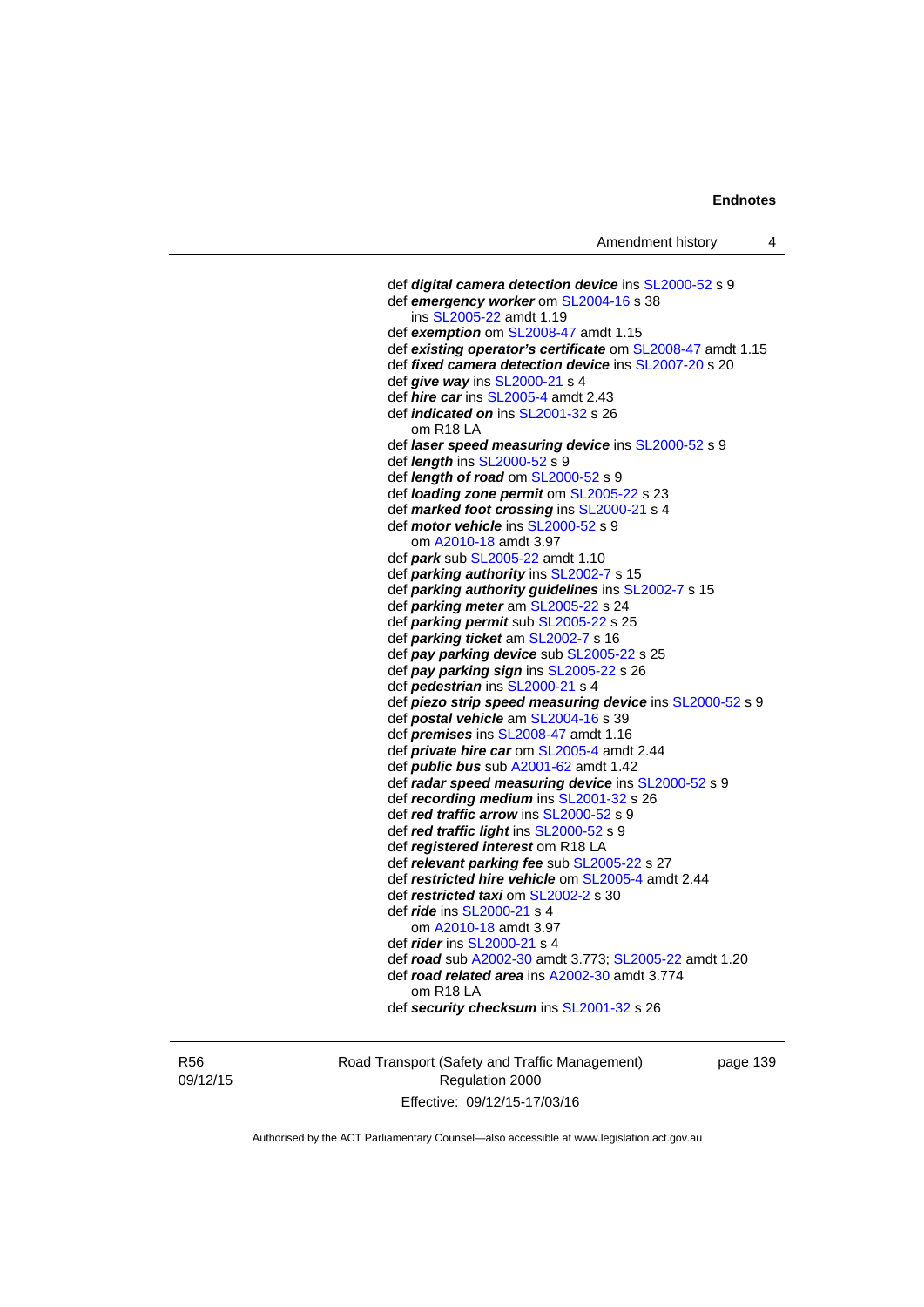| $\boldsymbol{\Lambda}$ | Amendment history |  |
|------------------------|-------------------|--|
|------------------------|-------------------|--|

 def *speed measuring device* ins [SL2000-52](http://www.legislation.act.gov.au/sl/2000-52) s 9 om R18 LA def *stop* sub [SL2005-22](http://www.legislation.act.gov.au/sl/2005-22) amdt 1.20 def *taxi* sub [SL2002-2](http://www.legislation.act.gov.au/sl/2002-2) s 31 om [A2010-18](http://www.legislation.act.gov.au/a/2010-18) amdt 3.97 def *testing authority* ins [SL2000-52](http://www.legislation.act.gov.au/sl/2000-52) s 9 def *the Act* om [A2001-44](http://www.legislation.act.gov.au/a/2001-44) amdt 1.3805 def *ticket parking area* sub [SL2005-22](http://www.legislation.act.gov.au/sl/2005-22) s 27 def *ticket parking space* sub [SL2005-22](http://www.legislation.act.gov.au/sl/2005-22) s 27 def *traffic lights camera detection device* ins [SL2000-52](http://www.legislation.act.gov.au/sl/2000-52) s 9 om [SL2007-20](http://www.legislation.act.gov.au/sl/2007-20) s 21 def *trailer* ins [SL2000-52](http://www.legislation.act.gov.au/sl/2000-52) s 9 om [A2010-18](http://www.legislation.act.gov.au/a/2010-18) amdt 3.97 def *use* om [A2010-18](http://www.legislation.act.gov.au/a/2010-18) amdt 3.97 def *vehicle* ins [SL2000-52](http://www.legislation.act.gov.au/sl/2000-52) s 9 def *WORM disk* ins [SL2001-32](http://www.legislation.act.gov.au/sl/2001-32) s 26 sub [SL2004-47](http://www.legislation.act.gov.au/sl/2004-47) s 46 om [SL2014-11](http://www.legislation.act.gov.au/sl/2014-11) s 23

page 140 Road Transport (Safety and Traffic Management) Regulation 2000 Effective: 09/12/15-17/03/16

R56 09/12/15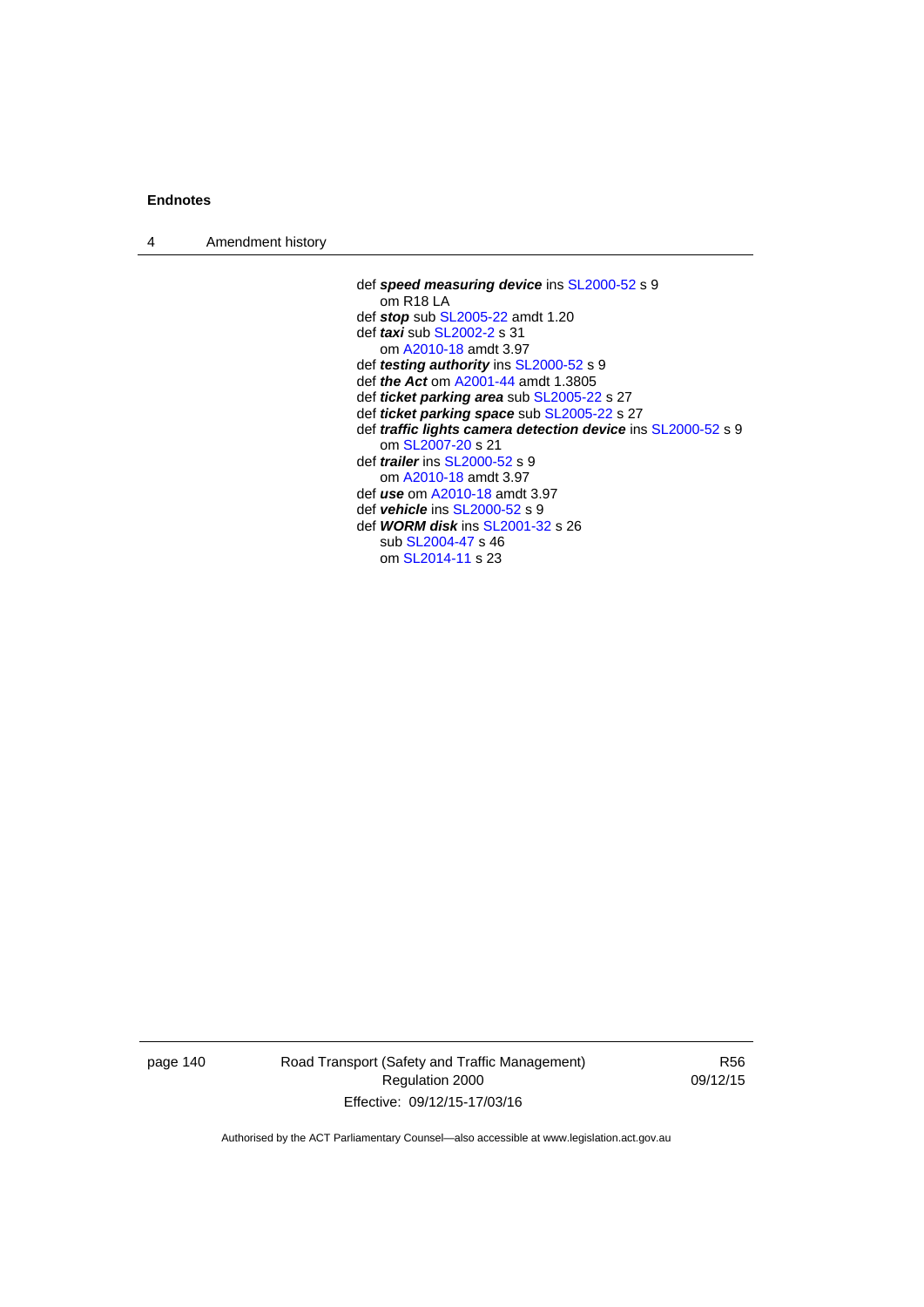# **5 Earlier republications**

Some earlier republications were not numbered. The number in column 1 refers to the publication order.

Since 12 September 2001 every authorised republication has been published in electronic pdf format on the ACT legislation register. A selection of authorised republications have also been published in printed format. These republications are marked with an asterisk (\*) in column 1. Electronic and printed versions of an authorised republication are identical.

| <b>Republication No</b> | <b>Amendments to</b> | <b>Republication date</b> |
|-------------------------|----------------------|---------------------------|
| 1                       | not amended          | 1 March 2000              |
| $\overline{2}$          | A2001-56             | 12 September 2001         |
| 3                       | A2001-62             | 3 December 2001           |
| $\overline{4}$          | <b>SL2002-2</b>      | 1 March 2002              |
| $5*$                    | SL2002-2             | 2 March 2002              |
| 6                       | SL2002-7             | 16 April 2002             |
| $\overline{7}$          | A2002-30             | 10 October 2002           |
| 8                       | SL2002-31            | 1 November 2002           |
| 9                       | SL2002-31            | 2 December 2002           |
| 10                      | A2002-51             | 1 January 2003            |
| 11                      | SL2003-1             | 10 January 2003           |
| $12*$                   | SL2003-12            | 1 June 2003               |
| 13                      | SL2003-14            | 11 June 2003              |
| 14                      | A2004-7              | 5 April 2004              |
| 15                      | A2004-28             | 1 July 2004               |
| 16                      | A2004-28             | 19 July 2004              |
| 17                      | SL2004-47            | 10 September 2004         |
| 18                      | SL2004-47            | 2 November 2004           |
| 19                      | <b>SL2005-4</b>      | 9 March 2005              |
| 20                      | <b>SL2005-7</b>      | 9 April 2005              |
| $21*$                   | SL2005-22            | 16 September 2005         |
|                         |                      |                           |

R56 09/12/15 Road Transport (Safety and Traffic Management) Regulation 2000 Effective: 09/12/15-17/03/16

page 141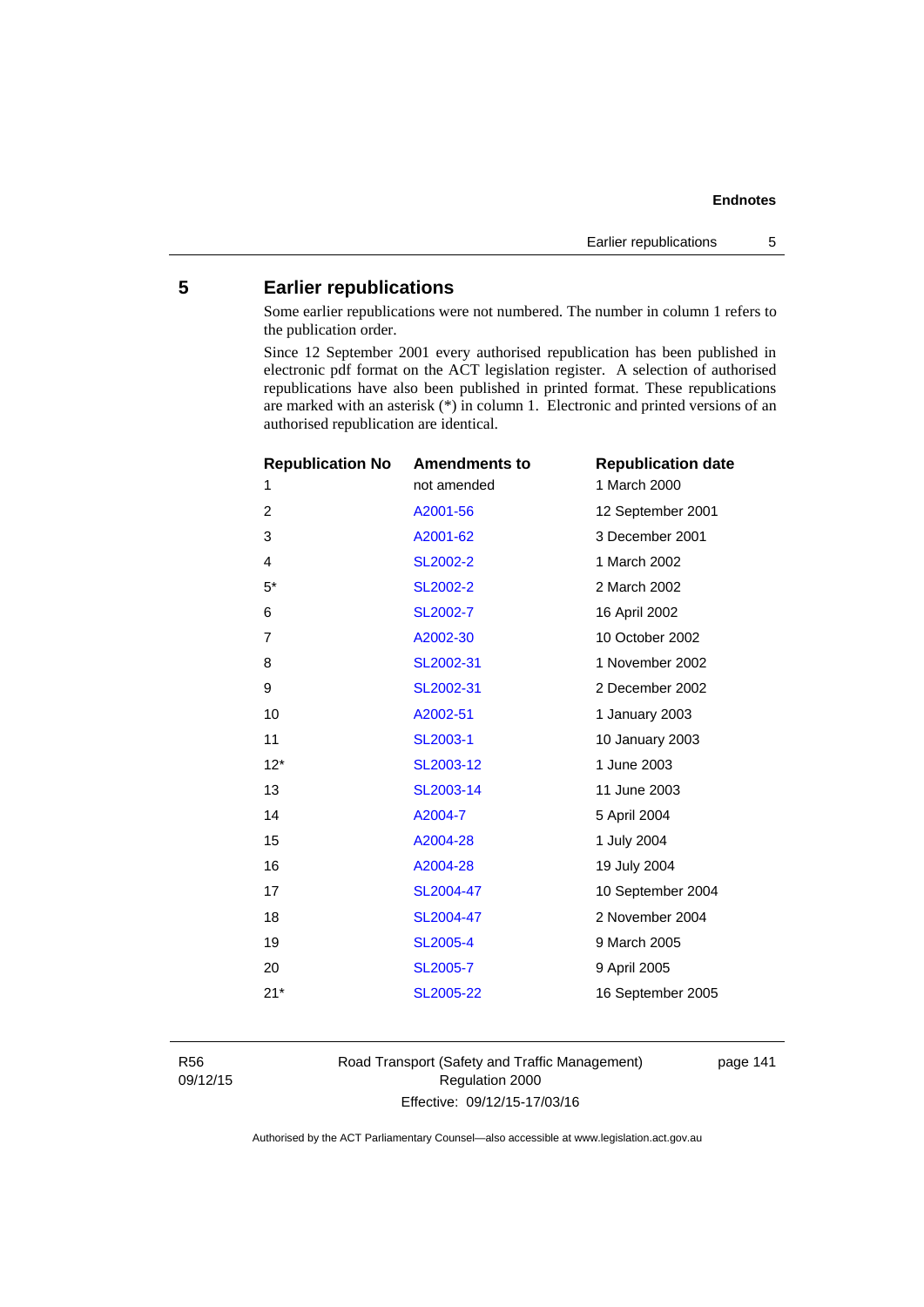| <b>Republication No</b> | <b>Amendments to</b> | <b>Republication date</b> |
|-------------------------|----------------------|---------------------------|
| 22                      | A2005-62             | 11 January 2006           |
| 23                      | SL2006-4             | 17 January 2006           |
| 24                      | SL2006-32            | 3 July 2006               |
| 25                      | SL2006-32            | 2 December 2006           |
| 26                      | SL2006-51            | 5 December 2006           |
| 27                      | SL2007-20            | 31 July 2007              |
| 28                      | A2007-25             | 31 March 2008             |
| 29                      | SL2008-47            | 2 December 2008           |
| 30                      | SL2008-47            | 11 March 2009             |
| 31                      | SL2009-7             | 13 March 2009             |
| 32                      | <b>SL2009-7</b>      | 16 March 2009             |
| 33                      | SL2010-5             | 3 March 2010              |
| 34                      | SL2010-5             | 15 March 2010             |
| 35                      | SL2010-7             | 17 March 2010             |
| 36 (RI)                 | A2010-15             | 6 April 2010              |
| 37                      | A2010-18             | 3 June 2010               |
| 38                      | SL2010-33            | 6 August 2010             |
| 39                      | SL2010-38            | 17 September 2010         |
| 40                      | SL2011-2             | 28 January 2011           |
| 41                      | SL2011-2             | 15 March 2011             |
| 42                      | A2011-52             | 12 December 2011          |
| 43                      | SL2011-35            | 15 January 2012           |
| 44*                     | SL2011-35            | 30 January 2012           |
| 45                      | SL2012-44            | 20 December 2012          |
| 46                      | SL2013-9             | 7 May 2013                |
| 47                      | SL2013-20            | 1 August 2013             |
| 48                      | SL2013-25            | 6 September 2013          |

| 5 | Earlier republications |
|---|------------------------|
|---|------------------------|

page 142 Road Transport (Safety and Traffic Management) Regulation 2000 Effective: 09/12/15-17/03/16

R56 09/12/15